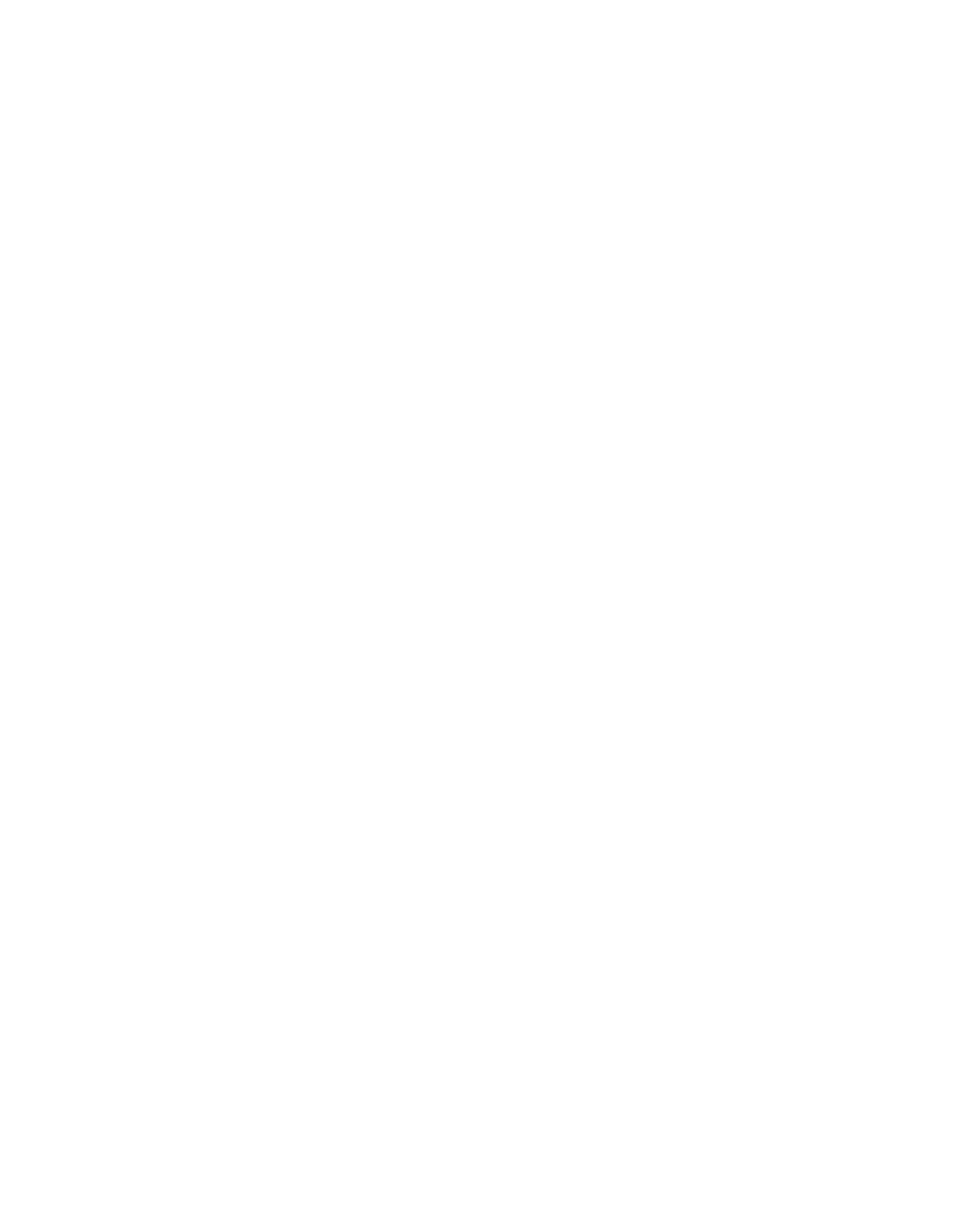### <span id="page-2-0"></span>**Bank of America Corporation** NYSE: BAC

Bank of America has committed \$20 billion to support the growth of environmentally sustainable business activity to address global climate change. A ten-year initiative, it will encourage development of environmentally sustainable business practices through lending, investing, philanthropy and the creation of new products and services.

The firm has set voluntary targets for the reduction of greenhouse gases (GHGs) in both its own operations and utilities lending portfolio. In July 2007, Bank of America also joined the Chicago and European Climate Exchanges and acquired a minority stake in exchange parent company, Climate Exchange plc, a key step in developing its carbon credit trading platform.

*Summary Score: 56*

| <b>Company Information</b>                         |                                                                                                                                                                                                                                                                                                                                                                                                                                                                                                                            |
|----------------------------------------------------|----------------------------------------------------------------------------------------------------------------------------------------------------------------------------------------------------------------------------------------------------------------------------------------------------------------------------------------------------------------------------------------------------------------------------------------------------------------------------------------------------------------------------|
|                                                    | Bank of America serves individual consumers, small and middle market businesses and large corporations with a full range<br>of banking, investing, asset management and other financial and risk-management products and services. Many of the<br>bank's services to corporate and institutional clients are provided through its U.S. and U.K. subsidiaries, Banc of America<br>Securities LLC and Banc of America Securities Limited.                                                                                    |
| <b>Contact Information</b>                         |                                                                                                                                                                                                                                                                                                                                                                                                                                                                                                                            |
| Chairman/CEO                                       | Kenneth D. Lewis                                                                                                                                                                                                                                                                                                                                                                                                                                                                                                           |
| Contact                                            | Tel: 704-386-5681 • Web: www.bankofamerica.com                                                                                                                                                                                                                                                                                                                                                                                                                                                                             |
| Address                                            | 100 North Tryon Street<br>Charlotte, NC 28255<br><b>USA</b>                                                                                                                                                                                                                                                                                                                                                                                                                                                                |
| <b>Board Oversight</b>                             | Score: 3                                                                                                                                                                                                                                                                                                                                                                                                                                                                                                                   |
| <b>Board Committee:</b><br>Environmental Oversight | None identified.                                                                                                                                                                                                                                                                                                                                                                                                                                                                                                           |
| Board Committee:<br>Climate Change                 | None identified.                                                                                                                                                                                                                                                                                                                                                                                                                                                                                                           |
| Board Member:<br>Climate Change                    | None identified.                                                                                                                                                                                                                                                                                                                                                                                                                                                                                                           |
| <b>Board Role</b>                                  | The chair of the firm's Environmental Council reports to the CEO, the firm's executive management committee and board of<br>directors on environmental issues as needed.                                                                                                                                                                                                                                                                                                                                                   |
| <b>Board Training</b>                              | None identified.                                                                                                                                                                                                                                                                                                                                                                                                                                                                                                           |
| <b>Management Execution</b>                        | Score: 13                                                                                                                                                                                                                                                                                                                                                                                                                                                                                                                  |
| CEO Leadership/<br><b>Statements</b>               | In March 2007, CEO Ken Lewis gave the mandate that all areas of Bank of America's business would be involved in the<br>firm's \$20 billion climate commitment. Mr. Lewis was quoted in the commitment's press release as saying, "Today, we have<br>a tremendous opportunity to support our customer's efforts to build an environmentally sustainable economy -- through<br>innovative home and office construction, new manufacturing technology, changes in transportation, and new ways to supply<br>our energy."      |
|                                                    | In a speech to the Boston Chief Executives' Club in October 2004, Mr. Lewis said, "we are convinced that more efficient<br>and cleaner use of our natural resources will result in healthier people, lower energy costs, lower maintenance costs, greater<br>long-term investment value, and a stronger overall economy in our communities."                                                                                                                                                                               |
| Company Policy                                     | Bank of America's \$20 billion ten-year climate change initiative was announced in March 2007. Details regarding emissions<br>reduction targets and energy efficiency efforts are discussed below. The firm has announced that \$18 billion will be met<br>through financing, advising and creating market capacity to help clients develop and adopt low-carbon technologies, with<br>participation from each of the bank's major lines of business.                                                                      |
|                                                    | Earlier, in May 2004, Bank of America released a Climate Change Position Paper that states, "As a corporation, Bank of<br>America has the responsibility to address climate change and the service sector has a role in promoting and implementing<br>reductions of greenhouse gas emissions that extends beyond its own operations, including relationships with customers and<br>suppliers."                                                                                                                             |
|                                                    | Anne Finucane, Chief Marketing Officer and Environmental Council Chair, is also quoted in the paper: "We, at Bank of<br>America, recognize that climate change and atmospheric pollution represent a risk to the ultimate stability and sustainability<br>of our way of life. Bank of America is committed to addressing climate change issues even more so today, when we<br>believe we can set real and achievable targets for greenhouse gas reductions in both our operations as well as investment<br>opportunities." |
| <b>Chief Environmental</b>                         | Anne Finucane, Chief Marketing Officer, Head of Global Corporate Affairs and Chair, Environmental Council.                                                                                                                                                                                                                                                                                                                                                                                                                 |
| <i>Officer</i>                                     | Anne Finucane reports directly to the CEO on environmental issues and to the Chief Administrative Officer on all other issues.                                                                                                                                                                                                                                                                                                                                                                                             |
| <i>Levels to CEO</i>                               | 0                                                                                                                                                                                                                                                                                                                                                                                                                                                                                                                          |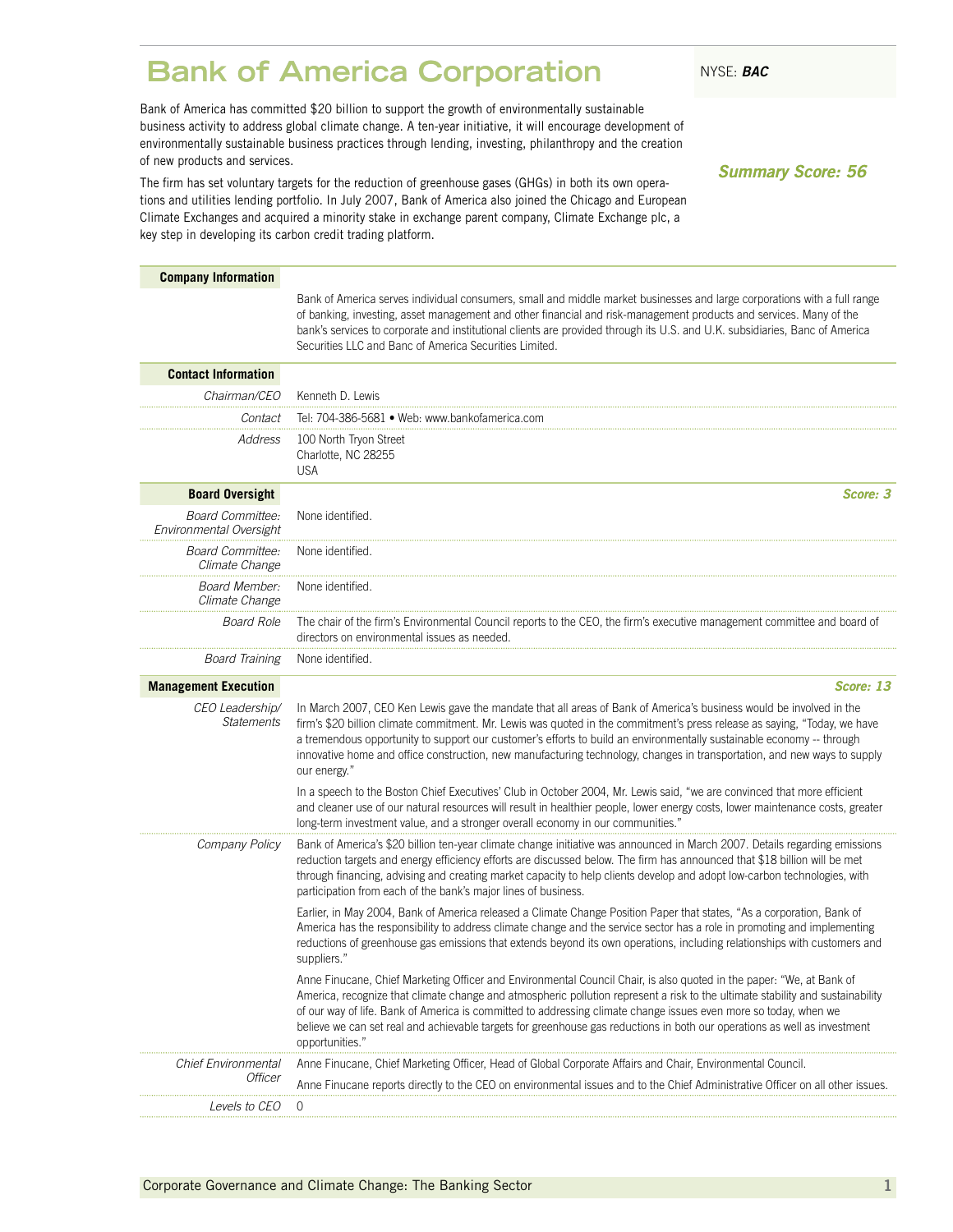# **Bank of America Corporation**

| Climate Change Executive                               | business and risk management executives that are responsible for climate change initiatives.                   | Climate change is one of the leading initiatives of the firm's Environmental Council, and as such, there are several lines of                                                                                                                                                                                                                                                                                                                                                                                                                                                                                                                                                                                                                                                         |
|--------------------------------------------------------|----------------------------------------------------------------------------------------------------------------|---------------------------------------------------------------------------------------------------------------------------------------------------------------------------------------------------------------------------------------------------------------------------------------------------------------------------------------------------------------------------------------------------------------------------------------------------------------------------------------------------------------------------------------------------------------------------------------------------------------------------------------------------------------------------------------------------------------------------------------------------------------------------------------|
| <i>Executive Committee</i>                             | supports this effort.                                                                                          | The philosophy of Bank of America is that environmental issues be incorporated as a standard business consideration<br>by all business lines and operating areas within the company. As such, the bank has not created one group that has sole<br>responsibility for environmental progress. The Environmental Council with executive representation meets periodically<br>throughout the year and members drive performance within their respective lines of business. The firm's public policy group                                                                                                                                                                                                                                                                                |
|                                                        |                                                                                                                | Below the level of the Environmental Council, there are cross-functional teams that have been developed to address<br>environmental issues and opportunities. These teams focus on areas such as credit risk, reporting and tracking, operations<br>and Supply Chain Management, procurement and corporate services, energy management and associate engagement. As an<br>example, the bank's Energy Team, established by Corporate Workplace, focuses on reducing energy consumption, promoting<br>energy efficiency, implementing the firm's GHG emissions reduction commitment and exploring alternative energy potential.                                                                                                                                                         |
| <b>ESG Factors in</b><br>Risk Management/<br>Financing | ment assists business lines in analyzing environmental risk.                                                   | As part of its new \$20 billion environmental commitment, Bank of America will give favorable consideration, among other<br>criteria, to clients that are creating and implementing environmentally sustainable products, services and technologies.<br>Additionally, Bank of America's credit, investment and underwriting activities take into consideration more general environ-<br>mental concerns. Environmental policy guidelines are included in online credit risk manuals. The firm has a detailed Forests<br>Practices policy that applies to all extensions of credit and some bond underwriting, is a signatory to the Equator Principles<br>and uses the World Bank's pollution control and abatement guidelines in project finance. The Environmental Services Depart- |
| Staff Training/Education                               |                                                                                                                | In 2005, Bank of America conducted expanded environmental credit risk training and aims to train all associates involved in<br>credit decision-making. The firm also maintains a dedicated internal website on environmental training.                                                                                                                                                                                                                                                                                                                                                                                                                                                                                                                                                |
|                                                        |                                                                                                                | Bank of America educates employees about commuter choices, has organized a car-pooling database and offers a hybrid<br>vehicle reimbursement program for U.S. employees. The firm has a formal employee awareness campaign, Make It Second<br>Nature, which educates employees on resource/energy conservation and employee engagement opportunities.                                                                                                                                                                                                                                                                                                                                                                                                                                 |
| <b>External Initiatives</b>                            | • Ceres                                                                                                        | • Nature Conservancy International Leadership Council                                                                                                                                                                                                                                                                                                                                                                                                                                                                                                                                                                                                                                                                                                                                 |
|                                                        | • EPA Climate Leaders                                                                                          | • Pew Center on Global Climate Change's Business                                                                                                                                                                                                                                                                                                                                                                                                                                                                                                                                                                                                                                                                                                                                      |
|                                                        | • EPA Energy Star                                                                                              | Environmental Leadership Council                                                                                                                                                                                                                                                                                                                                                                                                                                                                                                                                                                                                                                                                                                                                                      |
|                                                        | • Equator Principles                                                                                           | • UNEP-Finance Initiative                                                                                                                                                                                                                                                                                                                                                                                                                                                                                                                                                                                                                                                                                                                                                             |
| Investment Research                                    | None identified.                                                                                               |                                                                                                                                                                                                                                                                                                                                                                                                                                                                                                                                                                                                                                                                                                                                                                                       |
| Compensation Link                                      | None identified.                                                                                               |                                                                                                                                                                                                                                                                                                                                                                                                                                                                                                                                                                                                                                                                                                                                                                                       |
| <b>Public Disclosure</b>                               |                                                                                                                | Score: 10                                                                                                                                                                                                                                                                                                                                                                                                                                                                                                                                                                                                                                                                                                                                                                             |
| Annual Report                                          | activity depends."                                                                                             | Bank of America's 2006 Annual Report Letter to Shareholders states, "Bank of America has long been a leader in developing<br>environmentally sustainable business practices, from energy conservation and recycling programs to the financing of green<br>building initiatives to our hybrid vehicle purchase assistance program for associates. Our goal is to help our customers and<br>clients take the lead in reducing greenhouse gas emissions, and to protect the physical environment on which economic                                                                                                                                                                                                                                                                       |
| <b>Securities Filings</b><br>Statement                 | None identified.                                                                                               |                                                                                                                                                                                                                                                                                                                                                                                                                                                                                                                                                                                                                                                                                                                                                                                       |
| Sustainability Report                                  | 2006 Sustainability Report, published 2007<br>http://www.bankofamerica.com/environment/pdf/2006_Env_Report.pdf |                                                                                                                                                                                                                                                                                                                                                                                                                                                                                                                                                                                                                                                                                                                                                                                       |
|                                                        | <b>GRI Accordance: G3 Draft</b>                                                                                |                                                                                                                                                                                                                                                                                                                                                                                                                                                                                                                                                                                                                                                                                                                                                                                       |
| Carbon Disclosure Project                              | 2007 Signatory: No<br><b>Member: No</b>                                                                        | <b>CDP5 (2007):</b> Answered Questionnaire (Public)                                                                                                                                                                                                                                                                                                                                                                                                                                                                                                                                                                                                                                                                                                                                   |
|                                                        |                                                                                                                | CDP5 Risk Disclosure: Bank of America states that the firm "has not realized a substantial impact [from climate change]<br>given current existing regulation of GHG emissions." However, Bank of America does recognize the movement towards GHG<br>emissions regulation in the United States. The firm also supports research with the United Nations Environment Program<br>Finance Initiative (UNEP-FI) on potential physical risks posed by climate change to the financial sector.                                                                                                                                                                                                                                                                                               |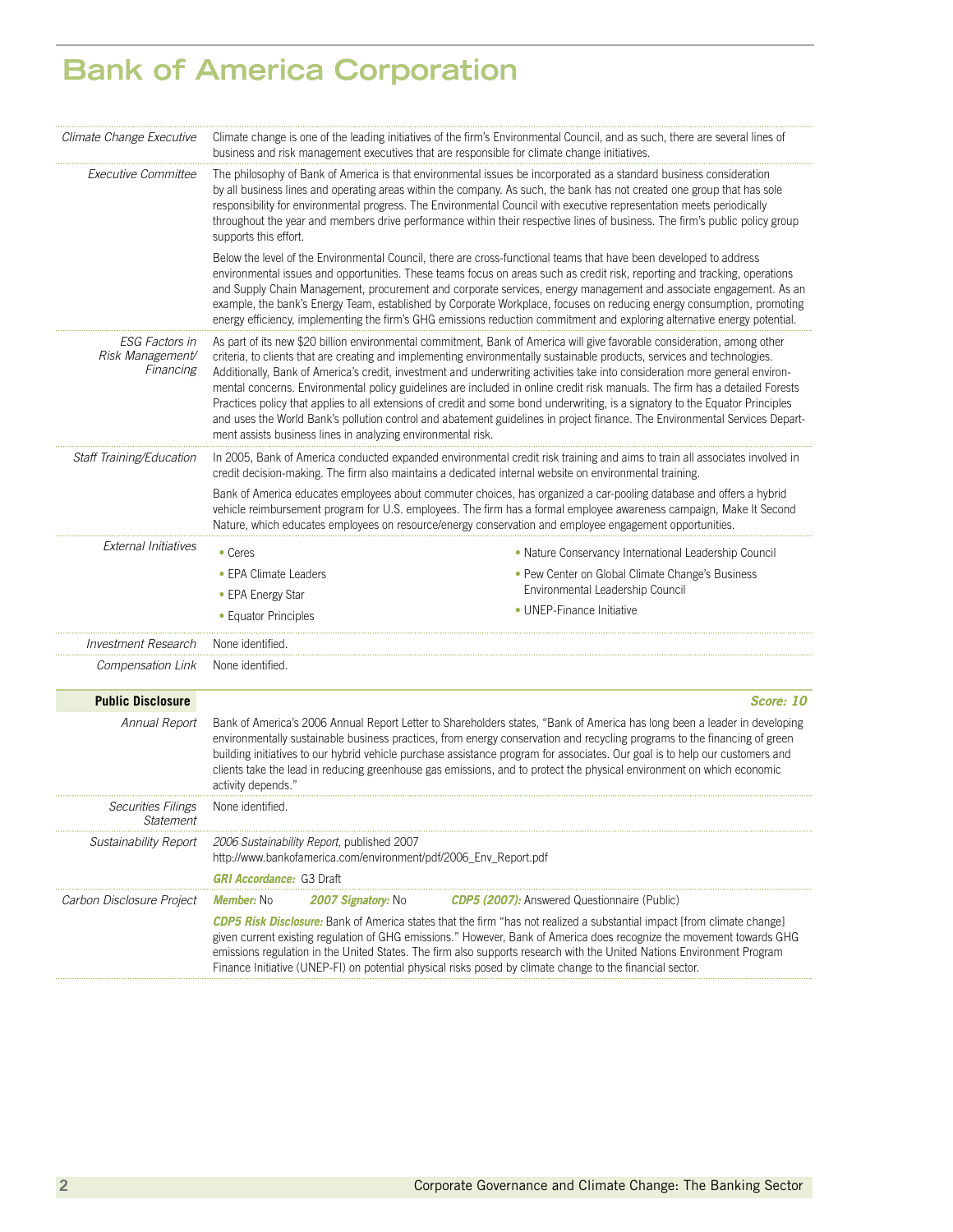# **Bank of America Corporation**

| <b>Public Policy Statements</b>       |                                                                         |                                                        |                              | favor one clear, federal standard that would give investors the certainty they need to plan for the future." | Bank of America states in its Climate Change Position Paper that the firm is committed to serving as "an agent of change<br>in elevating the public and private sector's commitment and approach to addressing climate change." In an October 2007<br>speech to the Seattle Chamber of Commerce Regional Leadership Conference in Vancouver, British Columbia, Brian Moyni-<br>han, head of Commercial & Investment Banking, stated, "At Bank of America, we believe that the key to reducing carbon<br>emissions and accelerating our economy's adaptation to a sustainable future is for the United States to implement a cap and<br>trade system to control carbon emissions. We favor a market based mechanism to set a value for carbon allowances. And we |
|---------------------------------------|-------------------------------------------------------------------------|--------------------------------------------------------|------------------------------|--------------------------------------------------------------------------------------------------------------|-----------------------------------------------------------------------------------------------------------------------------------------------------------------------------------------------------------------------------------------------------------------------------------------------------------------------------------------------------------------------------------------------------------------------------------------------------------------------------------------------------------------------------------------------------------------------------------------------------------------------------------------------------------------------------------------------------------------------------------------------------------------|
|                                       | adapting to an ever-changing business environment."                     |                                                        |                              |                                                                                                              | The firm's Investment Strategies Group has also sent a note to clients on the economic transitions posed to industries by<br>climate change and potential legislation. The note states, "Companies that recognize early the eventuality of emissions<br>regulation will likely be best prepared for the widespread change. Their readiness should translate into lessened exposure to<br>rising input costs, greater operating efficiency and productivity and reflect an innovative management body that is skilled at                                                                                                                                                                                                                                         |
|                                       | the state of California.                                                |                                                        |                              |                                                                                                              | In addition, in October 2007, Bank of America sent a letter to the California Air Resources Board urging support for the<br>California Climate Action Registry Forest Protocols, a standard for the quantification and reporting of forest carbon stocks in                                                                                                                                                                                                                                                                                                                                                                                                                                                                                                     |
| <b>Emissions Accounting</b>           |                                                                         |                                                        |                              |                                                                                                              | Score: 8                                                                                                                                                                                                                                                                                                                                                                                                                                                                                                                                                                                                                                                                                                                                                        |
| <b>GHG Emissions Inventory</b>        | Year: 2006                                                              | <b>Facility/Region:</b> United States                  |                              | <b>Protocol:</b> GHG Protocol                                                                                |                                                                                                                                                                                                                                                                                                                                                                                                                                                                                                                                                                                                                                                                                                                                                                 |
|                                       | <b>Emissions</b>                                                        | CO <sub>2</sub> e (Metric Tonnes)                      |                              |                                                                                                              |                                                                                                                                                                                                                                                                                                                                                                                                                                                                                                                                                                                                                                                                                                                                                                 |
|                                       | <b>Total Emissions</b>                                                  | 1,466,584                                              |                              |                                                                                                              |                                                                                                                                                                                                                                                                                                                                                                                                                                                                                                                                                                                                                                                                                                                                                                 |
|                                       | Scope 1 (Direct)                                                        |                                                        |                              |                                                                                                              |                                                                                                                                                                                                                                                                                                                                                                                                                                                                                                                                                                                                                                                                                                                                                                 |
|                                       | Scope 2 (Indirect-Electricity)                                          | 1,380,000*                                             |                              |                                                                                                              |                                                                                                                                                                                                                                                                                                                                                                                                                                                                                                                                                                                                                                                                                                                                                                 |
|                                       | Scope 3                                                                 | 86,584**                                               |                              | Aggregate Scope 1 & 2 emissions                                                                              |                                                                                                                                                                                                                                                                                                                                                                                                                                                                                                                                                                                                                                                                                                                                                                 |
|                                       | Travel                                                                  |                                                        |                              | ** Global business travel by air                                                                             |                                                                                                                                                                                                                                                                                                                                                                                                                                                                                                                                                                                                                                                                                                                                                                 |
|                                       | Products                                                                |                                                        |                              |                                                                                                              |                                                                                                                                                                                                                                                                                                                                                                                                                                                                                                                                                                                                                                                                                                                                                                 |
|                                       | Supply Chain                                                            |                                                        |                              |                                                                                                              |                                                                                                                                                                                                                                                                                                                                                                                                                                                                                                                                                                                                                                                                                                                                                                 |
| Accounting Methods                    | Leaders program.                                                        |                                                        |                              |                                                                                                              | Bank of America defines its organizational boundaries using the Operational Control Approach under the U.S. EPA Climate                                                                                                                                                                                                                                                                                                                                                                                                                                                                                                                                                                                                                                         |
| Third Party Certification             |                                                                         |                                                        |                              |                                                                                                              | A verification component is included in the EPA Climate Leaders GHG Inventory Protocol. Additionally, an inventory review will<br>be completed by Econergy International, contracted to develop Bank of America's Inventory Management Plan (IMP).                                                                                                                                                                                                                                                                                                                                                                                                                                                                                                              |
| Certification Year                    | 2006                                                                    |                                                        |                              |                                                                                                              |                                                                                                                                                                                                                                                                                                                                                                                                                                                                                                                                                                                                                                                                                                                                                                 |
| <b>Emissions Savings</b><br>& Offsets | U.S. facilities.                                                        |                                                        |                              | 2006 % Renewable Energy: 0% (Proposal bids for renewable energy were sent out in 2005.)                      | Energy Efficiency Savings: In 2005, Bank of America achieved a 4% reduction in electrical energy consumption in                                                                                                                                                                                                                                                                                                                                                                                                                                                                                                                                                                                                                                                 |
|                                       | purchase a minimum of 500,000 tons of offsets over a three-year period. |                                                        |                              |                                                                                                              | Certified CO <sub>2</sub> Offsets: As part of the firm's Chicago Climate Exchange (CCX) membership, Bank of America has agreed to                                                                                                                                                                                                                                                                                                                                                                                                                                                                                                                                                                                                                               |
| <b>Strategic Planning</b>             |                                                                         |                                                        |                              |                                                                                                              | Score: 22                                                                                                                                                                                                                                                                                                                                                                                                                                                                                                                                                                                                                                                                                                                                                       |
| <b>GHG Emissions Targets</b>          |                                                                         |                                                        |                              |                                                                                                              |                                                                                                                                                                                                                                                                                                                                                                                                                                                                                                                                                                                                                                                                                                                                                                 |
|                                       |                                                                         | <b>Reduction Targets</b><br>9%                         | <b>Baseline Year</b><br>2004 | <b>Target Year</b><br>2009                                                                                   | Region                                                                                                                                                                                                                                                                                                                                                                                                                                                                                                                                                                                                                                                                                                                                                          |
|                                       | <b>Total Emissions</b><br><b>Lending Emissions</b>                      | 7%                                                     | 2004                         | 2008                                                                                                         | All internal operations<br>Energy & utility portfolio                                                                                                                                                                                                                                                                                                                                                                                                                                                                                                                                                                                                                                                                                                           |
|                                       |                                                                         |                                                        |                              |                                                                                                              |                                                                                                                                                                                                                                                                                                                                                                                                                                                                                                                                                                                                                                                                                                                                                                 |
| <b>Target Details</b>                 | portfolio emission levels.                                              |                                                        |                              |                                                                                                              | Bank of America has set a goal to reduce indirect emissions from the firm's utilities portfolio by 7% by 2008. To accomplish<br>this goal the firm is changing its portfolio mix to add customers using renewable and low-carbon energy and annually tracking                                                                                                                                                                                                                                                                                                                                                                                                                                                                                                   |
| Emissions Trading                     |                                                                         |                                                        |                              |                                                                                                              | In July 2007, Bank of America joined the Chicago Climate Exchange (CCX). The firm joined as a full, emissions-reducing<br>member and as a liquidity provider, and plans to begin facilitating trades in the first quarter of 2008. In addition, Bank of<br>America has joined the Chicago Climate Futures Exchange (CCFE) and the European Climate Exchange (ECX). As part of its<br>CCX membership and a 0.5% investment stake in Climate Exchange plc (CLE), Bank of America has committed to:                                                                                                                                                                                                                                                                |
|                                       |                                                                         | • Expand its greenhouse gas emission reduction target; |                              |                                                                                                              |                                                                                                                                                                                                                                                                                                                                                                                                                                                                                                                                                                                                                                                                                                                                                                 |
|                                       | • Provide liquidity on the CCX, ECX and CCFE;                           |                                                        |                              |                                                                                                              |                                                                                                                                                                                                                                                                                                                                                                                                                                                                                                                                                                                                                                                                                                                                                                 |
|                                       | · Join CCX's Offsets Committee;                                         |                                                        |                              |                                                                                                              |                                                                                                                                                                                                                                                                                                                                                                                                                                                                                                                                                                                                                                                                                                                                                                 |
|                                       | wish to reduce their own carbon footprints.                             |                                                        |                              |                                                                                                              | • Treat CLE exchanges as preferred providers for exchange traded environmental product execution; and<br>. Develop and launch later this year CLE-linked offset products and services for retail and institutional customers who                                                                                                                                                                                                                                                                                                                                                                                                                                                                                                                                |
|                                       |                                                                         |                                                        |                              |                                                                                                              |                                                                                                                                                                                                                                                                                                                                                                                                                                                                                                                                                                                                                                                                                                                                                                 |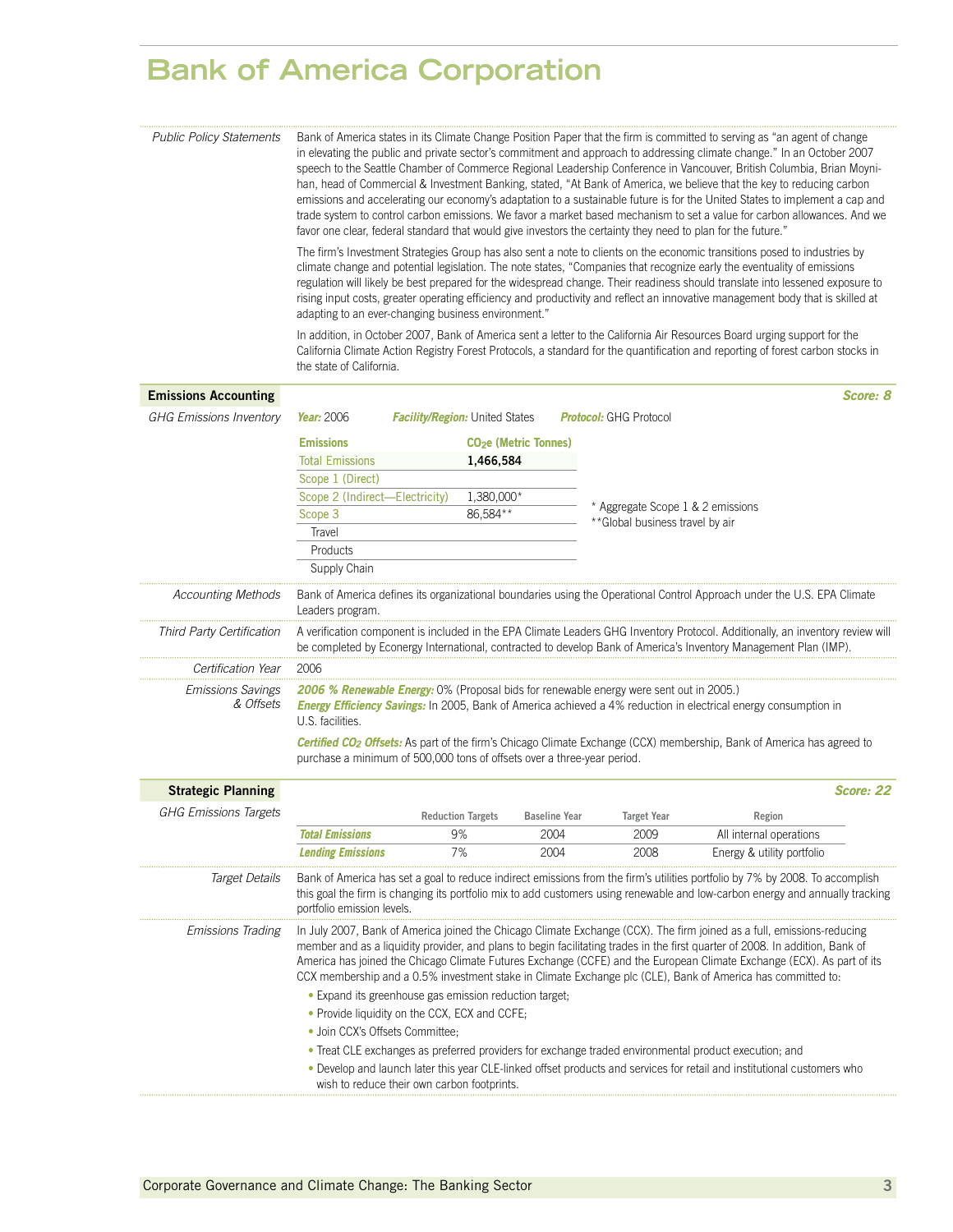# **Bank of America Corporation**

| Renewable Energy                                    | In Investment Banking, the firm assisted in the 2007 IPO of Ocean Power Technologies, a tidal energy company. Bank of<br>America is also acting as a financial advisor to Iberdrola, the Spanish wind power developer, on its proposed acquisition of<br>Energy East. To utilize renewable energy at its own banking centers, the firm's Strategic Investments team is exploring solar<br>and methane options.                                                                                                                                                                                                                                                                                                                                                                                                                                                                                                             |
|-----------------------------------------------------|----------------------------------------------------------------------------------------------------------------------------------------------------------------------------------------------------------------------------------------------------------------------------------------------------------------------------------------------------------------------------------------------------------------------------------------------------------------------------------------------------------------------------------------------------------------------------------------------------------------------------------------------------------------------------------------------------------------------------------------------------------------------------------------------------------------------------------------------------------------------------------------------------------------------------|
|                                                     | In August 2007, Bank of America announced a partnership with San José Unified School District and Chevron Energy Solu-<br>tions to establish the largest solar power (5 MW) and energy-efficient facilities program in K-12 education in the U.S. Bank of<br>America will own the solar equipment and, through the company's Energy Services Financing Solutions team, sell power to<br>the district at rates significantly below market utility rates. The school district is expected to save \$25 million in energy costs<br>over the life of the system, reducing carbon emissions by more than 37,000 tons.                                                                                                                                                                                                                                                                                                           |
| <b>Energy Efficiency</b>                            | In 2002, Bank of America established a centralized energy investment pool to invest in energy efficient technologies that will<br>lower energy consumption. Through December 2005, Bank of America had invested \$27 million in efficiency projects with<br>an average payback period of three years. Bank of America has also committed \$1.4 billion to achieve Leadership in Energy<br>and Environmental Design (LEED) certification in all new construction of office facilities and banking centers. The firm's Bank<br>of America Tower, currently under construction in New York City, will be the world's first skyscraper designed to attain LEED<br>Platinum certification. Upon completion in 2008, the \$1 billion project will be the world's most environmentally responsible<br>office building. The firm will also invest \$100 million in energy conservation measures for use in all company facilities. |
|                                                     | Also in green building, Bank of America invested more than \$200 million in Low Income Housing Tax Credit equity in projects<br>that meet green criteria between 2004 and 2006.                                                                                                                                                                                                                                                                                                                                                                                                                                                                                                                                                                                                                                                                                                                                            |
|                                                     | In September 2007, the Bank of America Charitable Foundation announced a \$1 million grant to the United Nations Founda-<br>tion to establish a "National Task Force on Energy Efficiency" with Ceres. The task force aims to double the rate of energy<br>efficiency improvement in the U.S. over the next five years. The task force will encourage leadership among the financial and<br>high-tech sectors and work to align incentives to promote investments by utilities.                                                                                                                                                                                                                                                                                                                                                                                                                                            |
|                                                     | Bank of America also has in place a flexible workplace program that reduces emissions due to employee commuting and<br>offers a \$3,000 hybrid vehicle reimbursement program for U.S. employees. In addition, since 2000 the firm has reduced<br>internal office paper usage per associate by 42 percent.                                                                                                                                                                                                                                                                                                                                                                                                                                                                                                                                                                                                                  |
| Other Climate-Related<br><b>Investment Products</b> | Bank of America's \$20 billion environmental initiative includes Commercial Real Estate Banking, Corporate & Investment<br>Banking, Carbon Emissions Trading, Environmental Lending Consideration, as well as eco-friendly credit card products,<br>Green Mortgage and Home Equity products and Timberland Investment Solutions. As one example, the firm in November<br>2007 introduced a credit card that allows customers to earn carbon offset credits through purchases.                                                                                                                                                                                                                                                                                                                                                                                                                                              |
|                                                     | Bank of America is also adapting and expanding existing product lines. The firm already offers \$1,000 rebates on mortgages<br>to purchase homes meeting Energy Star specifications. Additionally, in April 2007, Bank of America announced its first<br>environmentally focused product launch – a donation program with Conservation International for new home equity custom-<br>ers. Bank of America will also continue its EPA SmartWay Transport Program to provide Small Business Administration SBA<br>Express loans to trucking companies to finance fuel efficient technologies.                                                                                                                                                                                                                                                                                                                                 |
|                                                     | In forestry, the firm is currently evaluating investment management solutions that incorporate forest conservation principles<br>consistent with those defined by the Forest Stewardship Council. Bank of America is considering several solutions from<br>reforestation and wildlife management to responsible development and the support of carbon sequestration ecosystems.<br>The Global Wealth & Investment Management division is pursuing sustainable timber investment products as well. Separately,<br>Bank of America has lent \$65 million to the Redwood Forest Foundation for the purchase of 50,000 acres of forest in<br>Mendocino County, California, which the bank cites as the nation's first forest acquisition by a non-profit using 100%<br>private capital.                                                                                                                                        |
|                                                     |                                                                                                                                                                                                                                                                                                                                                                                                                                                                                                                                                                                                                                                                                                                                                                                                                                                                                                                            |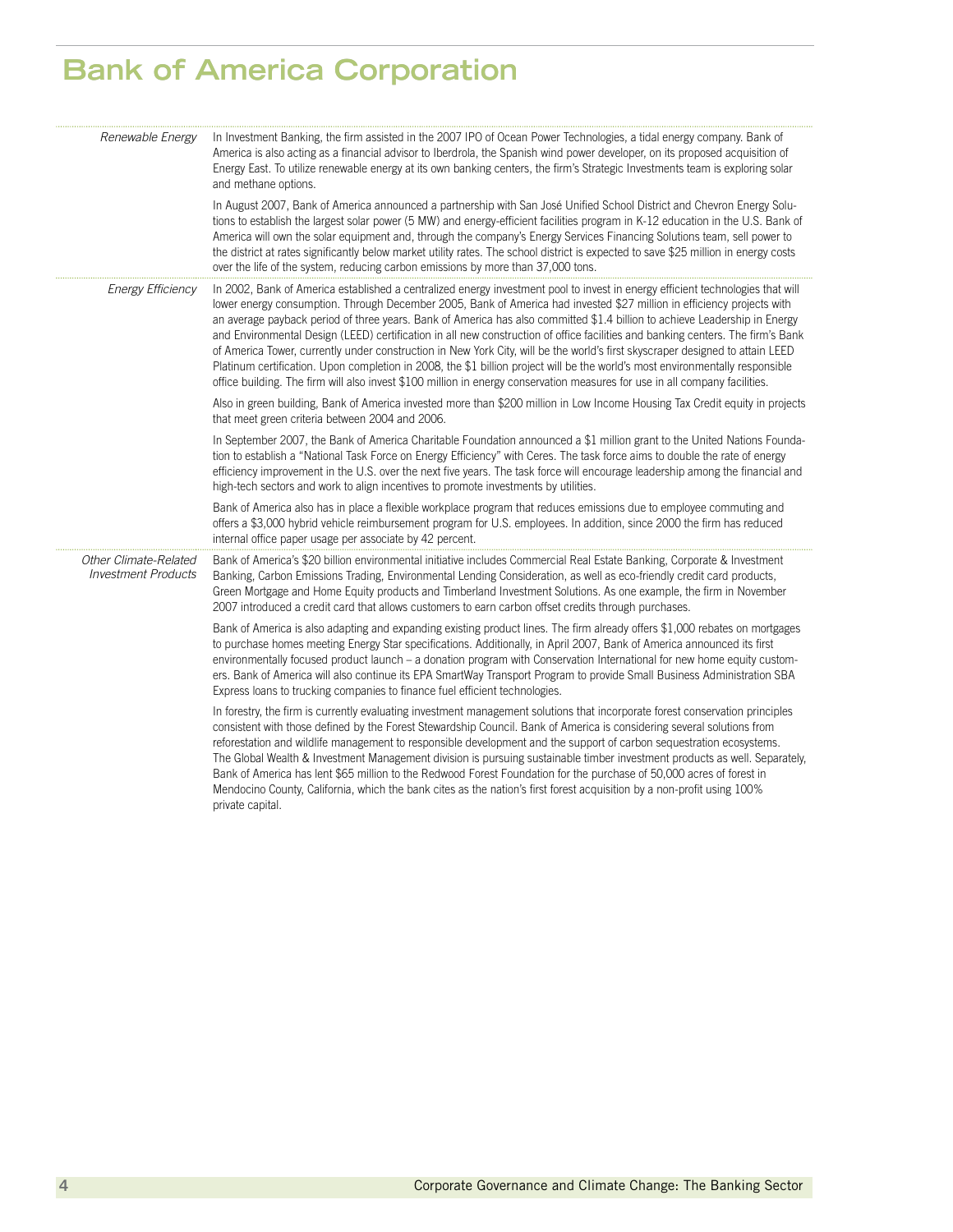### <span id="page-6-0"></span>**The Bear Stearns Companies Inc.** NYSE: BSC

Bear Stearns has not addressed climate change as a governance issue. The company declined to comment on this profile by deadline.

*Summary Score: 0 (weighted)*

### **Company Information**

The Bear Stearns Companies Inc. is the parent company of Bear, Stearns & Co. Inc., a global investment banking, securities trading and brokerage firm. Since 1923, Bear Stearns has helped corporations, institutions, governments and individuals reach their financial objectives. The firm has refocused its business on three core areas: Capital Markets, Wealth Management and Global Clearing Services.

| <b>Contact Information</b>                         |                                                        |
|----------------------------------------------------|--------------------------------------------------------|
| Chairman/CEO                                       | James E. Cayne                                         |
| Contact                                            | Tel: 212-272-2000 · Web: www.bearstearns.com           |
| <b>Address</b>                                     | 383 Madison Avenue<br>New York, NY 10179<br><b>USA</b> |
| <b>Board Oversight</b>                             | Score: 0                                               |
| <b>Board Committee:</b><br>Environmental Oversight | None identified.                                       |
| <b>Board Committee:</b><br>Climate Change          | None identified.                                       |
| <b>Board Member:</b><br>Climate Change             | None identified                                        |
| <b>Board Role</b>                                  | None identified                                        |
| <b>Board Training</b>                              | None identified.                                       |
| <b>Management Execution</b>                        | Score: 0                                               |
| CEO Leadership/<br><b>Statements</b>               | None identified.                                       |
| Company Policy                                     | None identified.                                       |
| <b>Chief Environmental</b><br><b>Officer</b>       | None identified.                                       |
| Climate Change Executive                           | None identified                                        |
| <b>Executive Committee</b>                         | None identified                                        |
| ESG Factors in<br>Risk Management/<br>Financing    | None identified.                                       |
| Staff Training/Education                           | None identified                                        |
| <b>External Initiatives</b>                        | None identified.                                       |
| Investment Research                                | None identified.                                       |
| Climate-related<br>Research Reports                | None identified.                                       |
|                                                    |                                                        |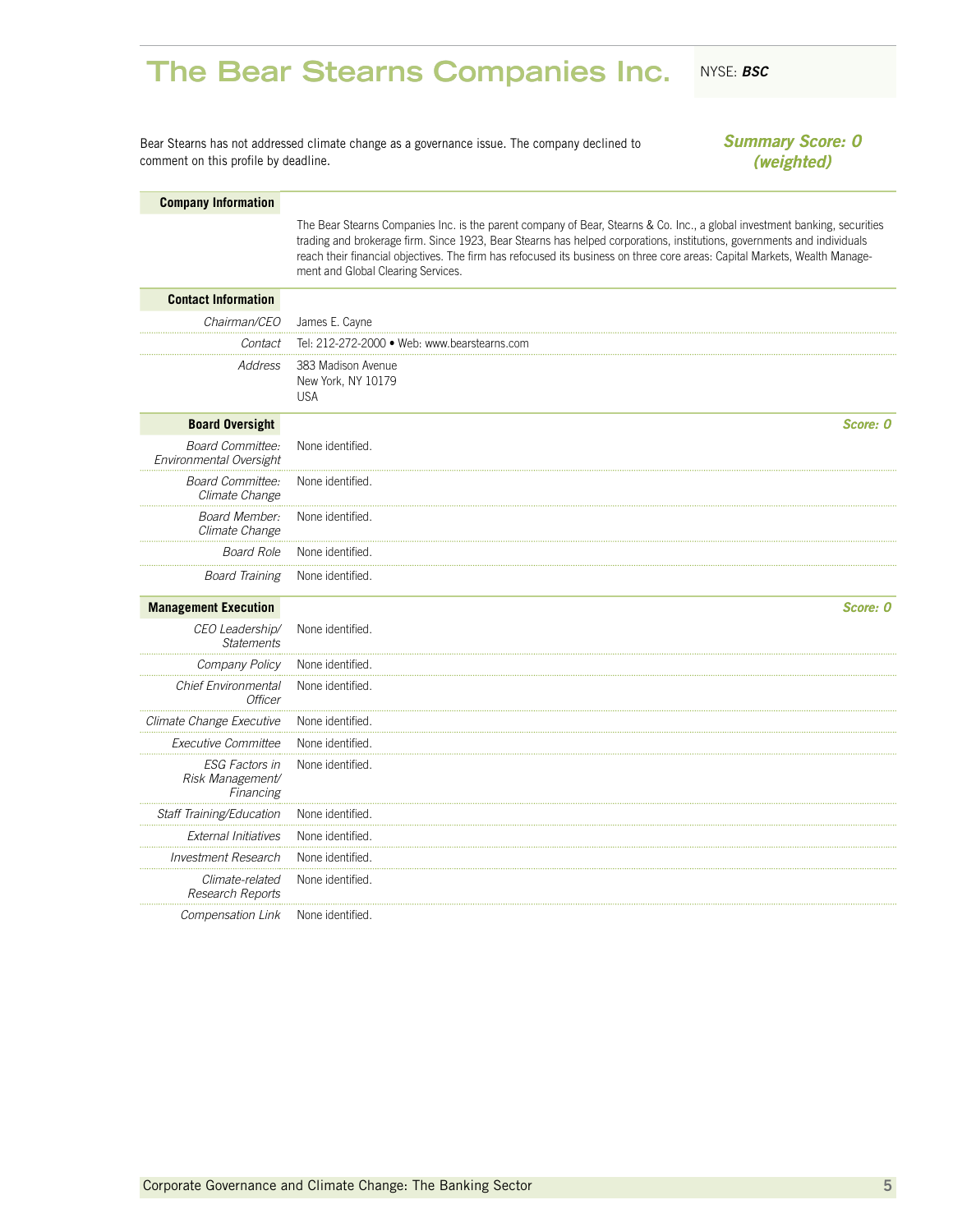# **The Bear Stearns Companies Inc.**

| <b>Public Disclosure</b>                            |                   |                                                                                                |                                 | Score: 0 |
|-----------------------------------------------------|-------------------|------------------------------------------------------------------------------------------------|---------------------------------|----------|
| Annual Report                                       | None identified.  |                                                                                                |                                 |          |
| <b>Securities Filings</b><br>Statement              | None identified.  |                                                                                                |                                 |          |
|                                                     |                   | Sustainability Report Bear Stearns has not published a sustainability report.                  |                                 |          |
| Carbon Disclosure Project                           | <b>Member:</b> No | <b>2007 Signatory: No</b>                                                                      | <b>CDP5 (2007):</b> No Response |          |
| <b>Public Policy Statements</b>                     | None identified.  |                                                                                                |                                 |          |
| <b>Emissions Accounting</b>                         |                   |                                                                                                |                                 | Score: 0 |
| <b>GHG Emissions Inventory</b>                      | None identified   |                                                                                                |                                 |          |
| <b>Emissions Savings</b><br>& Offsets               |                   | 2006 % Renewable Energy: None identified.<br><b>Energy Efficiency Savings: None calculated</b> |                                 |          |
|                                                     |                   | <b>Certified CO<sub>2</sub> Offsets:</b> None identified.                                      |                                 |          |
| <b>Strategic Planning</b>                           |                   |                                                                                                |                                 | Score: 0 |
| <b>GHG Emissions Targets</b>                        | None identified   |                                                                                                |                                 |          |
| <b>Emissions Trading</b>                            | None identified.  |                                                                                                |                                 |          |
| Renewable Energy                                    | None identified.  |                                                                                                |                                 |          |
| <b>Energy Efficiency</b>                            | None identified   |                                                                                                |                                 |          |
| Other Climate-Related<br><b>Investment Products</b> | None identified   |                                                                                                |                                 |          |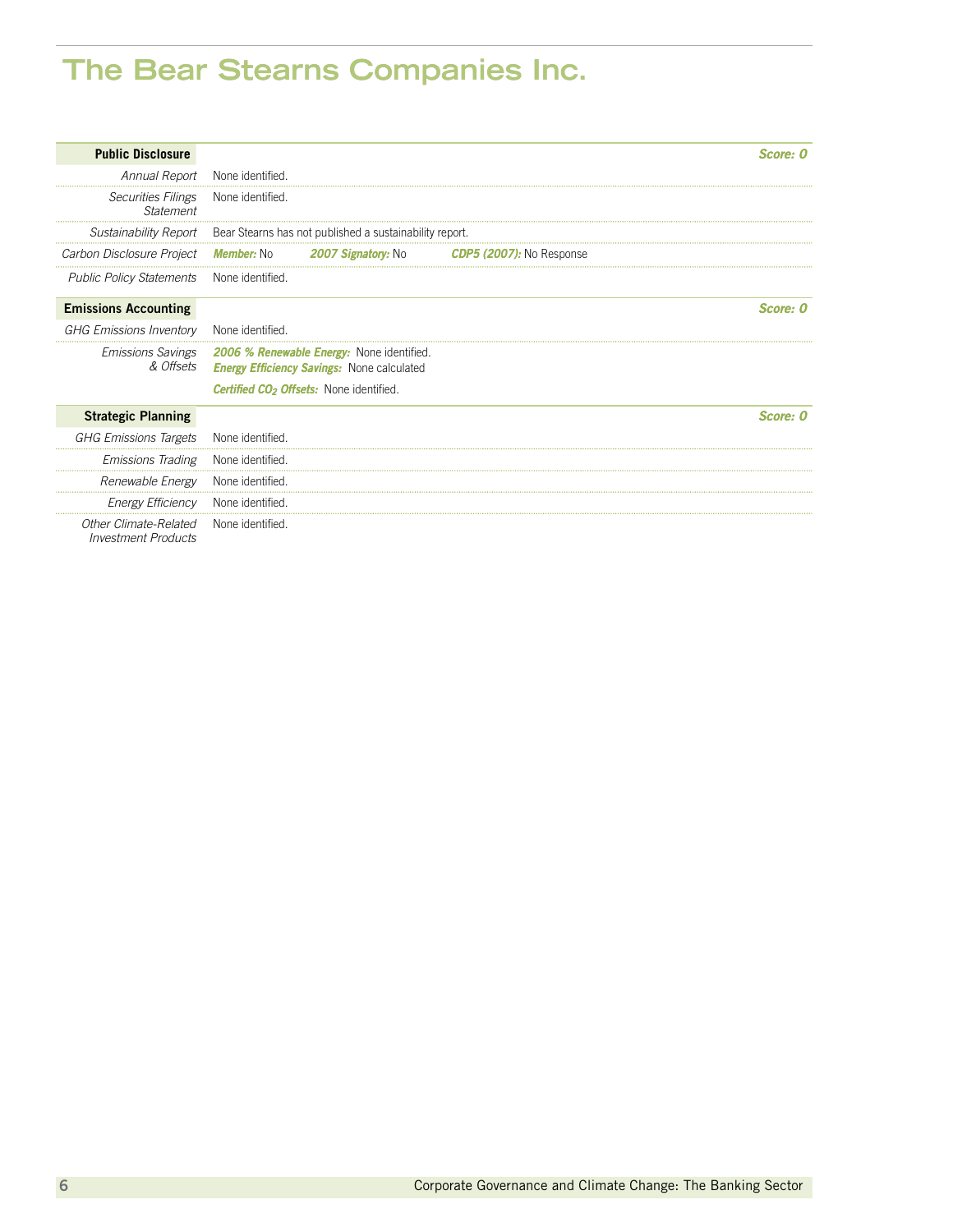### <span id="page-8-0"></span>**BlackRock, Inc.** NYSE: BLK

BlackRock has not addressed climate change as a governance issue. The company does participate in renewable energy financing through the BlackRock Ecosolutions Investment Trust, which invests at least 80% of its total assets in equity securities issued by companies that are directly or indirectly engaged in alternative energy. BlackRock is also both a sponsor and signatory to the Carbon Disclosure Project. The company declined to comment on this profile by deadline.

*Summary Score: 4 (weighted)*

| <b>Company Information</b>                             |                                                                                                                                                                                                                                                                                                                                                                                                                                 |
|--------------------------------------------------------|---------------------------------------------------------------------------------------------------------------------------------------------------------------------------------------------------------------------------------------------------------------------------------------------------------------------------------------------------------------------------------------------------------------------------------|
|                                                        | BlackRock is a provider of global investment management, risk management and advisory services to institutional and<br>retail clients around the world. The company manages \$1.23 trillion across fixed income, equity, liquidity, asset alloca-<br>tion/balanced, real estate, and alternative strategies for institutional and retail clients. BlackRock merged with Merrill Lynch<br>Investment Managers in September 2006. |
| <b>Contact Information</b>                             |                                                                                                                                                                                                                                                                                                                                                                                                                                 |
| Chairman/CEO                                           | Laurence D. Fink                                                                                                                                                                                                                                                                                                                                                                                                                |
| Contact                                                | Tel: 212-810-5300 · Web: www.blackrock.com                                                                                                                                                                                                                                                                                                                                                                                      |
| Address                                                | 40 E. 52nd St.<br>New York, NY 10022<br><b>USA</b>                                                                                                                                                                                                                                                                                                                                                                              |
| <b>Board Oversight</b>                                 | Score: 0                                                                                                                                                                                                                                                                                                                                                                                                                        |
| <b>Board Committee:</b><br>Environmental Oversight     | None identified.                                                                                                                                                                                                                                                                                                                                                                                                                |
| <b>Board Committee:</b><br>Climate Change              | None identified.                                                                                                                                                                                                                                                                                                                                                                                                                |
| <b>Board Member:</b><br>Climate Change                 | None identified.                                                                                                                                                                                                                                                                                                                                                                                                                |
| <b>Board Role</b>                                      | None identified.                                                                                                                                                                                                                                                                                                                                                                                                                |
| <b>Board Training</b>                                  | None identified.                                                                                                                                                                                                                                                                                                                                                                                                                |
| <b>Management Execution</b>                            | Score: 0                                                                                                                                                                                                                                                                                                                                                                                                                        |
| CEO Leadership/<br><b>Statements</b>                   | None identified.                                                                                                                                                                                                                                                                                                                                                                                                                |
| Company Policy                                         | None identified.                                                                                                                                                                                                                                                                                                                                                                                                                |
| Chief Environmental<br>Officer                         | None identified.                                                                                                                                                                                                                                                                                                                                                                                                                |
| Climate Change Executive                               | None identified.                                                                                                                                                                                                                                                                                                                                                                                                                |
| Executive Committee                                    | None identified.                                                                                                                                                                                                                                                                                                                                                                                                                |
| <b>ESG Factors in</b><br>Risk Management/<br>Financing | None identified.                                                                                                                                                                                                                                                                                                                                                                                                                |
| Staff Training/Education                               | None identified.                                                                                                                                                                                                                                                                                                                                                                                                                |
| <b>External Initiatives</b>                            | • Institutional Investors Group on Climate Change                                                                                                                                                                                                                                                                                                                                                                               |
| <b>Investment Research</b>                             | None identified.                                                                                                                                                                                                                                                                                                                                                                                                                |
| Compensation Link                                      | None identified.                                                                                                                                                                                                                                                                                                                                                                                                                |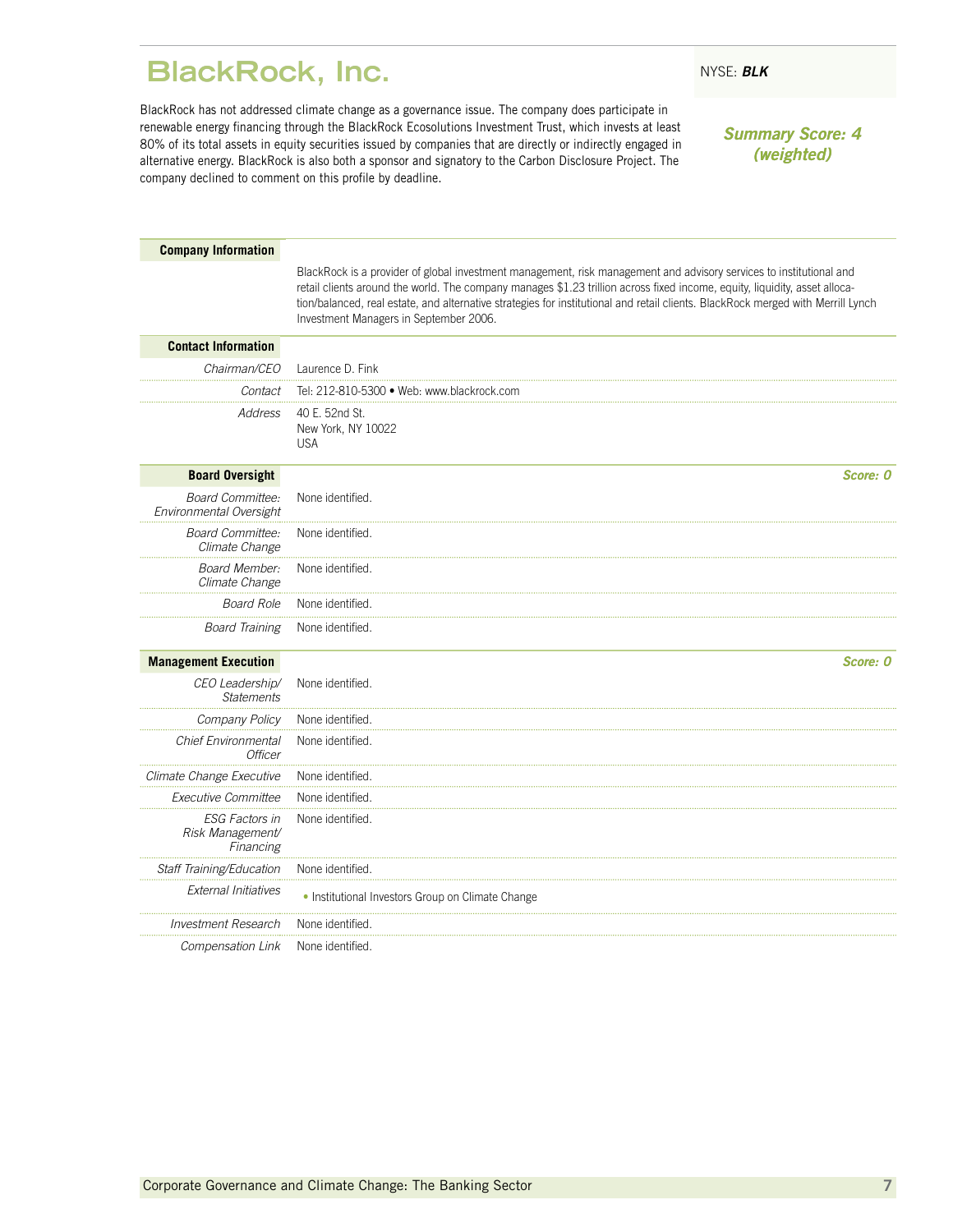# **BlackRock, Inc.**

| <b>Public Disclosure</b>                            | Score: 0                                                                                                                                                                                                                                                                                                                                                                                                             |  |  |  |
|-----------------------------------------------------|----------------------------------------------------------------------------------------------------------------------------------------------------------------------------------------------------------------------------------------------------------------------------------------------------------------------------------------------------------------------------------------------------------------------|--|--|--|
| Annual Report                                       | None identified.                                                                                                                                                                                                                                                                                                                                                                                                     |  |  |  |
| <b>Securities Filings</b><br>Statement              | None identified.                                                                                                                                                                                                                                                                                                                                                                                                     |  |  |  |
| Sustainability Report                               | None identified                                                                                                                                                                                                                                                                                                                                                                                                      |  |  |  |
| Carbon Disclosure Project                           | <b>Member: Yes</b><br><b>2007 Signatory: Yes</b><br><b>CDP5 (2007):</b> Not applicable.<br><b>CDP5 Risk Disclosure:</b> Not applicable.                                                                                                                                                                                                                                                                              |  |  |  |
| <b>Public Policy Statements</b>                     | None identified.                                                                                                                                                                                                                                                                                                                                                                                                     |  |  |  |
| <b>Emissions Accounting</b>                         | Score: 0                                                                                                                                                                                                                                                                                                                                                                                                             |  |  |  |
| <b>GHG Emissions Inventory</b>                      | None identified.                                                                                                                                                                                                                                                                                                                                                                                                     |  |  |  |
| <b>Emissions Savings</b><br>& Offsets               | 2006 % Renewable Energy: None identified.<br><b>Energy Efficiency Savings: None calculated.</b>                                                                                                                                                                                                                                                                                                                      |  |  |  |
|                                                     | Certified CO <sub>2</sub> Offsets: None identified.                                                                                                                                                                                                                                                                                                                                                                  |  |  |  |
| <b>Strategic Planning</b>                           | Score: 3                                                                                                                                                                                                                                                                                                                                                                                                             |  |  |  |
| <b>GHG Emissions Targets</b>                        | None identified.                                                                                                                                                                                                                                                                                                                                                                                                     |  |  |  |
| <b>Emissions Trading</b>                            | None identified                                                                                                                                                                                                                                                                                                                                                                                                      |  |  |  |
| Renewable Energy                                    | BlackRock Ecosolutions Investment Trust is a diversified, closed-end management investment company that invests at<br>least 80% of its total assets in equity securities issued by companies that are directly or indirectly engaged in the alternative<br>energy (wind, solar and hydroelectric power), water resources and agriculture business sectors. The advisor for this trust is<br>Blackrock Advisors, LLC. |  |  |  |
|                                                     | BlackRock also invests in alternative energy through its MLIIF New Energy Fund, which invests at least 70% of its total net<br>assets in the equity securities of companies whose predominant economic activity is in the alternative energy and energy<br>technology sectors. This fund was acquired by BlackRock through the 2006 merger of BlackRock and Merill Lynch Invest-<br>ment Managers.                   |  |  |  |
| <b>Energy Efficiency</b>                            | None identified                                                                                                                                                                                                                                                                                                                                                                                                      |  |  |  |
| Other Climate-Related<br><b>Investment Products</b> | None identified.                                                                                                                                                                                                                                                                                                                                                                                                     |  |  |  |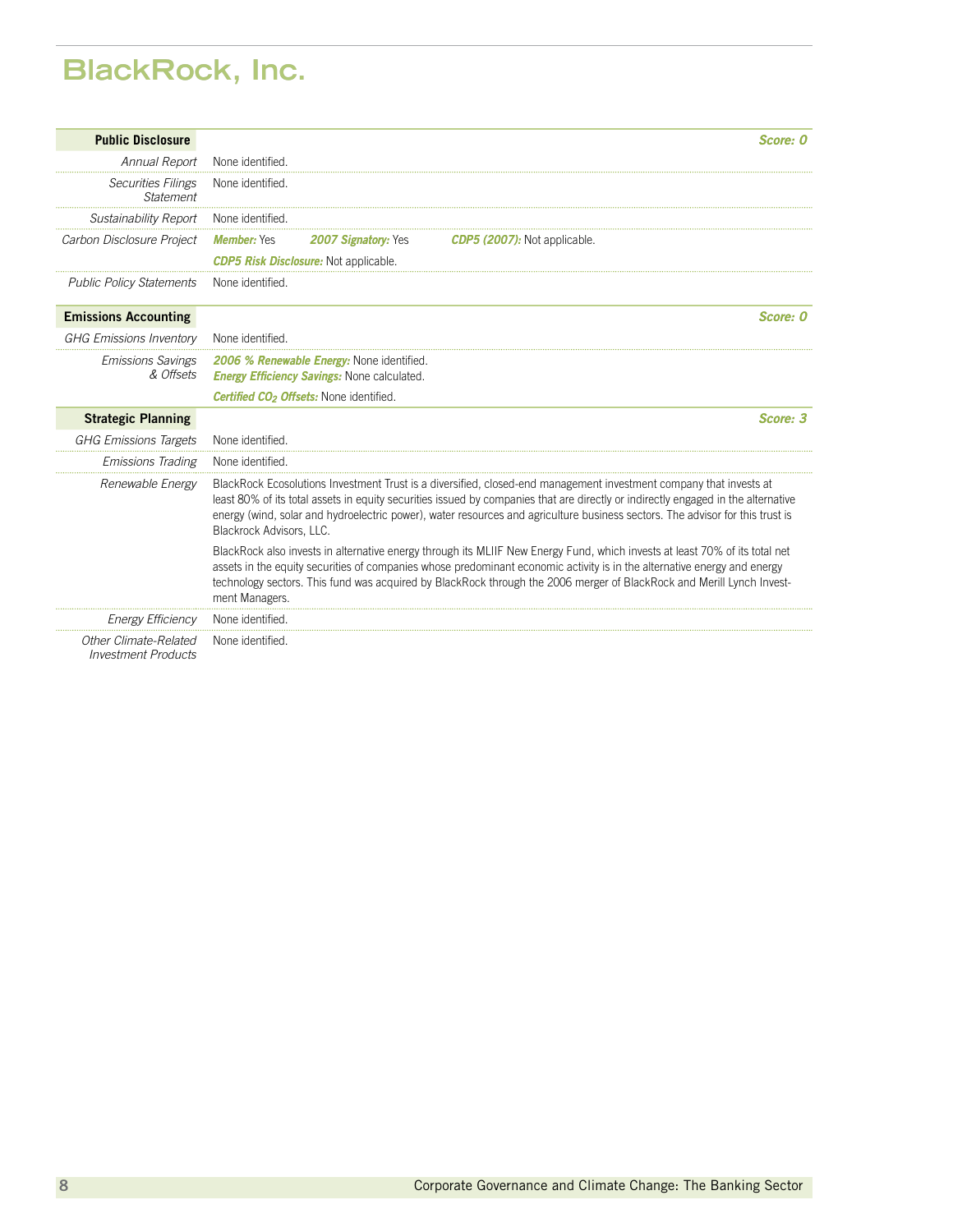### <span id="page-10-0"></span>**Citigroup Inc.** NYSE: C

In May 2007, Citi announced a \$50 billion commitment over 10 years to address global climate change through increases in investment and the financing of alternative energy and other carbon-emission reduction activities. Citi has announced targets for emissions reductions, energy consumption and renewable electricity procurement. The company also has a detailed environmental and social risk management policy. Citi includes in its emissions inventory aggregate  $CO<sub>2</sub>$  emissions from power plant financing based on percentage of debt provided by the bank; this represents new capacity only, including expansions of existing plants.

*Summary Score: 59*

| <b>Company Information</b>                         |                                                                                                                                                                                                                                                                                                                                                                                                                                                                                                                                                                                                                                                                                         |
|----------------------------------------------------|-----------------------------------------------------------------------------------------------------------------------------------------------------------------------------------------------------------------------------------------------------------------------------------------------------------------------------------------------------------------------------------------------------------------------------------------------------------------------------------------------------------------------------------------------------------------------------------------------------------------------------------------------------------------------------------------|
|                                                    | Citi is a financial services company with some 200 million customer accounts in more than 100 countries. Citi is organized<br>into three major business groups - Global Consumer, Markets & Banking, and Global Wealth Management - in addition to one<br>stand-alone business, Citi Alternative Investments.                                                                                                                                                                                                                                                                                                                                                                           |
| <b>Contact Information</b>                         |                                                                                                                                                                                                                                                                                                                                                                                                                                                                                                                                                                                                                                                                                         |
| Chairman                                           | Sir Winfried Bischoff                                                                                                                                                                                                                                                                                                                                                                                                                                                                                                                                                                                                                                                                   |
| CEO                                                | Vikram Pandit                                                                                                                                                                                                                                                                                                                                                                                                                                                                                                                                                                                                                                                                           |
| Contact                                            | Tel: 212-559-1000 · Web: www.citigroup.com                                                                                                                                                                                                                                                                                                                                                                                                                                                                                                                                                                                                                                              |
| <b>Address</b>                                     | 399 Park Avenue<br>New York, NY 10043<br><b>USA</b>                                                                                                                                                                                                                                                                                                                                                                                                                                                                                                                                                                                                                                     |
| <b>Board Oversight</b>                             | Score: 6                                                                                                                                                                                                                                                                                                                                                                                                                                                                                                                                                                                                                                                                                |
| <b>Board Committee:</b><br>Environmental Oversight | <b>Public Affairs Committee</b>                                                                                                                                                                                                                                                                                                                                                                                                                                                                                                                                                                                                                                                         |
| Committee Chair                                    | Judith Rodin, President, Rockefeller Foundation                                                                                                                                                                                                                                                                                                                                                                                                                                                                                                                                                                                                                                         |
| <b>Board Committee:</b><br>Climate Change          | Corporate Responsibility Committee                                                                                                                                                                                                                                                                                                                                                                                                                                                                                                                                                                                                                                                      |
| Board Member:<br>Climate Change                    | None identified.                                                                                                                                                                                                                                                                                                                                                                                                                                                                                                                                                                                                                                                                        |
| <b>Board Role</b>                                  | Citi's Board of Directors Public Affairs Committee is charged with reviewing the company's sustainability policies and<br>programs, including those related to the environment.                                                                                                                                                                                                                                                                                                                                                                                                                                                                                                         |
| <b>Board Training</b>                              | None identified.                                                                                                                                                                                                                                                                                                                                                                                                                                                                                                                                                                                                                                                                        |
| <b>Management Execution</b>                        | Score: 17                                                                                                                                                                                                                                                                                                                                                                                                                                                                                                                                                                                                                                                                               |
| CEO Leadership/<br><b>Statements</b>               | As part of Citi's climate change commitment announcement in May 2007, former Chairman and CEO Charles Prince said,<br>"The comprehensive program we are announcing today is not a wish-list, but a realistic, achievable plan that serves a critical<br>global need and responds to an emerging investment opportunity We recognize our responsibility to confront climate<br>change and the importance of identifying and helping implement new solutions for our clients and our businesses."                                                                                                                                                                                         |
|                                                    | Additionally, in his introductory letter to Citi's 2006 Citizenship Report, Mr. Prince states, "Climate change and global poverty<br>are not unrelated because climate change will disproportionately impact the poorer people and nations of the world<br>We have set a target to reduce our own greenhouse gas (GHG) emissions, and we work with our clients to provide innovative<br>solutions as they strive to reduce their own emissions."                                                                                                                                                                                                                                        |
| Company Policy                                     | In February 2007, Citi released a Position Statement on Climate Change. The Statement is largely focused on public policy<br>advocacy (discussed below).                                                                                                                                                                                                                                                                                                                                                                                                                                                                                                                                |
| Chief Environmental/<br>Climate Officer            | Pamela Flaherty, Senior Vice President of Corporate Citizenship and President & CEO, Citi Foundation                                                                                                                                                                                                                                                                                                                                                                                                                                                                                                                                                                                    |
| <i>Levels to CEO</i>                               | $\Omega$                                                                                                                                                                                                                                                                                                                                                                                                                                                                                                                                                                                                                                                                                |
| <b>Executive Committee</b>                         | Citi's Environmental Affairs Unit, led by the Director of Corporate Citizenship, consults on environmental policy issues,<br>including climate change. Additionally, 16 senior managers sit on an Environmental & Social Policy Review Committee, which<br>provides advice and oversight. The Environmental Affairs Unit includes Bruce Shlein, Valerie Cook-Smith and Tyler Daluz.                                                                                                                                                                                                                                                                                                     |
|                                                    | Citi has undertaken a thorough analysis of how the regulatory and physical risks of climate change could impact its own<br>operations. The firm factors potential physical risks into its site selection criteria for new facilities. The Corporate Real Estate<br>Services division is responsible for managing Citi's internal footprint, setting reduction targets and procuring green power.<br>Additionally, in 2006 an Alternative Energy Task Force was created to disseminate information about alternative energy across<br>various business groups. The task force is composed of 27 professionals and is led by Hal Clark, Chairman of Citi's North<br>American Power Group. |
|                                                    | Additionally, Citi has recently hired Tracy McKibben as the Managing Director and Head of Environmental Banking Strategy.<br>In this role, McKibben will provide clients with expertise on environmental financing and banking, advise on energy policy and<br>European government affairs and contribute to the development of Citi's business plan on climate change.                                                                                                                                                                                                                                                                                                                 |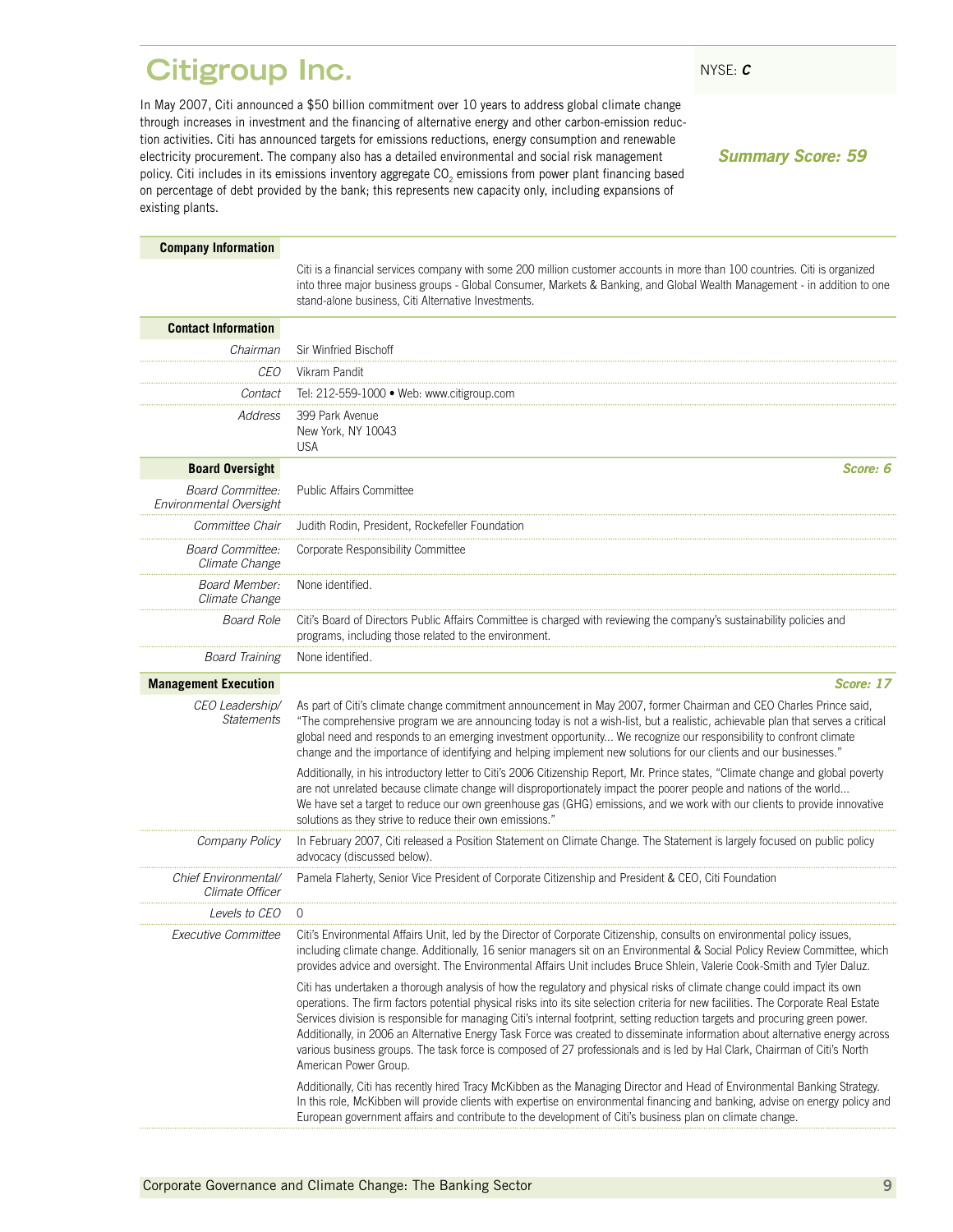# **Citigroup Inc.**

| <b>ESG Factors in</b><br>Risk Management/<br>Financing                                                        | Shawn Miller, ESRM Director, reports to the Citi Markets & Banking Chief Risk Officer.                                                                                                                                                                                                                                                                                                                                                                                                                                                                | Citi's Environmental and Social Risk Management (ESRM) Policy guides environmental, social and governance (ESG) analysis<br>of business transactions. Citi's ESRM Unit is responsible for transaction review, internal training and policy implementation. |  |  |
|---------------------------------------------------------------------------------------------------------------|-------------------------------------------------------------------------------------------------------------------------------------------------------------------------------------------------------------------------------------------------------------------------------------------------------------------------------------------------------------------------------------------------------------------------------------------------------------------------------------------------------------------------------------------------------|------------------------------------------------------------------------------------------------------------------------------------------------------------------------------------------------------------------------------------------------------------|--|--|
|                                                                                                               | Citi discloses the project size thresholds for ESRM Policy implementation for corporate/government loans, project finance,<br>refinancing, debt placements, equity investments and underwritings. Citi Alternative Investments has also incorporated an<br>ESRM framework into their risk management procedures. A total of 86 project finance transactions received ESRM review<br>and were subject to the Equator Principles in 2006.                                                                                                               |                                                                                                                                                                                                                                                            |  |  |
|                                                                                                               | When Citi is financing power generation activities, the firm incorporates the potential costs and risks of carbon in its analysis.<br>Citi also applies stress tests to the carbon profile of its lending and equity portfolios. Citi follows the Equator Principles in its<br>emerging markets financing, including the quantification of project GHG emissions. In 2006, Citi Markets & Banking adopted<br>a new nuclear policy that requires transactions to be evaluated against external guidelines and independently reviewed in<br>some cases. |                                                                                                                                                                                                                                                            |  |  |
|                                                                                                               | Additionally, Citi has set a goal to disclose a public version of its ESRM policy in 2007. The firm currently provides advisory<br>services in targeted GHG intensive sectors to help clients analyze carbon exposure and reduction strategies.                                                                                                                                                                                                                                                                                                       |                                                                                                                                                                                                                                                            |  |  |
| Staff Training/Education                                                                                      | As reported in Citi's 2006 Citizenship Report, the company provided environmental and social risk training to 556 staff in<br>2006. Training sessions were also held in China to raise awareness among Citi Markets & Banking (CMB) staff, and Citi<br>executives held meetings with various Chinese banks to share best practices in environmental responsibility. Citi is also<br>launching in 2007 a web-based learning module to provide all CMB bankers with access to ESRM training.                                                            |                                                                                                                                                                                                                                                            |  |  |
|                                                                                                               | goals for 2007 for expanding employee awareness and ESRM training programs.                                                                                                                                                                                                                                                                                                                                                                                                                                                                           | Other employment engagement initiatives in 2006 included energy conservation programs in Asia and London, a "Go Green"<br>campaign in the United Arab Emirates and a company-wide Citi Environmental Awareness Week. Citi has also set several             |  |  |
| <b>External Initiatives</b>                                                                                   | • The 3C Initiative                                                                                                                                                                                                                                                                                                                                                                                                                                                                                                                                   | • Pew Center on Global Climate Change's Business                                                                                                                                                                                                           |  |  |
|                                                                                                               | • EPA Climate Leaders                                                                                                                                                                                                                                                                                                                                                                                                                                                                                                                                 | Environmental Leadership Council                                                                                                                                                                                                                           |  |  |
|                                                                                                               | • EPA Green Power Partners                                                                                                                                                                                                                                                                                                                                                                                                                                                                                                                            | • Renewable Energy and Energy Efficiency Program                                                                                                                                                                                                           |  |  |
|                                                                                                               | • Equator Principles                                                                                                                                                                                                                                                                                                                                                                                                                                                                                                                                  | • UNEP-Finance Initiative                                                                                                                                                                                                                                  |  |  |
|                                                                                                               | · Global Roundtable on Climate Change                                                                                                                                                                                                                                                                                                                                                                                                                                                                                                                 | • World Resources Institute Climate Northeast                                                                                                                                                                                                              |  |  |
|                                                                                                               | • International Emissions Trading Association                                                                                                                                                                                                                                                                                                                                                                                                                                                                                                         | <b>Working Group</b>                                                                                                                                                                                                                                       |  |  |
| <b>Investment Research</b>                                                                                    | Citi has released climate change-related research out of its New York-based Global Thematic Investing team and U.S. Equity<br>Research team. Carbon market research has been led by the firm's London-based Sustainable Investment team.                                                                                                                                                                                                                                                                                                              |                                                                                                                                                                                                                                                            |  |  |
| • CAFE and the U.S. Auto Industry: A Growing Auto Investor Issue, 2012-2020 (October 2007)<br>Climate-related |                                                                                                                                                                                                                                                                                                                                                                                                                                                                                                                                                       |                                                                                                                                                                                                                                                            |  |  |
| Research Reports                                                                                              | • Coal: Missing the Window (July 2007)                                                                                                                                                                                                                                                                                                                                                                                                                                                                                                                |                                                                                                                                                                                                                                                            |  |  |
|                                                                                                               | • Climatic Consequences: An Update (April 2007)                                                                                                                                                                                                                                                                                                                                                                                                                                                                                                       |                                                                                                                                                                                                                                                            |  |  |
|                                                                                                               | • Carbon Trading: The Sky's the Limit (March 2007)                                                                                                                                                                                                                                                                                                                                                                                                                                                                                                    |                                                                                                                                                                                                                                                            |  |  |
|                                                                                                               | • Climatic Consequences (January 2007)                                                                                                                                                                                                                                                                                                                                                                                                                                                                                                                |                                                                                                                                                                                                                                                            |  |  |
|                                                                                                               | • CO <sub>2</sub> —A New Auto Investor Issue for 2007 (January 2007)                                                                                                                                                                                                                                                                                                                                                                                                                                                                                  |                                                                                                                                                                                                                                                            |  |  |
|                                                                                                               | • Investing in Solutions to Climate Change (June 2006)                                                                                                                                                                                                                                                                                                                                                                                                                                                                                                |                                                                                                                                                                                                                                                            |  |  |
| Compensation Link                                                                                             | None identified.                                                                                                                                                                                                                                                                                                                                                                                                                                                                                                                                      |                                                                                                                                                                                                                                                            |  |  |
| <b>Public Disclosure</b>                                                                                      |                                                                                                                                                                                                                                                                                                                                                                                                                                                                                                                                                       | <b>Score: 8</b>                                                                                                                                                                                                                                            |  |  |
| Annual Report                                                                                                 | None identified.                                                                                                                                                                                                                                                                                                                                                                                                                                                                                                                                      |                                                                                                                                                                                                                                                            |  |  |
| <i>Securities Filings</i><br><b>Statement</b>                                                                 | None identified.                                                                                                                                                                                                                                                                                                                                                                                                                                                                                                                                      |                                                                                                                                                                                                                                                            |  |  |
| Sustainability Report                                                                                         | 2006 Citizenship Report, published July 2007<br>http://www.citigroup.com/citigroup/citizen/community/annualreport.htm                                                                                                                                                                                                                                                                                                                                                                                                                                 |                                                                                                                                                                                                                                                            |  |  |
|                                                                                                               | <b>GRI Accordance: G3 Draft</b>                                                                                                                                                                                                                                                                                                                                                                                                                                                                                                                       |                                                                                                                                                                                                                                                            |  |  |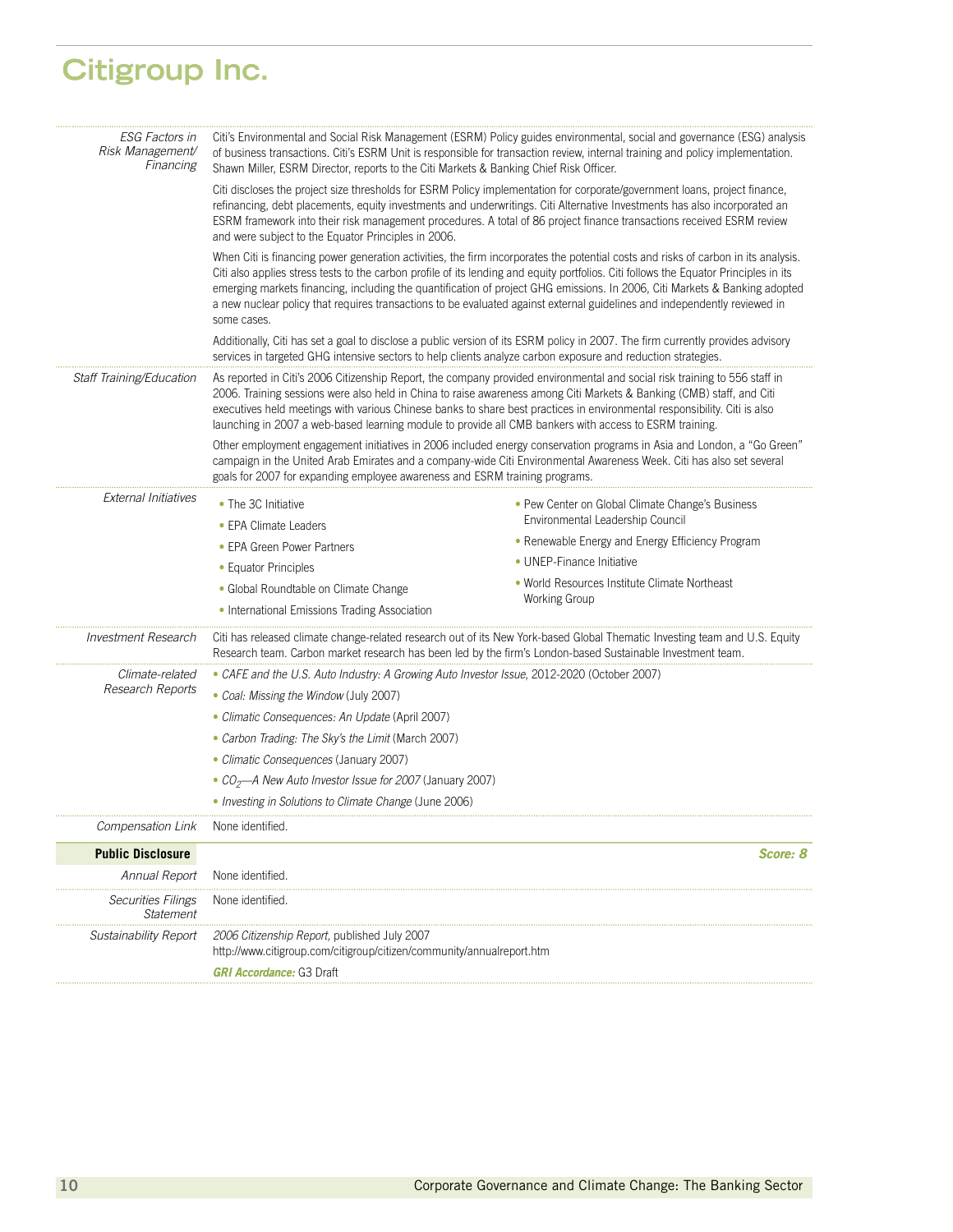### **Citigroup Inc.**

| Carbon Disclosure Project             | <b>Member:</b> No                                                                | <b>2007 Signatory: No</b> |                                                         | <b>CDP5 (2007):</b> Answered Questionnaire (Public)                                                                                                                                                                                                                                                                                                                                                                                                                                                                                                                                                                                                                                                                                                                                                                                                                                                         |
|---------------------------------------|----------------------------------------------------------------------------------|---------------------------|---------------------------------------------------------|-------------------------------------------------------------------------------------------------------------------------------------------------------------------------------------------------------------------------------------------------------------------------------------------------------------------------------------------------------------------------------------------------------------------------------------------------------------------------------------------------------------------------------------------------------------------------------------------------------------------------------------------------------------------------------------------------------------------------------------------------------------------------------------------------------------------------------------------------------------------------------------------------------------|
|                                       |                                                                                  |                           |                                                         | CDP5 Risk Disclosure: "Citi and our clients would be severely challenged by climatic factors in a world where atmospheric<br>concentrations of carbon rise significantly above 450 ppm [parts per million]; dramatic adaptation of our products and<br>services and in some cases our core business model would be required."                                                                                                                                                                                                                                                                                                                                                                                                                                                                                                                                                                               |
|                                       |                                                                                  |                           |                                                         | Citi recognizes that the firm is directly affected by GHG regulation through electricity pricing, and also sees the potential for<br>second and third generation regulation to cover Citi's own facilities. Citi also cites clients in the power, oil and gas, cement,<br>metals and mining, manufacturing and transportation sectors as being at risk from increasingly stringent regulation. This<br>could present Citi with both credit and loan/equity portfolio risk. Citi also discloses that its 14,500 facilities, many of which<br>are in coastal areas, are vulnerable to physical risks of climate change. Citi cites sea level rise, extreme weather and water<br>scarcity as key issues, and is using both 5-10 year and 20-year time horizons to examine potential risks.                                                                                                                     |
|                                       | generate the industries of tomorrow in clean energy."                            |                           |                                                         | Finally, Citi also sees climate change presenting general client and commercial risks. The firm's CDP5 response mentions<br>brand valuation, share price, competitive positioning and innovation, and concludes that it is "vital for Citi to facilitate and                                                                                                                                                                                                                                                                                                                                                                                                                                                                                                                                                                                                                                                |
| <b>Public Policy Statements</b>       |                                                                                  |                           |                                                         | Citi's Position Statement on Climate Change draws attention to the role of U.S. regulatory policy. Citi states, "U.S. national ac-<br>tion and leadership are critical elements of a global solution because of the size of the U.S. economy and our emissions and<br>because a global solution is highly unlikely without U.S. action. We believe that the United States must act now to create a<br>national climate change policy to avoid the economic, social, and environmental damage that will result if GHG emissions are<br>not reduced." Citi also argues against a patchwork of state regulations "that may cause distortions in the national economy."<br>Instead, Citi recommends that U.S. policy should focus on five key areas: a global approach, early action, recognizing early<br>actors, integrating GHGs into pricing mechanisms and increasing incentives for low-GHG technologies. |
| <b>Emissions Accounting</b>           |                                                                                  |                           |                                                         | Score: 10                                                                                                                                                                                                                                                                                                                                                                                                                                                                                                                                                                                                                                                                                                                                                                                                                                                                                                   |
| <b>GHG Emissions Inventory</b>        | Year: 2006                                                                       |                           | <b>Facility/Region:</b> All internal operations         | <b>Protocol:</b> GHG Protocol                                                                                                                                                                                                                                                                                                                                                                                                                                                                                                                                                                                                                                                                                                                                                                                                                                                                               |
|                                       | <b>Emissions</b>                                                                 |                           | CO <sub>2</sub> e (Metric Tonnes)                       |                                                                                                                                                                                                                                                                                                                                                                                                                                                                                                                                                                                                                                                                                                                                                                                                                                                                                                             |
|                                       | <b>Total Emissions</b>                                                           |                           | 22,882,483                                              |                                                                                                                                                                                                                                                                                                                                                                                                                                                                                                                                                                                                                                                                                                                                                                                                                                                                                                             |
|                                       | Scope 1 (Direct)                                                                 |                           | 48,507                                                  | * Aggregate CO <sub>2</sub> emissions from power plant financing based                                                                                                                                                                                                                                                                                                                                                                                                                                                                                                                                                                                                                                                                                                                                                                                                                                      |
|                                       | Scope 2 (Indirect-Electricity)                                                   |                           | 1,338,905                                               | on percentage of debt provided by Citi-new capacity only,                                                                                                                                                                                                                                                                                                                                                                                                                                                                                                                                                                                                                                                                                                                                                                                                                                                   |
|                                       | Scope 3                                                                          |                           |                                                         | including expansions of existing plants. Does not include refi-                                                                                                                                                                                                                                                                                                                                                                                                                                                                                                                                                                                                                                                                                                                                                                                                                                             |
|                                       | Travel                                                                           |                           |                                                         |                                                                                                                                                                                                                                                                                                                                                                                                                                                                                                                                                                                                                                                                                                                                                                                                                                                                                                             |
|                                       |                                                                                  |                           | 195,071                                                 | nancing or deals that have not closed. In 2006, Citi's share of                                                                                                                                                                                                                                                                                                                                                                                                                                                                                                                                                                                                                                                                                                                                                                                                                                             |
|                                       | Products                                                                         |                           | 21,300,000*                                             | emissions ranged from 10.6 to 21.3 million metric tons.                                                                                                                                                                                                                                                                                                                                                                                                                                                                                                                                                                                                                                                                                                                                                                                                                                                     |
|                                       | Supply Chain                                                                     |                           |                                                         |                                                                                                                                                                                                                                                                                                                                                                                                                                                                                                                                                                                                                                                                                                                                                                                                                                                                                                             |
| <b>Accounting Methods</b>             |                                                                                  |                           | Citi had used the conversion factors published by UNEP. | Citi reports energy data on all leased and owned facilities. Sublet space where utilities are consumed and funded by non-<br>Citigroup tenants is not included. In 2006, Citi adopted the use of U.S. EPA Climate Leaders conversion factors. In past years                                                                                                                                                                                                                                                                                                                                                                                                                                                                                                                                                                                                                                                 |
| Third Party Certification             |                                                                                  |                           |                                                         | Citi submitted its GHG Inventory Management Process to consultants designated by the EPA Climate Leaders program.                                                                                                                                                                                                                                                                                                                                                                                                                                                                                                                                                                                                                                                                                                                                                                                           |
| Certification Year                    | 2006                                                                             |                           |                                                         |                                                                                                                                                                                                                                                                                                                                                                                                                                                                                                                                                                                                                                                                                                                                                                                                                                                                                                             |
| <b>Emissions Savings</b><br>& Offsets | 2006 % Renewable Energy: 2%<br><b>Energy Efficiency Savings:</b> None calculated |                           |                                                         |                                                                                                                                                                                                                                                                                                                                                                                                                                                                                                                                                                                                                                                                                                                                                                                                                                                                                                             |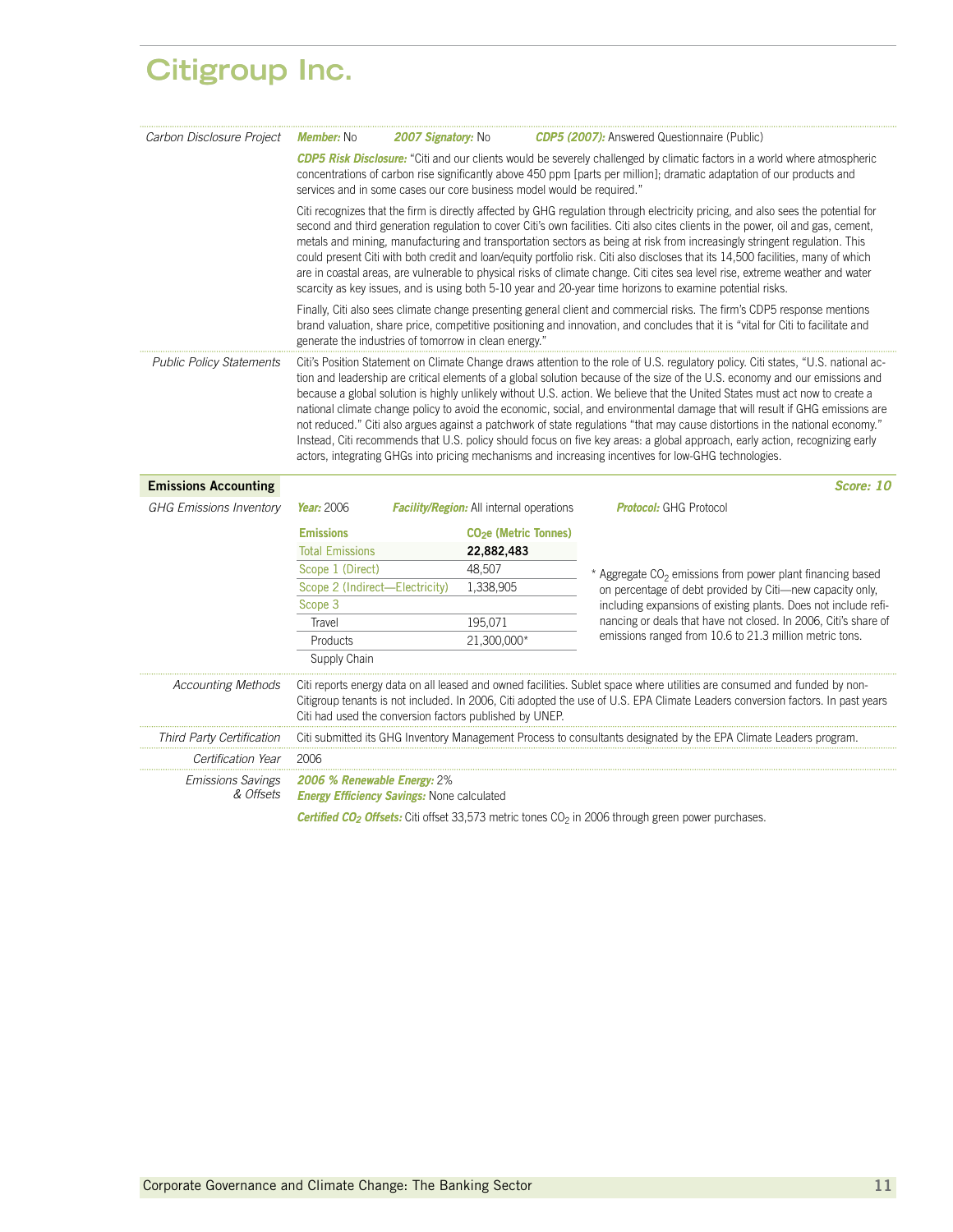### **Citigroup Inc.**

| <b>Strategic Planning</b>                           |                                                                                                                                                                                                                                                                                                                                                                                                                                                                                                                                                            |                                                     |                      |                    | Score: 18                                                                                                                                                                                                                                                                                                                                                                                                                                                                                                                             |  |  |  |
|-----------------------------------------------------|------------------------------------------------------------------------------------------------------------------------------------------------------------------------------------------------------------------------------------------------------------------------------------------------------------------------------------------------------------------------------------------------------------------------------------------------------------------------------------------------------------------------------------------------------------|-----------------------------------------------------|----------------------|--------------------|---------------------------------------------------------------------------------------------------------------------------------------------------------------------------------------------------------------------------------------------------------------------------------------------------------------------------------------------------------------------------------------------------------------------------------------------------------------------------------------------------------------------------------------|--|--|--|
| <b>GHG Emissions Targets</b>                        |                                                                                                                                                                                                                                                                                                                                                                                                                                                                                                                                                            | <b>Reduction Targets</b>                            | <b>Baseline Year</b> | <b>Target Year</b> | Region                                                                                                                                                                                                                                                                                                                                                                                                                                                                                                                                |  |  |  |
|                                                     | <b>Total Emissions</b>                                                                                                                                                                                                                                                                                                                                                                                                                                                                                                                                     | 10%                                                 | 2005                 | 2011               | All internal operations                                                                                                                                                                                                                                                                                                                                                                                                                                                                                                               |  |  |  |
|                                                     | <b>Energy Use</b>                                                                                                                                                                                                                                                                                                                                                                                                                                                                                                                                          | 4%                                                  | 2006                 | 2007               | Core buildings                                                                                                                                                                                                                                                                                                                                                                                                                                                                                                                        |  |  |  |
|                                                     | <b>Green Power</b>                                                                                                                                                                                                                                                                                                                                                                                                                                                                                                                                         | $5%$ *                                              | 2006                 | 2007               | All internal operations                                                                                                                                                                                                                                                                                                                                                                                                                                                                                                               |  |  |  |
|                                                     |                                                                                                                                                                                                                                                                                                                                                                                                                                                                                                                                                            | * Renewable energy target for total power purchases |                      |                    |                                                                                                                                                                                                                                                                                                                                                                                                                                                                                                                                       |  |  |  |
| <b>Emissions Trading</b>                            | will engage in carbon trading. The trading desk is focused on EU ETS allowances and CDM/JI credits.                                                                                                                                                                                                                                                                                                                                                                                                                                                        |                                                     |                      |                    | Citi's European Commodities Desk is in the process of rolling out an Environmental Products unit over the course of 2007 that                                                                                                                                                                                                                                                                                                                                                                                                         |  |  |  |
| Renewable Energy                                    | increased its procurement of green power to 52,283 MWh, a 400% increase over 2005 purchases.                                                                                                                                                                                                                                                                                                                                                                                                                                                               |                                                     |                      |                    | Citi partners with an energy services company, Constellation NewEnergy, to procure energy for its own facilities. In 2006, Citi                                                                                                                                                                                                                                                                                                                                                                                                       |  |  |  |
|                                                     | Citi Markets & Banking (CMB) plans to invest in and finance over \$31 billion in clean energy and alternative technology over<br>the next 10 years. Recent highlights include:<br>• Financial advisor for EDP's (Energias de Portugal) acquisition of Horizon Wind Energy in 2006<br>• Underwriter of Brasil Ecodiesel's US\$177 million IPO in 2006<br>• Citi's Asset Finance Group financed two major wind projects in the United States in 2005—the 120 MW San Juan<br>Mesa project in New Mexico and the 15 MW Bingham Lake project in Minnesota       |                                                     |                      |                    |                                                                                                                                                                                                                                                                                                                                                                                                                                                                                                                                       |  |  |  |
|                                                     | Citi also makes private equity investments in renewable energy, energy efficiency and GHG emission reduction credit markets<br>through its Sustainable Development Investing (SDI) unit. SDI is part of Citi Venture Capital International (CVCI), a unit of Citi<br>Alternative Investments. Since the inception of SDI in 2004, Citi has invested or committed approximately \$150 million in<br>related companies. Citi has also pledged a ten-fold increase in its capital commitment in this area over the next 10 years to<br>more than \$2 billion. |                                                     |                      |                    |                                                                                                                                                                                                                                                                                                                                                                                                                                                                                                                                       |  |  |  |
|                                                     | In 2006, Citi invested through various funds approximately \$75 million in SDI classified investments in the bio-fuels, solar<br>and clean technology markets. Companies include Permolex International (an ethanol producer), Jiangsu Linyang Solarfun<br>Co. (a solar PV manufacturer), Chrysalix Clean Energy Fund and Sindicatum Carbon Capital (a CDM project developer).                                                                                                                                                                             |                                                     |                      |                    |                                                                                                                                                                                                                                                                                                                                                                                                                                                                                                                                       |  |  |  |
|                                                     | for household solar electric systems, rolled out in September 2006.                                                                                                                                                                                                                                                                                                                                                                                                                                                                                        |                                                     |                      |                    | Other new products include a joint marketing agreement between CitiMortgage and Sharp Electronics Corp. to offer financing                                                                                                                                                                                                                                                                                                                                                                                                            |  |  |  |
| <b>Energy Efficiency</b>                            | Meanwhile, larger facilities in Asia set a target to reduce energy use by 5% in 2006.                                                                                                                                                                                                                                                                                                                                                                                                                                                                      |                                                     |                      |                    | Citi has set a goal of achieving Leadership in Energy and Environmental Design (LEED) Silver certification for the construction<br>of all new office buildings and operations centers. Many existing facilities are also being evaluated for inclusion in the LEED-<br>Existing Building certification program. Citi also expects to open LEED-certified retail branches in 2008. Citi is also working<br>with the U.S. Green Building Council to define a user-friendly process for corporate assessments of real estate portfolios. |  |  |  |
|                                                     | ing Retrofit Program in partnership with large city governments.                                                                                                                                                                                                                                                                                                                                                                                                                                                                                           |                                                     |                      |                    | Citi is also working on a number of other efficiency programs, including testing a software program to lower the energy use of<br>idle PCs, developing a cradle-to-cradle approach to procurement and deploying multi-functional office equipment to reduce<br>energy consumption. Meanwhile, CitiCapital has an Energy Finance Unit that underwrites facility energy efficiency upgrades<br>for clients. Citi has also pledged \$1 billion to the Clinton Foundation's Climate Initiative to support an Energy Efficiency Build-     |  |  |  |
| Other Climate-Related<br><b>Investment Products</b> | client advisory and policy engagement.                                                                                                                                                                                                                                                                                                                                                                                                                                                                                                                     |                                                     |                      |                    | Of Citi's \$50 billion climate change commitment, \$10 billion has been earmarked for activities that the firm has already<br>undertaken to address climate change. This includes efforts to measure and reduce the firm's own environmental footprint,                                                                                                                                                                                                                                                                               |  |  |  |
|                                                     | Syracuse, NY.                                                                                                                                                                                                                                                                                                                                                                                                                                                                                                                                              |                                                     |                      |                    | In other areas, Citi Community Development (CCD) is working to include renewable energy tax credit investments and green<br>private equity investments in its portfolio. Citi Property Investors (CPI) intends to commit \$500 million to investments in<br>sustainable building projects over the next 10 years. Finally, in late 2006, Citi was the co-lead underwriter for the inaugural<br>issue of U.S. green bonds. The first issuance of bonds was sold to support a carbon-neutral real estate development in                 |  |  |  |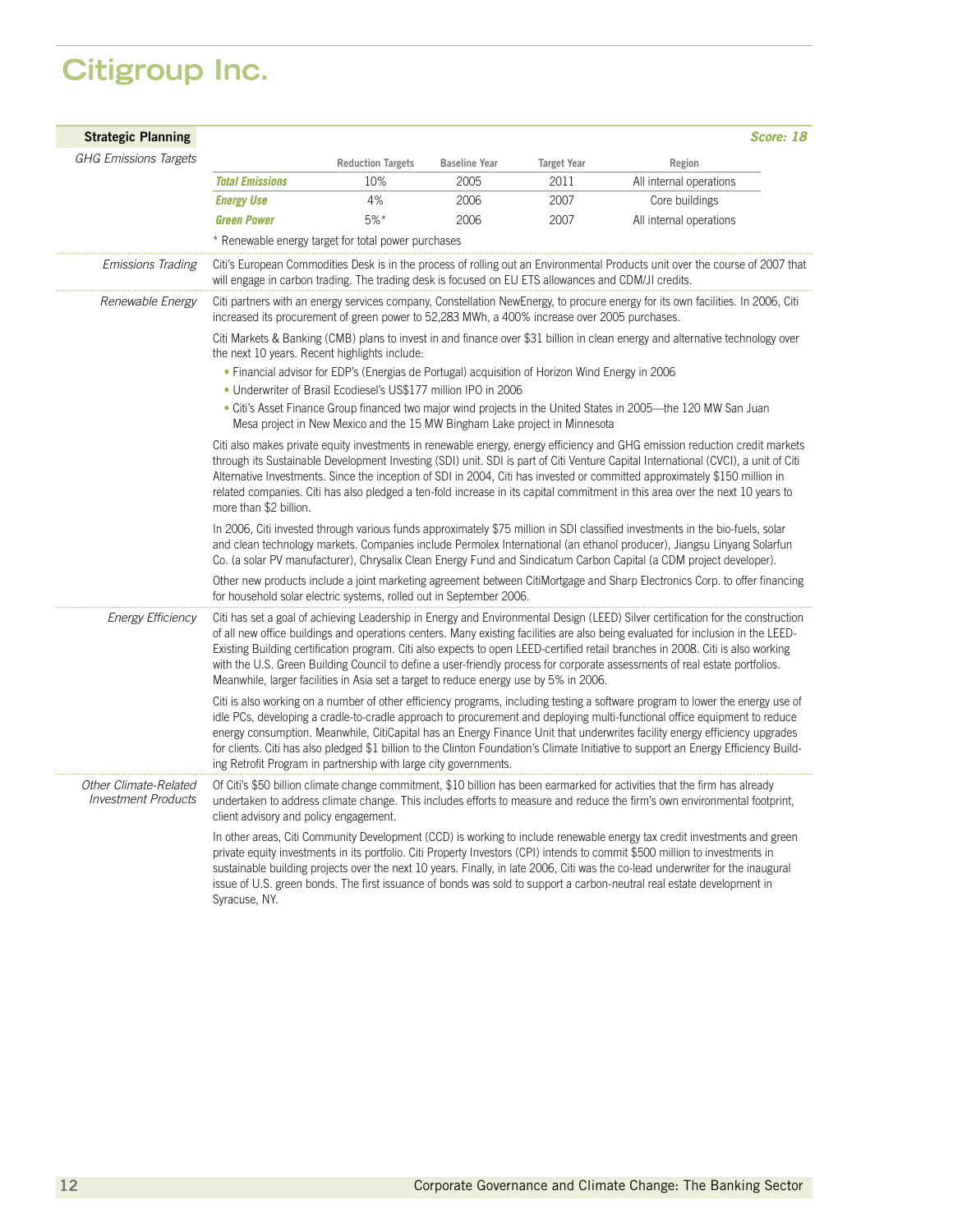### <span id="page-14-0"></span>**Franklin Resources, Inc.** NYSE: BEN

Franklin Resources has not addressed climate change as a governance issue. The company has issued an environmental policy statement, but it has not directly addressed climate-related issues.

### *Summary Score: 1 (weighted)*

#### **Company Information**

Franklin Resources is a global investment management organization also known as Franklin Templeton Investments. Franklin Resources offers investment solutions under the Franklin, Templeton, Mutual Series, Bissett, Fiduciary Trust and Darby Overseas names, managing investment vehicles for individuals, institutions, pension plans, trusts, partnerships and other clients. Franklin Resources provides investment management, marketing, distribution, transfer agency and administrative services to open-end investment companies and to managed and institutional accounts. The company also provides investment management and related services to closed-end investment companies.

| <b>Contact Information</b>                             |                                                                                                                                                                                                                                                                              |
|--------------------------------------------------------|------------------------------------------------------------------------------------------------------------------------------------------------------------------------------------------------------------------------------------------------------------------------------|
| Chairman                                               | Charles B. Johnson                                                                                                                                                                                                                                                           |
| CEO                                                    | Gregory E. Johnson                                                                                                                                                                                                                                                           |
| Contact                                                | Tel: 650-312-2000 · Web: www.franklintempleton.com                                                                                                                                                                                                                           |
| Address                                                | 1 Franklin Pkwy., Bldg. 970, 1st Fl.<br>San Mateo, CA 94403<br><b>USA</b>                                                                                                                                                                                                    |
| <b>Board Oversight</b>                                 | Score: 0                                                                                                                                                                                                                                                                     |
| <b>Board Committee:</b><br>Environmental Oversight     | None identified.                                                                                                                                                                                                                                                             |
| <b>Board Committee:</b><br>Climate Change              | None identified.                                                                                                                                                                                                                                                             |
| <b>Board Member:</b><br>Climate Change                 | None identified.                                                                                                                                                                                                                                                             |
| <b>Board Role</b>                                      | None identified.                                                                                                                                                                                                                                                             |
| <b>Board Training</b>                                  | None identified.                                                                                                                                                                                                                                                             |
| <b>Management Execution</b>                            | Score: 0                                                                                                                                                                                                                                                                     |
| CEO Leadership/<br><b>Statements</b>                   | None identified.                                                                                                                                                                                                                                                             |
| Company Policy                                         | Franklin Resources has published a brief environmental policy statement that broadly covers its efforts to reduce energy<br>usage in the company's offices and real estate development projects.                                                                             |
| <b>Chief Environmental</b><br><b>Officer</b>           | None identified.                                                                                                                                                                                                                                                             |
| Levels to CEO                                          | Not determined.                                                                                                                                                                                                                                                              |
| Climate Change Executive                               | None identified.                                                                                                                                                                                                                                                             |
| <b>Executive Committee</b>                             | Franklin Resources does not have an executive committee to address climate change. The General Services Group is<br>responsible for monitoring and implementing the company's environmental policy statement.                                                                |
| <b>ESG Factors in</b><br>Risk Management/<br>Financing | None identified.                                                                                                                                                                                                                                                             |
| Staff Training/Education                               | None identified.                                                                                                                                                                                                                                                             |
| <b>External Initiatives</b>                            | None identified.                                                                                                                                                                                                                                                             |
| <b>Investment Research</b>                             | None identified.                                                                                                                                                                                                                                                             |
| Compensation Link                                      | According to the company's 2007 Proxy Statement, "The Compensation Committee believes that total compensation should<br>vary with the Company's performance in achieving financial and non-financial objectives." The company does not define<br>"non-financial" objectives. |
| <b>Public Disclosure</b>                               | Score: 1                                                                                                                                                                                                                                                                     |
| Annual Report                                          | None identified.                                                                                                                                                                                                                                                             |
| <b>Securities Filings</b><br><b>Statement</b>          | None identified                                                                                                                                                                                                                                                              |
| <b>Sustainability Report</b>                           | None identified.                                                                                                                                                                                                                                                             |
|                                                        | <b>GRI Accordance:</b> None identified.                                                                                                                                                                                                                                      |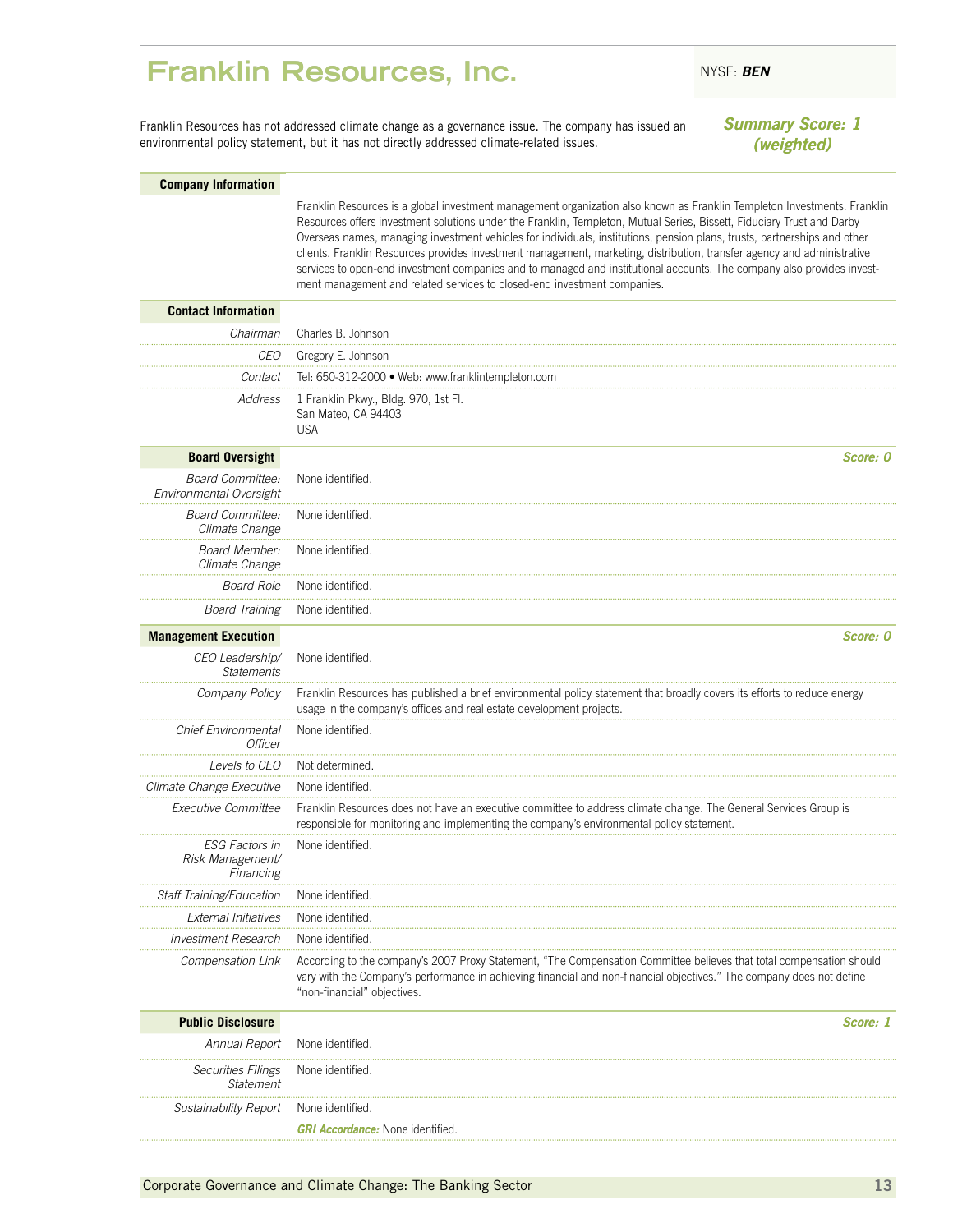### **Franklin Resources, Inc.**

| Carbon Disclosure Project                           | <b>Member:</b> No               | <b>2007 Signatory: No</b>                                                                                                         | <b>CDP5 (2007):</b> Declined to Participate                                                                     |
|-----------------------------------------------------|---------------------------------|-----------------------------------------------------------------------------------------------------------------------------------|-----------------------------------------------------------------------------------------------------------------|
|                                                     | future participation with CDP6. | <b>CDP5 Risk Disclosure:</b> Although Franklin Resources declined to participate in CDP5, the company did indicate an interest in |                                                                                                                 |
| <b>Public Policy Statements</b>                     | None identified.                |                                                                                                                                   |                                                                                                                 |
| <b>Emissions Accounting</b>                         |                                 |                                                                                                                                   | Score: 0                                                                                                        |
| <b>GHG Emissions Inventory</b>                      |                                 | strategy this year for measurement and reporting of GHG emissions.                                                                | Franklin Resources has not completed a greenhouse gas (GHG) emissions inventory. The company plans to develop a |
| <b>Emissions Savings</b><br>& Offsets               |                                 | 2006 % Renewable Energy: None identified.<br><b>Energy Efficiency Savings:</b> None calculated.                                   |                                                                                                                 |
|                                                     |                                 | <b>Certified CO<sub>2</sub> Offsets:</b> None identified.                                                                         |                                                                                                                 |
| <b>Strategic Planning</b>                           |                                 |                                                                                                                                   | $Score \cdot$ 0                                                                                                 |
| <b>GHG Emissions Targets</b>                        | None identified                 |                                                                                                                                   |                                                                                                                 |
| <b>Emissions Trading</b>                            | None identified                 |                                                                                                                                   |                                                                                                                 |
| Renewable Energy                                    | None identified                 |                                                                                                                                   |                                                                                                                 |
| Energy Efficiency                                   | None identified.                |                                                                                                                                   |                                                                                                                 |
| Other Climate-Related<br><b>Investment Products</b> | None identified.                |                                                                                                                                   |                                                                                                                 |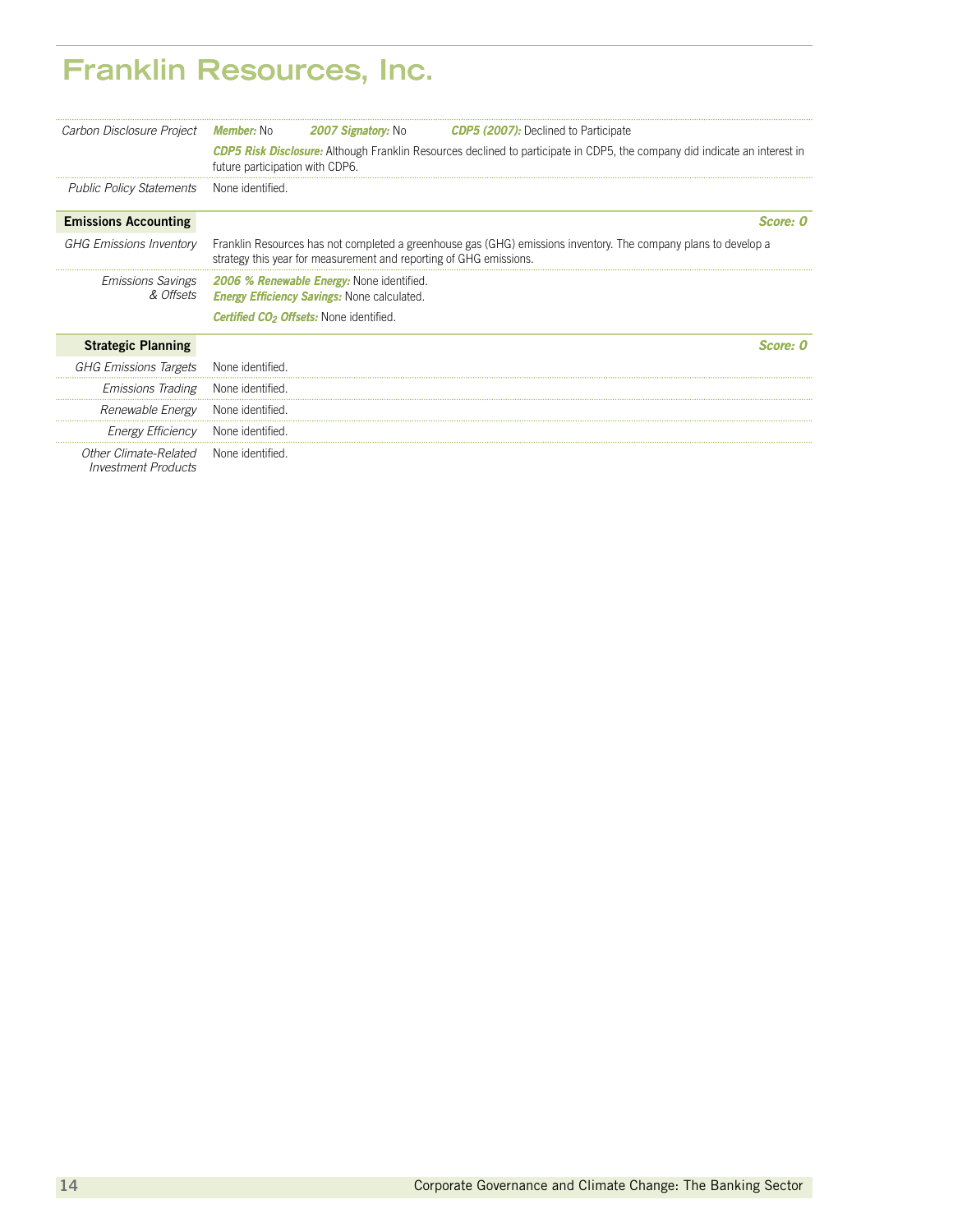### <span id="page-16-0"></span>**The Goldman Sachs Group, Inc.** NYSE: GS

Goldman Sachs' Environmental Policy Framework, established in November 2005, states, "Goldman Sachs believes that a healthy environment is necessary for the well-being of society, our people and our business, and is the foundation for a sustainable and strong economy." The framework espouses the philosophy that capital markets can and should play an important role in creating opportunities to address environmental challenges. The framework was designed to include each of the firm's business lines, and it includes these actions: principal investing in alternative energy and clean technology, emissions trading, investment research and management evaluating Environmental, Social and Governance (ESG) criteria, reducing the firm's own environmental footprint and researching public policy options through the firm's Center for Environmental Markets.

*Summary Score: 53 (weighted)*

| <b>Company Information</b>                         |                                                                                                                                                                                                                                                                                                                                                                                                                                                                                                                                                                                                                                                                                                                |
|----------------------------------------------------|----------------------------------------------------------------------------------------------------------------------------------------------------------------------------------------------------------------------------------------------------------------------------------------------------------------------------------------------------------------------------------------------------------------------------------------------------------------------------------------------------------------------------------------------------------------------------------------------------------------------------------------------------------------------------------------------------------------|
|                                                    | Goldman Sachs is a global investment banking, securities and investment management firm that provides a wide range of<br>services worldwide to corporations, financial institutions, governments and high-net-worth individuals. The firm's three core<br>businesses are Investment Banking, Trading and Principal Investments, and Asset Management and Securities Services.                                                                                                                                                                                                                                                                                                                                  |
| <b>Contact Information</b>                         |                                                                                                                                                                                                                                                                                                                                                                                                                                                                                                                                                                                                                                                                                                                |
| Chairman/CEO                                       | Lloyd C. Blankfein                                                                                                                                                                                                                                                                                                                                                                                                                                                                                                                                                                                                                                                                                             |
| Contact                                            | Tel: 212-902-1000 • Web: www.goldmansachs.com                                                                                                                                                                                                                                                                                                                                                                                                                                                                                                                                                                                                                                                                  |
| Address                                            | 85 Broad Street<br>New York, NY 10004<br><b>USA</b>                                                                                                                                                                                                                                                                                                                                                                                                                                                                                                                                                                                                                                                            |
| <b>Board Oversight</b>                             | Score: 5                                                                                                                                                                                                                                                                                                                                                                                                                                                                                                                                                                                                                                                                                                       |
| <b>Board Committee:</b><br>Environmental Oversight | None identified.                                                                                                                                                                                                                                                                                                                                                                                                                                                                                                                                                                                                                                                                                               |
| <b>Board Committee:</b><br>Climate Change          | None identified.                                                                                                                                                                                                                                                                                                                                                                                                                                                                                                                                                                                                                                                                                               |
| <b>Board Member:</b><br>Climate Change             | None identified.                                                                                                                                                                                                                                                                                                                                                                                                                                                                                                                                                                                                                                                                                               |
| <b>Board Role</b>                                  | The firm's Environmental Policy Framework and its implementation are reviewed annually with the Board of Directors.                                                                                                                                                                                                                                                                                                                                                                                                                                                                                                                                                                                            |
| <b>Board Training</b>                              | None identified.                                                                                                                                                                                                                                                                                                                                                                                                                                                                                                                                                                                                                                                                                               |
| <b>Management Execution</b>                        | Score: 17                                                                                                                                                                                                                                                                                                                                                                                                                                                                                                                                                                                                                                                                                                      |
| CEO Leadership/<br><b>Statements</b>               | Lloyd C. Blankfein, Chairman and CEO, stated in the 2006 Annual Report letter: "In the last year, we have expanded our trad-<br>ing activities in the carbon emissions market to include trading and investing in project-based emission reduction credits and<br>pricing emission risk, in addition to the trading of carbon credits. Innovative trading in these new markets can be a source of<br>meaningful action to address global climate change."                                                                                                                                                                                                                                                      |
|                                                    | Former CEO and current U.S. Treasury Secretary Henry Paulson was also chairman of The Nature Conservancy, the world's<br>largest environmental group, and a vocal advocate of addressing climate change.                                                                                                                                                                                                                                                                                                                                                                                                                                                                                                       |
| Company Policy                                     | Goldman Sachs' Environmental Policy Framework is founded on the belief that a healthy environment is necessary not<br>only for the well-being of society but also for Goldman Sachs' people and its business, and embodies the philosophy that<br>capital markets can and should play an important role in addressing today's environmental challenges. The Framework<br>outlines the principles and strategies behind the firm's goal to "help find effective market-based solutions to address climate<br>change, ecosystem degradation and other critical environmental issues" and encompasses how Goldman Sachs will address<br>environmental issues in its own operations and across its business units. |
| Chief Environmental/<br>Climate Officer            | Mark Tercek, Managing Director and Head of Environmental Strategy Group and Center for Environmental Markets                                                                                                                                                                                                                                                                                                                                                                                                                                                                                                                                                                                                   |
| <i>Levels to CEO</i>                               | ∩                                                                                                                                                                                                                                                                                                                                                                                                                                                                                                                                                                                                                                                                                                              |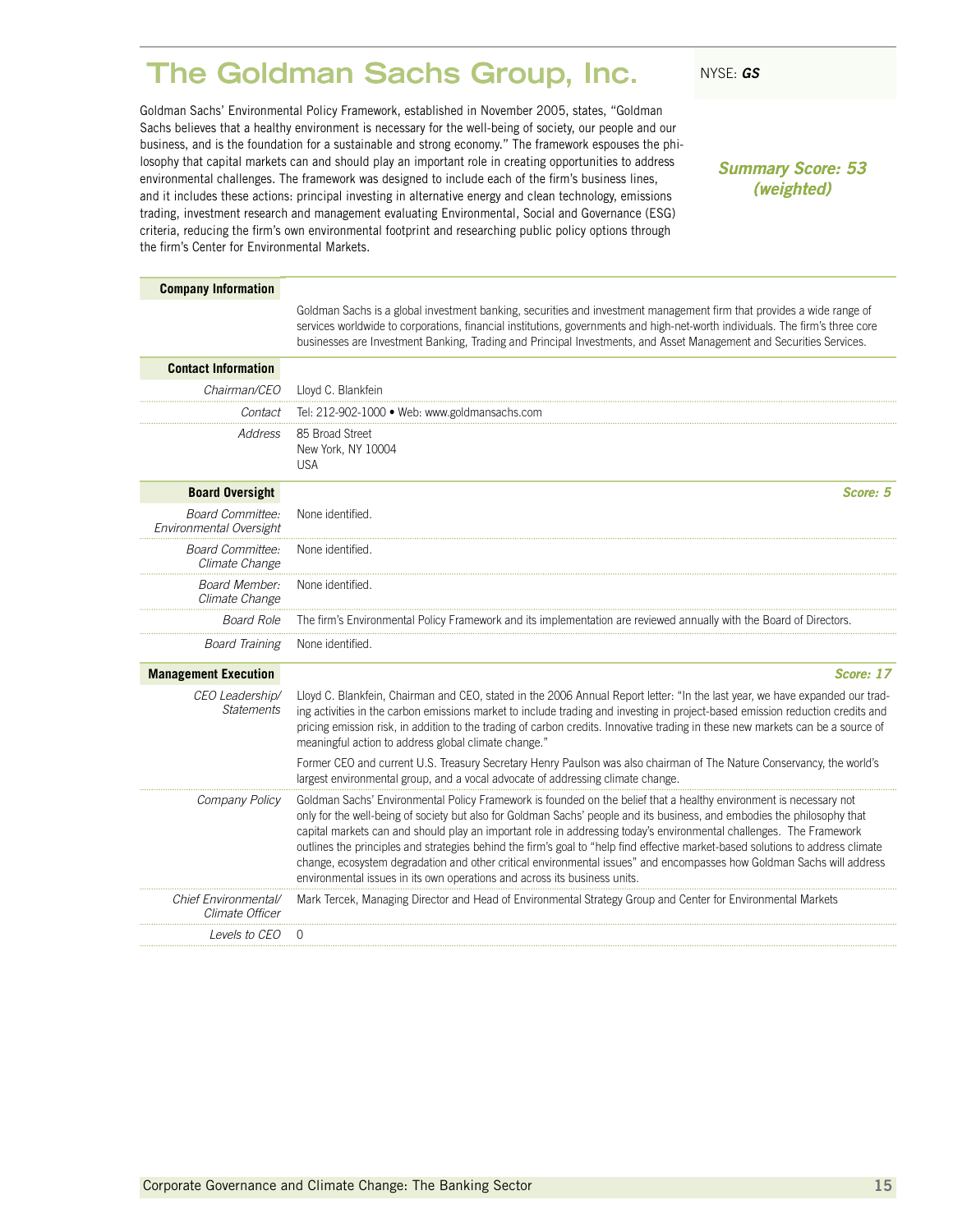| Executive Committee                             | The Environmental Strategy Group is responsible for overseeing implementation of the Environmental Policy Framework,<br>as well as coordinating the firm's global environmental initiatives. The group provides guidance to various businesses about<br>environmental issues, develops training and resources on these topics and engages with a variety of stakeholders to inform<br>and strengthen Goldman Sachs' environmental platform.                                                                                                                                              |
|-------------------------------------------------|------------------------------------------------------------------------------------------------------------------------------------------------------------------------------------------------------------------------------------------------------------------------------------------------------------------------------------------------------------------------------------------------------------------------------------------------------------------------------------------------------------------------------------------------------------------------------------------|
|                                                 | In addition to the Environmental Strategy Group, business area heads oversee investment, capital markets advisory and other<br>business activities in environmental markets. Certain business areas also have dedicated teams looking at market making,<br>investment and product opportunities related to the environment.                                                                                                                                                                                                                                                              |
|                                                 | The Environmental Strategy Group also manages the Center for Environmental Markets (CEM), which was established in<br>2005 to sponsor independent research and programs with non-governmental and academic partners. Research grants<br>explore effective public policy options for market-based solutions to environmental challenges. The CEM has made grants of<br>\$2.3 million, with 2006 grants awarded to:                                                                                                                                                                        |
|                                                 | . Resources for the Future (RFF): a partnership with RFF's Climate and Technology Program, to fund, among other<br>things, the U.S. Climate Policy Forum, a dialogue among RFF researchers and business leaders from 23 companies<br>across the spectrum of the U.S. economy to analyze domestic policies to address climate change.                                                                                                                                                                                                                                                     |
|                                                 | . World Resources Institute (WRI): a two-year project to analyze various technology options to reduce greenhouse gas<br>(GHG) emissions and diversify the world's energy sources;                                                                                                                                                                                                                                                                                                                                                                                                        |
|                                                 | . Woods Hole Research Center (WHRC): a three-year project to examine how to value forest ecosystems and analyze<br>economic alternatives to cutting valuable rainforests.                                                                                                                                                                                                                                                                                                                                                                                                                |
|                                                 | CEM also disseminates the research and finding of its grants through publications, conferences and targeted outreach to<br>engage and educate clients, investors and policy makers. Examples of outreach programs include:                                                                                                                                                                                                                                                                                                                                                               |
|                                                 | Conferences                                                                                                                                                                                                                                                                                                                                                                                                                                                                                                                                                                              |
|                                                 | . Conference on "Energy, Environment, and the Financial Markets: The Global Opportunity" in March 2007 in<br>London, UK;                                                                                                                                                                                                                                                                                                                                                                                                                                                                 |
|                                                 | • Conference on "The Business of Climate Change: Risks and Opportunities" in April 2007 in New York, NY; and                                                                                                                                                                                                                                                                                                                                                                                                                                                                             |
|                                                 | . Alternative Energy Symposium for the U.S. Senate Finance Committee in October 2007 in Washington, DC.                                                                                                                                                                                                                                                                                                                                                                                                                                                                                  |
|                                                 | Publications                                                                                                                                                                                                                                                                                                                                                                                                                                                                                                                                                                             |
|                                                 | . In April 2007, World Resources Institute released a report entitled Scaling Up: Global Technology Deployment to<br>Stabilize Emissions. The paper presents an overview, using the wedges framework, on how technology, investment<br>and policy interact. It is intended to engage actors in the policy and investment communities on clean technology<br>deployment worldwide.                                                                                                                                                                                                        |
|                                                 | . In November 2007, RFF released Assessing U.S. Climate Policy Options, a report summarizing work at RFF as part<br>of the inter-industry U.S. Climate Policy Forum. The report is intended to provide policy options and criteria for<br>policy assessment from which effective federal policy might be crafted.                                                                                                                                                                                                                                                                        |
| ESG Factors in<br>Risk Management/<br>Financing | Goldman Sachs' investment banking and principal investing areas work with clients to develop business strategies that<br>mitigate environmental risks and take advantage of environmental opportunities. The firm incorporates the environmental<br>and social impacts and practices of its clients into its business selection decisions, and has developed specific environmental<br>and social due diligence guidance for transactions in environmentally sensitive sectors. Finally, Goldman Sachs also follows<br>the Equator Principle guidelines as they apply to its businesses. |
|                                                 | Goldman Sachs' Environmental Policy Framework indicates that the firm will encourage clients conducting activity in<br>environmentally sensitive areas to do so with the appropriate safeguards and that the firm believes it is in the interest of its<br>issuer clients to make appropriate disclosure with respect to the environmental impacts of their businesses, including GHG<br>emissions and regulatory factors. Goldman Sachs says it will strongly encourage clients to further develop such disclosure.                                                                     |
|                                                 | The firm also acts as a resource to help clients improve their environmental practices, understand the risks and opportunities<br>associated with environmental issues and integrate these into their core business strategies.                                                                                                                                                                                                                                                                                                                                                          |
| Staff Training/Education                        | Staff training has been carried out in the following areas.                                                                                                                                                                                                                                                                                                                                                                                                                                                                                                                              |
|                                                 | • Global due diligence training for investment banking, merchant banking and principal investing teams with respect<br>to the Environmental Policy Framework as well as environmental and social advisory and due diligence work                                                                                                                                                                                                                                                                                                                                                         |
|                                                 | . Working with teams in investment banking, merchant banking and principal investing to evaluate the environmental<br>and social impacts of transactions                                                                                                                                                                                                                                                                                                                                                                                                                                 |
|                                                 | • Worldwide training for the Corporate Services and Real Estate team on green building standards                                                                                                                                                                                                                                                                                                                                                                                                                                                                                         |
|                                                 | • Creating environmental consciousness committees in certain offices                                                                                                                                                                                                                                                                                                                                                                                                                                                                                                                     |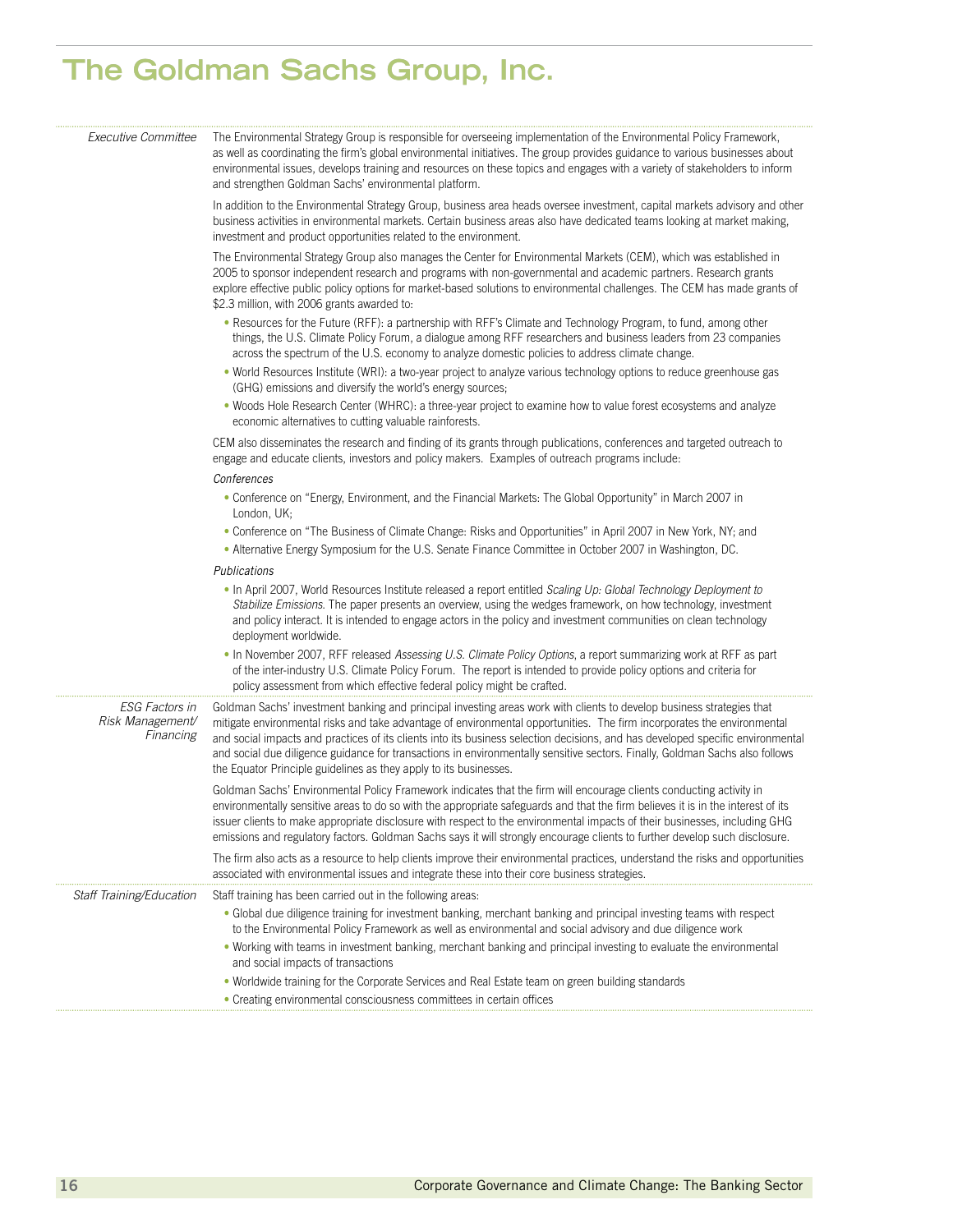| External Initiatives       | • The Climate Group                                                                                                                                                                                                                                                                                                                                                                                                                                                                                                                                          | • Pew Center on Global Climate Change's Environmental                                                                                                                                                                                                                                                                                                                                 |  |  |  |  |
|----------------------------|--------------------------------------------------------------------------------------------------------------------------------------------------------------------------------------------------------------------------------------------------------------------------------------------------------------------------------------------------------------------------------------------------------------------------------------------------------------------------------------------------------------------------------------------------------------|---------------------------------------------------------------------------------------------------------------------------------------------------------------------------------------------------------------------------------------------------------------------------------------------------------------------------------------------------------------------------------------|--|--|--|--|
|                            | • Extractive Industries Transparency Initiative                                                                                                                                                                                                                                                                                                                                                                                                                                                                                                              | Leadership Council                                                                                                                                                                                                                                                                                                                                                                    |  |  |  |  |
|                            | • The Heinz Center Business Council for Economics and<br>the Environment                                                                                                                                                                                                                                                                                                                                                                                                                                                                                     | • Rainforest Alliance's Sustainable Business Forum<br>· World Resources Institute Corporate Council                                                                                                                                                                                                                                                                                   |  |  |  |  |
|                            | · International Emissions Trading Association                                                                                                                                                                                                                                                                                                                                                                                                                                                                                                                |                                                                                                                                                                                                                                                                                                                                                                                       |  |  |  |  |
| <i>Investment Research</i> | tors and individual companies. The GS SUSTAIN research team analyzes the sustainability of corporate performance, while<br>the Alternative Energy Research team covers more than 60 alternative energy stocks globally. Additionally, the Economics<br>to its research in this area.                                                                                                                                                                                                                                                                         | The Global Investment Research division has established a formal approach to evaluating ESG risks for different industry sec-<br>Research team explores global macro and market research on environmental themes, such as the impact of climate change<br>and energy efficiency. Goldman Sachs has also invested in ASSET4 Ltd., a provider of extra-financial ESG data to contribute |  |  |  |  |
| Climate-related            | Goldman Sachs Global Investment Research (GIR) has published the following reports:                                                                                                                                                                                                                                                                                                                                                                                                                                                                          |                                                                                                                                                                                                                                                                                                                                                                                       |  |  |  |  |
| Research Reports           | <b>GS SUSTAIN:</b>                                                                                                                                                                                                                                                                                                                                                                                                                                                                                                                                           |                                                                                                                                                                                                                                                                                                                                                                                       |  |  |  |  |
|                            | • Insurance: GS SUSTAIN: Integrating ESG (September 2007)<br>• Introducing GS Sustain (June 2007)<br>• Healthcare: Pharmaceuticals: Integrating ESG (May 2007)<br>• Global Food & Beverages: Integrating ESG (February 2007)<br>• Global Energy: Integrating ESG (February 2004, August 2005, October 2006)<br>• Global Mining and Steel: Integrating ESG (July 2006)<br>• Europe Media: Integrating ESG (February 2006)                                                                                                                                     |                                                                                                                                                                                                                                                                                                                                                                                       |  |  |  |  |
|                            | • Global Mining and Steel: Integrating ESG (July 2006)<br>· Europe Media ESG (February 2006)                                                                                                                                                                                                                                                                                                                                                                                                                                                                 |                                                                                                                                                                                                                                                                                                                                                                                       |  |  |  |  |
|                            | Alternative Energy:<br>• European Renewable Energy-sun, wind and grain (October 2006)<br>• ASEAN palm oil initiations: Bullish on bio-diesel (October 2006)<br>• Americas: Energy: Alternative Energy-Searching for renewable profits (October 2006)<br>• US: Energy: Oil: Initiating coverage of ethanol producers Aventine and VeraSun (August 2006)<br>• Asia: Alternative Energy: A breath of fresh air (April 2006)<br>• Japan Technology: Solar Cell Industry Looks Attractive Toward 2010 (March 2006)<br>· Global Alternative Energy (February 2004) |                                                                                                                                                                                                                                                                                                                                                                                       |  |  |  |  |
|                            | Water:                                                                                                                                                                                                                                                                                                                                                                                                                                                                                                                                                       |                                                                                                                                                                                                                                                                                                                                                                                       |  |  |  |  |
|                            | • China: Utilities: Water: Quenching investment thirst (July 2006)<br>. Multi-Industry: Water utility survey: Growth flows steady (June 2006)<br>• Multi-Industry: Water Sector Primer: Water—Pure, refreshing defensive growth (June 2005)<br>· European Utilities: Carbon crazy (April 2006)<br>• European Utilities: Carbon - Putting the fizz into European power markets (February 2006)                                                                                                                                                                |                                                                                                                                                                                                                                                                                                                                                                                       |  |  |  |  |
|                            | Portfolio Strategy and Quantitative Research:                                                                                                                                                                                                                                                                                                                                                                                                                                                                                                                |                                                                                                                                                                                                                                                                                                                                                                                       |  |  |  |  |
|                            | • Insuring the Planet (July 2007)<br>· Japan and Brazil: Role Models for Energy Efficiency? (July 2007)<br>• Europe's Green Comparative Advantage (February 2007)<br>• Why the BRICs Dream Should Be Green (February 2007)                                                                                                                                                                                                                                                                                                                                   |                                                                                                                                                                                                                                                                                                                                                                                       |  |  |  |  |
|                            | • Things Are Heating Up: Economic Issues and Opportunities From Global Warming (February 2007)<br>• Climate Change as a Catalyst for Competitive Advantage (December 2006)<br>• Why the BRICS Dream Won't Be Green (October 2006)                                                                                                                                                                                                                                                                                                                            |                                                                                                                                                                                                                                                                                                                                                                                       |  |  |  |  |
|                            | • US Investment Outlook: The Bigger Picture (October 2006)                                                                                                                                                                                                                                                                                                                                                                                                                                                                                                   |                                                                                                                                                                                                                                                                                                                                                                                       |  |  |  |  |
|                            | • Portfolio Strategy: The growing interest in environmental issues is important to both socially responsible and<br>fundamental investors (August 2005)                                                                                                                                                                                                                                                                                                                                                                                                      |                                                                                                                                                                                                                                                                                                                                                                                       |  |  |  |  |
| Compensation Link          | None identified.                                                                                                                                                                                                                                                                                                                                                                                                                                                                                                                                             |                                                                                                                                                                                                                                                                                                                                                                                       |  |  |  |  |
| <b>Public Disclosure</b>   |                                                                                                                                                                                                                                                                                                                                                                                                                                                                                                                                                              | Score: 7                                                                                                                                                                                                                                                                                                                                                                              |  |  |  |  |
| Annual Report              | In addition to Chairman Blankfein's comment in his annual letter to shareholders, the 2006 Annual Report has a short<br>introduction to the firm's involvement in environmental markets. The report states, "While we aggressively manage our own<br>are affecting global markets."                                                                                                                                                                                                                                                                          | environmental footprint, we are also establishing a leading position in understanding the many ways environmental concerns                                                                                                                                                                                                                                                            |  |  |  |  |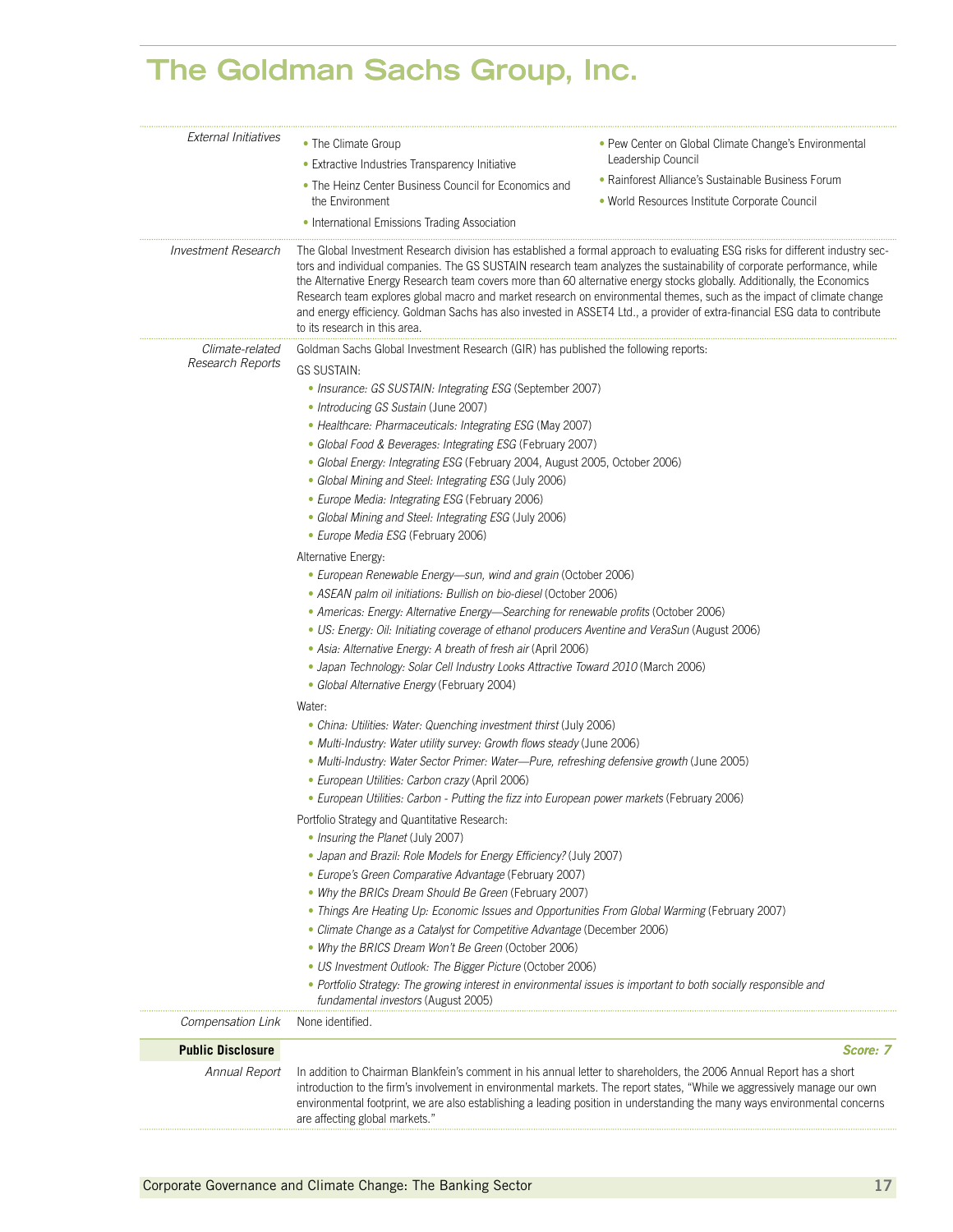| <b>Securities Filings</b><br><b>Statement</b> | Although Goldman Sachs has sold off most of its share in power plant operator Cogentrix, the firm's 2006 10-K Form stated,<br>"Our power generation facilities are subject to extensive and evolving federal, state and local energy, environmental and other<br>governmental laws and regulationsIn addition, we may incur substantial costs in complying with current or future laws and<br>regulations relating to power generation, including having to commit significant capital toward environmental monitoring,<br>installation of pollution control equipment, payment of emission fees, and application for, and holding of, permits and licenses<br>at our power generation facilities." |                                                                                                                                                                                                                                                                        |                                        |                               |                                                                                                                                                                                                                                                                                                                                                                                                                                                                                                                                                                                                                                               |  |
|-----------------------------------------------|-----------------------------------------------------------------------------------------------------------------------------------------------------------------------------------------------------------------------------------------------------------------------------------------------------------------------------------------------------------------------------------------------------------------------------------------------------------------------------------------------------------------------------------------------------------------------------------------------------------------------------------------------------------------------------------------------------|------------------------------------------------------------------------------------------------------------------------------------------------------------------------------------------------------------------------------------------------------------------------|----------------------------------------|-------------------------------|-----------------------------------------------------------------------------------------------------------------------------------------------------------------------------------------------------------------------------------------------------------------------------------------------------------------------------------------------------------------------------------------------------------------------------------------------------------------------------------------------------------------------------------------------------------------------------------------------------------------------------------------------|--|
| Sustainability Report                         |                                                                                                                                                                                                                                                                                                                                                                                                                                                                                                                                                                                                                                                                                                     | Environmental Policy Year-End Report, and will continue to report updates on an annual basis.                                                                                                                                                                          |                                        |                               | Goldman Sachs has not published a sustainability report. However, the Environmental Strategy Group released the 2006                                                                                                                                                                                                                                                                                                                                                                                                                                                                                                                          |  |
| Carbon Disclosure Project                     | <b>Member:</b> No                                                                                                                                                                                                                                                                                                                                                                                                                                                                                                                                                                                                                                                                                   | <b>2007 Signatory:</b> Yes <b>CDP5 (2007):</b> Answered Questionnaire (Not Public)                                                                                                                                                                                     |                                        |                               |                                                                                                                                                                                                                                                                                                                                                                                                                                                                                                                                                                                                                                               |  |
| <b>Public Policy Statements</b>               | price signals.                                                                                                                                                                                                                                                                                                                                                                                                                                                                                                                                                                                                                                                                                      | the principles which should guide public policy development, including:<br>• Policies and actions should be based firmly on science and rational economics.<br>. Policy frameworks should be based on market-based mechanisms to set clear, transparent and consistent |                                        |                               | Goldman Sachs' Environmental Policy Framework suggests that climate change "requires the urgent attention of and action<br>by governments, business, consumers and civil society." The firm believes that governments can establish a strong policy<br>framework that creates long-term value for GHG emissions reductions and supports and incentivizes the development of<br>new technologies. The private sector can then take the lead in further developing these markets, establishing better price<br>transparency, creating incentives for innovation and finding cost-effective alternatives. The Policy Framework further indicates |  |
|                                               |                                                                                                                                                                                                                                                                                                                                                                                                                                                                                                                                                                                                                                                                                                     | • Voluntary action alone cannot solve the climate change problem.                                                                                                                                                                                                      |                                        |                               |                                                                                                                                                                                                                                                                                                                                                                                                                                                                                                                                                                                                                                               |  |
|                                               | solution.                                                                                                                                                                                                                                                                                                                                                                                                                                                                                                                                                                                                                                                                                           |                                                                                                                                                                                                                                                                        |                                        |                               | • Policies should encourage conservation and efficient use of energy as an important part of a comprehensive                                                                                                                                                                                                                                                                                                                                                                                                                                                                                                                                  |  |
|                                               | · Solutions must be global in scope.                                                                                                                                                                                                                                                                                                                                                                                                                                                                                                                                                                                                                                                                |                                                                                                                                                                                                                                                                        |                                        |                               |                                                                                                                                                                                                                                                                                                                                                                                                                                                                                                                                                                                                                                               |  |
|                                               | · Climate change should be viewed in conjunction with other major challenges, e.g., conservation of ecosystems,<br>access to water, poverty alleviation and economic growth.                                                                                                                                                                                                                                                                                                                                                                                                                                                                                                                        |                                                                                                                                                                                                                                                                        |                                        |                               |                                                                                                                                                                                                                                                                                                                                                                                                                                                                                                                                                                                                                                               |  |
|                                               | • Implementation requires an integrated approach to identify where there is the greatest leverage to help mitigate<br>potential problems.                                                                                                                                                                                                                                                                                                                                                                                                                                                                                                                                                           |                                                                                                                                                                                                                                                                        |                                        |                               |                                                                                                                                                                                                                                                                                                                                                                                                                                                                                                                                                                                                                                               |  |
| <b>Emissions Accounting</b>                   |                                                                                                                                                                                                                                                                                                                                                                                                                                                                                                                                                                                                                                                                                                     |                                                                                                                                                                                                                                                                        |                                        |                               | Score: 5                                                                                                                                                                                                                                                                                                                                                                                                                                                                                                                                                                                                                                      |  |
| <b>GHG Emissions Inventory</b>                | Year: 2005                                                                                                                                                                                                                                                                                                                                                                                                                                                                                                                                                                                                                                                                                          | <b>Facility/Region:</b> Core office facilities                                                                                                                                                                                                                         |                                        | <b>Protocol:</b> GHG Protocol |                                                                                                                                                                                                                                                                                                                                                                                                                                                                                                                                                                                                                                               |  |
|                                               | <b>Emissions</b>                                                                                                                                                                                                                                                                                                                                                                                                                                                                                                                                                                                                                                                                                    |                                                                                                                                                                                                                                                                        | <b>CO<sub>2</sub>e</b> (Metric Tonnes) |                               |                                                                                                                                                                                                                                                                                                                                                                                                                                                                                                                                                                                                                                               |  |
|                                               | <b>Total Emissions</b>                                                                                                                                                                                                                                                                                                                                                                                                                                                                                                                                                                                                                                                                              | 199,472                                                                                                                                                                                                                                                                |                                        |                               |                                                                                                                                                                                                                                                                                                                                                                                                                                                                                                                                                                                                                                               |  |
|                                               | Scope 1 (Direct)                                                                                                                                                                                                                                                                                                                                                                                                                                                                                                                                                                                                                                                                                    |                                                                                                                                                                                                                                                                        |                                        |                               |                                                                                                                                                                                                                                                                                                                                                                                                                                                                                                                                                                                                                                               |  |
|                                               | Scope 2 (Indirect-Electricity)                                                                                                                                                                                                                                                                                                                                                                                                                                                                                                                                                                                                                                                                      | 199,472*                                                                                                                                                                                                                                                               |                                        |                               |                                                                                                                                                                                                                                                                                                                                                                                                                                                                                                                                                                                                                                               |  |
|                                               | Scope 3<br>* 98 occupied core office facilities.                                                                                                                                                                                                                                                                                                                                                                                                                                                                                                                                                                                                                                                    |                                                                                                                                                                                                                                                                        |                                        |                               |                                                                                                                                                                                                                                                                                                                                                                                                                                                                                                                                                                                                                                               |  |
|                                               | Travel                                                                                                                                                                                                                                                                                                                                                                                                                                                                                                                                                                                                                                                                                              |                                                                                                                                                                                                                                                                        |                                        |                               |                                                                                                                                                                                                                                                                                                                                                                                                                                                                                                                                                                                                                                               |  |
|                                               | Products                                                                                                                                                                                                                                                                                                                                                                                                                                                                                                                                                                                                                                                                                            |                                                                                                                                                                                                                                                                        |                                        |                               |                                                                                                                                                                                                                                                                                                                                                                                                                                                                                                                                                                                                                                               |  |
|                                               | Supply Chain                                                                                                                                                                                                                                                                                                                                                                                                                                                                                                                                                                                                                                                                                        |                                                                                                                                                                                                                                                                        |                                        |                               |                                                                                                                                                                                                                                                                                                                                                                                                                                                                                                                                                                                                                                               |  |
| <b>Accounting Methods</b>                     | owned subsidiaries.                                                                                                                                                                                                                                                                                                                                                                                                                                                                                                                                                                                                                                                                                 |                                                                                                                                                                                                                                                                        |                                        |                               | Goldman Sachs tracks emissions from all firm-occupied office facilities and data centers, as well as the offices of wholly                                                                                                                                                                                                                                                                                                                                                                                                                                                                                                                    |  |
| i nira Party Certification                    |                                                                                                                                                                                                                                                                                                                                                                                                                                                                                                                                                                                                                                                                                                     |                                                                                                                                                                                                                                                                        |                                        |                               | The 2005 baseline report was verified by Viridian Energy & Environmental, LLC (formally Steven Winter Associates).                                                                                                                                                                                                                                                                                                                                                                                                                                                                                                                            |  |
| Certification Year                            | 2005                                                                                                                                                                                                                                                                                                                                                                                                                                                                                                                                                                                                                                                                                                |                                                                                                                                                                                                                                                                        |                                        |                               |                                                                                                                                                                                                                                                                                                                                                                                                                                                                                                                                                                                                                                               |  |
| <b>Emissions Savings</b><br>& Offsets         |                                                                                                                                                                                                                                                                                                                                                                                                                                                                                                                                                                                                                                                                                                     | 2006 % Renewable Energy: The firm purchased renewable energy in its London and Frankfurt offices.<br><b>Energy Efficiency Savings: None calculated</b>                                                                                                                 |                                        |                               |                                                                                                                                                                                                                                                                                                                                                                                                                                                                                                                                                                                                                                               |  |
|                                               |                                                                                                                                                                                                                                                                                                                                                                                                                                                                                                                                                                                                                                                                                                     | <b>Certified CO<sub>2</sub> Offsets:</b> None identified.                                                                                                                                                                                                              |                                        |                               |                                                                                                                                                                                                                                                                                                                                                                                                                                                                                                                                                                                                                                               |  |
| <b>Strategic Planning</b>                     |                                                                                                                                                                                                                                                                                                                                                                                                                                                                                                                                                                                                                                                                                                     |                                                                                                                                                                                                                                                                        |                                        |                               | Score: 17                                                                                                                                                                                                                                                                                                                                                                                                                                                                                                                                                                                                                                     |  |
| <b>GHG Emissions Targets</b>                  |                                                                                                                                                                                                                                                                                                                                                                                                                                                                                                                                                                                                                                                                                                     |                                                                                                                                                                                                                                                                        |                                        |                               |                                                                                                                                                                                                                                                                                                                                                                                                                                                                                                                                                                                                                                               |  |
|                                               | <b>Energy Use</b>                                                                                                                                                                                                                                                                                                                                                                                                                                                                                                                                                                                                                                                                                   | <b>Reduction Targets</b><br>7%                                                                                                                                                                                                                                         | <b>Baseline Year</b><br>2005           | <b>Target Year</b><br>2012    | Region<br>Leased & owned offices                                                                                                                                                                                                                                                                                                                                                                                                                                                                                                                                                                                                              |  |
| Emissions Trading                             | Goldman Sachs has been engaged in the carbon emissions market since January 2005. Focus has been on the EU-ETS,<br>and emission price risk has become integrated into the liability hedging concerns of corporate clients. Goldman Sachs is also<br>involved in originating projects, purchasing forward credit streams and marketing credits to its client base.                                                                                                                                                                                                                                                                                                                                   |                                                                                                                                                                                                                                                                        |                                        |                               |                                                                                                                                                                                                                                                                                                                                                                                                                                                                                                                                                                                                                                               |  |
|                                               |                                                                                                                                                                                                                                                                                                                                                                                                                                                                                                                                                                                                                                                                                                     | created California Climate Exchange (CaCX).                                                                                                                                                                                                                            |                                        |                               | In September 2006, Goldman Sachs made a minority equity investment in Climate Exchange plc, which owns the U.S. and<br>European trading platforms, Chicago Climate Exchange (CCX) and European Climate Exchange (ECX), as well as the newly                                                                                                                                                                                                                                                                                                                                                                                                   |  |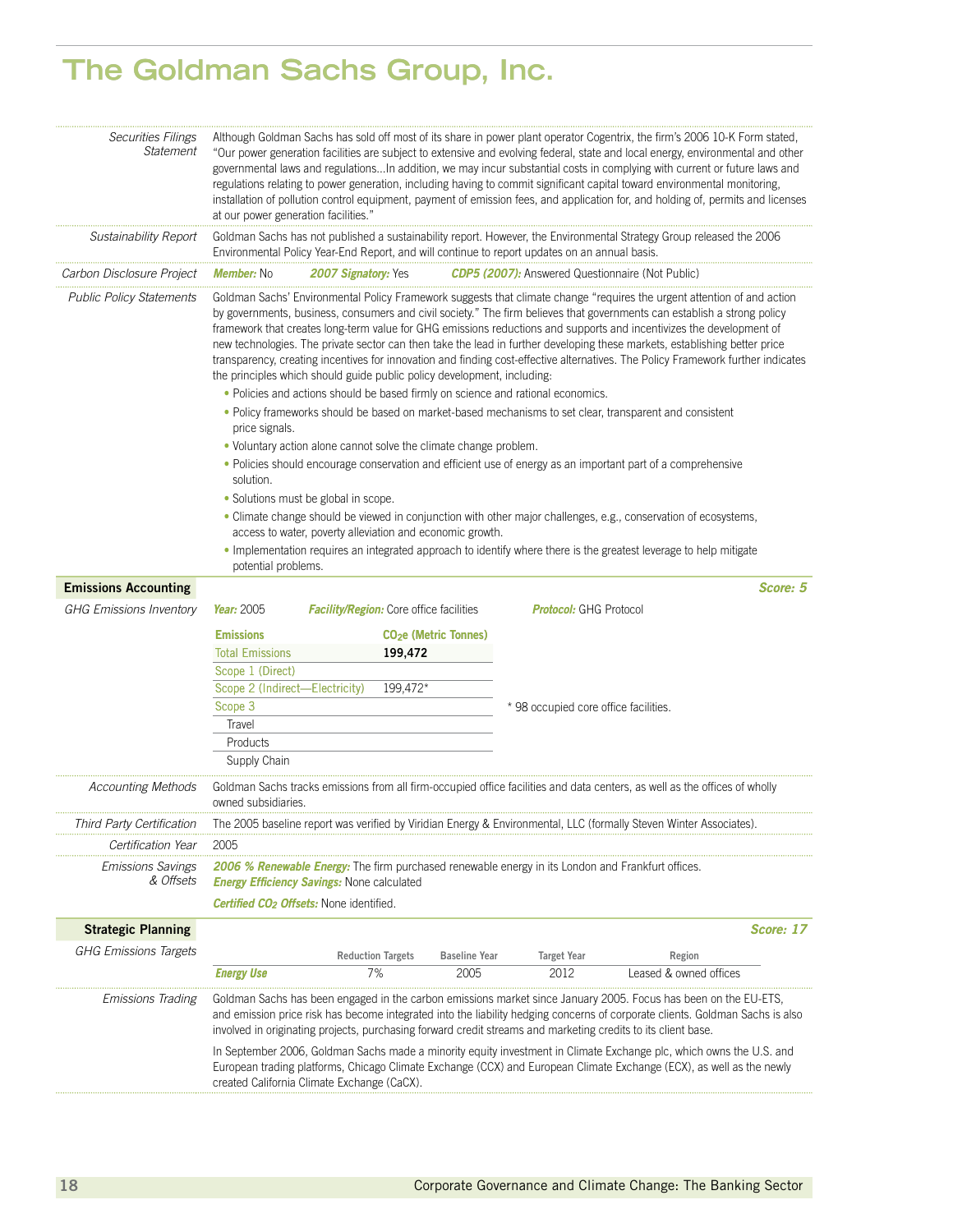| Renewable Energy                                    | Goldman Sachs has made significant investments in renewable energy technologies through its Principal Investments divi-<br>sion, totaling more than \$2 billion. Some of the sectors and companies invested in include:<br>• Cellulosic Ethanol: logen built and operates the world's only functioning demonstration-scale plant to convert<br>biomass to cellulose ethanol using enzyme technology.<br>• Wind: Horizon Wind Energy is one of the largest wind farm developers/owners in the U.S. (In March 2007, Energias<br>de Portugal SA agreed to acquire Horizon Wind Energy.)<br>• Solar PV Integration: SunEdison is one of the largest solar photovoltaic installer/integrators in the U.S.<br>• Solar PV Manufacturing: First Solar manufactures "thin film" PV panels and has created a proprietary Cadmium<br>Telluride (CdTe) PV module technology.<br>• Wind Turbine Manufacturing: Nordex and Nordic Windpower are leaders in multi-MW turbine technology.<br>• Waste Recycling: Beijing Goldenway Bio-tech builds and operates recycling stations that turn biowaste into protein-<br>rich feel or fertilizer additives. The company is one of the leading developers in micro organism use for agriculture in<br>China. |
|-----------------------------------------------------|------------------------------------------------------------------------------------------------------------------------------------------------------------------------------------------------------------------------------------------------------------------------------------------------------------------------------------------------------------------------------------------------------------------------------------------------------------------------------------------------------------------------------------------------------------------------------------------------------------------------------------------------------------------------------------------------------------------------------------------------------------------------------------------------------------------------------------------------------------------------------------------------------------------------------------------------------------------------------------------------------------------------------------------------------------------------------------------------------------------------------------------------------------------------------------------------------------------------------------------|
| <b>Energy Efficiency</b>                            | Goldman Sachs has been a leader in developing green building standards for its buildings. The firm has developed uniform<br>green building standards for use in the construction and major renovation of its facilities. The standards are designed to en-<br>sure that the firm meets the intent of Leadership in Energy and Environmental Design (LEED) Gold certification or other whole<br>building standards on all future projects, and the global real estate team has been trained on implementing the standards.<br>The firm already has a LEED certified building in Jersey City, New Jersey and is working towards LEED Gold certification for<br>its new world headquarters in New York, scheduled to be completed in 2009. In addition, the renovation a Chicago building<br>achieved LEED CI (commercial interiors) pilot certification. Following the completion of the firm's New York building, Goldman<br>Sachs will be the largest owner of LEED-certified commercial office buildings in the world.<br>Additionally, Goldman Sachs has increased the use of recycled and environmentally certified products and used more energy                                                                                     |
|                                                     | efficient equipment. The firm has also developed environmentally sound procurement practices and incorporated environ-<br>mental criteria into its supplier selection and review processes.<br>Investments in energy efficiency companies include:<br>• Load Shifting: Ice Energy produces commercial and residential thermal storage units to shift energy consumption<br>from peak to off-peak periods.<br>• Electricity Transmission and Usage: Optimal Technologies develops solutions to help utilities, businesses and<br>consumers optimize their energy usage and minimize losses.                                                                                                                                                                                                                                                                                                                                                                                                                                                                                                                                                                                                                                               |
|                                                     | Finally, in August 2007 GS Real Estate Partners, within the Merchant Banking Division, made an \$80 million commitment<br>to the Bond Companies Sustainability Fund. Through the Sustainability Fund, Goldman Sachs and Bond will invest in the<br>development and repositioning of urban infill properties using sustainable building technology and management practices.<br>The Bond Companies have also created a strategic partnership with The Abraham Group. The Abraham Group is headed by<br>Former U.S. Secretary of Energy and Senator from the State of Michigan, Spencer Abraham.                                                                                                                                                                                                                                                                                                                                                                                                                                                                                                                                                                                                                                           |
| Other Climate-Related<br><b>Investment Products</b> | In May 2007, Goldman Sachs created the first catastrophe collateralized debt obligation (CDO). The CDO provides a new<br>opportunity for the capital markets to invest in diversifying risks and a new source of capital for the firm's insurance and<br>reinsurance clients.<br>In December 2006, Goldman Sachs' investment management division launched a Socially Responsible Large Cap                                                                                                                                                                                                                                                                                                                                                                                                                                                                                                                                                                                                                                                                                                                                                                                                                                               |
|                                                     | Strategy fund.<br>During 2006 and 2007, Goldman Sachs, together with the Goldman Sachs Charitable Fund (GSCF), continued its efforts<br>to establish a nature reserve for the benefit of the people of Chile, in the region of Tierra del Fuego. This initiative began in<br>February 2002, when Goldman Sachs acquired defaulted debt, which was collateralized by 640,000 acres of relatively pris-<br>tine forest, now known as Karukinka, in Tierra del Fuego. In September 2004, Goldman Sachs announced that the property,<br>along with significant financial resources, was being transferred to the Wildlife Conservation Society (WCS), the international<br>conservation organization based in New York City. Working in partnership, Goldman Sachs, GSCF and WCS established the<br>three-year WCS-GS Alliance.                                                                                                                                                                                                                                                                                                                                                                                                              |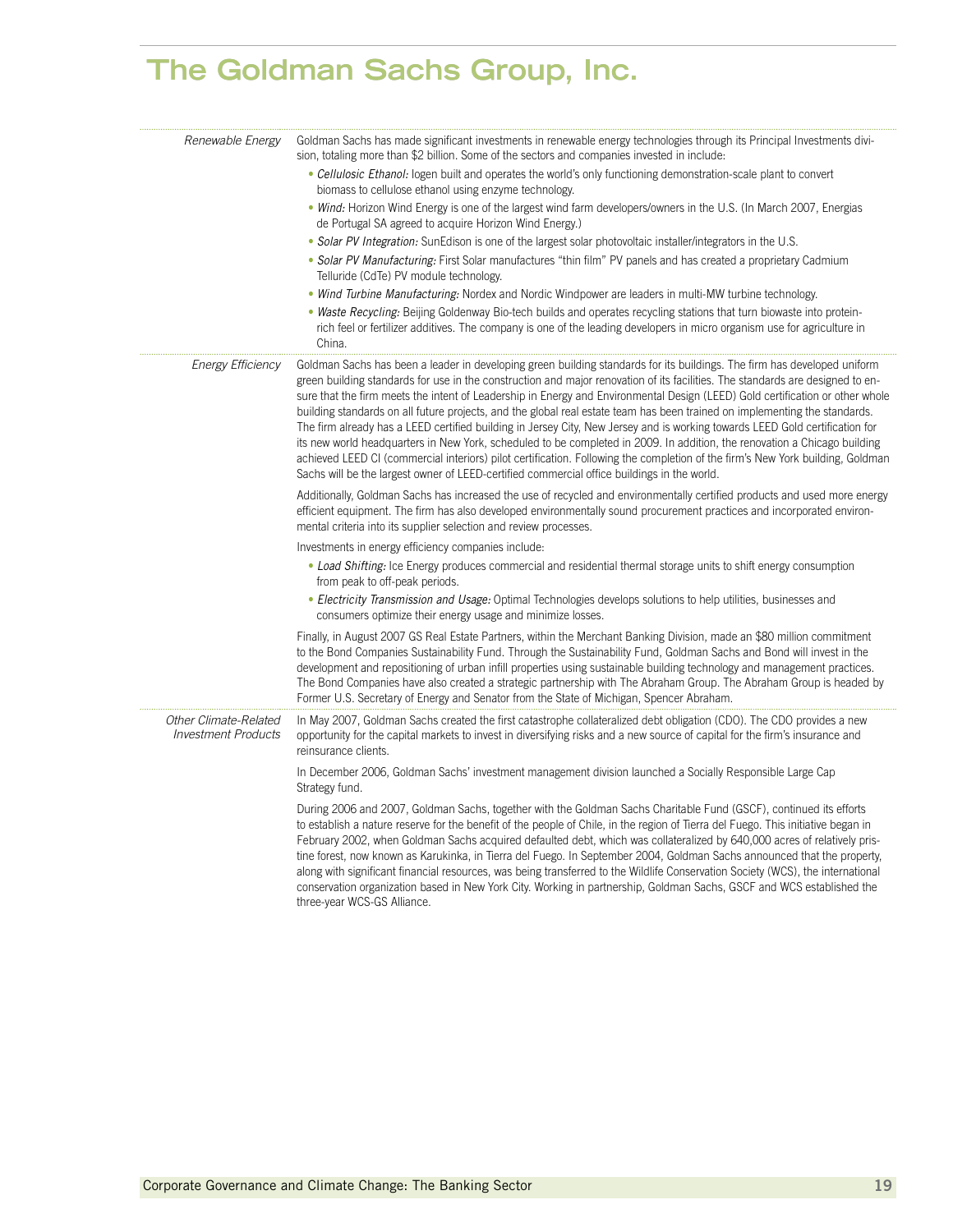### <span id="page-21-0"></span>**JPMorgan Chase & Co.** NYSE: JPM

JPMorgan Chase & Co. says it seeks to "assume a leadership role in the financial services industry by helping to reduce greenhouse gases (GHGs)," and has committed to advocate for a market-based national policy on greenhouse gas controls. JPMorgan has also acknowledged that consideration of environmental issues such as climate change is "fundamental to risk management." The company has a climate governance structure that is led by an Office of Environmental Affairs and guided by an executive-level Environment Oversight Committee. Climate change policy is also overseen by members of the company's Executive Committee and the Public Responsibility Committee of the Board of Directors. In addition, JPMorgan has incorporated climate change into its investment research division.

*Summary Score: 43*

#### **Company Information**

With assets of \$1.5 trillion, JPMorgan Chase & Co. is the third largest financial services firm in the United States. The company offers a range of services, including investment banking, financial services for consumers, small business and commercial banking, financial transaction processing, asset management and private equity.

| <b>Contact Information</b>                  |                                                                                                                                                                                                                                                                                                                                                                                                                                                                                                                                                                                                                                                                                                                                                                                                                                                                                                                                                                                                                      |
|---------------------------------------------|----------------------------------------------------------------------------------------------------------------------------------------------------------------------------------------------------------------------------------------------------------------------------------------------------------------------------------------------------------------------------------------------------------------------------------------------------------------------------------------------------------------------------------------------------------------------------------------------------------------------------------------------------------------------------------------------------------------------------------------------------------------------------------------------------------------------------------------------------------------------------------------------------------------------------------------------------------------------------------------------------------------------|
| Chairman/CEO                                | James Dimon                                                                                                                                                                                                                                                                                                                                                                                                                                                                                                                                                                                                                                                                                                                                                                                                                                                                                                                                                                                                          |
| Contact                                     | Tel: 214-792-4000 · Web: www.jpmorganchase.com                                                                                                                                                                                                                                                                                                                                                                                                                                                                                                                                                                                                                                                                                                                                                                                                                                                                                                                                                                       |
| Address                                     | 270 Park Avenue<br>New York, NY 10017-2070<br><b>USA</b>                                                                                                                                                                                                                                                                                                                                                                                                                                                                                                                                                                                                                                                                                                                                                                                                                                                                                                                                                             |
| <b>Board Oversight</b>                      | Score: 5                                                                                                                                                                                                                                                                                                                                                                                                                                                                                                                                                                                                                                                                                                                                                                                                                                                                                                                                                                                                             |
| Board Committee:<br>Environmental Oversight | Public Responsibility Committee                                                                                                                                                                                                                                                                                                                                                                                                                                                                                                                                                                                                                                                                                                                                                                                                                                                                                                                                                                                      |
| Committee Chair                             | William H. Gray, III, Chairman, Amani Group                                                                                                                                                                                                                                                                                                                                                                                                                                                                                                                                                                                                                                                                                                                                                                                                                                                                                                                                                                          |
| <b>Board Member:</b><br>Climate Change      | None identified.                                                                                                                                                                                                                                                                                                                                                                                                                                                                                                                                                                                                                                                                                                                                                                                                                                                                                                                                                                                                     |
| <b>Board Review</b>                         | JPMorgan Chase's Public Responsibility Committee "reviews and considers the Firm's position and practices on charitable<br>contributions, community development, legislation, protection of the environment, shareholder proposals involving issues of<br>public interest and public responsibility and other similar issues as to which JPMorgan Chase relates to the community at<br>large, and provides guidance to management and the Board as appropriate." The committee also oversees the company's<br>Office of Environmental Affairs. The Risk Policy Committee is responsible for oversight of the CEO's and senior management's<br>responsibilities for assessing the firm's risk, which includes reputational risk.                                                                                                                                                                                                                                                                                      |
| <b>Board Training</b>                       | None identified.                                                                                                                                                                                                                                                                                                                                                                                                                                                                                                                                                                                                                                                                                                                                                                                                                                                                                                                                                                                                     |
| <b>Management Execution</b>                 | Score: 13                                                                                                                                                                                                                                                                                                                                                                                                                                                                                                                                                                                                                                                                                                                                                                                                                                                                                                                                                                                                            |
| CEO Leadership/<br><b>Statements</b>        | In his 2007 annual letter to shareholders, Chairman and CEO James Dimon outlines important steps taken by the company<br>to address climate change risks and opportunities, including publishing a series of corporate research reports concerning<br>business and environmental linkages, completing the company's U.S. GHG emissions baseline, raising \$1.5 billion of equity<br>for the wind power market, and increasing investments in energy-efficient projects. Mr. Dimon also listed future steps to "con-<br>tinue the momentum." Such steps include an expanded effort to provide clients with products and services that help them to<br>reduce their GHG emissions, increased investments in energy-efficiency projects, and a stronger team to "better manage the<br>environmental and social risks within our deal flow." Dimon also stated: "We are continuing to advance public policy debate<br>on the environmental effectiveness and economic efficiency of greenhouse gas emission reductions." |
| Company Policy                              | In April 2005, JPMorgan Chase announced its comprehensive environmental policy. The policy is implemented through the<br>company's Environmental Management System, which includes planning, training, implementation, measurement, reporting,<br>and review. The policy includes a thorough discussion of climate change, including JPMorgan Chase's intentions to "assume<br>a leadership role in the financial services industry by helping to reduce greenhouse gases in [the company's] value chain<br>and internally." The environment statement also acknowledges that consideration of environmental and social issues is<br>"fundamental to risk management and the protection of investors" and outlines climate change-related risk management<br>policies for its investment and commercial banks. The policy outlines a variety of other climate-specific initiatives, including<br>carbon reporting, research, and renewable energy investment.                                                        |
| Chief Environmental/                        | Amy Davidsen, Office of Environmental Affairs                                                                                                                                                                                                                                                                                                                                                                                                                                                                                                                                                                                                                                                                                                                                                                                                                                                                                                                                                                        |
| Climate Officer                             | Ms. Davidsen is the Director of the Office of Environmental Affairs and is responsible for establishing global policies and pro-<br>cedures regarding environmental issues, including climate change. She works with Bill Winters, Co-head of the Investment<br>Bank, on climate change business opportunities and initiatives for the firm. Ms. Davidsen reports to Rick Lazio, an Executive<br>Committee member and head of the Global Government Relations and Public Policy group.                                                                                                                                                                                                                                                                                                                                                                                                                                                                                                                               |
| Levels to CEO                               | Not determined.                                                                                                                                                                                                                                                                                                                                                                                                                                                                                                                                                                                                                                                                                                                                                                                                                                                                                                                                                                                                      |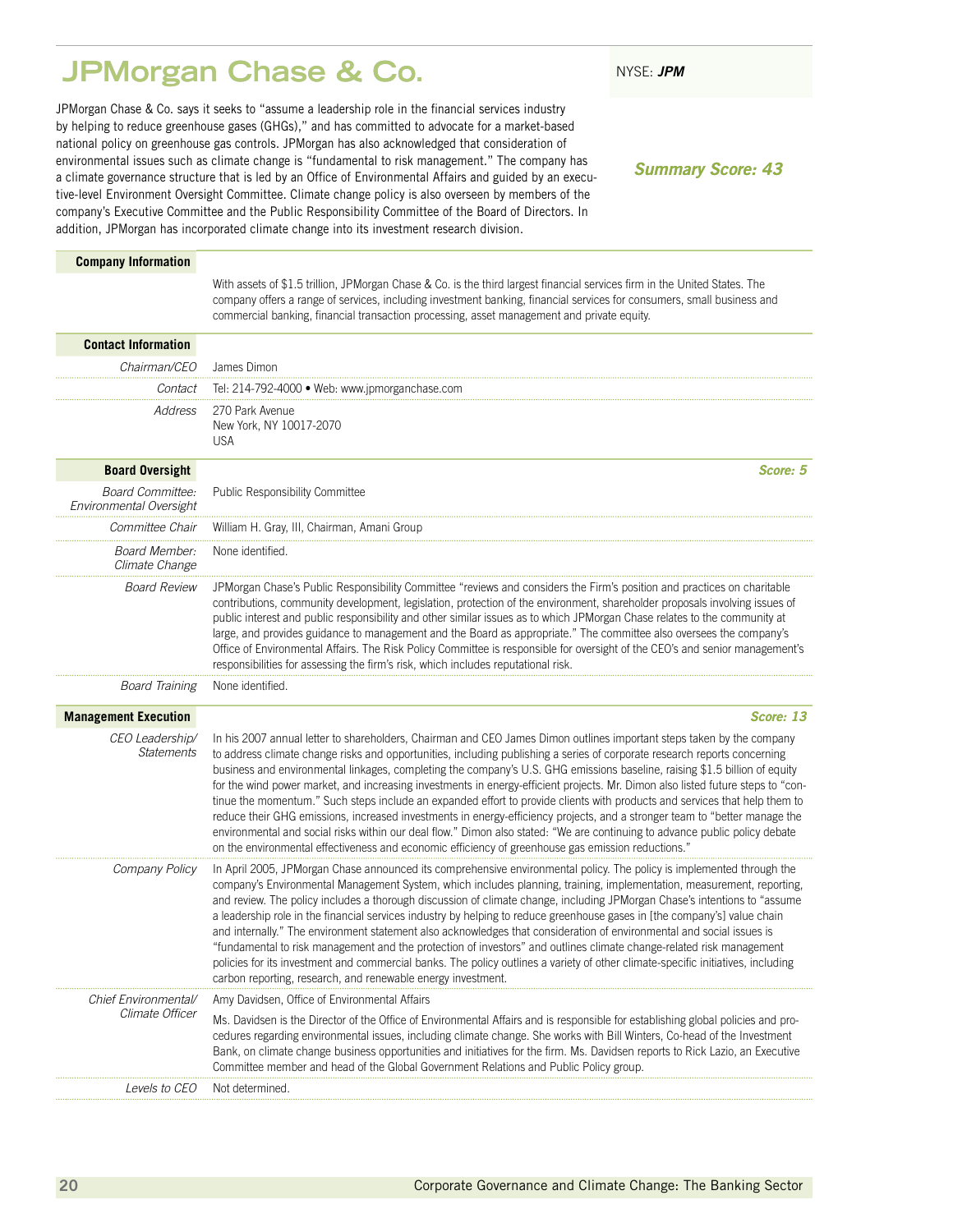### **JPMorgan Chase & Co.**

| <i>Executive Committee</i>                                                                                                                                                                                                                                                                                                                                                                                                                                                                                                                                                                                                                                                                                                                                                                                                                                                                                                                                                                                                                                                                                                                                                                                       | As discussed, JPMorgan Chase established an Office of Environmental Affairs in 2004 to increase company focus on the<br>environment. The Office is responsible for development and implementation of JPMorgan Chase's environmental policy and<br>initiatives. In addition, an Environmental Oversight Committee, made up of key business leaders, is responsible for guiding<br>the Office's initiatives.                                                                          |                                                                                                                                                                                                                                                                                                                                                                                                                                                                                                                  |  |  |  |  |
|------------------------------------------------------------------------------------------------------------------------------------------------------------------------------------------------------------------------------------------------------------------------------------------------------------------------------------------------------------------------------------------------------------------------------------------------------------------------------------------------------------------------------------------------------------------------------------------------------------------------------------------------------------------------------------------------------------------------------------------------------------------------------------------------------------------------------------------------------------------------------------------------------------------------------------------------------------------------------------------------------------------------------------------------------------------------------------------------------------------------------------------------------------------------------------------------------------------|-------------------------------------------------------------------------------------------------------------------------------------------------------------------------------------------------------------------------------------------------------------------------------------------------------------------------------------------------------------------------------------------------------------------------------------------------------------------------------------|------------------------------------------------------------------------------------------------------------------------------------------------------------------------------------------------------------------------------------------------------------------------------------------------------------------------------------------------------------------------------------------------------------------------------------------------------------------------------------------------------------------|--|--|--|--|
| JPMorgan's environmental policy states that the company "recognizes that balancing non-financial factors such as<br>ESG Factors in<br>Risk Management/<br>environmental and social issues with financial priorities is an essential part of good corporate citizenship, in addition to being<br>Financing<br>fundamental to risk management and the protection of investorsWe will integrate environmental and social awareness<br>into the credit analysis and financing decision process, and incorporate it, where appropriate, as part of our due diligence<br>review." JPMorgan Chase relies on the Equator Principles to serve as a framework for determining, assessing, and managing<br>environmental and social risk in project financing; the company commits to apply the Principles to "all loans, debt, and<br>equity underwriting, financial advisories and project-linked derivative transactions where the use of proceeds is designated for<br>potentially damaging projects." In addition, the company's private equity divisions conduct an environmental review as part of<br>their investment decision process for direct investments in companies in environmentally sensitive industries. |                                                                                                                                                                                                                                                                                                                                                                                                                                                                                     |                                                                                                                                                                                                                                                                                                                                                                                                                                                                                                                  |  |  |  |  |
|                                                                                                                                                                                                                                                                                                                                                                                                                                                                                                                                                                                                                                                                                                                                                                                                                                                                                                                                                                                                                                                                                                                                                                                                                  | In project transactions in the power sector, JPMorgan Chase committed in 2005 to quantify the financial cost of GHG<br>emissions and integrate them into financial analysis of the transaction. Beyond a commitment to research the financial<br>implications of higher costs of carbon emission to the electric power industry, the company has also stated its plans to form a<br>coalition to explore financing the greenhouse gas mitigation of coal-fired generating capacity. |                                                                                                                                                                                                                                                                                                                                                                                                                                                                                                                  |  |  |  |  |
|                                                                                                                                                                                                                                                                                                                                                                                                                                                                                                                                                                                                                                                                                                                                                                                                                                                                                                                                                                                                                                                                                                                                                                                                                  | In 2005, JPMorgan said that it would add carbon disclosure and mitigation to its client review process by the end of the year.<br>The company also stated that it would encourage clients that are large greenhouse gas emitters to develop carbon mitigation<br>plans. To date, JPMorgan has not provided further information on the implementations of these plans.                                                                                                               |                                                                                                                                                                                                                                                                                                                                                                                                                                                                                                                  |  |  |  |  |
| Staff Training/Education                                                                                                                                                                                                                                                                                                                                                                                                                                                                                                                                                                                                                                                                                                                                                                                                                                                                                                                                                                                                                                                                                                                                                                                         | and social risk policy.                                                                                                                                                                                                                                                                                                                                                                                                                                                             | JPMorgan Chase has committed to training "relevant employees to take responsibility for and implement" environmental<br>policies and initiatives. In 2006, the company trained more than 100 bankers globally to better implement the environmental                                                                                                                                                                                                                                                              |  |  |  |  |
| <b>External Initiatives</b>                                                                                                                                                                                                                                                                                                                                                                                                                                                                                                                                                                                                                                                                                                                                                                                                                                                                                                                                                                                                                                                                                                                                                                                      | • The Climate Group                                                                                                                                                                                                                                                                                                                                                                                                                                                                 | • Extractive Industries Transparency Initiative                                                                                                                                                                                                                                                                                                                                                                                                                                                                  |  |  |  |  |
|                                                                                                                                                                                                                                                                                                                                                                                                                                                                                                                                                                                                                                                                                                                                                                                                                                                                                                                                                                                                                                                                                                                                                                                                                  | • Clinton Foundation's Energy Efficiency Building                                                                                                                                                                                                                                                                                                                                                                                                                                   | • International Emissions Trading Association                                                                                                                                                                                                                                                                                                                                                                                                                                                                    |  |  |  |  |
|                                                                                                                                                                                                                                                                                                                                                                                                                                                                                                                                                                                                                                                                                                                                                                                                                                                                                                                                                                                                                                                                                                                                                                                                                  | Retrofit Program                                                                                                                                                                                                                                                                                                                                                                                                                                                                    | • The London Accord                                                                                                                                                                                                                                                                                                                                                                                                                                                                                              |  |  |  |  |
|                                                                                                                                                                                                                                                                                                                                                                                                                                                                                                                                                                                                                                                                                                                                                                                                                                                                                                                                                                                                                                                                                                                                                                                                                  | • EPA Energy Star Partners                                                                                                                                                                                                                                                                                                                                                                                                                                                          | • UNEP-Finance Initiative                                                                                                                                                                                                                                                                                                                                                                                                                                                                                        |  |  |  |  |
|                                                                                                                                                                                                                                                                                                                                                                                                                                                                                                                                                                                                                                                                                                                                                                                                                                                                                                                                                                                                                                                                                                                                                                                                                  | • Equator Principles                                                                                                                                                                                                                                                                                                                                                                                                                                                                | • World Resources Institute Corporate Council                                                                                                                                                                                                                                                                                                                                                                                                                                                                    |  |  |  |  |
| <b>Investment Research</b>                                                                                                                                                                                                                                                                                                                                                                                                                                                                                                                                                                                                                                                                                                                                                                                                                                                                                                                                                                                                                                                                                                                                                                                       | developments and company valuations in light of current and proposed carbon operating constraints.                                                                                                                                                                                                                                                                                                                                                                                  | JPMorgan's Global Investment research team includes a climate change focus area, devoted to exploring the business risks<br>and opportunities related to climate change. Climate change investment research looks across sectors and asset classes to<br>examine topics such as potential liabilities of carbon emissions, developments in sustainable and clean fuels, carbon capture,<br>and cap and trading schemes. In particular, research analysts concentrate on macro-economic, legislative and business |  |  |  |  |
| Climate-related                                                                                                                                                                                                                                                                                                                                                                                                                                                                                                                                                                                                                                                                                                                                                                                                                                                                                                                                                                                                                                                                                                                                                                                                  | • A Review of Biodiesel Industry Trends (September 2007)                                                                                                                                                                                                                                                                                                                                                                                                                            |                                                                                                                                                                                                                                                                                                                                                                                                                                                                                                                  |  |  |  |  |
| Research Reports                                                                                                                                                                                                                                                                                                                                                                                                                                                                                                                                                                                                                                                                                                                                                                                                                                                                                                                                                                                                                                                                                                                                                                                                 | • All you wanted to know about carbon trading (August 2007: four volumes)                                                                                                                                                                                                                                                                                                                                                                                                           |                                                                                                                                                                                                                                                                                                                                                                                                                                                                                                                  |  |  |  |  |
|                                                                                                                                                                                                                                                                                                                                                                                                                                                                                                                                                                                                                                                                                                                                                                                                                                                                                                                                                                                                                                                                                                                                                                                                                  | • Alternative Energy Strategy (June 2007)                                                                                                                                                                                                                                                                                                                                                                                                                                           |                                                                                                                                                                                                                                                                                                                                                                                                                                                                                                                  |  |  |  |  |
|                                                                                                                                                                                                                                                                                                                                                                                                                                                                                                                                                                                                                                                                                                                                                                                                                                                                                                                                                                                                                                                                                                                                                                                                                  | • Trading Climate Change (May 2007)                                                                                                                                                                                                                                                                                                                                                                                                                                                 |                                                                                                                                                                                                                                                                                                                                                                                                                                                                                                                  |  |  |  |  |
|                                                                                                                                                                                                                                                                                                                                                                                                                                                                                                                                                                                                                                                                                                                                                                                                                                                                                                                                                                                                                                                                                                                                                                                                                  | • Air Pollution: Business Risk or Competitive Advantage (May 2007)                                                                                                                                                                                                                                                                                                                                                                                                                  |                                                                                                                                                                                                                                                                                                                                                                                                                                                                                                                  |  |  |  |  |
|                                                                                                                                                                                                                                                                                                                                                                                                                                                                                                                                                                                                                                                                                                                                                                                                                                                                                                                                                                                                                                                                                                                                                                                                                  | • Sasol - Coal to Liquid in the US (May 2007)                                                                                                                                                                                                                                                                                                                                                                                                                                       |                                                                                                                                                                                                                                                                                                                                                                                                                                                                                                                  |  |  |  |  |
|                                                                                                                                                                                                                                                                                                                                                                                                                                                                                                                                                                                                                                                                                                                                                                                                                                                                                                                                                                                                                                                                                                                                                                                                                  | • Engineering and Construction: Nuclear Power (May 2007)                                                                                                                                                                                                                                                                                                                                                                                                                            |                                                                                                                                                                                                                                                                                                                                                                                                                                                                                                                  |  |  |  |  |
|                                                                                                                                                                                                                                                                                                                                                                                                                                                                                                                                                                                                                                                                                                                                                                                                                                                                                                                                                                                                                                                                                                                                                                                                                  | • Capturing the Gains from Carbon Capture (April 2007)                                                                                                                                                                                                                                                                                                                                                                                                                              |                                                                                                                                                                                                                                                                                                                                                                                                                                                                                                                  |  |  |  |  |
|                                                                                                                                                                                                                                                                                                                                                                                                                                                                                                                                                                                                                                                                                                                                                                                                                                                                                                                                                                                                                                                                                                                                                                                                                  | • Supreme Court Greenhouse Ruling (April 2007)                                                                                                                                                                                                                                                                                                                                                                                                                                      |                                                                                                                                                                                                                                                                                                                                                                                                                                                                                                                  |  |  |  |  |
|                                                                                                                                                                                                                                                                                                                                                                                                                                                                                                                                                                                                                                                                                                                                                                                                                                                                                                                                                                                                                                                                                                                                                                                                                  | • Carbon Dioxide: A Commodity Market Perspective (March 2007)                                                                                                                                                                                                                                                                                                                                                                                                                       |                                                                                                                                                                                                                                                                                                                                                                                                                                                                                                                  |  |  |  |  |
|                                                                                                                                                                                                                                                                                                                                                                                                                                                                                                                                                                                                                                                                                                                                                                                                                                                                                                                                                                                                                                                                                                                                                                                                                  | · Global Utilities: Trading Climate Change (March 2007)                                                                                                                                                                                                                                                                                                                                                                                                                             |                                                                                                                                                                                                                                                                                                                                                                                                                                                                                                                  |  |  |  |  |
|                                                                                                                                                                                                                                                                                                                                                                                                                                                                                                                                                                                                                                                                                                                                                                                                                                                                                                                                                                                                                                                                                                                                                                                                                  | • Introducing the JENI Beta Carbon Index (February 2007)                                                                                                                                                                                                                                                                                                                                                                                                                            |                                                                                                                                                                                                                                                                                                                                                                                                                                                                                                                  |  |  |  |  |
| Compensation Link                                                                                                                                                                                                                                                                                                                                                                                                                                                                                                                                                                                                                                                                                                                                                                                                                                                                                                                                                                                                                                                                                                                                                                                                | None identified.                                                                                                                                                                                                                                                                                                                                                                                                                                                                    |                                                                                                                                                                                                                                                                                                                                                                                                                                                                                                                  |  |  |  |  |
| <b>Public Disclosure</b>                                                                                                                                                                                                                                                                                                                                                                                                                                                                                                                                                                                                                                                                                                                                                                                                                                                                                                                                                                                                                                                                                                                                                                                         |                                                                                                                                                                                                                                                                                                                                                                                                                                                                                     | Score: 6                                                                                                                                                                                                                                                                                                                                                                                                                                                                                                         |  |  |  |  |
| Annual Report                                                                                                                                                                                                                                                                                                                                                                                                                                                                                                                                                                                                                                                                                                                                                                                                                                                                                                                                                                                                                                                                                                                                                                                                    | None identified.                                                                                                                                                                                                                                                                                                                                                                                                                                                                    |                                                                                                                                                                                                                                                                                                                                                                                                                                                                                                                  |  |  |  |  |
| <b>Securities Filings</b><br>Statement                                                                                                                                                                                                                                                                                                                                                                                                                                                                                                                                                                                                                                                                                                                                                                                                                                                                                                                                                                                                                                                                                                                                                                           | None identified.                                                                                                                                                                                                                                                                                                                                                                                                                                                                    |                                                                                                                                                                                                                                                                                                                                                                                                                                                                                                                  |  |  |  |  |
| Sustainability Report                                                                                                                                                                                                                                                                                                                                                                                                                                                                                                                                                                                                                                                                                                                                                                                                                                                                                                                                                                                                                                                                                                                                                                                            | 2004 Community Partnership Report, published July 2005<br>http://www.corporateregister.com/a10723/jpmc04-com-usa.pdf                                                                                                                                                                                                                                                                                                                                                                |                                                                                                                                                                                                                                                                                                                                                                                                                                                                                                                  |  |  |  |  |

*GRI Accordance:* None identified.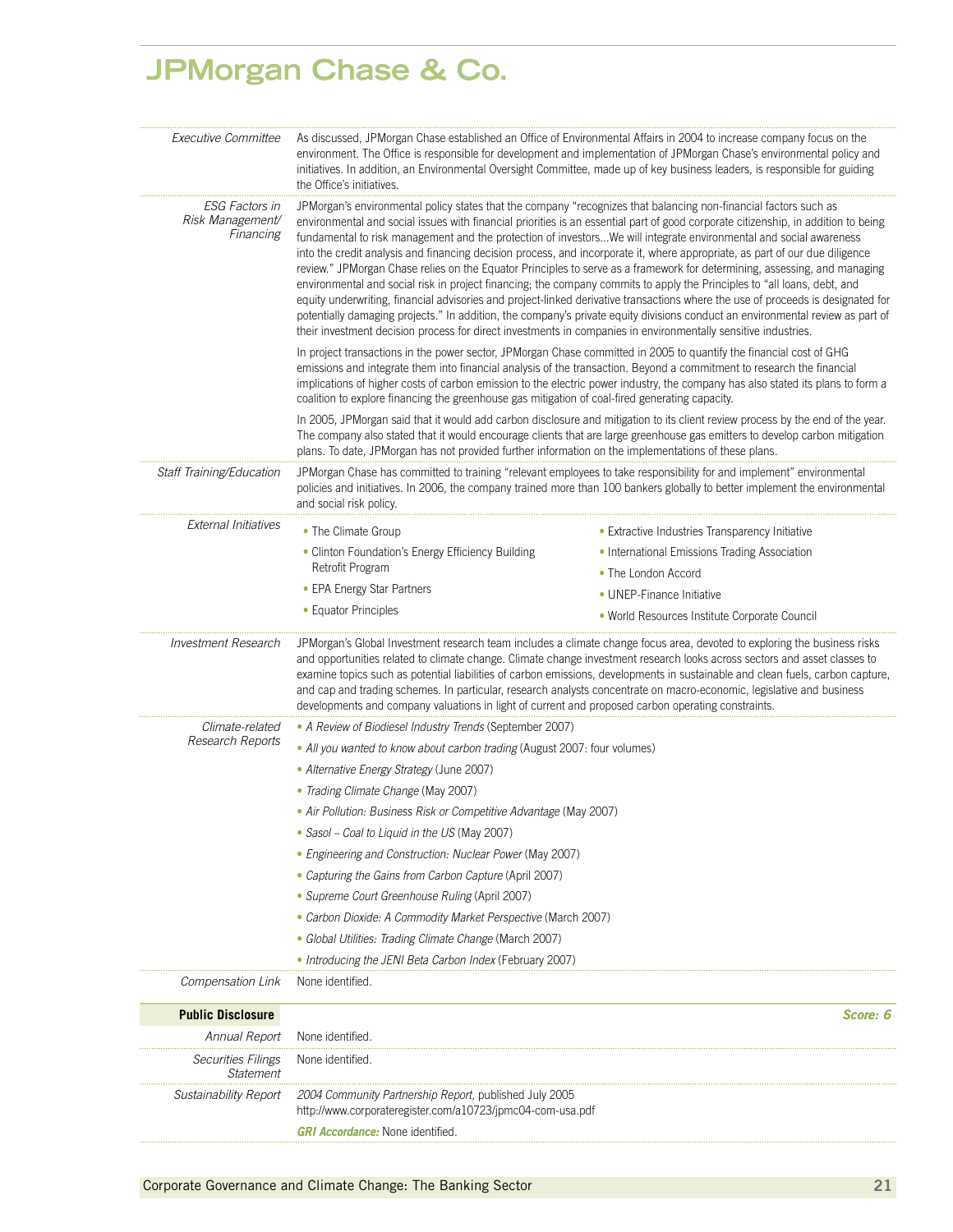# **JPMorgan Chase & Co.**

| Carbon Disclosure Project                           | <b>Member:</b> No                                                                                                                                                                                                                                                                                                                                                                                                                                                                                                                                                                                                                                                                                                                              | 2007 Signatory: No                                                                                                                                         |                      | <b>CDP5 (2007):</b> Answered Questionnaire (Public) |                                                                                                                                                                                                                                                                                                                                                                                                                                                                                                                                                                                                                                                                                                                                                                                                                                                                                     |           |
|-----------------------------------------------------|------------------------------------------------------------------------------------------------------------------------------------------------------------------------------------------------------------------------------------------------------------------------------------------------------------------------------------------------------------------------------------------------------------------------------------------------------------------------------------------------------------------------------------------------------------------------------------------------------------------------------------------------------------------------------------------------------------------------------------------------|------------------------------------------------------------------------------------------------------------------------------------------------------------|----------------------|-----------------------------------------------------|-------------------------------------------------------------------------------------------------------------------------------------------------------------------------------------------------------------------------------------------------------------------------------------------------------------------------------------------------------------------------------------------------------------------------------------------------------------------------------------------------------------------------------------------------------------------------------------------------------------------------------------------------------------------------------------------------------------------------------------------------------------------------------------------------------------------------------------------------------------------------------------|-----------|
|                                                     | CDP5 Risk Disclosure: JPMorgan Chase acknowledged various regulatory, physical, and other climate change-related<br>commercial risks facing the company. The company noted that commercial buildings are "likely to face energy efficiency<br>requirements" as part of city or state climate mitigation goals. In addition, JPMorgan Chase acknowledged that the future cost<br>of carbon emissions poses potential economic risks for its clients. Regarding physical risks, JPMorgan pointed to Hurricane<br>Katrina's impact on the company's business operations in New Orleans as an example of the possibility of extreme weather<br>events disrupting the company's operations at its office locations.                                 |                                                                                                                                                            |                      |                                                     |                                                                                                                                                                                                                                                                                                                                                                                                                                                                                                                                                                                                                                                                                                                                                                                                                                                                                     |           |
| <b>Public Policy Statements</b>                     | JP Morgan's Environmental Policy commits the company to facilitating public discourse on climate change national policy.<br>The policy states:                                                                                                                                                                                                                                                                                                                                                                                                                                                                                                                                                                                                 |                                                                                                                                                            |                      |                                                     |                                                                                                                                                                                                                                                                                                                                                                                                                                                                                                                                                                                                                                                                                                                                                                                                                                                                                     |           |
|                                                     | "JPMorgan Chase will arrange meetings with other financial institutions to advocate for reductions of greenhouse gas<br>emissions. We will work with these peers, the electric utility industry, climate policy experts in NGOs and academia, states,<br>and the U.S. government This dialogue will focus on specific projects to alter the emission trajectory of the U.S. economy.<br>The projects will includea policy dialogue to advocate that the U.S. government adopt a market-based national policy on<br>greenhouse gas emissions, which includes all sources of emissions and is fair. Options include either a cap-and-trade or tax<br>policy to reduce greenhouse gas emissions at the lowest possible cost."                     |                                                                                                                                                            |                      |                                                     |                                                                                                                                                                                                                                                                                                                                                                                                                                                                                                                                                                                                                                                                                                                                                                                                                                                                                     |           |
|                                                     |                                                                                                                                                                                                                                                                                                                                                                                                                                                                                                                                                                                                                                                                                                                                                | climate change-related issues as a company priority for 2007.                                                                                              |                      |                                                     | In his 2006 annual letter to shareholders, CEO James Dimon includes "continuing to advance the public policy debate" on                                                                                                                                                                                                                                                                                                                                                                                                                                                                                                                                                                                                                                                                                                                                                             |           |
| <b>Emissions Accounting</b>                         |                                                                                                                                                                                                                                                                                                                                                                                                                                                                                                                                                                                                                                                                                                                                                |                                                                                                                                                            |                      |                                                     |                                                                                                                                                                                                                                                                                                                                                                                                                                                                                                                                                                                                                                                                                                                                                                                                                                                                                     | Score: 1  |
| <b>GHG Emissions Inventory</b>                      |                                                                                                                                                                                                                                                                                                                                                                                                                                                                                                                                                                                                                                                                                                                                                | data available on its website this year and to continue reporting annually.                                                                                |                      |                                                     | JPMorgan Chase has not yet completed an emissions inventory for public disclosure. The company plans to make emissions                                                                                                                                                                                                                                                                                                                                                                                                                                                                                                                                                                                                                                                                                                                                                              |           |
| <b>Emissions Savings</b><br>& Offsets               |                                                                                                                                                                                                                                                                                                                                                                                                                                                                                                                                                                                                                                                                                                                                                | 2006 % Renewable Energy: 95,000 MWh (wind energy)<br><b>Energy Efficiency Savings: None calculated.</b><br><b>Offsets:</b> None identified.                |                      |                                                     |                                                                                                                                                                                                                                                                                                                                                                                                                                                                                                                                                                                                                                                                                                                                                                                                                                                                                     |           |
| <b>Strategic Planning</b>                           |                                                                                                                                                                                                                                                                                                                                                                                                                                                                                                                                                                                                                                                                                                                                                |                                                                                                                                                            |                      |                                                     |                                                                                                                                                                                                                                                                                                                                                                                                                                                                                                                                                                                                                                                                                                                                                                                                                                                                                     | Score: 18 |
| <b>GHG Emissions Targets</b>                        |                                                                                                                                                                                                                                                                                                                                                                                                                                                                                                                                                                                                                                                                                                                                                | <b>Reduction Targets</b>                                                                                                                                   | <b>Baseline Year</b> | <b>Target Year</b>                                  | Region                                                                                                                                                                                                                                                                                                                                                                                                                                                                                                                                                                                                                                                                                                                                                                                                                                                                              |           |
|                                                     | <b>Total Emissions</b>                                                                                                                                                                                                                                                                                                                                                                                                                                                                                                                                                                                                                                                                                                                         | 7%                                                                                                                                                         | 2005                 | 2012                                                | All internal operations                                                                                                                                                                                                                                                                                                                                                                                                                                                                                                                                                                                                                                                                                                                                                                                                                                                             |           |
| <b>Emissions Trading</b>                            | • A suite of EUA monetization products<br>• CER/EUA Swaps<br>climate change-focused markets.                                                                                                                                                                                                                                                                                                                                                                                                                                                                                                                                                                                                                                                   | among the leaders with respect to secondary market transactions in the E.U. Activities include:<br>origination, CER distribution, and CER commercializing) |                      |                                                     | JPMorgan is preparing to participate in the carbon markets in the European Union and in the United States. The company is<br>. JPMorgan CDM/CER and Potential VER activities (including client-focused partnerships on CDM technology, CER<br>JPMorgan is also a liquidity provider for the Chicago Climate Exchange. In addition, JPMorgan announced in December 2007<br>that the firm will be a founding partner with NYMEX, along with seven other firms, in the formation of the Green Exchange.<br>This new exchange, set to launch in early 2008, will offer a range of environmental futures, options and swap contracts for                                                                                                                                                                                                                                                 |           |
| Renewable Energy                                    |                                                                                                                                                                                                                                                                                                                                                                                                                                                                                                                                                                                                                                                                                                                                                | purchased 95,000 MWh of wind energy to help meet the company's own energy needs.                                                                           |                      |                                                     | In 2006, JPMorgan Chase raised \$1.5 billion of equity for the wind power market, and its own portfolio of investments in<br>renewable energy totals \$1 billion. JPMorgan's wind portfolio includes 26 wind farms in 13 states, covering 2,035 megawatts<br>of installed capacity and providing enough energy to power approximately 600,000 homes. In addition, the company is seek-<br>ing to form a coalition to explore financing the GHG mitigation of coal-fired generating capacity. In 2006, JPMorgan chase                                                                                                                                                                                                                                                                                                                                                                |           |
| <b>Energy Efficiency</b>                            | JPMorgan Chase plans to achieve emissions reduction targets through energy efficiency projects, purchase of RECs, and<br>reduction of energy consumption through employee awareness. In addition, the company began building several green bank<br>branches and is seeking LEED certification for the renovation of its world headquarters. JPMorgan Chase is also a founding<br>partner in the Clinton Foundation's Climate Initiative (CCI) Energy Building Retrofit Program, which aims to provide innovative<br>financing solutions for city governments addressing building energy efficiency. The company has committed to arranging \$1<br>billion to finance cities and private building owners to undertake retrofits at no net cost. |                                                                                                                                                            |                      |                                                     |                                                                                                                                                                                                                                                                                                                                                                                                                                                                                                                                                                                                                                                                                                                                                                                                                                                                                     |           |
| Other Climate-Related<br><b>Investment Products</b> |                                                                                                                                                                                                                                                                                                                                                                                                                                                                                                                                                                                                                                                                                                                                                | risks and opportunities created by climate change into account.                                                                                            |                      |                                                     | JPMorgan Chase "seeks to develop for clients new financial products to promote emissions reductions." In its mortgage loans<br>products, JPMorgan plans to accommodate higher debt to income ratios for homes that are considered energy efficient.<br>In addition, the firm will continue to seek investments in low-income "green" housing that conserves energy and natural<br>resources, promotes health, and provides easy access to jobs, schools, and services. In 2007 JPMorgan launched the<br>JPMorgan Environmental Index-Carbon BETA (JENI-Carbon Beta), the first high-grade corporate bond index designed to<br>address the risks of climate change. A collaboration between JPMorgan and Innovest Strategic Investment Advisors, JENI-<br>Carbon Beta is designed to enable credit investors to make return-driven investment decisions that systematically take the |           |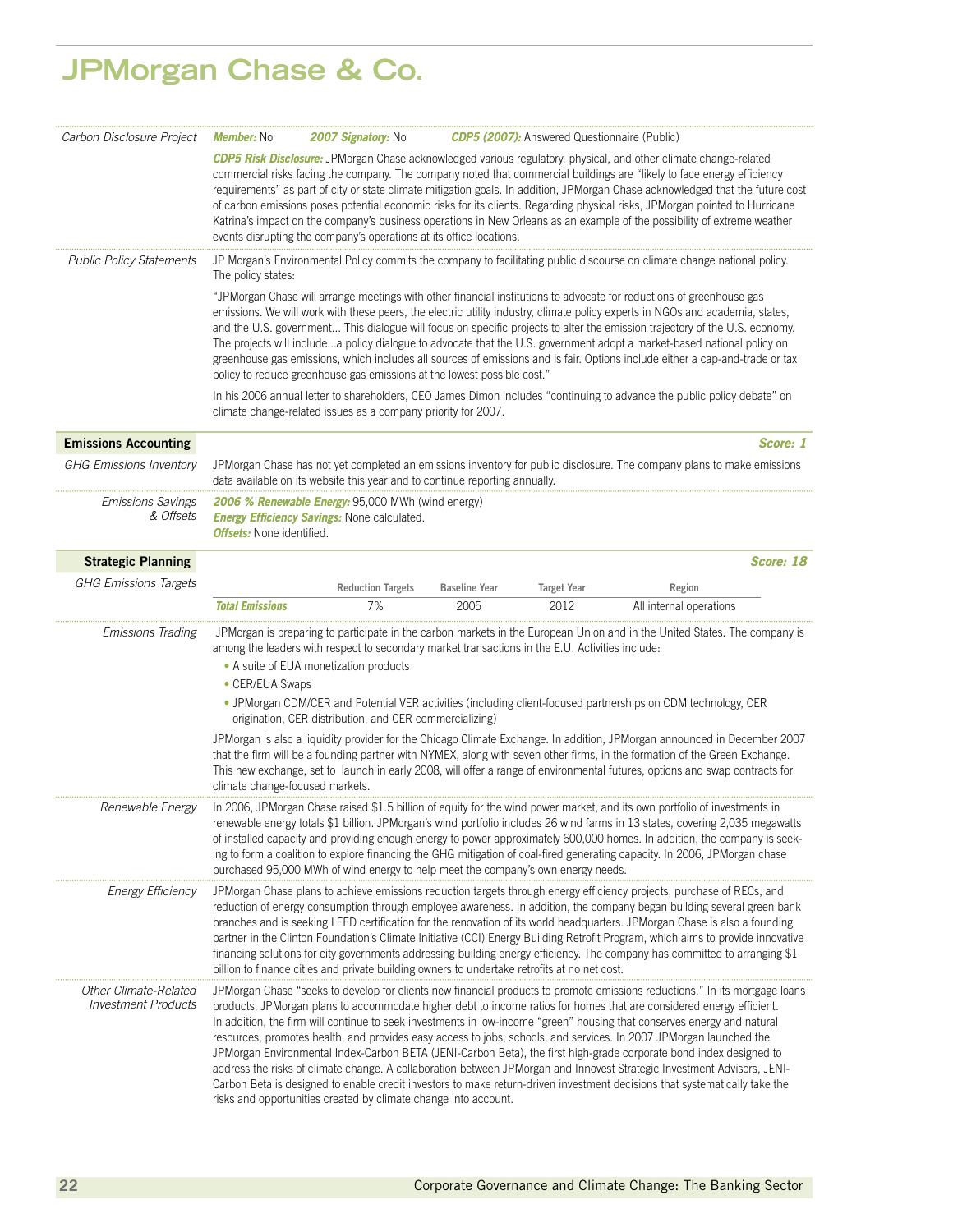### <span id="page-24-0"></span>Legg Mason, Inc. NYSE: LM

Legg Mason has not addressed climate change as a governance issue. *Summary Score: 3*

*(weighted)*

| <b>Company Information</b> |  |
|----------------------------|--|
|----------------------------|--|

Legg Mason is a global asset management firm with approximately \$1 trillion in assets under management. Through its domestic and international subsidiaries, the firm serves the institutional, mutual fund and wealth management markets. It has several subsidiaries that offer asset management, trust services and annuities to retail and institutional investors.

| <b>Contact Information</b>                             |                                                                                                                                                                                                                                   |
|--------------------------------------------------------|-----------------------------------------------------------------------------------------------------------------------------------------------------------------------------------------------------------------------------------|
| Chairman/CEO                                           | Raymond A. Mason                                                                                                                                                                                                                  |
| Contact                                                | Tel: 410-539-0000 · Web: www.leggmason.com                                                                                                                                                                                        |
| Address                                                | 100 Light St<br>Baltimore, MD 21202<br><b>USA</b>                                                                                                                                                                                 |
| <b>Board Oversight</b>                                 | Score: 0                                                                                                                                                                                                                          |
| <b>Board Committee:</b><br>Environmental Oversight     | None identified.                                                                                                                                                                                                                  |
| <b>Board Committee:</b><br>Climate Change              | None identified.                                                                                                                                                                                                                  |
| Board Member:<br>Climate Change                        | None identified.                                                                                                                                                                                                                  |
| <b>Board Role</b>                                      | None identified.                                                                                                                                                                                                                  |
| <b>Board Training</b>                                  | None identified.                                                                                                                                                                                                                  |
| <b>Management Execution</b>                            | Score: 0                                                                                                                                                                                                                          |
| CEO Leadership/<br><b>Statements</b>                   | None identified.                                                                                                                                                                                                                  |
| Company Policy                                         | None identified                                                                                                                                                                                                                   |
| <b>Chief Environmental</b><br><b>Officer</b>           | None identified.                                                                                                                                                                                                                  |
| Levels to CEO                                          | Not determined                                                                                                                                                                                                                    |
| Climate Change Executive                               | None identified.                                                                                                                                                                                                                  |
| Executive Committee                                    | None identified.                                                                                                                                                                                                                  |
| <b>ESG Factors in</b><br>Risk Management/<br>Financing | None identified.                                                                                                                                                                                                                  |
| Staff Training/Education                               | None identified                                                                                                                                                                                                                   |
| <b>External Initiatives</b>                            | None identified.                                                                                                                                                                                                                  |
| <b>Investment Research</b>                             | As an asset manager, Legg Mason does not produce investment research for public distribution. The company says that<br>climate change issues are incorporated into portfolio analysis throughout Legg Mason and its subsidiaries. |
| Climate-related<br>Research Reports                    | None identified.                                                                                                                                                                                                                  |
| Compensation Link                                      | None identified                                                                                                                                                                                                                   |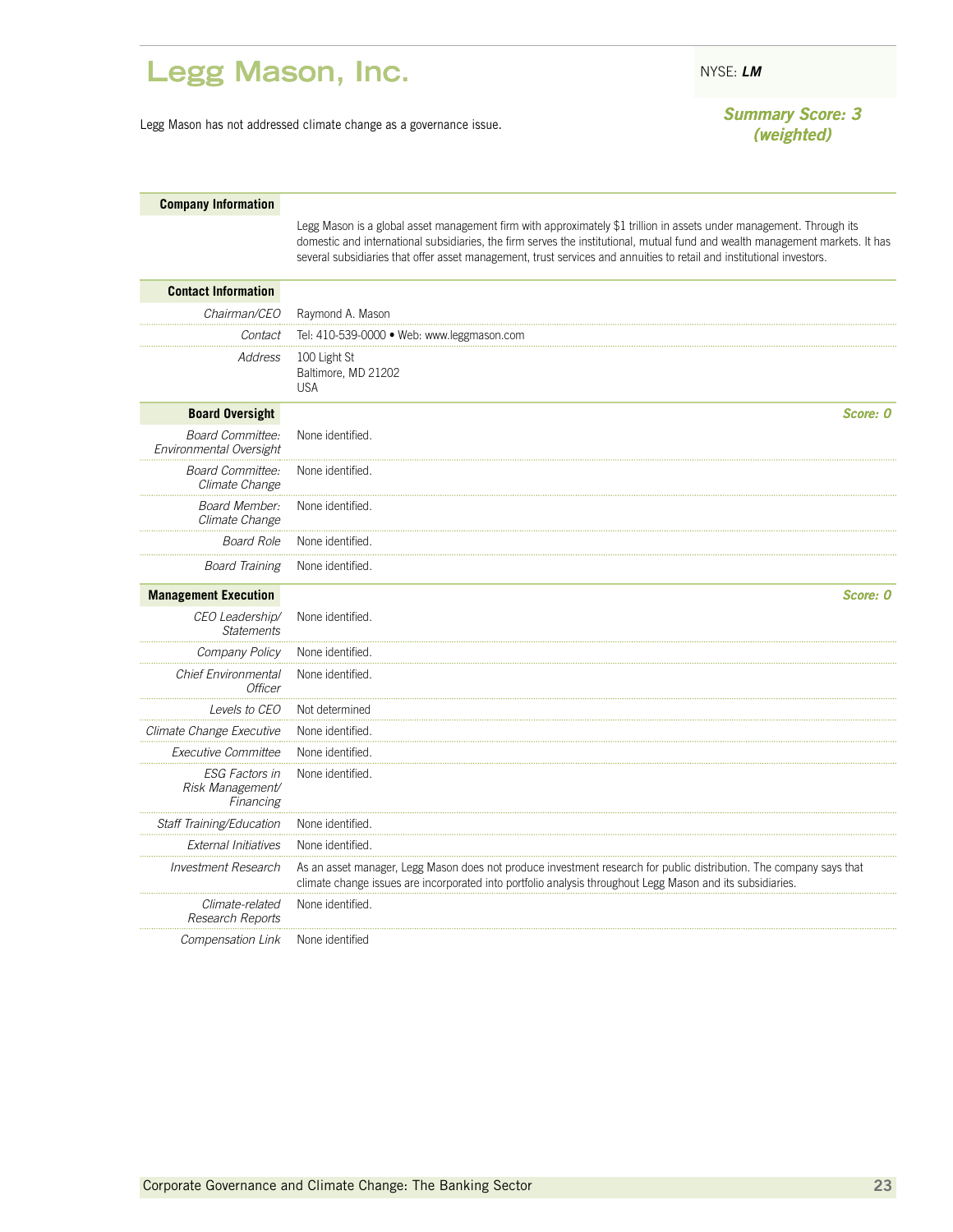# **Legg Mason, Inc.**

| <b>Public Disclosure</b>                            | <i><b>Score: 0</b></i>                                                                                                                                                                                                                                                                                                                                                                                                                                                                                                                                                                                                                                                                                                                                                            |
|-----------------------------------------------------|-----------------------------------------------------------------------------------------------------------------------------------------------------------------------------------------------------------------------------------------------------------------------------------------------------------------------------------------------------------------------------------------------------------------------------------------------------------------------------------------------------------------------------------------------------------------------------------------------------------------------------------------------------------------------------------------------------------------------------------------------------------------------------------|
| Annual Report                                       | None identified.                                                                                                                                                                                                                                                                                                                                                                                                                                                                                                                                                                                                                                                                                                                                                                  |
| <b>Securities Filings</b><br><b>Statement</b>       | None identified.                                                                                                                                                                                                                                                                                                                                                                                                                                                                                                                                                                                                                                                                                                                                                                  |
| Sustainability Report                               | None identified                                                                                                                                                                                                                                                                                                                                                                                                                                                                                                                                                                                                                                                                                                                                                                   |
| Carbon Disclosure Project                           | <b>Member: No</b><br><b>2007 Signatory:</b> Yes (via ClearBridge Advisors, a Legg Mason subsidiary)<br><b>CDP5 (2007):</b> Declined to Participate                                                                                                                                                                                                                                                                                                                                                                                                                                                                                                                                                                                                                                |
|                                                     | Legg Mason says that it intends to participate in CDP6 (2008).                                                                                                                                                                                                                                                                                                                                                                                                                                                                                                                                                                                                                                                                                                                    |
|                                                     | <b>CDP5 Risk Disclosure: None identified</b>                                                                                                                                                                                                                                                                                                                                                                                                                                                                                                                                                                                                                                                                                                                                      |
| <b>Public Policy Statements</b>                     | None identified.                                                                                                                                                                                                                                                                                                                                                                                                                                                                                                                                                                                                                                                                                                                                                                  |
| <b>Emissions Accounting</b>                         | Score: 0                                                                                                                                                                                                                                                                                                                                                                                                                                                                                                                                                                                                                                                                                                                                                                          |
| <b>GHG Emissions Inventory</b>                      | None identified.                                                                                                                                                                                                                                                                                                                                                                                                                                                                                                                                                                                                                                                                                                                                                                  |
| <b>Emissions Savings</b><br>& Offsets               | 2006 % Renewable Energy: None identified.<br><b>Energy Efficiency Savings: None calculated.</b>                                                                                                                                                                                                                                                                                                                                                                                                                                                                                                                                                                                                                                                                                   |
|                                                     | <b>Certified CO<sub>2</sub> Offsets:</b> None identified.                                                                                                                                                                                                                                                                                                                                                                                                                                                                                                                                                                                                                                                                                                                         |
| <b>Strategic Planning</b>                           | Score: 2                                                                                                                                                                                                                                                                                                                                                                                                                                                                                                                                                                                                                                                                                                                                                                          |
| <b>GHG Emissions Targets</b>                        | None identified.                                                                                                                                                                                                                                                                                                                                                                                                                                                                                                                                                                                                                                                                                                                                                                  |
| <b>Emissions Trading</b>                            | None identified                                                                                                                                                                                                                                                                                                                                                                                                                                                                                                                                                                                                                                                                                                                                                                   |
| Renewable Energy                                    | None identified.                                                                                                                                                                                                                                                                                                                                                                                                                                                                                                                                                                                                                                                                                                                                                                  |
| <b>Energy Efficiency</b>                            | In October 2007, Legg Mason's New York office, which includes Western, ClearBridge Advisors and Legg Mason corporate,<br>moved into a new building which includes green design elements (high levels of natural lighting, automatic light sensors,<br>low chemical carpets, etc). The company says that its other affiliates have already moved into "green buildings," with the<br>exception of its Baltimore headquarters, which will be moving in 2009.                                                                                                                                                                                                                                                                                                                        |
| Other Climate-Related<br><b>Investment Products</b> | Legg Mason houses a family of investment managers, offering products through "specialized centers of excellence" that are<br>wholly owned investment management subsidiaries. Some of these subsidiaries offer SRI products. Clearbridge Advisors, for<br>example, has a five-member Social Awareness Investment team, offering two Social Awareness Investment (SAI) Large Cap<br>Growth investment portfolios. The SAI research team, headed by Mary Jane McQuillen, actively incorporates environmental,<br>social and governance [ESG] issues into the portfolio construction process. Brandywine Global Investments also offers several<br>SRI funds. Legg Mason Investment Council also has an SRI team that offers customized socially screened portfolios for<br>clients. |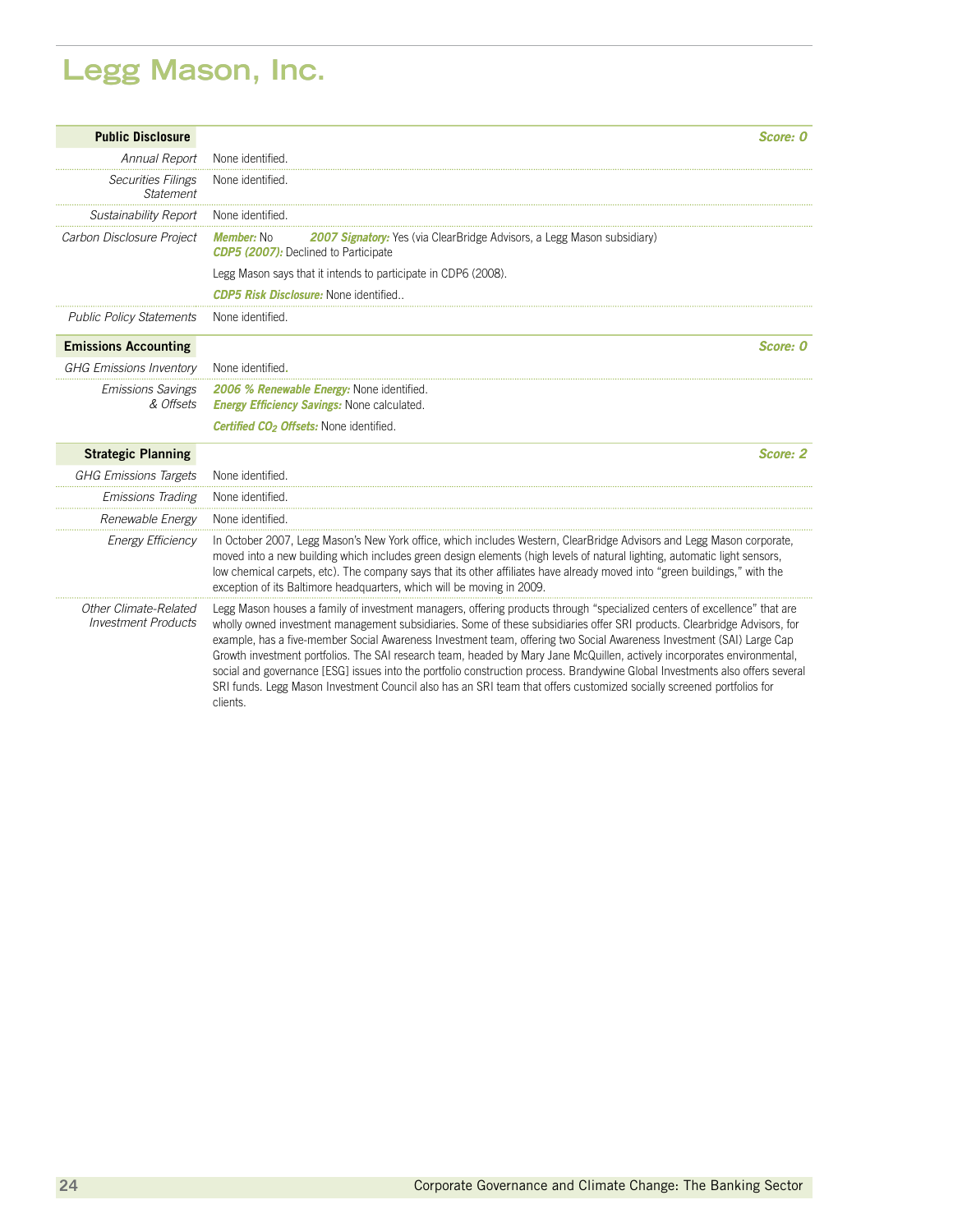### <span id="page-26-0"></span>**Lehman Brothers Holdings Inc.** NYSE: LEH

In February 2007, Lehman Brothers launched the Global Council on Climate Change to convene thought leaders and key stakeholders to accelerate understanding of climate change issues. The Council received high level support through the appointment of Theodore Roosevelt IV, a managing director at Lehman Brothers, as chair.

*Summary Score: 26 (weighted)*

#### **Company Information** Lehman Brothers serves the financial needs of corporations, governments and municipalities, institutional clients, and high net worth individuals worldwide. Founded in 1850, Lehman Brothers' businesses include equity and fixed income sales, trading and research, investment banking, private investment management, asset management and private equity. The Firm is headquartered in New York, with regional headquarters in London and Tokyo, and operates in a network of offices around the world. **Contact Information** *Chairman/CEO* Richard S. Fuld, Jr. *Contact* Tel: 212-526-7000 • Web: www.lehman.com *Address* 745 Seventh Avenue New York, NY 10019 USA **Board Oversight** *Score: 0 Board Committee: Environmental Oversight* None identified. *Board Committee: Climate Change* None identified. *Board Member: Climate Change* None identified. *Board Role* Lehman Brothers is currently considering the board's role in oversight of environmental and climate change issues. *Board Training* Board training on climate change issues is also under consideration. **Management Execution** *Score: 11 CEO Leadership/ Statements* In the February 2007 press release to announce the establishment of Lehman Brothers' Global Council on Climate Change, Chairman Fuld said, "Prudent risk management dictates that this is an area where we cannot afford to be wrong. We must always leave ourselves options. By harnessing our global resources and gathering insights from our clients around the world, we are in a unique position to bring the best thinking together to address this issue. We will facilitate constructive dialogue." Managing Director Theodore Roosevelt IV, who leads the firm's climate change strategy as chairman of its Global Council on Climate Change, stated in a September 2007 Euromoney article, "The economic transformation driven by climate change, we believe, will be more profound and deeper than globalization, as energy is so fundamental to economic growth." *Company Policy* The development of an environmental policy is underway. Executive Committee members recently appointed a Global Head of Sustainability who is charged with the development of appropriate processes, policies and strategies for the firm. *Chief Environmental Officer* Charlotte Grezo, Managing Director, Global Head of Sustainability and President of the Global Council on Climate Change *Levels to CEO* 2 *Climate Change Executive* Theodore Roosevelt IV, Managing Director and Chair, Global Council on Climate Change *Executive Committee* As noted above, Lehman Brothers launched the Global Council on Climate Change in February 2007, chaired by Mr. Roosevelt, who has been at Lehman Brothers for 35 years. Roosevelt is also chair of the Pew Center for Global Climate Change and co-chair of the Alliance for Climate Protection. The Global Council on Climate Change will host events to convene thought leaders and key stakeholders to accelerate understanding of climate change issues. Events are planned in New York in December 2007, London in January 2008, and Tokyo in March 2008. *ESG Factors in Risk Management/ Financing* Analysis of environmental liability is embedded in the firm's due diligence processes for underwriting and other transactions. Potential transactions are screened by independent committees, which comprise senior members from various corporate divisions, including members of the Global Risk Management Division. *Staff Training/Education* Lehman Brothers conducts internal communications campaigns on the environment, including information on the firm's

initiatives within its facilities. An intranet site "green@lehman" is about to be launched.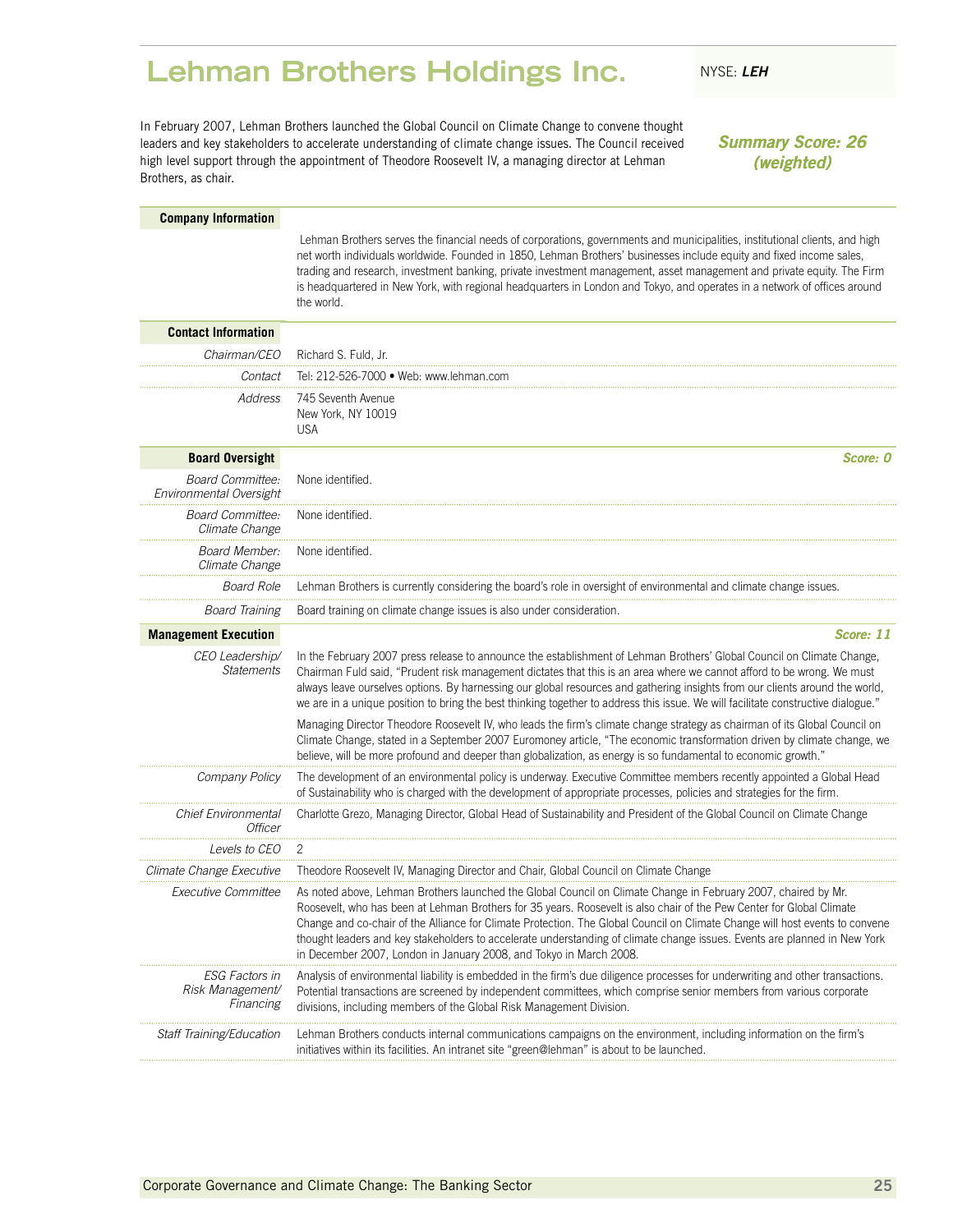### **Lehman Brothers Holdings Inc.**

| <b>External Initiatives</b>                   | • EPA Energy Star Program                                                                                                                                                                                                                                                                                                                                                                             |                                                           |                                                                                                                                                                                                                                                                                                                                                                                                                                                                                                                                                                                                                                                                                                                                                                                                                                                                                                           |  |
|-----------------------------------------------|-------------------------------------------------------------------------------------------------------------------------------------------------------------------------------------------------------------------------------------------------------------------------------------------------------------------------------------------------------------------------------------------------------|-----------------------------------------------------------|-----------------------------------------------------------------------------------------------------------------------------------------------------------------------------------------------------------------------------------------------------------------------------------------------------------------------------------------------------------------------------------------------------------------------------------------------------------------------------------------------------------------------------------------------------------------------------------------------------------------------------------------------------------------------------------------------------------------------------------------------------------------------------------------------------------------------------------------------------------------------------------------------------------|--|
| <b>Investment Research</b>                    |                                                                                                                                                                                                                                                                                                                                                                                                       |                                                           | Dr. John Llewellyn, Senior Economic Policy Advisor, has authored two issue reports on climate change, the first focusing on<br>market challenges and opportunities and the second focusing on policy implications for companies and investors.                                                                                                                                                                                                                                                                                                                                                                                                                                                                                                                                                                                                                                                            |  |
| Climate-related                               |                                                                                                                                                                                                                                                                                                                                                                                                       | • Business of Climate Change II (September 2007)          |                                                                                                                                                                                                                                                                                                                                                                                                                                                                                                                                                                                                                                                                                                                                                                                                                                                                                                           |  |
| Research Reports                              |                                                                                                                                                                                                                                                                                                                                                                                                       | • Business of Climate Change (February 2007)              |                                                                                                                                                                                                                                                                                                                                                                                                                                                                                                                                                                                                                                                                                                                                                                                                                                                                                                           |  |
| Compensation Link                             | None identified.                                                                                                                                                                                                                                                                                                                                                                                      |                                                           |                                                                                                                                                                                                                                                                                                                                                                                                                                                                                                                                                                                                                                                                                                                                                                                                                                                                                                           |  |
| <b>Public Disclosure</b>                      |                                                                                                                                                                                                                                                                                                                                                                                                       |                                                           | Score: 3                                                                                                                                                                                                                                                                                                                                                                                                                                                                                                                                                                                                                                                                                                                                                                                                                                                                                                  |  |
| Annual Report                                 | None identified.                                                                                                                                                                                                                                                                                                                                                                                      |                                                           |                                                                                                                                                                                                                                                                                                                                                                                                                                                                                                                                                                                                                                                                                                                                                                                                                                                                                                           |  |
| <b>Securities Filings</b><br><b>Statement</b> | None identified.                                                                                                                                                                                                                                                                                                                                                                                      |                                                           |                                                                                                                                                                                                                                                                                                                                                                                                                                                                                                                                                                                                                                                                                                                                                                                                                                                                                                           |  |
| <b>Sustainability Report</b>                  | None identified.                                                                                                                                                                                                                                                                                                                                                                                      |                                                           |                                                                                                                                                                                                                                                                                                                                                                                                                                                                                                                                                                                                                                                                                                                                                                                                                                                                                                           |  |
| Carbon Disclosure Project                     | <b>Member:</b> Yes                                                                                                                                                                                                                                                                                                                                                                                    | 2007 Signatory: Yes                                       | <b>CDP5 (2007):</b> Answered Questionnaire (Not Public)                                                                                                                                                                                                                                                                                                                                                                                                                                                                                                                                                                                                                                                                                                                                                                                                                                                   |  |
| <b>Public Policy Statements</b>               | USCAP member.                                                                                                                                                                                                                                                                                                                                                                                         |                                                           | At the launch of the U.S. Climate Action Partnership (USCAP) in January 2007, Chairman and CEO Richard S. Fuld, Jr.<br>stressed the need for "a coordinated set of global solutions" to climate change. However, Lehman Brothers is not listed as a                                                                                                                                                                                                                                                                                                                                                                                                                                                                                                                                                                                                                                                       |  |
|                                               |                                                                                                                                                                                                                                                                                                                                                                                                       | prevailing under phase II of the EU ETS."                 | Several public policy issues also are addressed in Lehman Brothers' September 2007 "Business of Climate Change II"<br>research report. The report suggests that "nations responsible for the bulk of the release of CO2 into the atmosphere in the<br>past could agree to pay for these responsibilities by paying into a global warming 'superfund'." The report also notes that a<br>U.S. federal and EU-ETS-compatible cap-and-trade scheme "could well auction a greater proportion of permits than the 10%                                                                                                                                                                                                                                                                                                                                                                                           |  |
| <b>Emissions Accounting</b>                   |                                                                                                                                                                                                                                                                                                                                                                                                       |                                                           | Score: 3                                                                                                                                                                                                                                                                                                                                                                                                                                                                                                                                                                                                                                                                                                                                                                                                                                                                                                  |  |
| <b>GHG Emissions Inventory</b>                |                                                                                                                                                                                                                                                                                                                                                                                                       |                                                           | Lehman Brothers currently calculates emissions for its U.K. facilities only. Energy consumption, cost and CO2 emissions are<br>recorded on a monthly basis. The firm also monitors key performance indicators for degree-days, consumption per person,<br>cost per person and cost per square meter. Lehman Brothers is working to expand emissions accounting globally.                                                                                                                                                                                                                                                                                                                                                                                                                                                                                                                                  |  |
| Third Party Certification                     |                                                                                                                                                                                                                                                                                                                                                                                                       |                                                           | Energy utility provider bills are externally reviewed by an independent consultant in the United Kingdom and United States.                                                                                                                                                                                                                                                                                                                                                                                                                                                                                                                                                                                                                                                                                                                                                                               |  |
| Certification Year                            | 2006                                                                                                                                                                                                                                                                                                                                                                                                  |                                                           |                                                                                                                                                                                                                                                                                                                                                                                                                                                                                                                                                                                                                                                                                                                                                                                                                                                                                                           |  |
| <b>Emissions Savings</b>                      | 2006 % Renewable Energy: 37%                                                                                                                                                                                                                                                                                                                                                                          |                                                           |                                                                                                                                                                                                                                                                                                                                                                                                                                                                                                                                                                                                                                                                                                                                                                                                                                                                                                           |  |
| & Offsets                                     | <b>Energy Efficiency Savings:</b> Since 2004, energy consumption in Lehman Brothers' European headquarters has decreased by<br>18 % per employee. For 2006, total energy consumption at the firm's U.S. headquarters was 4% below peak consumption in<br>2002, despite a 24% increase in headcount. The firm's Asia headquarters' 2006 energy consumption was reduced by 4.3%,<br>despite 25% growth. |                                                           |                                                                                                                                                                                                                                                                                                                                                                                                                                                                                                                                                                                                                                                                                                                                                                                                                                                                                                           |  |
|                                               |                                                                                                                                                                                                                                                                                                                                                                                                       | <b>Certified CO<sub>2</sub> Offsets:</b> None identified. |                                                                                                                                                                                                                                                                                                                                                                                                                                                                                                                                                                                                                                                                                                                                                                                                                                                                                                           |  |
| <b>Strategic Planning</b>                     |                                                                                                                                                                                                                                                                                                                                                                                                       |                                                           | Score: 8                                                                                                                                                                                                                                                                                                                                                                                                                                                                                                                                                                                                                                                                                                                                                                                                                                                                                                  |  |
| <b>GHG Emissions Targets</b>                  | None identified.                                                                                                                                                                                                                                                                                                                                                                                      |                                                           |                                                                                                                                                                                                                                                                                                                                                                                                                                                                                                                                                                                                                                                                                                                                                                                                                                                                                                           |  |
| <b>Emissions Trading</b>                      |                                                                                                                                                                                                                                                                                                                                                                                                       | director and head of Commodities, Europe.                 | Lehman Brothers is active in all major commodities markets through its global platform and is looking to expand trading<br>operations further across products and regions. In 2006, the firm created a global Carbon Group headquartered in London<br>with trading capabilities in Japan, China, Southeast Asia, Europe and the United States. Combining trading capabilities in the<br>liquid EU ETS and Kyoto Protocol markets alongside a network of on-the-ground emissions reduction project originators, the<br>firm's involvement and structuring capabilities span from "upstream" participation in carbon assets to the trading of tailor-<br>made structured products. In addition, Lehman Brothers recently hired Laurent Segalen, from French finance house Natixis,<br>to be its first Head of Carbon Emissions. Mr. Segalen will be based in London and report to Henrik Wareborn, managing |  |
|                                               |                                                                                                                                                                                                                                                                                                                                                                                                       |                                                           | In November 2006, Lehman Brothers purchased Certified Emissions Reduction (CER) credits from a coal mine methane-<br>capture project developed by Yangquan Coal Industry (Group) Company Ltd., the second largest coal producer in China.<br>The firm, along with four other financial institutions, will acquire CER credits earned between 2007 and 2012.                                                                                                                                                                                                                                                                                                                                                                                                                                                                                                                                               |  |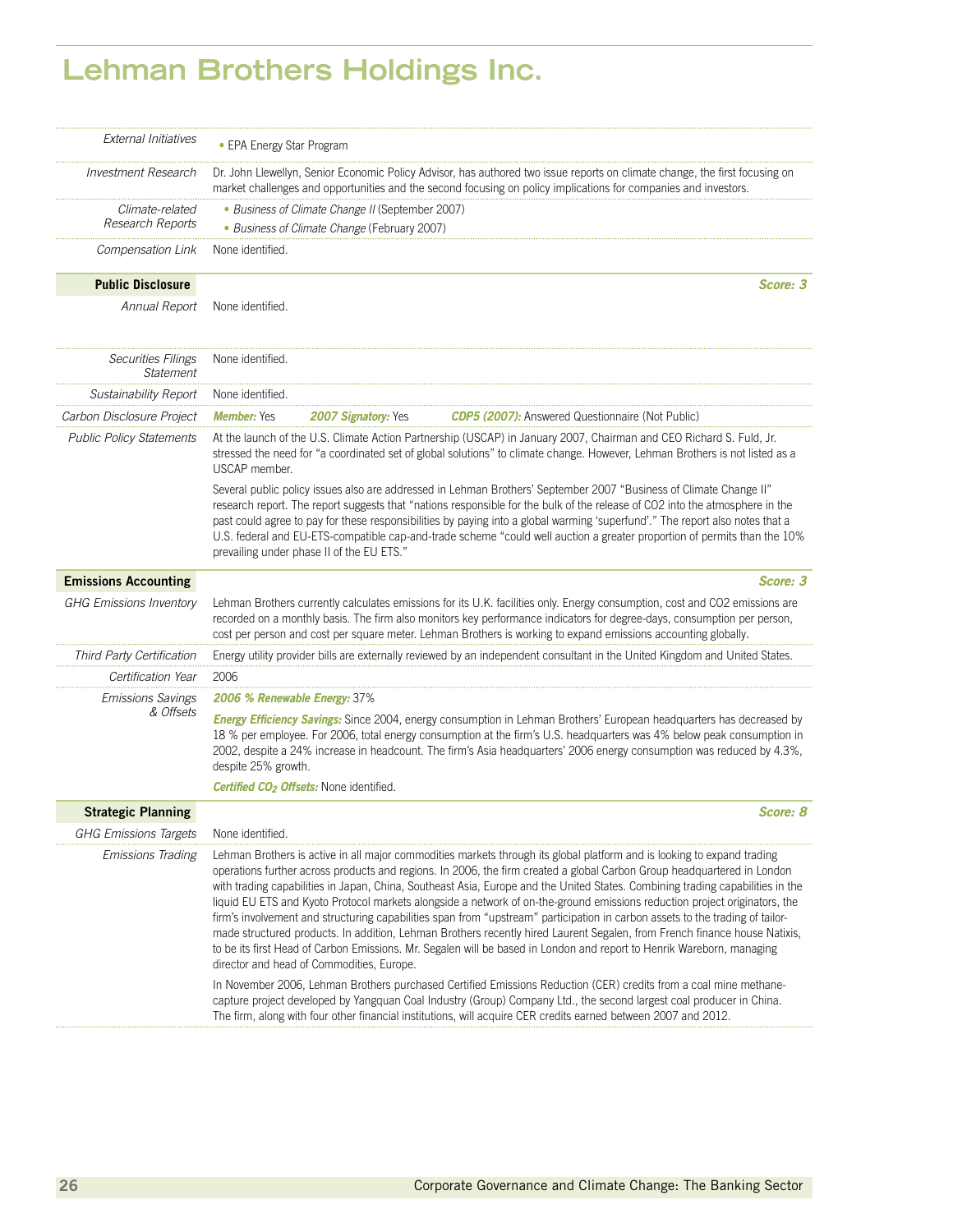### **Lehman Brothers Holdings Inc.**

| Renewable Energy                             | Lehman Brothers has been involved in debt and equity financing, IPOs, private equity investments and M&A transactions for<br>the renewable energy sector.                                                                                                                                                       |
|----------------------------------------------|-----------------------------------------------------------------------------------------------------------------------------------------------------------------------------------------------------------------------------------------------------------------------------------------------------------------|
|                                              | To address its own emissions, Lehman Brothers' European headquarters in London changed to a green electricity supply in<br>October 2006. The switch will eliminate 28,000 tons of power-related carbon emissions per year, starting in 2007, offsetting<br>all facility emissions from electricity usage.       |
| <i>Energy Efficiency</i>                     | Lehman Brothers facilities are pursuing the following strategies:                                                                                                                                                                                                                                               |
|                                              | • Utilizing efficient products (i.e., hardware and workstations) and investing in energy efficient equipment                                                                                                                                                                                                    |
|                                              | • Optimizing design features (i.e., motion sensors, after hours lighting program, reduced air conditioning hours)                                                                                                                                                                                               |
|                                              | • Recycling programs                                                                                                                                                                                                                                                                                            |
|                                              | • An awareness campaign aimed at changing staff behaviour, including participation in London Energy Awareness<br>week                                                                                                                                                                                           |
|                                              | • Selecting environmentally conscious vendors and products                                                                                                                                                                                                                                                      |
|                                              | In addition, Lehman Brothers has been awarded Energy Efficiency Accreditation (EEAS) from the Carbon Trust for the firm's<br>global headquarters in New York and European headquarters in London.                                                                                                               |
| Other Climate-Related<br>Investment Products | Neuberger Berman, a Lehman Brothers company, manages a Socially Responsive Equity Fund (NBSRX). While the Fund's<br>overall strategy tracks corporate citizenship, the Fund managers do assess potential climate change exposure via analysis of<br>companies' climate change strategies and disclosure levels. |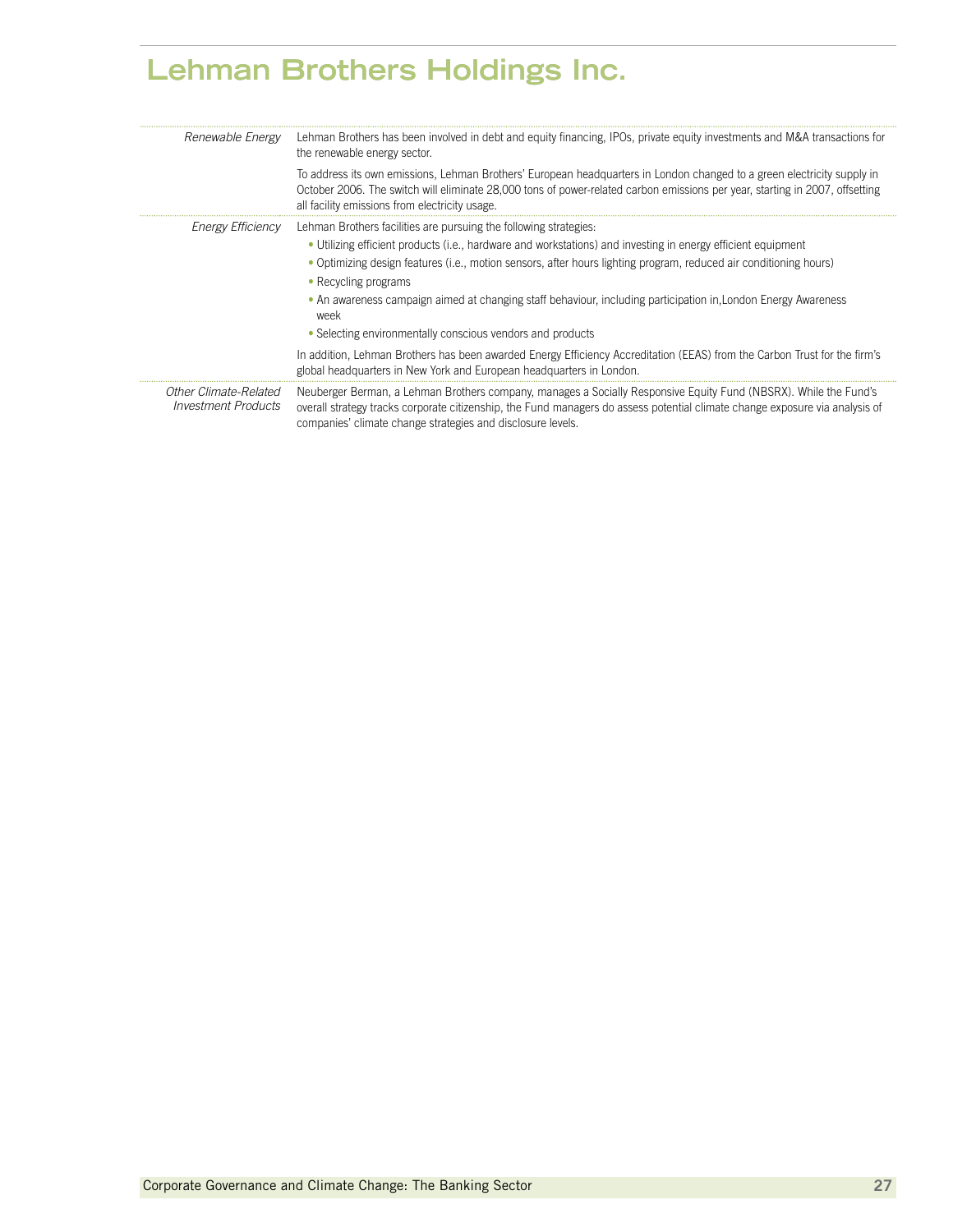### <span id="page-29-0"></span>**Merrill Lynch & Co., Inc.** NYSE: MER

Merrill Lynch is a founding member of the Carbon Disclosure Project (CDP) and is the primary sponsor of the CDP's expansion of its annual survey to the S&P 500 in 2006. The firm announced an Environmental Sustainability Framework in September 2007, which covers climate change strategies and advocates for market-based and regulatory solutions. The firm recently launched a number of climate change-related stock indices, and has committed to voluntarily offset all greenhouse gas (GHG) emissions related to electricity consumption, heat usage and commercial travel through 2009.

### *Summary Score: 52 (weighted)*

#### **Company Information**

Merrill Lynch is a wealth management, capital markets and advisory company offering a broad range of services to private clients, small businesses, institutions and corporations. The firm's activities are organized into two interrelated business segments – the Global Markets & Investment Banking Group and Global Wealth Management, which is comprised of Global Private Client and Global Investment Management.

| <b>Contact Information</b>                             |                                                                                                                                                                                                                                                                                                                                                                                                                                                                                                                                                                                                                                                                                                                                                                                                                                                                                                                                      |  |
|--------------------------------------------------------|--------------------------------------------------------------------------------------------------------------------------------------------------------------------------------------------------------------------------------------------------------------------------------------------------------------------------------------------------------------------------------------------------------------------------------------------------------------------------------------------------------------------------------------------------------------------------------------------------------------------------------------------------------------------------------------------------------------------------------------------------------------------------------------------------------------------------------------------------------------------------------------------------------------------------------------|--|
| Chairman/CEO                                           | John Thain                                                                                                                                                                                                                                                                                                                                                                                                                                                                                                                                                                                                                                                                                                                                                                                                                                                                                                                           |  |
| Contact                                                | Tel: 212-449-1000 · Web: www.ml.com                                                                                                                                                                                                                                                                                                                                                                                                                                                                                                                                                                                                                                                                                                                                                                                                                                                                                                  |  |
| Address                                                | 4 World Financial Center<br>New York, NY 10080<br><b>USA</b>                                                                                                                                                                                                                                                                                                                                                                                                                                                                                                                                                                                                                                                                                                                                                                                                                                                                         |  |
| <b>Board Oversight</b>                                 | Score: 5                                                                                                                                                                                                                                                                                                                                                                                                                                                                                                                                                                                                                                                                                                                                                                                                                                                                                                                             |  |
| <b>Board Committee:</b><br>Environmental Oversight     | Public Policy & Responsibility Committee                                                                                                                                                                                                                                                                                                                                                                                                                                                                                                                                                                                                                                                                                                                                                                                                                                                                                             |  |
| Committee Chair                                        | Admiral (ret.) Joseph W. Prueher, Former U.S. Ambassador to China                                                                                                                                                                                                                                                                                                                                                                                                                                                                                                                                                                                                                                                                                                                                                                                                                                                                    |  |
| <b>Board Committee:</b><br>Climate Change              | None identified.                                                                                                                                                                                                                                                                                                                                                                                                                                                                                                                                                                                                                                                                                                                                                                                                                                                                                                                     |  |
| Board Member:<br>Climate Change                        | None identified.                                                                                                                                                                                                                                                                                                                                                                                                                                                                                                                                                                                                                                                                                                                                                                                                                                                                                                                     |  |
| <b>Board Role</b>                                      | The Public Policy & Responsibility Committee oversees the firm's environmental policies. It regularly considers presentations<br>on the firm's environmental sustainability practices by executive management.                                                                                                                                                                                                                                                                                                                                                                                                                                                                                                                                                                                                                                                                                                                       |  |
| <b>Board Training</b>                                  | None identified.                                                                                                                                                                                                                                                                                                                                                                                                                                                                                                                                                                                                                                                                                                                                                                                                                                                                                                                     |  |
| <b>Management Execution</b>                            | Score: 15                                                                                                                                                                                                                                                                                                                                                                                                                                                                                                                                                                                                                                                                                                                                                                                                                                                                                                                            |  |
| CEO Leadership/<br><b>Statements</b>                   | President and Chief Operating Officer Greg Fleming addressed Merrill Lynch employees in September 2007 on the launch of<br>the firm's Environmental Sustainability Framework.                                                                                                                                                                                                                                                                                                                                                                                                                                                                                                                                                                                                                                                                                                                                                        |  |
|                                                        | In a September 2007 Euromoney article, Mr. Fleming was quoted as saying, "we make the environmental impact part of our<br>due diligence process, and try to shape the financing to have as positive an effect on the environment as possible."                                                                                                                                                                                                                                                                                                                                                                                                                                                                                                                                                                                                                                                                                       |  |
| Company Policy                                         | The firm's Environmental Sustainability Framework advocates for market-based solutions to environmental challenges, such<br>as climate change. Merrill Lynch sees its role as an "essential partner" to clients, a position from which the firm can influence<br>multiple industries and leverage its quantitative and analytical expertise. The Framework outlines the firm's policies on carbon<br>trading, sustainable finance, environmental footprint management and renewable energy finance.                                                                                                                                                                                                                                                                                                                                                                                                                                  |  |
| <b>Chief Environmental</b><br>Officer                  | Merrill Lynch's Environmental Sustainability Steering Committee is chaired by Vice Chairman Harold Ford and is comprised of<br>business heads from throughout the firm.                                                                                                                                                                                                                                                                                                                                                                                                                                                                                                                                                                                                                                                                                                                                                              |  |
| Levels to CEO                                          | $\Omega$                                                                                                                                                                                                                                                                                                                                                                                                                                                                                                                                                                                                                                                                                                                                                                                                                                                                                                                             |  |
| Climate Change Executive                               | Abyd Karmali, Managing Director, Global Head of Carbon Emissions                                                                                                                                                                                                                                                                                                                                                                                                                                                                                                                                                                                                                                                                                                                                                                                                                                                                     |  |
| Executive Committee                                    | In addition to the Environmental Sustainability Steering Committee, Merrill Lynch has established a Working Committee that<br>reports to the Steering Committee and manages the Firm's environmental framework.                                                                                                                                                                                                                                                                                                                                                                                                                                                                                                                                                                                                                                                                                                                      |  |
|                                                        | Merrill Lynch's Global Corporate Services Department is charged with monitoring and measuring environmental issues in the<br>workplace and implementing energy efficient strategies designed to reduce the firm's carbon footprint. A newly appointed<br>Head of Environmental Sustainability and Stewardship coordinates these activities.                                                                                                                                                                                                                                                                                                                                                                                                                                                                                                                                                                                          |  |
| <b>ESG Factors in</b><br>Risk Management/<br>Financing | Merrill Lynch says it considers environmental factors as part of its due diligence procedures. The firm uses the Equator<br>Principles as a guideline to educate and advocate for sustainable business practices for clients. In addition, Merrill Lynch has<br>a forestry policy, as well as a policy on coal-fired electricity generation financing. The firm recognizes that the GHG emissions<br>associated with coal have become a significant environmental concern and that incentives are required to commercialize a<br>cost-effective technological solution to coal emissions. The firm says it prefers to "finance electrical generation when the pro-<br>ducer is a recipient of effective initiatives to reduce GHG and other pollutants, subject to the current state-of-the-art, including<br>energy conservation." Where the producer has not received such incentives, Merrill Lynch will advocate best practices. |  |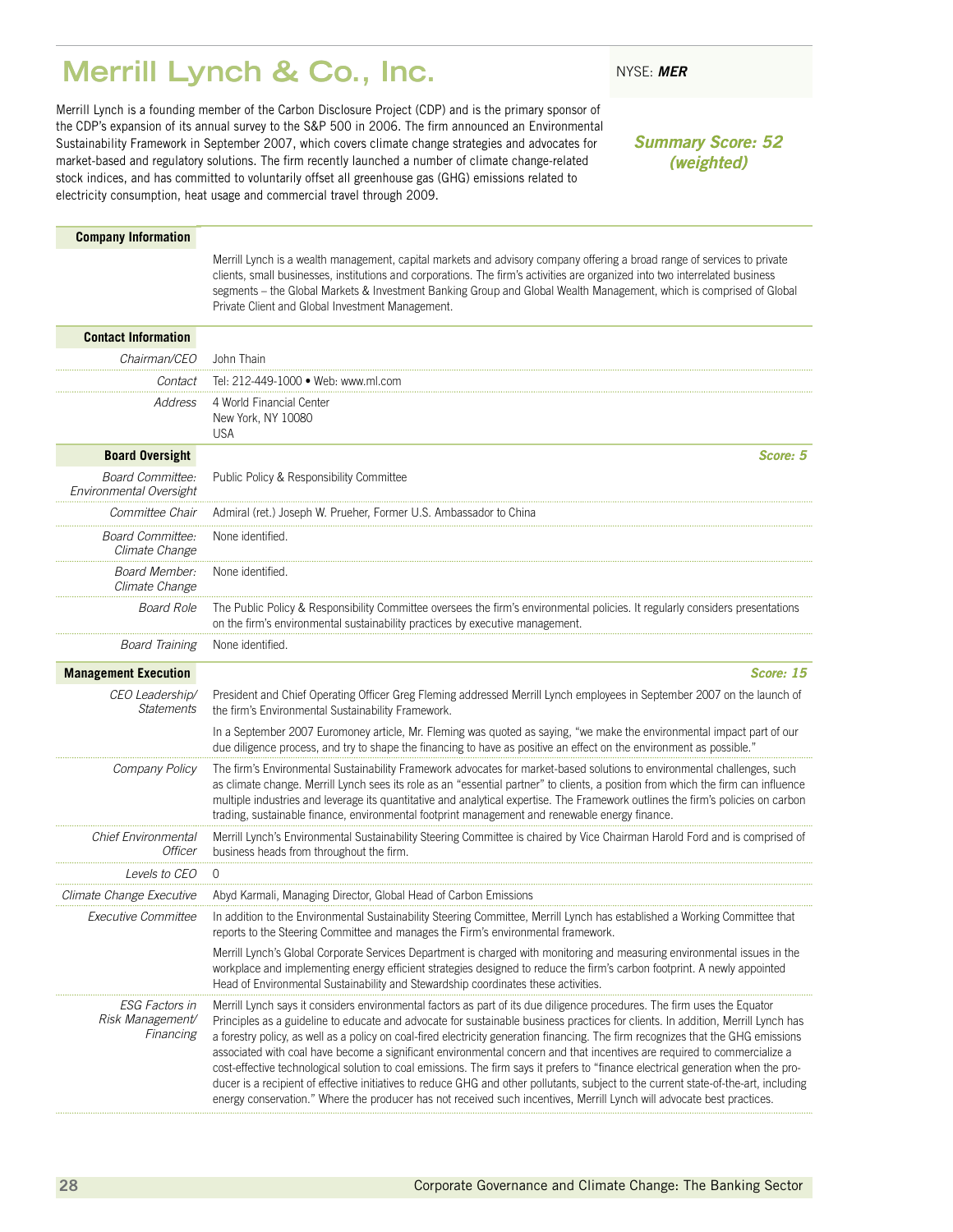# **Merrill Lynch & Co., Inc.**

| Staff Training/Education               | Merrill Lynch is currently developing a new training module for its investment bankers, as well as broader training for all<br>employees globally to increase environmental sensitivity.                                                                                                                                                                                                                                                                                                                                                                                                                   |                                        |                                                                                                                                                                                                                                                                                                                                                                                                                                                                                                                                                                                                                                                                                                                                                                  |  |  |  |
|----------------------------------------|------------------------------------------------------------------------------------------------------------------------------------------------------------------------------------------------------------------------------------------------------------------------------------------------------------------------------------------------------------------------------------------------------------------------------------------------------------------------------------------------------------------------------------------------------------------------------------------------------------|----------------------------------------|------------------------------------------------------------------------------------------------------------------------------------------------------------------------------------------------------------------------------------------------------------------------------------------------------------------------------------------------------------------------------------------------------------------------------------------------------------------------------------------------------------------------------------------------------------------------------------------------------------------------------------------------------------------------------------------------------------------------------------------------------------------|--|--|--|
| <b>External Initiatives</b>            | • Carbon Markets Association (U.K.)                                                                                                                                                                                                                                                                                                                                                                                                                                                                                                                                                                        |                                        | • The London Accord                                                                                                                                                                                                                                                                                                                                                                                                                                                                                                                                                                                                                                                                                                                                              |  |  |  |
|                                        | • Extractive Industries Transparency Initiative                                                                                                                                                                                                                                                                                                                                                                                                                                                                                                                                                            |                                        | · Massachusetts Institute of Technology Joint Program on                                                                                                                                                                                                                                                                                                                                                                                                                                                                                                                                                                                                                                                                                                         |  |  |  |
|                                        | • International Emissions Trading Association                                                                                                                                                                                                                                                                                                                                                                                                                                                                                                                                                              |                                        | the Science and Policy of Global Change                                                                                                                                                                                                                                                                                                                                                                                                                                                                                                                                                                                                                                                                                                                          |  |  |  |
|                                        | • Investors and Business for U.S. Climate Action (Ceres)                                                                                                                                                                                                                                                                                                                                                                                                                                                                                                                                                   |                                        | • UNEP-Finance Initiative                                                                                                                                                                                                                                                                                                                                                                                                                                                                                                                                                                                                                                                                                                                                        |  |  |  |
| <b>Investment Research</b>             | Merrill Lynch's Socially Responsible Investing group has focused on carbon emission legislation and other environmental is-<br>sues. The group's latest report, "Carbon Leaders: Quality Win-Win Stocks," ranks companies from the European DJ Stoxx 600<br>by their carbon footprints and identifies companies with leading environmental strategies. Merrill Lynch's Research Group has<br>also written climate change-related reports on the automotive sector, nano-solar energy and energy security.                                                                                                  |                                        |                                                                                                                                                                                                                                                                                                                                                                                                                                                                                                                                                                                                                                                                                                                                                                  |  |  |  |
| Climate-related                        | • Carbon Leaders: Quality Win-Win Stocks (September 2007)                                                                                                                                                                                                                                                                                                                                                                                                                                                                                                                                                  |                                        |                                                                                                                                                                                                                                                                                                                                                                                                                                                                                                                                                                                                                                                                                                                                                                  |  |  |  |
| Research Reports                       | • China Leads the Charge in Asia (Renewable Energy - Asia Pacific, September 2007)                                                                                                                                                                                                                                                                                                                                                                                                                                                                                                                         |                                        |                                                                                                                                                                                                                                                                                                                                                                                                                                                                                                                                                                                                                                                                                                                                                                  |  |  |  |
|                                        | • Wind Turbine Manufacturers: Here Comes Pricing Power (August 2007)                                                                                                                                                                                                                                                                                                                                                                                                                                                                                                                                       |                                        |                                                                                                                                                                                                                                                                                                                                                                                                                                                                                                                                                                                                                                                                                                                                                                  |  |  |  |
|                                        | • Coal Bed Methane: Another Green Solution (June 2007)                                                                                                                                                                                                                                                                                                                                                                                                                                                                                                                                                     |                                        |                                                                                                                                                                                                                                                                                                                                                                                                                                                                                                                                                                                                                                                                                                                                                                  |  |  |  |
|                                        | • Combating Climate Change - Opportunities & Risks (April 2007)                                                                                                                                                                                                                                                                                                                                                                                                                                                                                                                                            |                                        |                                                                                                                                                                                                                                                                                                                                                                                                                                                                                                                                                                                                                                                                                                                                                                  |  |  |  |
|                                        | · Biofuels - Still Excellent Growth Prospects (March 2007)                                                                                                                                                                                                                                                                                                                                                                                                                                                                                                                                                 |                                        |                                                                                                                                                                                                                                                                                                                                                                                                                                                                                                                                                                                                                                                                                                                                                                  |  |  |  |
|                                        | • Buy the Emerging Global Wind Force (November 2006)                                                                                                                                                                                                                                                                                                                                                                                                                                                                                                                                                       |                                        |                                                                                                                                                                                                                                                                                                                                                                                                                                                                                                                                                                                                                                                                                                                                                                  |  |  |  |
| Compensation Link                      | None identified.                                                                                                                                                                                                                                                                                                                                                                                                                                                                                                                                                                                           |                                        |                                                                                                                                                                                                                                                                                                                                                                                                                                                                                                                                                                                                                                                                                                                                                                  |  |  |  |
| <b>Public Disclosure</b>               |                                                                                                                                                                                                                                                                                                                                                                                                                                                                                                                                                                                                            |                                        | Score: 8                                                                                                                                                                                                                                                                                                                                                                                                                                                                                                                                                                                                                                                                                                                                                         |  |  |  |
| Annual Report                          | None identified.                                                                                                                                                                                                                                                                                                                                                                                                                                                                                                                                                                                           |                                        |                                                                                                                                                                                                                                                                                                                                                                                                                                                                                                                                                                                                                                                                                                                                                                  |  |  |  |
| <b>Securities Filings</b><br>Statement | None identified.                                                                                                                                                                                                                                                                                                                                                                                                                                                                                                                                                                                           |                                        |                                                                                                                                                                                                                                                                                                                                                                                                                                                                                                                                                                                                                                                                                                                                                                  |  |  |  |
| <b>Sustainability Report</b>           | Merrill Lynch regularly reports on sustainability issues and discloses energy data on its external website.                                                                                                                                                                                                                                                                                                                                                                                                                                                                                                |                                        |                                                                                                                                                                                                                                                                                                                                                                                                                                                                                                                                                                                                                                                                                                                                                                  |  |  |  |
| Carbon Disclosure Project              | Member: Yes. Merrill Lynch is also the primary sponsor of the CDP's extension to the S&P500 index. 2007 Signatory: Yes<br><b>CDP5 (2007):</b> Answered Questionnaire (Public)                                                                                                                                                                                                                                                                                                                                                                                                                              |                                        |                                                                                                                                                                                                                                                                                                                                                                                                                                                                                                                                                                                                                                                                                                                                                                  |  |  |  |
|                                        | CDP5 Risk Disclosure: The firm acknowledges the existence of general commercial risks posed by climate change. It also<br>highlights one effort in disaster management - construction of a data center in southeastern Pennsylvania that enables the<br>firm to ensure geographic diversity of critical infrastructure in the event of a weather-related emergency.                                                                                                                                                                                                                                        |                                        |                                                                                                                                                                                                                                                                                                                                                                                                                                                                                                                                                                                                                                                                                                                                                                  |  |  |  |
| <b>Public Policy Statements</b>        |                                                                                                                                                                                                                                                                                                                                                                                                                                                                                                                                                                                                            |                                        | Merrill Lynch is a member of Investors and Business for U.S. Climate Action, a coalition of companies and institutional<br>investors that advocates for the U.S Congress to adopt a mandatory, market-based policy, such as a cap-and-trade system,<br>to address climate change. Merrill Lynch also signed a Ceres-organized "Call to Action" statement in March 2007 that was<br>supported by 65 leading companies and investors with collective assets totaling \$4 trillion. The "Call to Action" statement<br>calls for federal legislation to achieve GHG emission reductions of 60-90% below 1990 levels by 2050 and action by the U.S.<br>Securities and Exchange Commission to require full corporate disclosure of material risks from climate change. |  |  |  |
|                                        | Additionally, in its Environmental Sustainability Framework, Merrill Lynch states, "Governmental policies can and will create<br>incentives for investors and entrepreneurs to develop technologies required to reduce GHG emissions while mitigating other<br>adverse consequences of commercial activity." Merrill Lynch adds that the firm expects to become increasingly vocal in<br>support of "government actions that would encourage the flow of capital into green solutions." The firm supports technology<br>incentive legislation and will consider the advisability of emissions-based taxes. |                                        |                                                                                                                                                                                                                                                                                                                                                                                                                                                                                                                                                                                                                                                                                                                                                                  |  |  |  |
| <b>Emissions Accounting</b>            |                                                                                                                                                                                                                                                                                                                                                                                                                                                                                                                                                                                                            |                                        | Score: 8                                                                                                                                                                                                                                                                                                                                                                                                                                                                                                                                                                                                                                                                                                                                                         |  |  |  |
| <b>GHG Emissions Inventory</b>         | Year: 2006                                                                                                                                                                                                                                                                                                                                                                                                                                                                                                                                                                                                 |                                        | <b>Facility/Region:</b> 22 facilities in Canada, Hong Kong, Ireland, Japan, United Kingdom, United States                                                                                                                                                                                                                                                                                                                                                                                                                                                                                                                                                                                                                                                        |  |  |  |
|                                        | <b>Protocol:</b> GHG Protocol                                                                                                                                                                                                                                                                                                                                                                                                                                                                                                                                                                              |                                        |                                                                                                                                                                                                                                                                                                                                                                                                                                                                                                                                                                                                                                                                                                                                                                  |  |  |  |
|                                        | <b>Emissions</b>                                                                                                                                                                                                                                                                                                                                                                                                                                                                                                                                                                                           | <b>CO<sub>2</sub>e</b> (Metric Tonnes) |                                                                                                                                                                                                                                                                                                                                                                                                                                                                                                                                                                                                                                                                                                                                                                  |  |  |  |
|                                        | <b>Total Emissions</b>                                                                                                                                                                                                                                                                                                                                                                                                                                                                                                                                                                                     | 318,750                                |                                                                                                                                                                                                                                                                                                                                                                                                                                                                                                                                                                                                                                                                                                                                                                  |  |  |  |
|                                        | Scope 1 (Direct)                                                                                                                                                                                                                                                                                                                                                                                                                                                                                                                                                                                           | 1,010                                  |                                                                                                                                                                                                                                                                                                                                                                                                                                                                                                                                                                                                                                                                                                                                                                  |  |  |  |
|                                        | Scope 2 (Indirect-Electricity)                                                                                                                                                                                                                                                                                                                                                                                                                                                                                                                                                                             | 213,336                                |                                                                                                                                                                                                                                                                                                                                                                                                                                                                                                                                                                                                                                                                                                                                                                  |  |  |  |
|                                        | Scope 3                                                                                                                                                                                                                                                                                                                                                                                                                                                                                                                                                                                                    |                                        |                                                                                                                                                                                                                                                                                                                                                                                                                                                                                                                                                                                                                                                                                                                                                                  |  |  |  |
|                                        | Travel                                                                                                                                                                                                                                                                                                                                                                                                                                                                                                                                                                                                     | 104,404                                |                                                                                                                                                                                                                                                                                                                                                                                                                                                                                                                                                                                                                                                                                                                                                                  |  |  |  |
|                                        | Products<br>Supply Chain                                                                                                                                                                                                                                                                                                                                                                                                                                                                                                                                                                                   |                                        |                                                                                                                                                                                                                                                                                                                                                                                                                                                                                                                                                                                                                                                                                                                                                                  |  |  |  |
|                                        |                                                                                                                                                                                                                                                                                                                                                                                                                                                                                                                                                                                                            |                                        |                                                                                                                                                                                                                                                                                                                                                                                                                                                                                                                                                                                                                                                                                                                                                                  |  |  |  |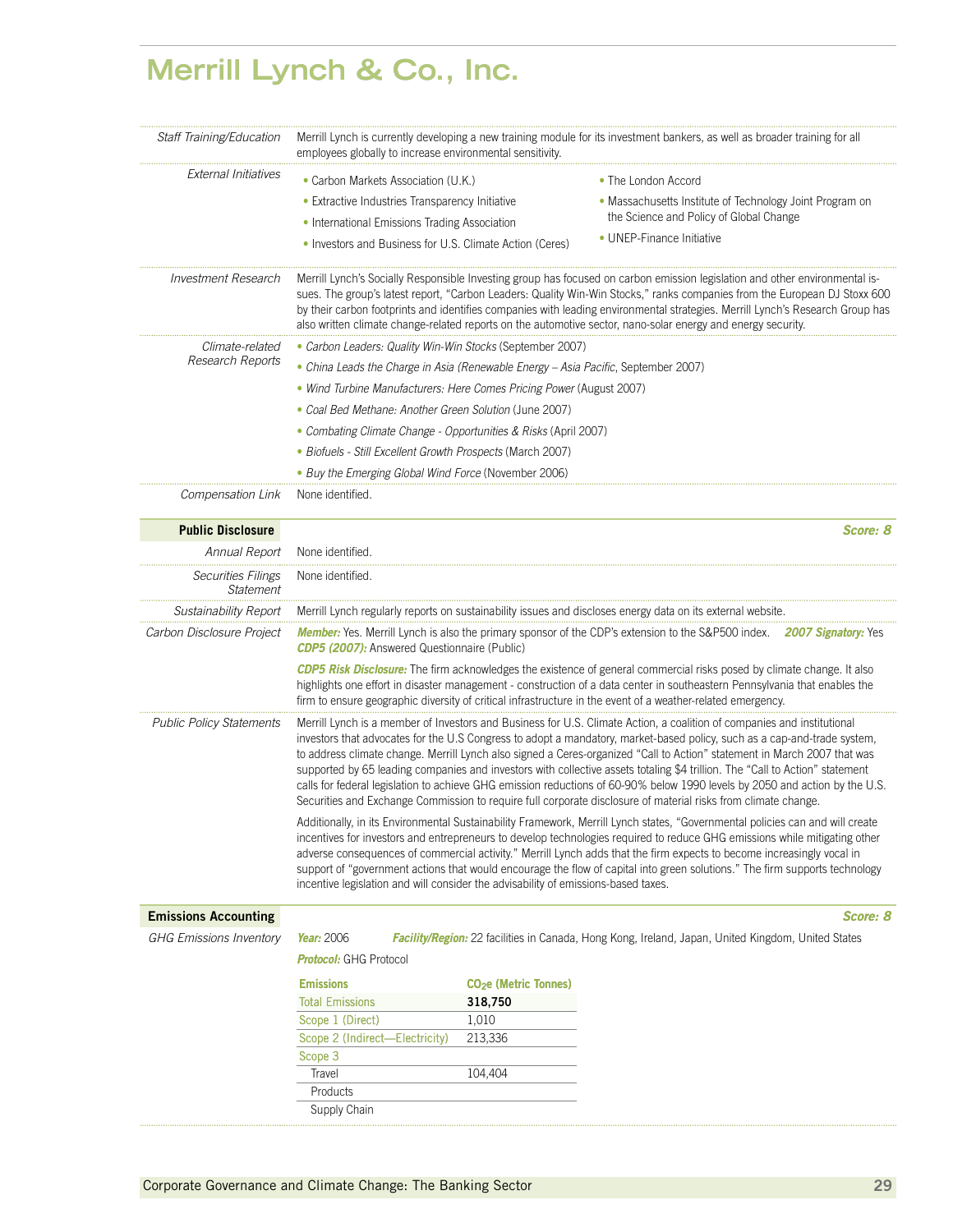# **Merrill Lynch & Co., Inc.**

| <b>Accounting Methods</b>                           | Conversions of energy usage for heating, cooling and power were calculated using UNEP Guidelines for Calculating GHG<br>Emissions for Businesses and Non Commercial Organizations. The firm is currently beta testing emission reduction methodol-<br>ogy in its data centers.                                                                                                                                                     |                          |                      |                    |                                                                                                                                                                                                                                                                                                                                                                                                                                                                                                   |  |
|-----------------------------------------------------|------------------------------------------------------------------------------------------------------------------------------------------------------------------------------------------------------------------------------------------------------------------------------------------------------------------------------------------------------------------------------------------------------------------------------------|--------------------------|----------------------|--------------------|---------------------------------------------------------------------------------------------------------------------------------------------------------------------------------------------------------------------------------------------------------------------------------------------------------------------------------------------------------------------------------------------------------------------------------------------------------------------------------------------------|--|
| Third Party Certification                           | Merrill Lynch worked with an unnamed third party to verify the emissions that the firm voluntarily offsets.                                                                                                                                                                                                                                                                                                                        |                          |                      |                    |                                                                                                                                                                                                                                                                                                                                                                                                                                                                                                   |  |
| Certification Year                                  | 2006                                                                                                                                                                                                                                                                                                                                                                                                                               |                          |                      |                    |                                                                                                                                                                                                                                                                                                                                                                                                                                                                                                   |  |
| <i><b>Emissions Savings</b></i><br>& Offsets        | <b>2006 % Renewable Energy: 0%</b>                                                                                                                                                                                                                                                                                                                                                                                                 |                          |                      |                    | <b>Energy Efficiency Savings:</b> Initiatives at the firm's Tokyo operations will annually save nearly 1,000 tons CO2.<br>Certified CO <sub>2</sub> Offsets: Merrill Lynch has voluntarily offset GHG emissions related to electricity consumption, heat usage and                                                                                                                                                                                                                                |  |
|                                                     | commercial travel for the next three years.                                                                                                                                                                                                                                                                                                                                                                                        |                          |                      |                    |                                                                                                                                                                                                                                                                                                                                                                                                                                                                                                   |  |
| <b>Strategic Planning</b>                           |                                                                                                                                                                                                                                                                                                                                                                                                                                    |                          |                      |                    | Score: 14                                                                                                                                                                                                                                                                                                                                                                                                                                                                                         |  |
| <b>GHG Emissions Targets</b>                        |                                                                                                                                                                                                                                                                                                                                                                                                                                    | <b>Reduction Targets</b> | <b>Baseline Year</b> | <b>Target Year</b> | Region                                                                                                                                                                                                                                                                                                                                                                                                                                                                                            |  |
|                                                     | <b>Total Emissions</b>                                                                                                                                                                                                                                                                                                                                                                                                             | $2\%$ *                  | Annual               | Annual             | All internal operations where it<br>tracks emissions data                                                                                                                                                                                                                                                                                                                                                                                                                                         |  |
|                                                     | * Average per occupant                                                                                                                                                                                                                                                                                                                                                                                                             |                          |                      |                    |                                                                                                                                                                                                                                                                                                                                                                                                                                                                                                   |  |
| <b>Emissions Trading</b>                            | distribution pipelines.                                                                                                                                                                                                                                                                                                                                                                                                            |                          |                      |                    | Merrill Lynch has been an active participant in the EU-ETS since May 2005. The firm is also involved in the weather risk<br>management industry. Merrill Lynch has provided debt financing for emissions reductions projects, such as repairing gas                                                                                                                                                                                                                                               |  |
|                                                     | of environmental futures, options and swap contracts for climate change-focused markets.                                                                                                                                                                                                                                                                                                                                           |                          |                      |                    | In addition, Merrill Lynch announced in December 2007 that the firm will be a founding partner with NYMEX, along with<br>seven other firms, in the formation of the Green Exchange. This new exchange, set to launch in early 2008, will offer a range                                                                                                                                                                                                                                            |  |
| Renewable Energy                                    | Merrill Lynch has made private equity investments in alternative energy and clean technology companies, including:<br>. A minority equity stake in the Russian Carbon Fund, a Copenhagen-based company that invests in clean energy<br>projects<br>• A \$35 million principle investment in Vulcan Power Company, which will develop prime geothermal property with<br>potential to generate 900-2,000 MW of natural steam fuel    |                          |                      |                    |                                                                                                                                                                                                                                                                                                                                                                                                                                                                                                   |  |
|                                                     | • A \$55 million investment in wind electric generators producer Vestas RRB, which will use the funds for the<br>company's manufacturing facility in Chennai, India                                                                                                                                                                                                                                                                |                          |                      |                    |                                                                                                                                                                                                                                                                                                                                                                                                                                                                                                   |  |
|                                                     | educate institutional investors about opportunities in this sector.                                                                                                                                                                                                                                                                                                                                                                |                          |                      |                    | Merrill Lynch also facilitates financing for renewable energy ventures and hosts an annual Renewable Energy Conference to                                                                                                                                                                                                                                                                                                                                                                         |  |
| <b>Energy Efficiency</b>                            | Merrill Lynch has instituted energy and water conservation programs, temperature and lighting management systems, mass<br>transit incentives and various recycling programs. The firm also announced in its September 2007 Environmental Sustain-<br>ability Framework that it will design future proprietary office centers to adhere to a minimum Leadership in Energy and<br>Environmental Design (LEED) Gold certification.    |                          |                      |                    |                                                                                                                                                                                                                                                                                                                                                                                                                                                                                                   |  |
| Other Climate-Related<br><b>Investment Products</b> | In January 2007, Merrill Lynch launched the ML Renewable Energy Index to provide exposure to stocks that are well posi-<br>tioned to benefit from themes of alternative and renewable energy. In July 2007, the firm launched a new Energy Efficiency<br>Index, comprised of 40 companies in the automotive, capital goods, semiconductor and building materials sectors.                                                          |                          |                      |                    |                                                                                                                                                                                                                                                                                                                                                                                                                                                                                                   |  |
|                                                     | In October 2007, Merrill Lynch launched both the ML Carbon Leaders Europe Index, offering exposure to low carbon footprint<br>stocks, and two biofuels indices. The MLCX Biofuels Index offers exposure to biofuels, while the MLCX Biofuels Plus Index<br>covers biofuels as well as conventional fossil fuels. The indices overweight crops that are the most energy efficient in produc-<br>tion, including sugar and soybeans. |                          |                      |                    |                                                                                                                                                                                                                                                                                                                                                                                                                                                                                                   |  |
|                                                     |                                                                                                                                                                                                                                                                                                                                                                                                                                    |                          |                      |                    | Merrill Lynch is also one of the lead arrangers, along with Dresdner Kleinwort and UniCredit Markets & Investment Banking,<br>for the European Investment Bank's (EIB) issue of a new EUR bond focused on climate protection, the "Climate Awareness"<br>Bond." Funds raised are to be earmarked for EIB lending projects in renewable energy and energy efficiency. Investors will<br>also have the option to use part of their return to buy and cancel CO2 EU allowances in the EU-ETS market. |  |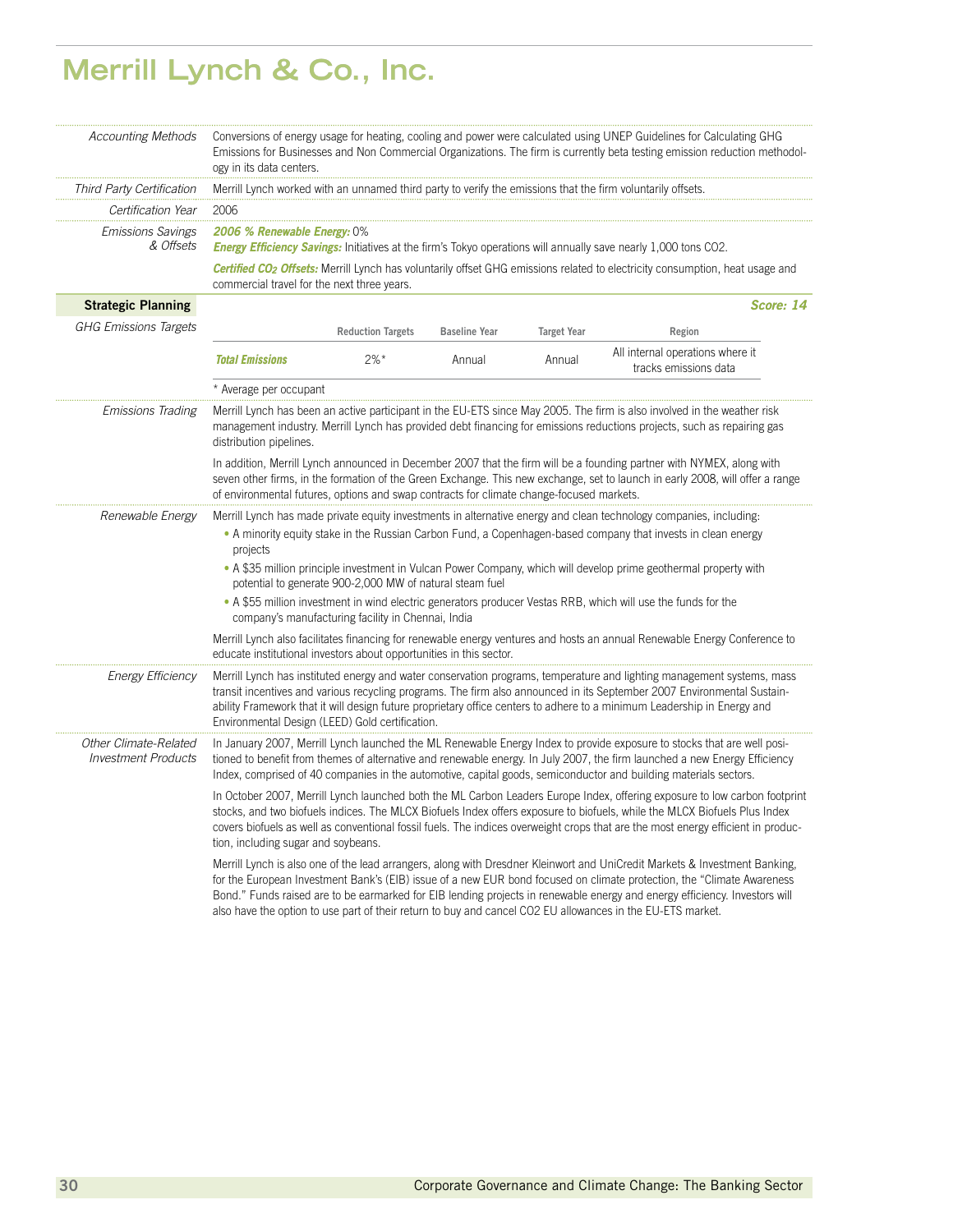### <span id="page-32-0"></span>**Morgan Stanley & Co. Inc.** NYSE: MS

Morgan Stanley has committed about \$300 million over the next five years to investments in clean energy projects that can be used to generate emissions credits; the firm has also committed about \$2.7 billion towards the purchase of carbon credits. In August 2007, Morgan Stanley announced that it will partner with Det Norske Veritas (DNV) to offer integrated carbon verification and offsetting services for clients; the firm itself plans to go carbon neutral in 2008. In addition, Morgan Stanley is making significant investments in clean energy technologies.

*Summary Score: 49 (weighted)*

| <b>Company Information</b>                         |                                                                                                                                                                                                                                                                                                                                                                                                                             |
|----------------------------------------------------|-----------------------------------------------------------------------------------------------------------------------------------------------------------------------------------------------------------------------------------------------------------------------------------------------------------------------------------------------------------------------------------------------------------------------------|
|                                                    | Morgan Stanley is a global financial services firm providing a wide range of investment banking, securities, investment<br>management, wealth management and credit services. The Firm's employees serve clients worldwide including corporations,<br>governments, institutions and individuals.                                                                                                                            |
| <b>Contact Information</b>                         |                                                                                                                                                                                                                                                                                                                                                                                                                             |
| Chairman/CEO                                       | John Mack                                                                                                                                                                                                                                                                                                                                                                                                                   |
| Contact                                            | Tel: 212-761-4000 · Web: www.morganstanley.com                                                                                                                                                                                                                                                                                                                                                                              |
| Address                                            | 1585 Broadway<br>New York, NY 10036<br><b>USA</b>                                                                                                                                                                                                                                                                                                                                                                           |
| <b>Board Oversight</b>                             | Score: 5                                                                                                                                                                                                                                                                                                                                                                                                                    |
| <b>Board Committee:</b><br>Environmental Oversight | None identified.                                                                                                                                                                                                                                                                                                                                                                                                            |
| Board Committee:<br>Climate Change                 | None identified.                                                                                                                                                                                                                                                                                                                                                                                                            |
| <b>Board Member:</b><br>Climate Change             | None identified.                                                                                                                                                                                                                                                                                                                                                                                                            |
| <b>Board Role</b>                                  | The Morgan Stanley Board of Directors has reviewed the firm's Environmental Policy Statement and will periodically review<br>related environmental efforts. A 15-member executive level Environmental Committee also reports to the Board regularly on<br>sustainability issues.                                                                                                                                            |
| <b>Board Training</b>                              | None identified.                                                                                                                                                                                                                                                                                                                                                                                                            |
| <b>Management Execution</b>                        | Score: 11                                                                                                                                                                                                                                                                                                                                                                                                                   |
| CEO Leadership/<br>Statements                      | Vice Chairman Jeff Holzschuh, who also co-chairs the firm's Environmental Committee, has said "Morgan Stanley's com-<br>mitment to the environment is evidenced by our Environmental Policy Statement. We have an ongoing commitment to do<br>business in an environmentally responsible way."                                                                                                                              |
| Company Policy                                     | Morgan Stanley's updated 2007 Environmental Policy Statement states, "Morgan Stanley recognizes that the climate is<br>changing and that emissions from human activity are one of the leading factors requiring immediate attention."                                                                                                                                                                                       |
|                                                    | Specifically, Morgan Stanley is committed to:                                                                                                                                                                                                                                                                                                                                                                               |
|                                                    | • Helping clients in greenhouse gas intensive industries to develop financial strategies for responding to emerging<br>regulatory mandates;                                                                                                                                                                                                                                                                                 |
|                                                    | • Devoting resources towards sustainable and renewable sources of energy;                                                                                                                                                                                                                                                                                                                                                   |
|                                                    | • Continuing to provide investment research that enhances understanding of the impact of climate change or carbon<br>constraints on businesses:                                                                                                                                                                                                                                                                             |
|                                                    | . Encouraging clients to evaluate the issue of greenhouse gas emissions and to consider investing in and taking<br>advantage of emerging environmental technologies; and                                                                                                                                                                                                                                                    |
|                                                    | • Enhancing the dialogue regarding strategic public policy solutions to climate change.                                                                                                                                                                                                                                                                                                                                     |
| Chief Environmental/<br>Climate Officer            | Jim Butcher, Director, Office of the Environment                                                                                                                                                                                                                                                                                                                                                                            |
| <i>Levels to CEO</i>                               | 1                                                                                                                                                                                                                                                                                                                                                                                                                           |
| Executive Committee                                | Morgan Stanley has had a 15-member company-wide Environmental Committee since 2002. As part of updating the firm's<br>environmental policy in 2007, Morgan Stanley also created a new Office of the Environment to coordinate internal, external<br>and client efforts. This new Office reports to Chief Administrative Officer Thomas Nides and Vice Chairman Jeff Holzschuh,<br>co-chairs of the Environmental Committee. |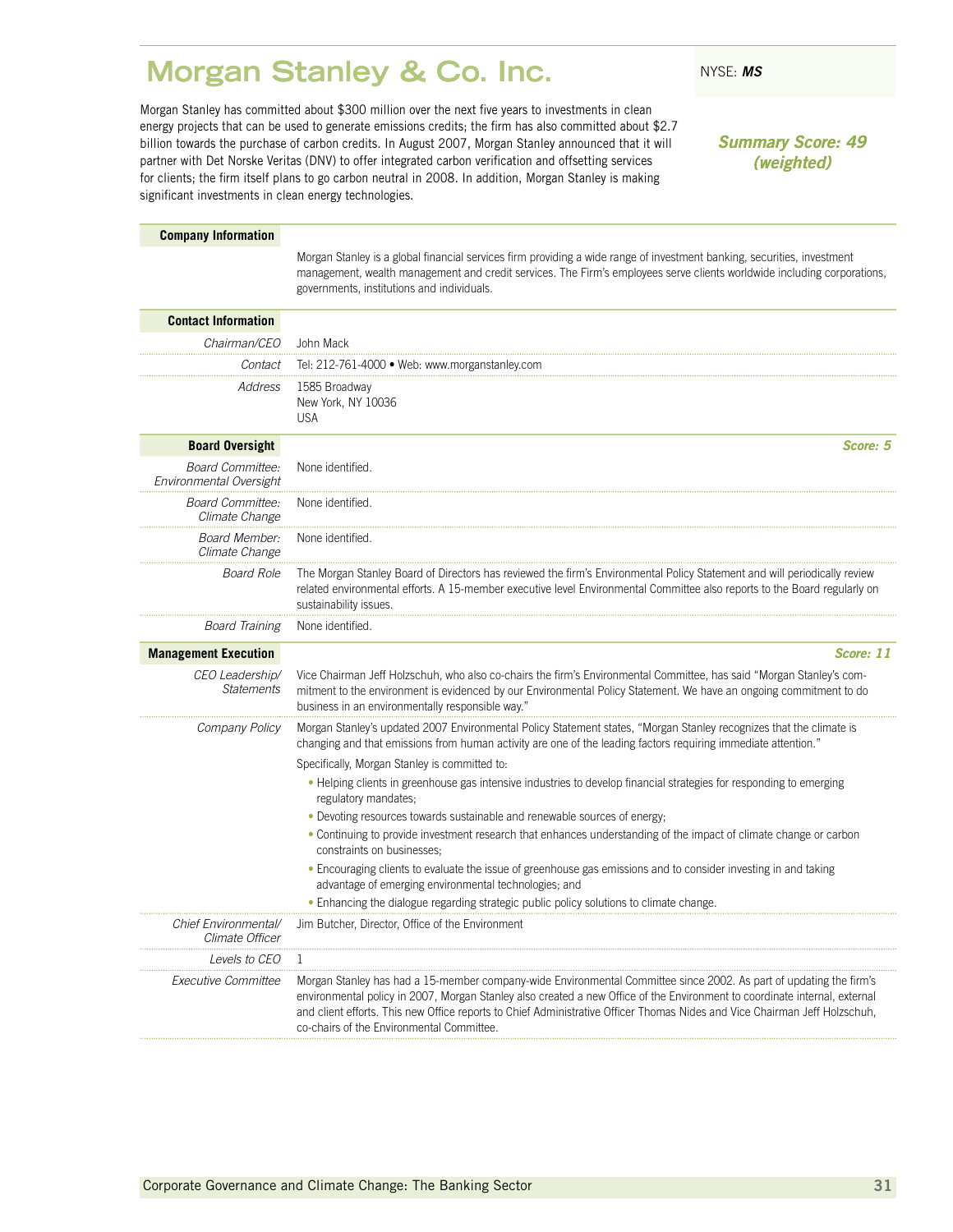### **Morgan Stanley & Co. Inc.**

| <b>ESG Factors in</b><br>Risk Management/<br>Financing | ance issues.                                                                                                                                                                                                                                                                                                                                                                                                                                                                                                                                                                                                                                                                              | The 2007 Environmental Policy Statement states that the firm's "due diligence and risk management processes are designed<br>to give appropriate attention to significant environmental issues." Due diligence includes environmental considerations for<br>principal investing, including Morgan Stanley's private equity business. If Morgan Stanley has a member on the governing<br>body of the company in which it invests, the firm will monitor the company's operations with respect to environmental compli- |                                                                                                                                                                                                                                                                                                                                                                                                                                                                                                                |  |  |
|--------------------------------------------------------|-------------------------------------------------------------------------------------------------------------------------------------------------------------------------------------------------------------------------------------------------------------------------------------------------------------------------------------------------------------------------------------------------------------------------------------------------------------------------------------------------------------------------------------------------------------------------------------------------------------------------------------------------------------------------------------------|----------------------------------------------------------------------------------------------------------------------------------------------------------------------------------------------------------------------------------------------------------------------------------------------------------------------------------------------------------------------------------------------------------------------------------------------------------------------------------------------------------------------|----------------------------------------------------------------------------------------------------------------------------------------------------------------------------------------------------------------------------------------------------------------------------------------------------------------------------------------------------------------------------------------------------------------------------------------------------------------------------------------------------------------|--|--|
|                                                        |                                                                                                                                                                                                                                                                                                                                                                                                                                                                                                                                                                                                                                                                                           | While not a signatory to the Equator Principles, Morgan Stanley utilizes Equator Principles guidelines in its financing. The firm<br>has adopted explicit limitations on financing or investing in projects that would, among other things: significantly degrade a<br>critical habitat; support companies engaged in illegal logging; support extraction or logging projects in World Heritage sites; or<br>violate local and World Bank pollution standards.                                                       |                                                                                                                                                                                                                                                                                                                                                                                                                                                                                                                |  |  |
| Staff Training/Education                               |                                                                                                                                                                                                                                                                                                                                                                                                                                                                                                                                                                                                                                                                                           | Morgan Stanley is creating new employee programs to encourage employees to reduce carbon and overall energy use in their<br>personal lives, including a carbon offsetting program. The firm has also expanded its Investment Banking training program in<br>the United States, Europe and Asia to incorporate the consideration of environmental factors into the due diligence process.                                                                                                                             |                                                                                                                                                                                                                                                                                                                                                                                                                                                                                                                |  |  |
| External Initiatives                                   |                                                                                                                                                                                                                                                                                                                                                                                                                                                                                                                                                                                                                                                                                           | • European Carbon Investors and Services                                                                                                                                                                                                                                                                                                                                                                                                                                                                             |                                                                                                                                                                                                                                                                                                                                                                                                                                                                                                                |  |  |
|                                                        |                                                                                                                                                                                                                                                                                                                                                                                                                                                                                                                                                                                                                                                                                           | • International Emissions Trading Association                                                                                                                                                                                                                                                                                                                                                                                                                                                                        |                                                                                                                                                                                                                                                                                                                                                                                                                                                                                                                |  |  |
|                                                        | • The London Accord                                                                                                                                                                                                                                                                                                                                                                                                                                                                                                                                                                                                                                                                       |                                                                                                                                                                                                                                                                                                                                                                                                                                                                                                                      |                                                                                                                                                                                                                                                                                                                                                                                                                                                                                                                |  |  |
| Investment Research                                    | Morgan Stanley has a growing team of analysts focused on alternative energy, covering wind power, biodiesel and fuel<br>cells. In addition, the firm's Utilities team has written a global report on clean coal technology. Other reports have focused<br>on carbon regulation and its impact on the Utilities, Auto and Aviation sectors. David Darst, Chief Investment Strategist of<br>Morgan Stanley Global Wealth Management Group, issued a report in February 2007 focused on investments in alternative<br>and renewable energy sources (see below). In addition, the firm has said it plans to assess climate change impacts on a<br>sector and company basis in a future study. |                                                                                                                                                                                                                                                                                                                                                                                                                                                                                                                      |                                                                                                                                                                                                                                                                                                                                                                                                                                                                                                                |  |  |
| Climate-related                                        |                                                                                                                                                                                                                                                                                                                                                                                                                                                                                                                                                                                                                                                                                           | · Clean Energy: Sustainable Opportunities (October 2007)                                                                                                                                                                                                                                                                                                                                                                                                                                                             |                                                                                                                                                                                                                                                                                                                                                                                                                                                                                                                |  |  |
| Research Reports                                       |                                                                                                                                                                                                                                                                                                                                                                                                                                                                                                                                                                                                                                                                                           | • The Economics of Climate Change (October 2007)                                                                                                                                                                                                                                                                                                                                                                                                                                                                     |                                                                                                                                                                                                                                                                                                                                                                                                                                                                                                                |  |  |
|                                                        |                                                                                                                                                                                                                                                                                                                                                                                                                                                                                                                                                                                                                                                                                           | • Doing Good: Nostra Terra, Nostra Navis (Our Earth, Our Ship) (February 2007)                                                                                                                                                                                                                                                                                                                                                                                                                                       |                                                                                                                                                                                                                                                                                                                                                                                                                                                                                                                |  |  |
|                                                        |                                                                                                                                                                                                                                                                                                                                                                                                                                                                                                                                                                                                                                                                                           | • Clean Coal: Opportunities Alstom, GE and Siemens (January 2006)                                                                                                                                                                                                                                                                                                                                                                                                                                                    |                                                                                                                                                                                                                                                                                                                                                                                                                                                                                                                |  |  |
| Compensation Link                                      | None identified.                                                                                                                                                                                                                                                                                                                                                                                                                                                                                                                                                                                                                                                                          |                                                                                                                                                                                                                                                                                                                                                                                                                                                                                                                      |                                                                                                                                                                                                                                                                                                                                                                                                                                                                                                                |  |  |
| <b>Public Disclosure</b>                               |                                                                                                                                                                                                                                                                                                                                                                                                                                                                                                                                                                                                                                                                                           |                                                                                                                                                                                                                                                                                                                                                                                                                                                                                                                      | Score: 7                                                                                                                                                                                                                                                                                                                                                                                                                                                                                                       |  |  |
| Annual Report                                          | None identified.                                                                                                                                                                                                                                                                                                                                                                                                                                                                                                                                                                                                                                                                          |                                                                                                                                                                                                                                                                                                                                                                                                                                                                                                                      |                                                                                                                                                                                                                                                                                                                                                                                                                                                                                                                |  |  |
| <b>Securities Filings</b><br>Statement                 |                                                                                                                                                                                                                                                                                                                                                                                                                                                                                                                                                                                                                                                                                           |                                                                                                                                                                                                                                                                                                                                                                                                                                                                                                                      | In reference to its commodities trading and power generation activities (through Morgan Stanley Capital Group Inc.), the<br>company cites "extensive and evolving energy, environmental and other governmental laws and regulations in the U.S. and<br>abroad." Morgan Stanley owns three exempt wholesale generators in the U.S. and one electric generation facility in the<br>Netherlands. The firm also states that it expects the scope and complexity of these laws and regulations to increase.         |  |  |
| Sustainability Report                                  | None identified.                                                                                                                                                                                                                                                                                                                                                                                                                                                                                                                                                                                                                                                                          |                                                                                                                                                                                                                                                                                                                                                                                                                                                                                                                      |                                                                                                                                                                                                                                                                                                                                                                                                                                                                                                                |  |  |
| Carbon Disclosure Project                              | <b>Member:</b> Yes                                                                                                                                                                                                                                                                                                                                                                                                                                                                                                                                                                                                                                                                        | 2007 Signatory: Yes                                                                                                                                                                                                                                                                                                                                                                                                                                                                                                  | <b>CDP5 (2007):</b> Answered Questionnaire (Public)                                                                                                                                                                                                                                                                                                                                                                                                                                                            |  |  |
|                                                        | CDP5 Risk Disclosure: Morgan Stanley states that the firm anticipates that "any future regulation could threaten financial<br>penalties being levied on organizations where compliance is not achieved Given the size of our operations, we consider<br>it prudent to be ready for any such future legislation by taking steps to reduce emissions now." Morgan Stanley also cites<br>proposed legislation in Europe, including the Energy Performance of Buildings Directive (2002/91/EC), which could increase<br>compliance costs. The firm's CDP5 response also references "increasing shareholder, stakeholder and client pressure"<br>related to climate change for many companies. |                                                                                                                                                                                                                                                                                                                                                                                                                                                                                                                      |                                                                                                                                                                                                                                                                                                                                                                                                                                                                                                                |  |  |
| <b>Public Policy Statements</b>                        | trading emissions reductions."                                                                                                                                                                                                                                                                                                                                                                                                                                                                                                                                                                                                                                                            |                                                                                                                                                                                                                                                                                                                                                                                                                                                                                                                      | Morgan Stanley's Environmental Policy Statement highlights the importance of carbon markets and states that the firm is<br>"committed to engagement with clients, regulators and policy makers to establish and enhance strong carbon markets glob-<br>ally." Morgan Stanley believes that "the best way to reduce emissions is through a mix of technology changes, encouraging<br>the transfer of clean energy technologies, improved energy efficiency and well-structured global markets for financing and |  |  |
| <b>Emissions Accounting</b>                            |                                                                                                                                                                                                                                                                                                                                                                                                                                                                                                                                                                                                                                                                                           |                                                                                                                                                                                                                                                                                                                                                                                                                                                                                                                      | Score: 8                                                                                                                                                                                                                                                                                                                                                                                                                                                                                                       |  |  |
| <b>GHG Emissions Inventory</b>                         | Year: 2006                                                                                                                                                                                                                                                                                                                                                                                                                                                                                                                                                                                                                                                                                | <b>Facility/Region:</b> All internal operations                                                                                                                                                                                                                                                                                                                                                                                                                                                                      | <b>Protocol:</b> GHG Protocol                                                                                                                                                                                                                                                                                                                                                                                                                                                                                  |  |  |
|                                                        | <b>Emissions</b>                                                                                                                                                                                                                                                                                                                                                                                                                                                                                                                                                                                                                                                                          | CO <sub>2</sub> e (Metric Tonnes)                                                                                                                                                                                                                                                                                                                                                                                                                                                                                    |                                                                                                                                                                                                                                                                                                                                                                                                                                                                                                                |  |  |
|                                                        | <b>Total Emissions</b>                                                                                                                                                                                                                                                                                                                                                                                                                                                                                                                                                                                                                                                                    | 292,490                                                                                                                                                                                                                                                                                                                                                                                                                                                                                                              |                                                                                                                                                                                                                                                                                                                                                                                                                                                                                                                |  |  |
|                                                        | Scope 1 (Direct)                                                                                                                                                                                                                                                                                                                                                                                                                                                                                                                                                                                                                                                                          | 1,196                                                                                                                                                                                                                                                                                                                                                                                                                                                                                                                |                                                                                                                                                                                                                                                                                                                                                                                                                                                                                                                |  |  |
|                                                        | Scope 2 (Indirect—Electricity)                                                                                                                                                                                                                                                                                                                                                                                                                                                                                                                                                                                                                                                            | 210,531                                                                                                                                                                                                                                                                                                                                                                                                                                                                                                              | * Business travel procured through travel department (air, rail,                                                                                                                                                                                                                                                                                                                                                                                                                                               |  |  |
|                                                        | Scope 3                                                                                                                                                                                                                                                                                                                                                                                                                                                                                                                                                                                                                                                                                   |                                                                                                                                                                                                                                                                                                                                                                                                                                                                                                                      | limousine and pre-booked taxi services)                                                                                                                                                                                                                                                                                                                                                                                                                                                                        |  |  |
|                                                        | Travel                                                                                                                                                                                                                                                                                                                                                                                                                                                                                                                                                                                                                                                                                    | 76,991*                                                                                                                                                                                                                                                                                                                                                                                                                                                                                                              | ** Waste production/disposal.                                                                                                                                                                                                                                                                                                                                                                                                                                                                                  |  |  |
|                                                        | Products                                                                                                                                                                                                                                                                                                                                                                                                                                                                                                                                                                                                                                                                                  | $3,772**$                                                                                                                                                                                                                                                                                                                                                                                                                                                                                                            |                                                                                                                                                                                                                                                                                                                                                                                                                                                                                                                |  |  |
|                                                        | Supply Chain                                                                                                                                                                                                                                                                                                                                                                                                                                                                                                                                                                                                                                                                              |                                                                                                                                                                                                                                                                                                                                                                                                                                                                                                                      |                                                                                                                                                                                                                                                                                                                                                                                                                                                                                                                |  |  |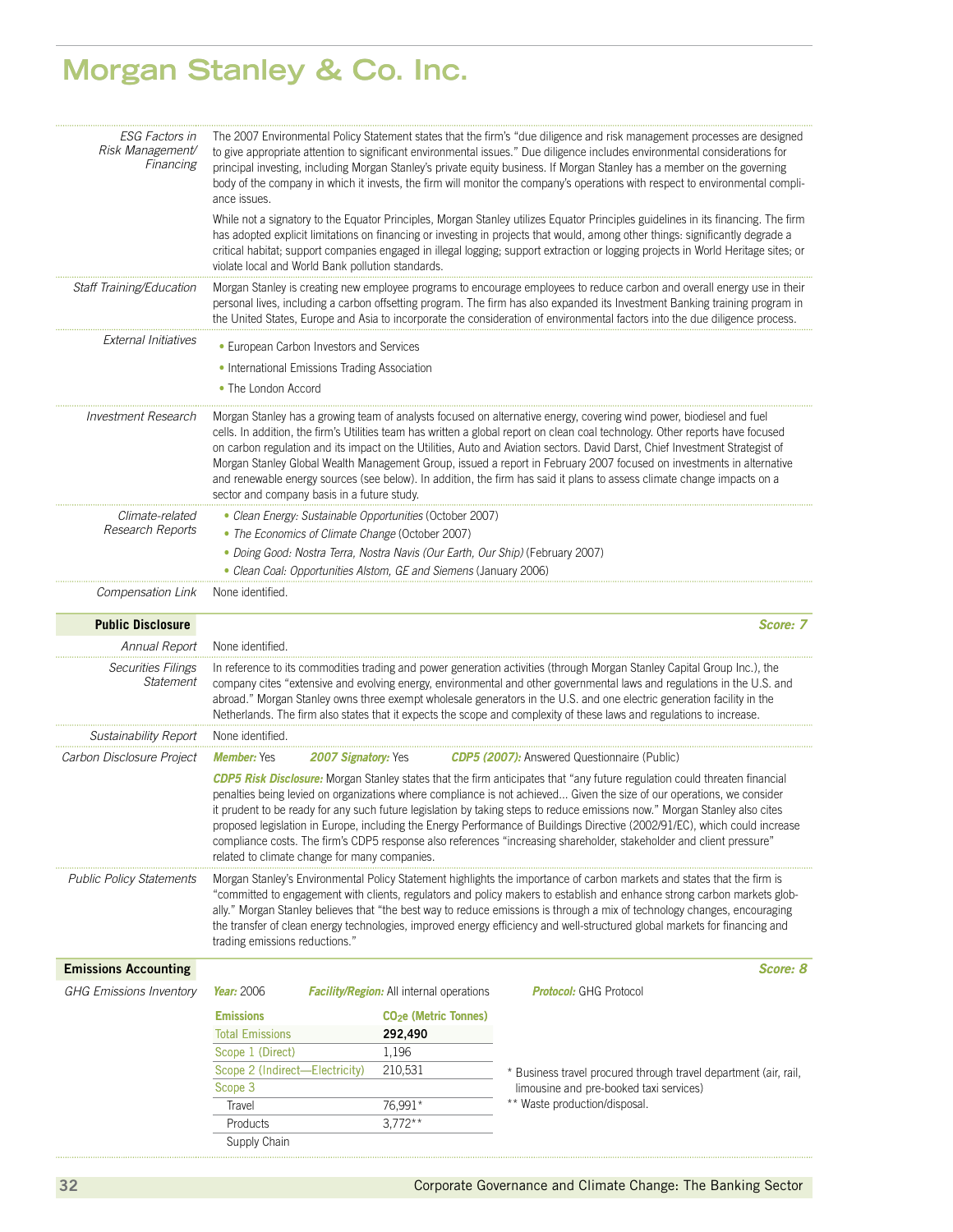### **Morgan Stanley & Co. Inc.**

| Accounting Methods                                  | Building emissions include electricity, gas, fuel oil, steam, chilled water and condenser water. Emission conversion factors<br>were obtained from either the energy supplier or as published by the World Resources Institute. The firm also accounts for<br>emissions that arise from waste disposed of in landfill and by incineration.                                                                                                                                                                                                                                                                                                                                                                                     |                                                                                          |                      |                    |                                                                                                                                                                                                                                                                                                                                                                                                                                                                                                                     |           |
|-----------------------------------------------------|--------------------------------------------------------------------------------------------------------------------------------------------------------------------------------------------------------------------------------------------------------------------------------------------------------------------------------------------------------------------------------------------------------------------------------------------------------------------------------------------------------------------------------------------------------------------------------------------------------------------------------------------------------------------------------------------------------------------------------|------------------------------------------------------------------------------------------|----------------------|--------------------|---------------------------------------------------------------------------------------------------------------------------------------------------------------------------------------------------------------------------------------------------------------------------------------------------------------------------------------------------------------------------------------------------------------------------------------------------------------------------------------------------------------------|-----------|
| Third Party Certification                           | Morgan Stanley worked with Atkins and another external consultant to verify its data collection and accounting methodology.                                                                                                                                                                                                                                                                                                                                                                                                                                                                                                                                                                                                    |                                                                                          |                      |                    |                                                                                                                                                                                                                                                                                                                                                                                                                                                                                                                     |           |
| Certification Year                                  | 2006                                                                                                                                                                                                                                                                                                                                                                                                                                                                                                                                                                                                                                                                                                                           |                                                                                          |                      |                    |                                                                                                                                                                                                                                                                                                                                                                                                                                                                                                                     |           |
| <b>Emissions Savings</b><br>& Offsets               | 2006 % Renewable Energy: 30%                                                                                                                                                                                                                                                                                                                                                                                                                                                                                                                                                                                                                                                                                                   | of a high efficiency chiller/thermal ice storage system in a Purchase, NY property.      |                      |                    | <b>Energy Efficiency Savings:</b> Morgan Stanley has calculated annual savings of 1,179 metric tons CO2e through the installation                                                                                                                                                                                                                                                                                                                                                                                   |           |
|                                                     |                                                                                                                                                                                                                                                                                                                                                                                                                                                                                                                                                                                                                                                                                                                                | ize emissions from office operations and employee business travel.                       |                      |                    | Certified CO <sub>2</sub> Offsets: Morgan Stanley plans on becoming globally carbon neutral by 2008 by using carbon offsets to neutral-                                                                                                                                                                                                                                                                                                                                                                             |           |
| <b>Strategic Planning</b>                           |                                                                                                                                                                                                                                                                                                                                                                                                                                                                                                                                                                                                                                                                                                                                |                                                                                          |                      |                    |                                                                                                                                                                                                                                                                                                                                                                                                                                                                                                                     | Score: 17 |
| <b>GHG Emissions Targets</b>                        |                                                                                                                                                                                                                                                                                                                                                                                                                                                                                                                                                                                                                                                                                                                                | <b>Reduction Targets</b>                                                                 | <b>Baseline Year</b> | <b>Target Year</b> | Region                                                                                                                                                                                                                                                                                                                                                                                                                                                                                                              |           |
|                                                     | <b>Total Emissions</b>                                                                                                                                                                                                                                                                                                                                                                                                                                                                                                                                                                                                                                                                                                         | Carbon Neutrality                                                                        |                      | 2008               | All internal operations                                                                                                                                                                                                                                                                                                                                                                                                                                                                                             |           |
|                                                     | <b>Energy Use</b>                                                                                                                                                                                                                                                                                                                                                                                                                                                                                                                                                                                                                                                                                                              | 7-10%                                                                                    | 2006                 | 2012               | All internal operations                                                                                                                                                                                                                                                                                                                                                                                                                                                                                             |           |
| Emissions Trading                                   |                                                                                                                                                                                                                                                                                                                                                                                                                                                                                                                                                                                                                                                                                                                                | regulator, to work within its CDM origination and emissions trading team.                |                      |                    | Morgan Stanley's Commodities Trading Department launched a carbon and emissions platform in 2004. The Department<br>assists clients with carbon offsets and reduction efforts. Additionally, Morgan Stanley has committed about \$2.7 billion over<br>the next five years towards the purchase of carbon credits, plus \$300 million to clean energy projects that can also be used to<br>generate emission credits. In March 2007, the firm hired Olivia Hartridge, a former European Commission emissions trading |           |
|                                                     | In August 2007, Morgan Stanley announced that it will partner with Det Norske Veritas (DNV) to establish an integrated<br>carbon verification and offsetting service for clients (originally framed as a carbon bank). Clients can choose the carbon<br>credit sources, which will be purchased by Morgan Stanley's Commodities Group. Some of the carbon credits could come<br>from Morgan Stanley's own investments in emission reductions or from MGM International, an emissions reduction project<br>developer in which the firm owns a 38% stake. Morgan Stanley is also a founding member of the trade association European<br>Carbon Investors and Services; a representative of the firm serves on the board of ECIS. |                                                                                          |                      |                    |                                                                                                                                                                                                                                                                                                                                                                                                                                                                                                                     |           |
|                                                     |                                                                                                                                                                                                                                                                                                                                                                                                                                                                                                                                                                                                                                                                                                                                | of environmental futures, options and swap contracts for climate change-focused markets. |                      |                    | In addition, Morgan Stanley announced in December 2007 that the firm will be a founding partner with NYMEX, along with<br>seven other firms, in the formation of the Green Exchange. This new exchange, set to launch in early 2008, will offer a range                                                                                                                                                                                                                                                             |           |
| Renewable Energy                                    | Morgan Stanley has established a joint venture with Distributed Energy Systems Corp. to develop, finance and own alternative<br>and efficiency-enhancing energy products. Primary applications would include waste-to-energy, combined-heat-and-power,<br>wind, solar, bio-digestion, fuel cell and other renewable technologies. Morgan Stanley also announced in June 2007 that the<br>firm will own and finance solar power systems that SunPower will deploy in Wal-Mart facilities in California. Other initiatives<br>include:                                                                                                                                                                                           |                                                                                          |                      |                    |                                                                                                                                                                                                                                                                                                                                                                                                                                                                                                                     |           |
|                                                     | . Executing the largest U.S. initial public offerings for the solar and ethanol industries, First Solar and VeraSun. IPOs<br>were also completed for Suzlon, a wind turbine manufacturer based in India; Suntech Power Holdings, a photo-<br>voltaic manufacturer headquartered in China; Wacker, a German silicon producer; and Cosan, a Brazilian ethanol<br>producer.                                                                                                                                                                                                                                                                                                                                                       |                                                                                          |                      |                    |                                                                                                                                                                                                                                                                                                                                                                                                                                                                                                                     |           |
|                                                     | . Various equity investments including BrightSource Energy, Horizon Wind Energy, Invenergy, Nevada Geothermal,<br>Ormat, Heliovolt and UPC Solar                                                                                                                                                                                                                                                                                                                                                                                                                                                                                                                                                                               |                                                                                          |                      |                    |                                                                                                                                                                                                                                                                                                                                                                                                                                                                                                                     |           |
|                                                     | . Advising on the sales of Powerlight, a provider of large-scale solar power systems; and Superior Renewable Energy,<br>a wind developer                                                                                                                                                                                                                                                                                                                                                                                                                                                                                                                                                                                       |                                                                                          |                      |                    |                                                                                                                                                                                                                                                                                                                                                                                                                                                                                                                     |           |
|                                                     |                                                                                                                                                                                                                                                                                                                                                                                                                                                                                                                                                                                                                                                                                                                                | • Investing in wind projects developed by PPM Energy                                     |                      |                    |                                                                                                                                                                                                                                                                                                                                                                                                                                                                                                                     |           |
| <b>Energy Efficiency</b>                            | Morgan Stanley has provided capital to BPL Global, a company focused on "smart" grids that optimize electricity load and<br>improve energy efficiency, and advised on the sale of Cellnet, an advanced metering company. The firm has also begun a<br>company-wide review of procurement and suppliers to reduce energy use. Other internal initiatives include:                                                                                                                                                                                                                                                                                                                                                               |                                                                                          |                      |                    |                                                                                                                                                                                                                                                                                                                                                                                                                                                                                                                     |           |
|                                                     | • Installing comprehensive building monitoring systems                                                                                                                                                                                                                                                                                                                                                                                                                                                                                                                                                                                                                                                                         |                                                                                          |                      |                    |                                                                                                                                                                                                                                                                                                                                                                                                                                                                                                                     |           |
|                                                     | • Performing a global environmental review and energy audit of the firm's property portfolio – large construction<br>projects employ environmental consultants with the aim of achieving Leadership in Energy and Environmental<br>Design (LEED) certification                                                                                                                                                                                                                                                                                                                                                                                                                                                                 |                                                                                          |                      |                    |                                                                                                                                                                                                                                                                                                                                                                                                                                                                                                                     |           |
|                                                     |                                                                                                                                                                                                                                                                                                                                                                                                                                                                                                                                                                                                                                                                                                                                |                                                                                          |                      |                    | . In May 2006, Morgan Stanley achieved the first officially recognized green office building in Australia: its Sydney<br>building at 30 The Bond was awarded a 5 Star Green Star Certified Rating by the Green Building Council of Australia                                                                                                                                                                                                                                                                        |           |
|                                                     |                                                                                                                                                                                                                                                                                                                                                                                                                                                                                                                                                                                                                                                                                                                                | promoting technological alternatives to travel                                           |                      |                    | • Encouraging the use of energy efficient vehicles and cycle-to-work programs, providing mass transit incentives and                                                                                                                                                                                                                                                                                                                                                                                                |           |
| Other Climate-Related<br><b>Investment Products</b> | None identified.                                                                                                                                                                                                                                                                                                                                                                                                                                                                                                                                                                                                                                                                                                               |                                                                                          |                      |                    |                                                                                                                                                                                                                                                                                                                                                                                                                                                                                                                     |           |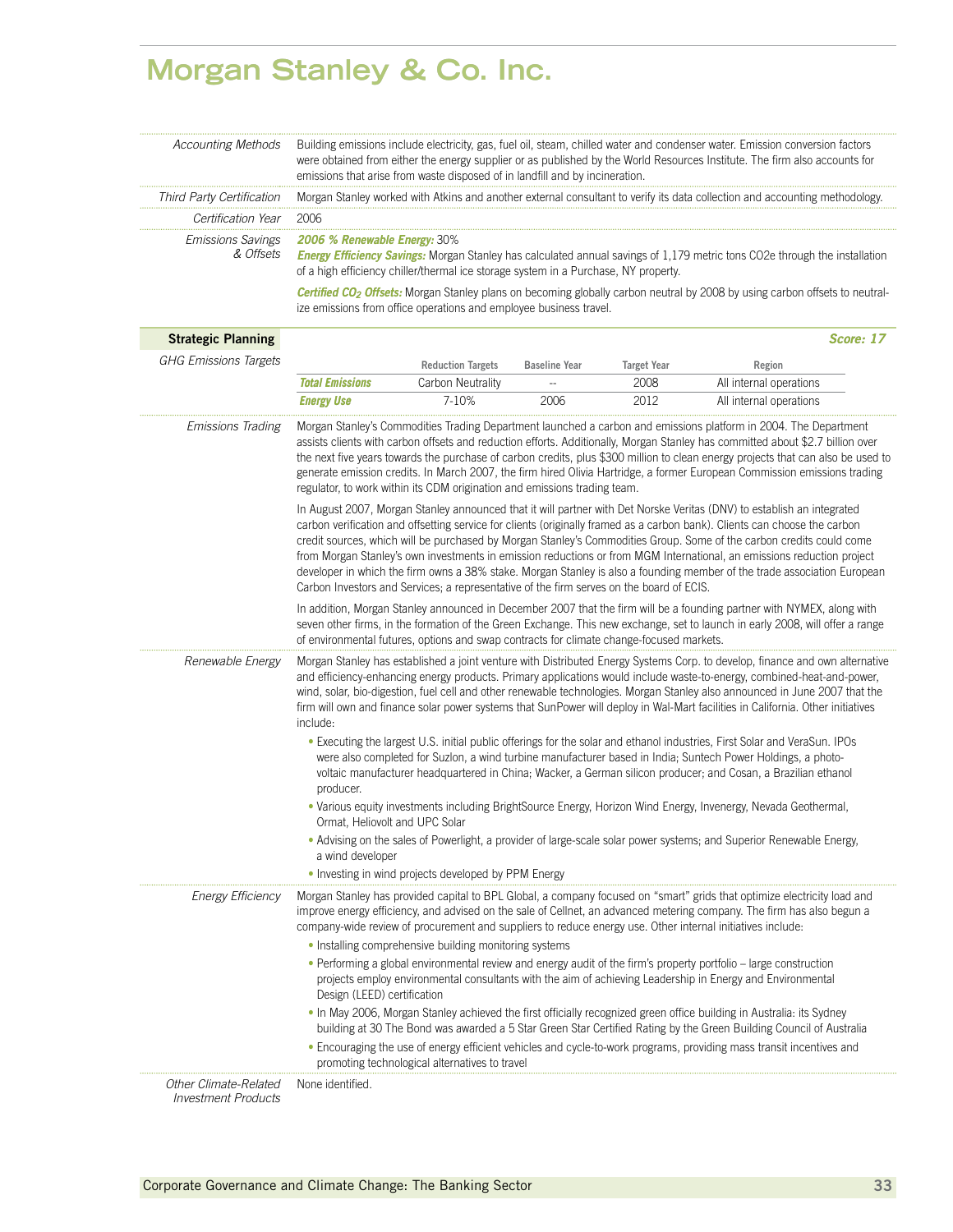### <span id="page-35-0"></span>**Northern Trust Corporation** NASDAQ: *NTRS*

Northern Trust formed an in-house conservation team in 2006, implementing a variety of energy efficiency improvements in the company's Chicago offices. The company began to calculate a greenhouse gas (GHG) emissions inventory in 2005, and is continuing to improve data collection to provide a "complete picture of corporate emissions and total energy footprint in the future."

*Summary Score: 14 (weighted)*

### **Company Information**

Northern Trust is a banking and financial services company that provides personal fiduciary, asset management, personal and private banking and master trust/custody, global custody and treasury management services.

| <b>Contact Information</b>                             |                                                                                                                                                                                                                                                                                                                                                                                                                                                                                                                                                                                                                                                                                                                                                                                                                                                   |          |
|--------------------------------------------------------|---------------------------------------------------------------------------------------------------------------------------------------------------------------------------------------------------------------------------------------------------------------------------------------------------------------------------------------------------------------------------------------------------------------------------------------------------------------------------------------------------------------------------------------------------------------------------------------------------------------------------------------------------------------------------------------------------------------------------------------------------------------------------------------------------------------------------------------------------|----------|
| Chairman/CEO                                           | William. A. Osborn                                                                                                                                                                                                                                                                                                                                                                                                                                                                                                                                                                                                                                                                                                                                                                                                                                |          |
| Contact                                                | Tel: 312-630-6000 · Web: www.northerntrust.com                                                                                                                                                                                                                                                                                                                                                                                                                                                                                                                                                                                                                                                                                                                                                                                                    |          |
| Address                                                | 50 S. La Salle St.<br>Chicago, IL 60603<br><b>USA</b>                                                                                                                                                                                                                                                                                                                                                                                                                                                                                                                                                                                                                                                                                                                                                                                             |          |
| <b>Board Oversight</b>                                 |                                                                                                                                                                                                                                                                                                                                                                                                                                                                                                                                                                                                                                                                                                                                                                                                                                                   | Score: 0 |
| <b>Board Committee:</b><br>Environmental Oversight     | None identified.                                                                                                                                                                                                                                                                                                                                                                                                                                                                                                                                                                                                                                                                                                                                                                                                                                  |          |
| <b>Board Committee:</b><br>Climate Change              | None identified.                                                                                                                                                                                                                                                                                                                                                                                                                                                                                                                                                                                                                                                                                                                                                                                                                                  |          |
| <b>Board Member:</b><br>Climate Change                 | None identified.                                                                                                                                                                                                                                                                                                                                                                                                                                                                                                                                                                                                                                                                                                                                                                                                                                  |          |
| <b>Board Role</b>                                      | Northern Trust states that environmental risks are overseen by the Business Risk Committee of the board of directors. The<br>committee's charter, however, does not include climate-related risks in an overview of the various risks that fall within the<br>purview of this committee.                                                                                                                                                                                                                                                                                                                                                                                                                                                                                                                                                          |          |
| Board Training                                         | None identified.                                                                                                                                                                                                                                                                                                                                                                                                                                                                                                                                                                                                                                                                                                                                                                                                                                  |          |
| <b>Management Execution</b>                            |                                                                                                                                                                                                                                                                                                                                                                                                                                                                                                                                                                                                                                                                                                                                                                                                                                                   | Score: 2 |
| CEO Leadership/<br><b>Statements</b>                   | None identified.                                                                                                                                                                                                                                                                                                                                                                                                                                                                                                                                                                                                                                                                                                                                                                                                                                  |          |
| Company Policy                                         | In its 2007 Environmental Statement, Northern Trust states: "Northern Trust recognizes that our long-term financial<br>prospects, and those of our clients, are tied to the health of the global environment. We are committed to protecting and<br>preserving the environment through the services we provide and by reducing the adverse impacts on the environment of our<br>own actions. We conform to the principles of sustainability, recognizing the ecological limits within which we operate. We seek<br>to integrate environmental considerations into our decision-making process, and we are committed to continual improvement<br>of our environmental practices." These sustainability efforts are carried out through energy/material conservation, SRI invest-<br>ment, recycling, community involvement, and local initiatives. |          |
| <b>Chief Environmental</b><br>Officer                  | None identified.                                                                                                                                                                                                                                                                                                                                                                                                                                                                                                                                                                                                                                                                                                                                                                                                                                  |          |
| Levels to CEO                                          | Not determined                                                                                                                                                                                                                                                                                                                                                                                                                                                                                                                                                                                                                                                                                                                                                                                                                                    |          |
| Climate Change Executive                               | None identified.                                                                                                                                                                                                                                                                                                                                                                                                                                                                                                                                                                                                                                                                                                                                                                                                                                  |          |
| Executive Committee                                    | Northern Trust does not have a specific executive committee to address climate change. The Corporate Real Estate<br>Department oversees paper and solid waste recycling and energy conservation initiatives. In 2006, Northern Trust formed an<br>in-house energy conservation team.                                                                                                                                                                                                                                                                                                                                                                                                                                                                                                                                                              |          |
| <b>ESG Factors in</b><br>Risk Management/<br>Financing | None identified.                                                                                                                                                                                                                                                                                                                                                                                                                                                                                                                                                                                                                                                                                                                                                                                                                                  |          |
| Staff Training/Education                               | Northern Trust provides regular staff training on ESG issues as well as the company's SRI products available to clients.                                                                                                                                                                                                                                                                                                                                                                                                                                                                                                                                                                                                                                                                                                                          |          |
| <b>External Initiatives</b>                            | • EPA Energy Star Program<br>• Investors Group on Climate Change                                                                                                                                                                                                                                                                                                                                                                                                                                                                                                                                                                                                                                                                                                                                                                                  |          |
| Investment Research                                    | None identified.                                                                                                                                                                                                                                                                                                                                                                                                                                                                                                                                                                                                                                                                                                                                                                                                                                  |          |
| Compensation Link                                      | None identified.                                                                                                                                                                                                                                                                                                                                                                                                                                                                                                                                                                                                                                                                                                                                                                                                                                  |          |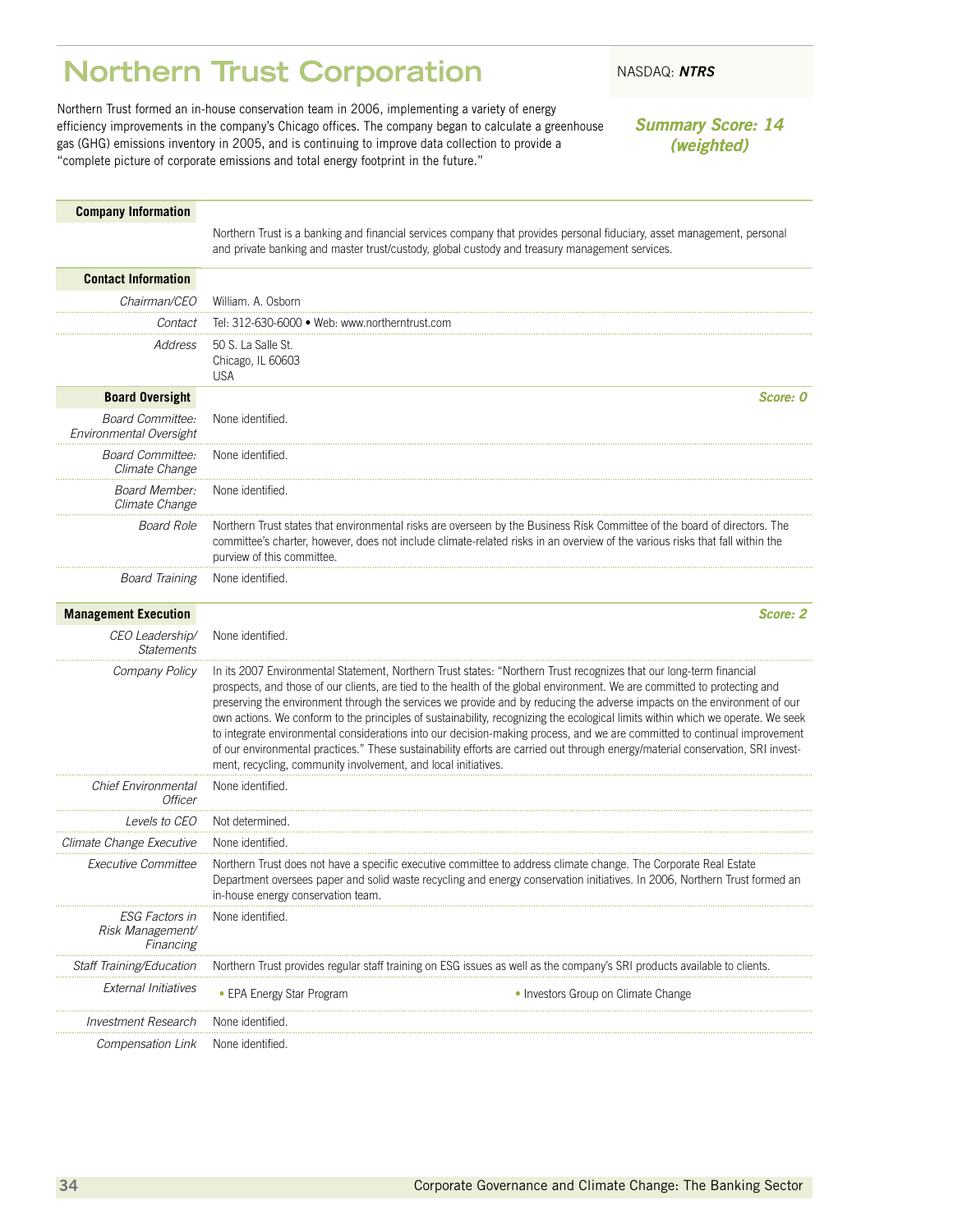# **Northern Trust Corporation**

| <b>Public Disclosure</b>                            | Score: 2                                                                                                                                                                                                                                                                                                                                                                                                                                                                                                                                                                                                                                                                                                                                                                                                                                                                                                                                                                                                                                                     |  |  |  |
|-----------------------------------------------------|--------------------------------------------------------------------------------------------------------------------------------------------------------------------------------------------------------------------------------------------------------------------------------------------------------------------------------------------------------------------------------------------------------------------------------------------------------------------------------------------------------------------------------------------------------------------------------------------------------------------------------------------------------------------------------------------------------------------------------------------------------------------------------------------------------------------------------------------------------------------------------------------------------------------------------------------------------------------------------------------------------------------------------------------------------------|--|--|--|
| Annual Report                                       | None identified.                                                                                                                                                                                                                                                                                                                                                                                                                                                                                                                                                                                                                                                                                                                                                                                                                                                                                                                                                                                                                                             |  |  |  |
| <b>Securities Filings</b><br><b>Statement</b>       | None identified.                                                                                                                                                                                                                                                                                                                                                                                                                                                                                                                                                                                                                                                                                                                                                                                                                                                                                                                                                                                                                                             |  |  |  |
| Sustainability Report                               | Corporate Citizenship: Committed to a Culture of Caring, published April 2007<br>http://www.northerntrust.com/brochures/citizenship/01.html<br><b>GRI Accordance: No</b>                                                                                                                                                                                                                                                                                                                                                                                                                                                                                                                                                                                                                                                                                                                                                                                                                                                                                     |  |  |  |
| Carbon Disclosure Project                           | <b>CDP5 (2007):</b> Answered Questionnaire (Public)<br><b>Member: No</b><br><b>2007 Signatory: Yes</b>                                                                                                                                                                                                                                                                                                                                                                                                                                                                                                                                                                                                                                                                                                                                                                                                                                                                                                                                                       |  |  |  |
|                                                     | <b>CDP5 Risk Disclosure:</b> According to its CDP5 response, Northern Trust does not foresee extensive commercial risks posed<br>by the regulatory risks of climate change. Commenting on climate-related regulatory risk, the company states: "While, as a<br>financial services firm, we do not anticipate existing or proposed future regulation of GHG emissions to directly affect our<br>company's operations or profitability, we recognize that such regulation could have a significant impact on many of our<br>clients." Northern Trust does acknowledge potential climate-related physical risks, caused by extreme weather events such<br>as hurricanes, facing the company's offices worldwide. Northern Trust also acknowledged potential risks/opportunities posed<br>by climate-related shifts in consumer attitude and demand.                                                                                                                                                                                                             |  |  |  |
| <b>Public Policy Statements</b>                     | None identified.                                                                                                                                                                                                                                                                                                                                                                                                                                                                                                                                                                                                                                                                                                                                                                                                                                                                                                                                                                                                                                             |  |  |  |
| <b>Emissions Accounting</b>                         | Score: 4                                                                                                                                                                                                                                                                                                                                                                                                                                                                                                                                                                                                                                                                                                                                                                                                                                                                                                                                                                                                                                                     |  |  |  |
| <b>GHG Emissions Inventory</b>                      | Year: 2006<br><b>Protocol:</b> GHG Protocol<br><b>Facility/Region:</b> Unspecified                                                                                                                                                                                                                                                                                                                                                                                                                                                                                                                                                                                                                                                                                                                                                                                                                                                                                                                                                                           |  |  |  |
|                                                     | <b>Emissions</b><br><b>CO<sub>2</sub>e</b> (Metric Tonnes)                                                                                                                                                                                                                                                                                                                                                                                                                                                                                                                                                                                                                                                                                                                                                                                                                                                                                                                                                                                                   |  |  |  |
|                                                     | <b>Total Emissions</b><br>133,936                                                                                                                                                                                                                                                                                                                                                                                                                                                                                                                                                                                                                                                                                                                                                                                                                                                                                                                                                                                                                            |  |  |  |
|                                                     | Scope 1 (Direct)<br>11,414                                                                                                                                                                                                                                                                                                                                                                                                                                                                                                                                                                                                                                                                                                                                                                                                                                                                                                                                                                                                                                   |  |  |  |
|                                                     | Scope 2 (Indirect-Electricity)<br>114,678                                                                                                                                                                                                                                                                                                                                                                                                                                                                                                                                                                                                                                                                                                                                                                                                                                                                                                                                                                                                                    |  |  |  |
|                                                     | Scope 3                                                                                                                                                                                                                                                                                                                                                                                                                                                                                                                                                                                                                                                                                                                                                                                                                                                                                                                                                                                                                                                      |  |  |  |
|                                                     | Travel<br>7,844                                                                                                                                                                                                                                                                                                                                                                                                                                                                                                                                                                                                                                                                                                                                                                                                                                                                                                                                                                                                                                              |  |  |  |
|                                                     | Products                                                                                                                                                                                                                                                                                                                                                                                                                                                                                                                                                                                                                                                                                                                                                                                                                                                                                                                                                                                                                                                     |  |  |  |
|                                                     | Supply Chain                                                                                                                                                                                                                                                                                                                                                                                                                                                                                                                                                                                                                                                                                                                                                                                                                                                                                                                                                                                                                                                 |  |  |  |
| <b>Accounting Methods</b>                           | An environmental consulting firm was hired to provide assistance with performing the calculations and to review assumptions<br>and data trails.                                                                                                                                                                                                                                                                                                                                                                                                                                                                                                                                                                                                                                                                                                                                                                                                                                                                                                              |  |  |  |
| Third Party Certification                           | No.                                                                                                                                                                                                                                                                                                                                                                                                                                                                                                                                                                                                                                                                                                                                                                                                                                                                                                                                                                                                                                                          |  |  |  |
| <b>Emissions Savings</b><br>& Offsets               | 2006 % Renewable Energy: None identified.<br><b>Energy Efficiency Savings:</b> 6.5 million KWh annually                                                                                                                                                                                                                                                                                                                                                                                                                                                                                                                                                                                                                                                                                                                                                                                                                                                                                                                                                      |  |  |  |
|                                                     | <b>Certified CO<sub>2</sub> Offsets:</b> None identified.                                                                                                                                                                                                                                                                                                                                                                                                                                                                                                                                                                                                                                                                                                                                                                                                                                                                                                                                                                                                    |  |  |  |
| <b>Strategic Planning</b>                           | Score: 3                                                                                                                                                                                                                                                                                                                                                                                                                                                                                                                                                                                                                                                                                                                                                                                                                                                                                                                                                                                                                                                     |  |  |  |
| <b>GHG Emissions Targets</b>                        | Northern Trust has not set emissions reduction targets. According to the company's CDP5 response, the company sees this<br>as a future goal after improving data collection.                                                                                                                                                                                                                                                                                                                                                                                                                                                                                                                                                                                                                                                                                                                                                                                                                                                                                 |  |  |  |
| <b>Emissions Trading</b>                            | None identified.                                                                                                                                                                                                                                                                                                                                                                                                                                                                                                                                                                                                                                                                                                                                                                                                                                                                                                                                                                                                                                             |  |  |  |
| Renewable Energy                                    | None identified                                                                                                                                                                                                                                                                                                                                                                                                                                                                                                                                                                                                                                                                                                                                                                                                                                                                                                                                                                                                                                              |  |  |  |
| <b>Energy Efficiency</b>                            | Northern Trust's in-house energy conservation team is responsible for presenting and implementing ideas to conserve energy<br>around the corporation. The team has coordinated various initiatives to reduce employees' individual energy use. Northern<br>Trust has also taken several measures to improve the energy efficiency of its facilities and upgrade video conferencing<br>capabilities in an effort to reduce employee travel.                                                                                                                                                                                                                                                                                                                                                                                                                                                                                                                                                                                                                   |  |  |  |
| Other Climate-Related<br><b>Investment Products</b> | Northern Trust does not offer a specific climate-related product, but the company does have more \$22 billion in SRI assets<br>under management. The investment management business unit, Northern Trust Global Investments, oversees the SRI ser-<br>vices. In 2006, Northern Trust initiated the NTGI Socially Responsible Large Cap Equity Index. According to the company, this<br>initiative was launched "in anticipation of growing client interest in these types of funds and screens with increased attention<br>to the potential impacts of climate change on business." The company says that in 2007 it will launch its latest responsible<br>investing product for institutional and personal investors. The new fund is based on the KLD Global Sustainability Index. In<br>addition, Northern Trust's Compliance Analyst on-line compliance monitoring product contains a range of ESG extra-financial<br>factors for use in its on-line system, allowing institutional investors to monitor the ESG compliance of their portfolio holdings. |  |  |  |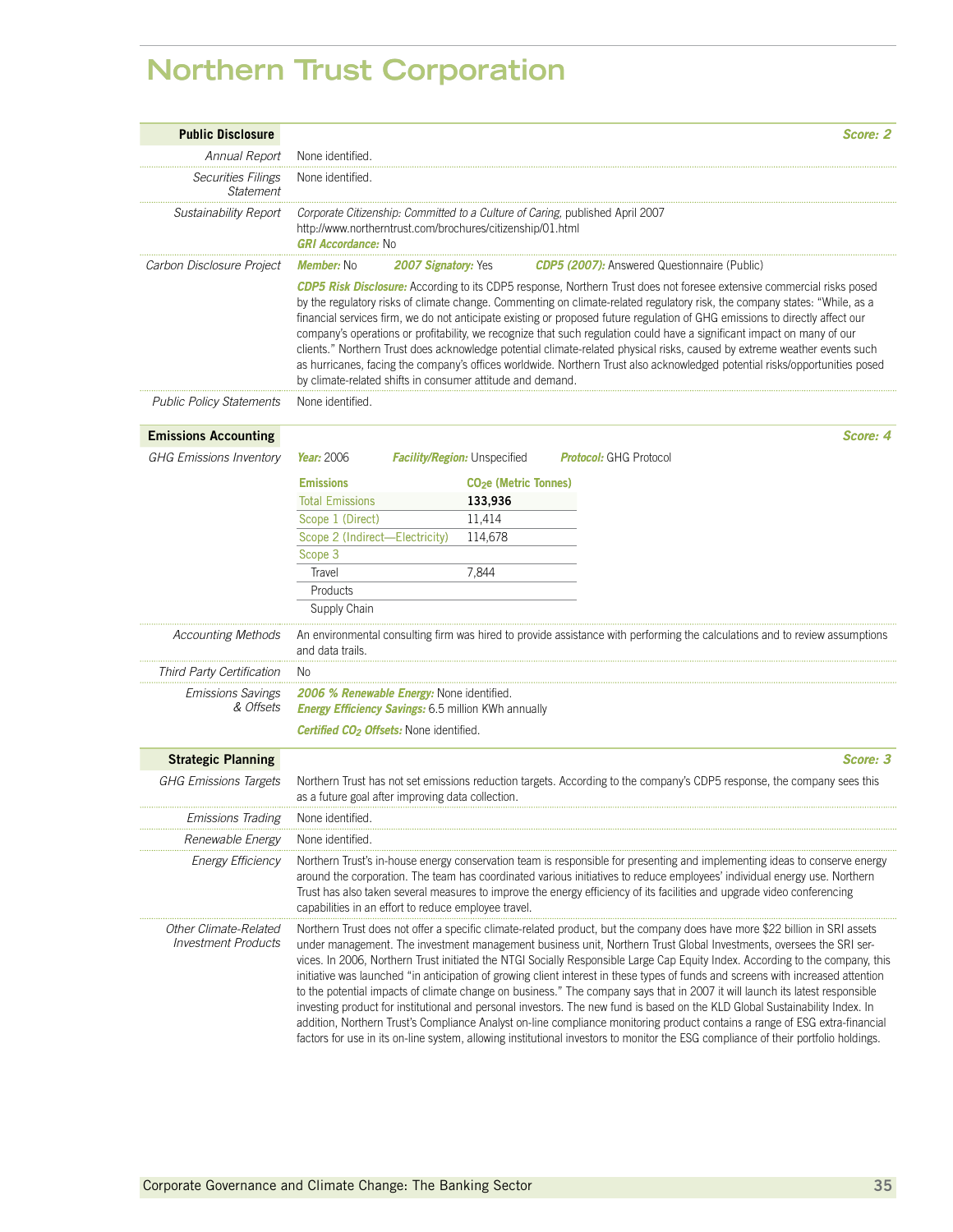### <span id="page-37-0"></span>**State Street Corporation** NYSE: STT

State Street Corporation, in its 2006 corporate citizenship report, states: "We consider it a corporate imperative to minimize our negative environmental impact... Improving our environmental performance is fundamental to our long-term sustainability." In 2007, the company launched its Environmental Management System (EMS), overseen by an Environmental Management/Corporate Sustainability team comprised of senior level executives. The EMS focuses on reducing the company's energy use and greenhouse gas (GHG) emissions. Through its investment management arm, State Street Global Advisors, State Street has developed environmental investment strategies to assess companies according to a climate risk framework.

### *Summary Score: 36 (weighted)*

#### **Company Information**

State Street is the world's leading provider of financial services to institutional investors. The company offers a broad range of services that span the entire investment spectrum, including research, investment management, trading services and investment servicing, and securities processing. The company's State Street Global Advisors (SSgA) unit performs asset management services. Another joint venture, CitiStreet (with Citigroup), manages retirement and pension plans.

| <b>Contact Information</b>                         |                                                                                                                                                                                                                                                                                                                                                                                                                                                                                                                                                                                                                                                                                                                                                                                                                                                                                                                                                                                                                   |
|----------------------------------------------------|-------------------------------------------------------------------------------------------------------------------------------------------------------------------------------------------------------------------------------------------------------------------------------------------------------------------------------------------------------------------------------------------------------------------------------------------------------------------------------------------------------------------------------------------------------------------------------------------------------------------------------------------------------------------------------------------------------------------------------------------------------------------------------------------------------------------------------------------------------------------------------------------------------------------------------------------------------------------------------------------------------------------|
| Chairman/CEO                                       | Ronald E. Logue                                                                                                                                                                                                                                                                                                                                                                                                                                                                                                                                                                                                                                                                                                                                                                                                                                                                                                                                                                                                   |
| Contact                                            | Tel: 617-786-3000 · Web: www.statestreet.com                                                                                                                                                                                                                                                                                                                                                                                                                                                                                                                                                                                                                                                                                                                                                                                                                                                                                                                                                                      |
| Address                                            | 1 Lincoln St.<br>Boston, MA 02111<br><b>USA</b>                                                                                                                                                                                                                                                                                                                                                                                                                                                                                                                                                                                                                                                                                                                                                                                                                                                                                                                                                                   |
| <b>Board Oversight</b>                             | Score: 1                                                                                                                                                                                                                                                                                                                                                                                                                                                                                                                                                                                                                                                                                                                                                                                                                                                                                                                                                                                                          |
| <b>Board Committee:</b><br>Environmental Oversight | None identified.                                                                                                                                                                                                                                                                                                                                                                                                                                                                                                                                                                                                                                                                                                                                                                                                                                                                                                                                                                                                  |
| <b>Board Committee:</b><br>Climate Change          | None identified.                                                                                                                                                                                                                                                                                                                                                                                                                                                                                                                                                                                                                                                                                                                                                                                                                                                                                                                                                                                                  |
| Board Member:<br>Climate Change                    | None identified.                                                                                                                                                                                                                                                                                                                                                                                                                                                                                                                                                                                                                                                                                                                                                                                                                                                                                                                                                                                                  |
| <b>Board Role</b>                                  | State Street does not have a specific board committee assigned to sustainability issues, but in its 2006 sustainability report<br>the company identifies "board oversight of sustainability issues" as a "future challenge."                                                                                                                                                                                                                                                                                                                                                                                                                                                                                                                                                                                                                                                                                                                                                                                      |
| <b>Board Training</b>                              | None identified.                                                                                                                                                                                                                                                                                                                                                                                                                                                                                                                                                                                                                                                                                                                                                                                                                                                                                                                                                                                                  |
| <b>Management Execution</b>                        | Score: 10                                                                                                                                                                                                                                                                                                                                                                                                                                                                                                                                                                                                                                                                                                                                                                                                                                                                                                                                                                                                         |
| CEO Leadership/<br><b>Statements</b>               | CEO Ronald Logue was selected as a keynote speaker for the 2007 Ceres conference, "Advancing Sustainable Prosperity." In<br>his speech, Logue emphasized sustainability issues as key to sound business practice. Logue commented: "State Street is a<br>proud member of Ceres and INCR [Investor Network on Climate Risk] We all want to prosper, but corporate sustainability<br>expands traditional model of success-which are mainly concerned with corporate growth-to include environmental and<br>social goalsOperating in a sustainable manner is not just a good thing to do, it's good for business." Logue also listed in the<br>speech the company's achievements and goals for energy efficiency and reductions of greenhouse gas emissions.                                                                                                                                                                                                                                                         |
|                                                    | In his introduction to the company's 2006 corporate citizenship report, Logue again links sustainability initiatives with sound<br>business practice, stating: "It's good for business, and it's good for our shareholders."                                                                                                                                                                                                                                                                                                                                                                                                                                                                                                                                                                                                                                                                                                                                                                                      |
| Company Policy                                     | In its 2005 Environmental Policy Statement, State Street identifies the generation of greenhouse gases associated with fossil<br>fuel combustion for the heating of its buildings as the company's primary direct environmental impact, and emissions gener-<br>ated from the company's electricity use as the primary indirect environmental impact of the company. State Street states:<br>"We intend to identify verifiable metrics and create improvement goals for those activities we identify as significantThe EMS<br>[Environmental Management System] we are deploying will help ensure a more rigorous and formal monitoring and review<br>of activities with potential environmental impacts and help ensure that current conditions or performance do not deteriorate<br>and goals are continuously reviewed and improvement is realized." In addition, the 2005 Environmental Policy Statement<br>recognizes that "greater transparency on environmental risks is in shareholders' best interests." |
| Chief Environmental<br><b>Officer</b>              | George Russell Jr., Director of Community Affairs, Executive VP                                                                                                                                                                                                                                                                                                                                                                                                                                                                                                                                                                                                                                                                                                                                                                                                                                                                                                                                                   |
| Levels to CEO                                      | $\mathbf{1}$                                                                                                                                                                                                                                                                                                                                                                                                                                                                                                                                                                                                                                                                                                                                                                                                                                                                                                                                                                                                      |
| Climate Change Executive                           | None identified.                                                                                                                                                                                                                                                                                                                                                                                                                                                                                                                                                                                                                                                                                                                                                                                                                                                                                                                                                                                                  |
| Executive Committee                                | State Street has an Environmental Management/Corporate Sustainability Team, comprised of senior executives from across<br>the company. The team meets quarterly to develop, deploy, maintain and report on the company's environmental program<br>(including climate change-related initiatives).                                                                                                                                                                                                                                                                                                                                                                                                                                                                                                                                                                                                                                                                                                                 |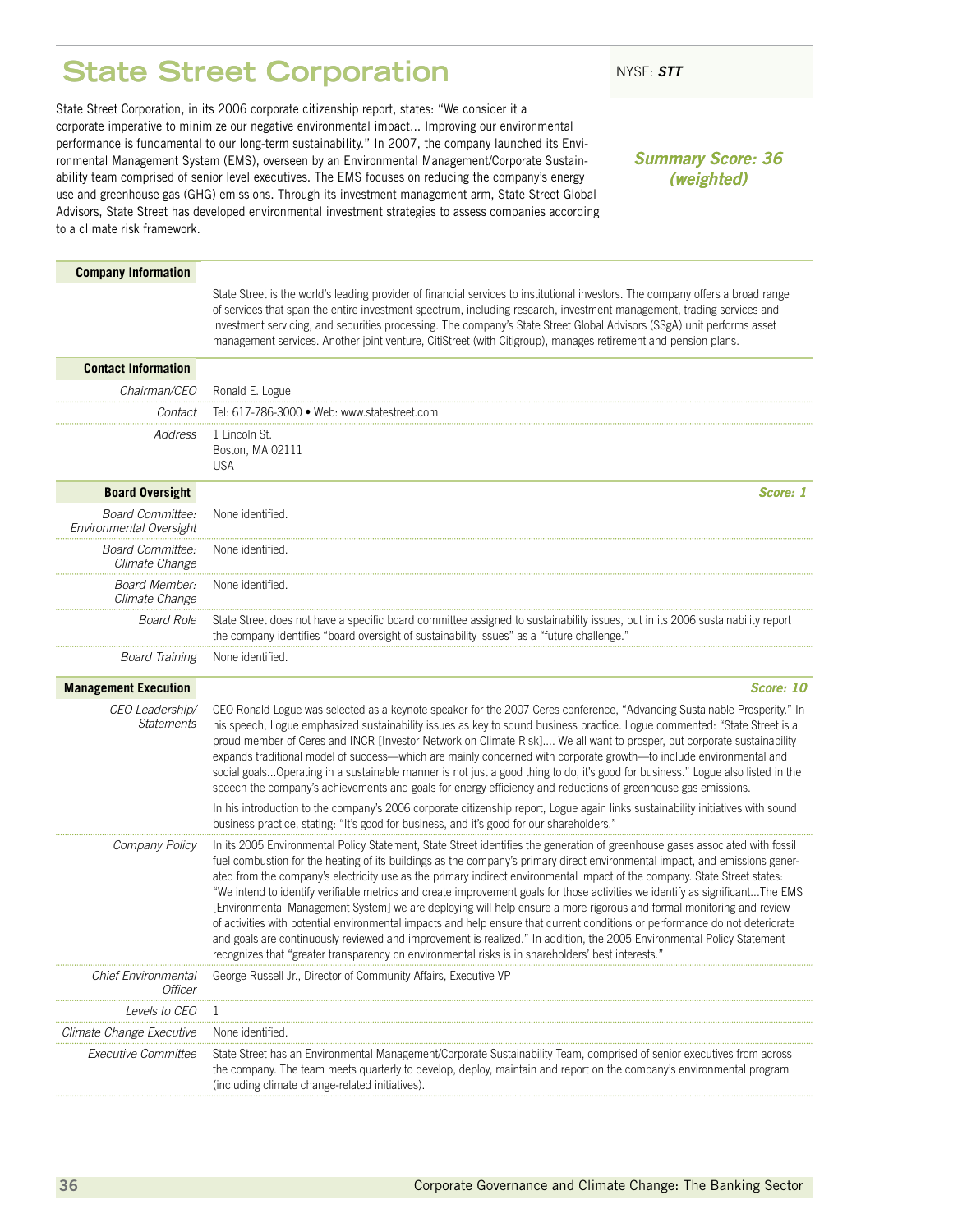### **State Street Corporation**

| <b>ESG Factors in</b><br>Risk Management/<br>Financing        |                                                                                                                                              |                                            | State Street does not have a blanket policy addressing ESG in its investments; however, according to the company's 2006<br>CSR report, the company's Global Fundamental Strategies group, a team which manages strategies that focus on individual<br>stock selection does factor certain ESG criteria into its analyses. In particular, State Street's energy, utilities, industrials and<br>technology analysts factor in environmental sustainability as industry growth themes. State Street claims that trends associ-<br>ated with expanding global environmental regulations and renewable energy mandates—such as growth in clean technology<br>investments and the emergence of new global environment technologies—are taken into consideration by analysts. |          |
|---------------------------------------------------------------|----------------------------------------------------------------------------------------------------------------------------------------------|--------------------------------------------|------------------------------------------------------------------------------------------------------------------------------------------------------------------------------------------------------------------------------------------------------------------------------------------------------------------------------------------------------------------------------------------------------------------------------------------------------------------------------------------------------------------------------------------------------------------------------------------------------------------------------------------------------------------------------------------------------------------------------------------------------------------------|----------|
|                                                               |                                                                                                                                              |                                            | State Street has minority interests in Innovest and Governance Metric International (GMI), ESG research firms whose work<br>has been incorporated into active and passive equity strategies to enhance the risk/return profiles of the strategies.                                                                                                                                                                                                                                                                                                                                                                                                                                                                                                                     |          |
| Staff Training/Education                                      | None identified.                                                                                                                             |                                            |                                                                                                                                                                                                                                                                                                                                                                                                                                                                                                                                                                                                                                                                                                                                                                        |          |
| <b>External Initiatives</b>                                   | • Ceres                                                                                                                                      |                                            | • Investor Network on Climate Risk (SSgA only)                                                                                                                                                                                                                                                                                                                                                                                                                                                                                                                                                                                                                                                                                                                         |          |
|                                                               | • EPA Green Power Partners                                                                                                                   |                                            | • UNEP-Finance Initiative                                                                                                                                                                                                                                                                                                                                                                                                                                                                                                                                                                                                                                                                                                                                              |          |
|                                                               | • Global Roundtable on Climate Change                                                                                                        |                                            |                                                                                                                                                                                                                                                                                                                                                                                                                                                                                                                                                                                                                                                                                                                                                                        |          |
| <b>Investment Research</b>                                    | None identified                                                                                                                              |                                            |                                                                                                                                                                                                                                                                                                                                                                                                                                                                                                                                                                                                                                                                                                                                                                        |          |
| Compensation Link                                             | None identified.                                                                                                                             |                                            |                                                                                                                                                                                                                                                                                                                                                                                                                                                                                                                                                                                                                                                                                                                                                                        |          |
| <b>Public Disclosure</b>                                      |                                                                                                                                              |                                            |                                                                                                                                                                                                                                                                                                                                                                                                                                                                                                                                                                                                                                                                                                                                                                        | Score: 4 |
| Annual Report                                                 | None identified.                                                                                                                             |                                            |                                                                                                                                                                                                                                                                                                                                                                                                                                                                                                                                                                                                                                                                                                                                                                        |          |
| <b>Securities Filings</b><br><b>Statement</b>                 | None identified.                                                                                                                             |                                            |                                                                                                                                                                                                                                                                                                                                                                                                                                                                                                                                                                                                                                                                                                                                                                        |          |
| <b>Sustainability Report</b>                                  | Working for Sustainability: Corporate Social Responsibility Report, 2006<br>http://www.statestreet.com/company/community_affairs/2006CSR.pdf |                                            |                                                                                                                                                                                                                                                                                                                                                                                                                                                                                                                                                                                                                                                                                                                                                                        |          |
|                                                               | <b>GRI Accordance: G3 - B-</b>                                                                                                               |                                            |                                                                                                                                                                                                                                                                                                                                                                                                                                                                                                                                                                                                                                                                                                                                                                        |          |
|                                                               |                                                                                                                                              |                                            |                                                                                                                                                                                                                                                                                                                                                                                                                                                                                                                                                                                                                                                                                                                                                                        |          |
| Carbon Disclosure Project                                     | <b>Member:</b> No                                                                                                                            | <b>2007 Signatory: Yes</b>                 | <b>CDP5 (2007):</b> Answered Questionnaire (Public)<br>CDP5 Risk Disclosure: In its CDP5 response, State Street acknowledged a variety of climate change-related risks relevant to                                                                                                                                                                                                                                                                                                                                                                                                                                                                                                                                                                                     |          |
|                                                               |                                                                                                                                              |                                            | the company's business. Regarding regulatory risks, State Street pointed to the potential impact of climate change policies<br>on targeted industries—such as utilities, energy, and chemical companies—and the need for climate risk assessments within<br>industries and between peers. In addition, State Street noted a risk to financial service firms who fail to prepare to address<br>a growing need from investors for offerings that consider climate risks and opportunities. Finally, State Street acknowledged<br>potential physical risks presented by climate change, such as loss of utility services and damage to facilities.                                                                                                                        |          |
| <b>Public Policy Statements</b>                               | None identified.                                                                                                                             |                                            |                                                                                                                                                                                                                                                                                                                                                                                                                                                                                                                                                                                                                                                                                                                                                                        |          |
|                                                               |                                                                                                                                              |                                            |                                                                                                                                                                                                                                                                                                                                                                                                                                                                                                                                                                                                                                                                                                                                                                        | Score: 5 |
| <b>Emissions Accounting</b><br><b>GHG Emissions Inventory</b> | Year: 2006                                                                                                                                   | <b>Facility/Region:</b> Massachusetts only | <b>Protocol:</b> Not reported.                                                                                                                                                                                                                                                                                                                                                                                                                                                                                                                                                                                                                                                                                                                                         |          |
|                                                               |                                                                                                                                              |                                            |                                                                                                                                                                                                                                                                                                                                                                                                                                                                                                                                                                                                                                                                                                                                                                        |          |
|                                                               | <b>Emissions</b>                                                                                                                             | <b>CO<sub>2</sub>e</b> (Metric Tonnes)     |                                                                                                                                                                                                                                                                                                                                                                                                                                                                                                                                                                                                                                                                                                                                                                        |          |
|                                                               | <b>Total Emissions</b>                                                                                                                       | 100,579                                    |                                                                                                                                                                                                                                                                                                                                                                                                                                                                                                                                                                                                                                                                                                                                                                        |          |
|                                                               | Scope 1 (Direct)                                                                                                                             | 4,278                                      |                                                                                                                                                                                                                                                                                                                                                                                                                                                                                                                                                                                                                                                                                                                                                                        |          |
|                                                               | Scope 2 (Indirect-Electricity)<br>Scope 3                                                                                                    | 62,661                                     |                                                                                                                                                                                                                                                                                                                                                                                                                                                                                                                                                                                                                                                                                                                                                                        |          |
|                                                               | Travel                                                                                                                                       | 33,566                                     |                                                                                                                                                                                                                                                                                                                                                                                                                                                                                                                                                                                                                                                                                                                                                                        |          |
|                                                               | Products                                                                                                                                     |                                            |                                                                                                                                                                                                                                                                                                                                                                                                                                                                                                                                                                                                                                                                                                                                                                        |          |
|                                                               | Supply Chain                                                                                                                                 |                                            |                                                                                                                                                                                                                                                                                                                                                                                                                                                                                                                                                                                                                                                                                                                                                                        |          |
| <b>Accounting Methods</b>                                     |                                                                                                                                              |                                            | State Street utilized EBI Consulting to produce all emissions data and facilitate filing to the U.S. Department of Environmental<br>Protection. State Street used EnTech's electronic reporting system in 2007 to validate all utility information and paper usage.                                                                                                                                                                                                                                                                                                                                                                                                                                                                                                    |          |
| Third Party Certification                                     | Yes                                                                                                                                          |                                            |                                                                                                                                                                                                                                                                                                                                                                                                                                                                                                                                                                                                                                                                                                                                                                        |          |
| Certification Year                                            | 2006                                                                                                                                         |                                            |                                                                                                                                                                                                                                                                                                                                                                                                                                                                                                                                                                                                                                                                                                                                                                        |          |
| <b>Emissions Savings</b><br>& Offsets                         | <b>2006 % Renewable Energy: 20%</b><br>Energy Efficiency Savings: 552,430 KWh (2006)                                                         |                                            |                                                                                                                                                                                                                                                                                                                                                                                                                                                                                                                                                                                                                                                                                                                                                                        |          |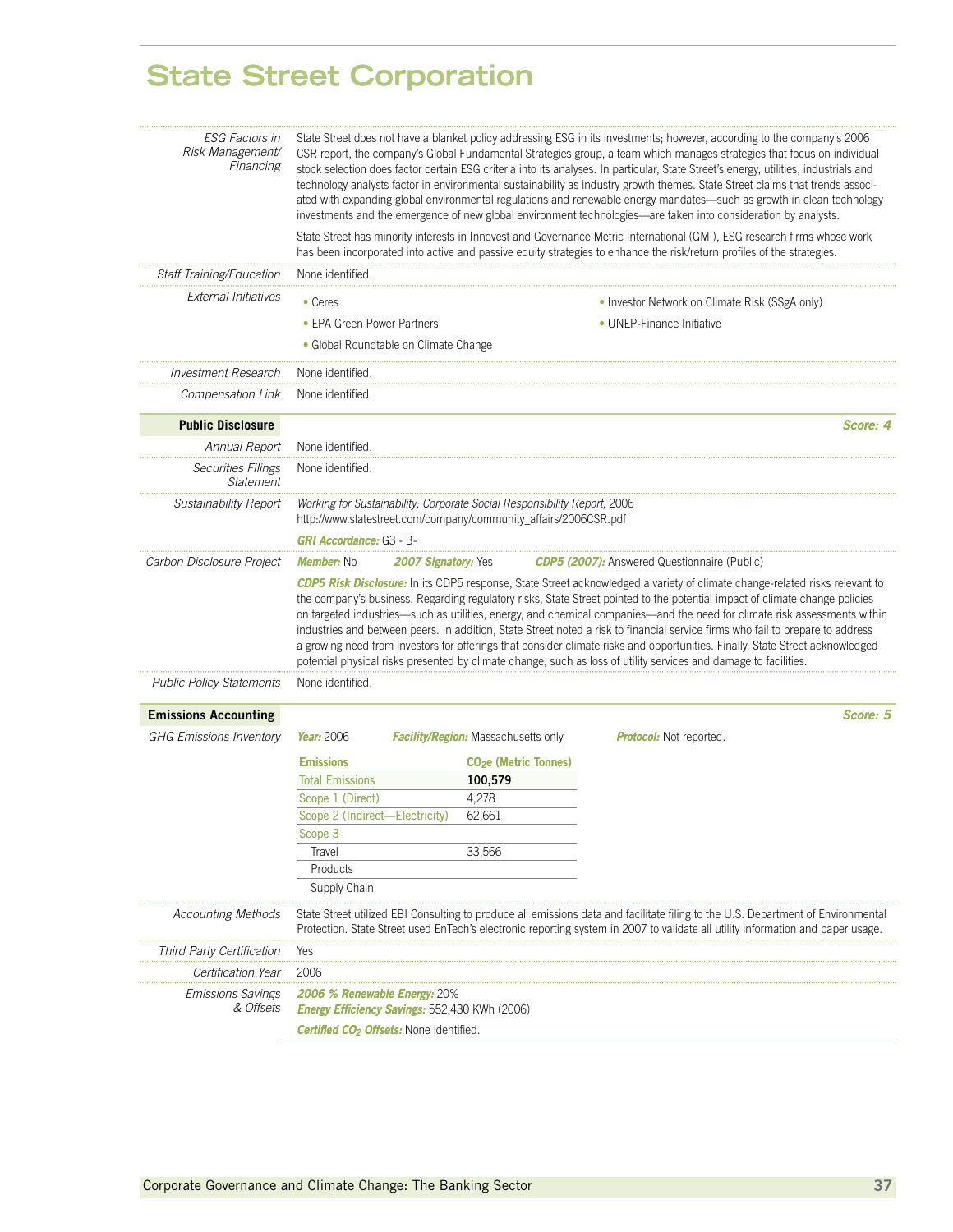# **State Street Corporation**

| <b>Strategic Planning</b>                           |                                                                             |                          |                      |                    |                                                                                                                                                                                                                                                                                                                                                                                                                                                                                                                                                                                                                                                                                                                                                                                                                                                                                                                                                                                                                       | Score: 9 |
|-----------------------------------------------------|-----------------------------------------------------------------------------|--------------------------|----------------------|--------------------|-----------------------------------------------------------------------------------------------------------------------------------------------------------------------------------------------------------------------------------------------------------------------------------------------------------------------------------------------------------------------------------------------------------------------------------------------------------------------------------------------------------------------------------------------------------------------------------------------------------------------------------------------------------------------------------------------------------------------------------------------------------------------------------------------------------------------------------------------------------------------------------------------------------------------------------------------------------------------------------------------------------------------|----------|
| <b>GHG Emissions Targets</b>                        |                                                                             | <b>Reduction Targets</b> | <b>Baseline Year</b> | <b>Target Year</b> | Region                                                                                                                                                                                                                                                                                                                                                                                                                                                                                                                                                                                                                                                                                                                                                                                                                                                                                                                                                                                                                |          |
|                                                     | <b>Total Emissions</b>                                                      | 5%                       | 2006                 | 2011               | Unspecified                                                                                                                                                                                                                                                                                                                                                                                                                                                                                                                                                                                                                                                                                                                                                                                                                                                                                                                                                                                                           |          |
| <i><b>Emissions Trading</b></i>                     | None identified.                                                            |                          |                      |                    |                                                                                                                                                                                                                                                                                                                                                                                                                                                                                                                                                                                                                                                                                                                                                                                                                                                                                                                                                                                                                       |          |
| Renewable Energy                                    | 20% of the total State Street electrical load in Massachusetts.             |                          |                      |                    | State Street recently entered into a three-year energy purchase agreement with SUEZ Energy Resources NA. The agreement,<br>which runs from March 2007 through March 2010, designates the State Street Financial Center, the company's corporate<br>headquarters, to run on renewable power for the three-year duration of the contract. The facility represents approximately                                                                                                                                                                                                                                                                                                                                                                                                                                                                                                                                                                                                                                         |          |
| Energy Efficiency                                   | meeting efficiency standards for the construction of a new London facility. |                          |                      |                    | This year marked the initial rollout in North America of State Street's newly developed Environmental Management System.<br>The company plans to continue its rollout of the system in Europe in 2008, and Asia/Pacific in 2009. State Street's EMS<br>includes efforts to improve the energy efficiency of its facilities, including upgrading of existing Massachusetts buildings and                                                                                                                                                                                                                                                                                                                                                                                                                                                                                                                                                                                                                               |          |
|                                                     | \$4.4 million in audiovisual products and services in 2006.                 |                          |                      |                    | In addition, recognizing that air travel has a significant impact on greenhouse gas emissions, State Street has made signifi-<br>cant investments in video and audio teleconferencing equipment with the aim of reducing travel. The company invested                                                                                                                                                                                                                                                                                                                                                                                                                                                                                                                                                                                                                                                                                                                                                                 |          |
| Other Climate-Related<br><b>Investment Products</b> |                                                                             |                          |                      |                    | State Street Global Advisors, State Street's investment management arm, currently manages environmental investment strate-<br>gies that overweight companies with strong environmental sustainability while underweighting those with poor environmental<br>practices. These products include a European Environmental Strategy and an International Environmental Strategy, both of<br>which incorporate research from Innovest Strategic Advisors. State Street has also developed an investment strategy that<br>seeks to hold companies that are well positioned due to climate change action. The strategy leverages nine investment<br>themes that have exposure to new environmental products and services resulting from climate change legislation. SSgA is<br>also in the process of launching a global environmental strategy for which carbon finance will be an investment theme. The<br>strategy can hold publicly traded companies which can profit from the emerging global emissions trading market. |          |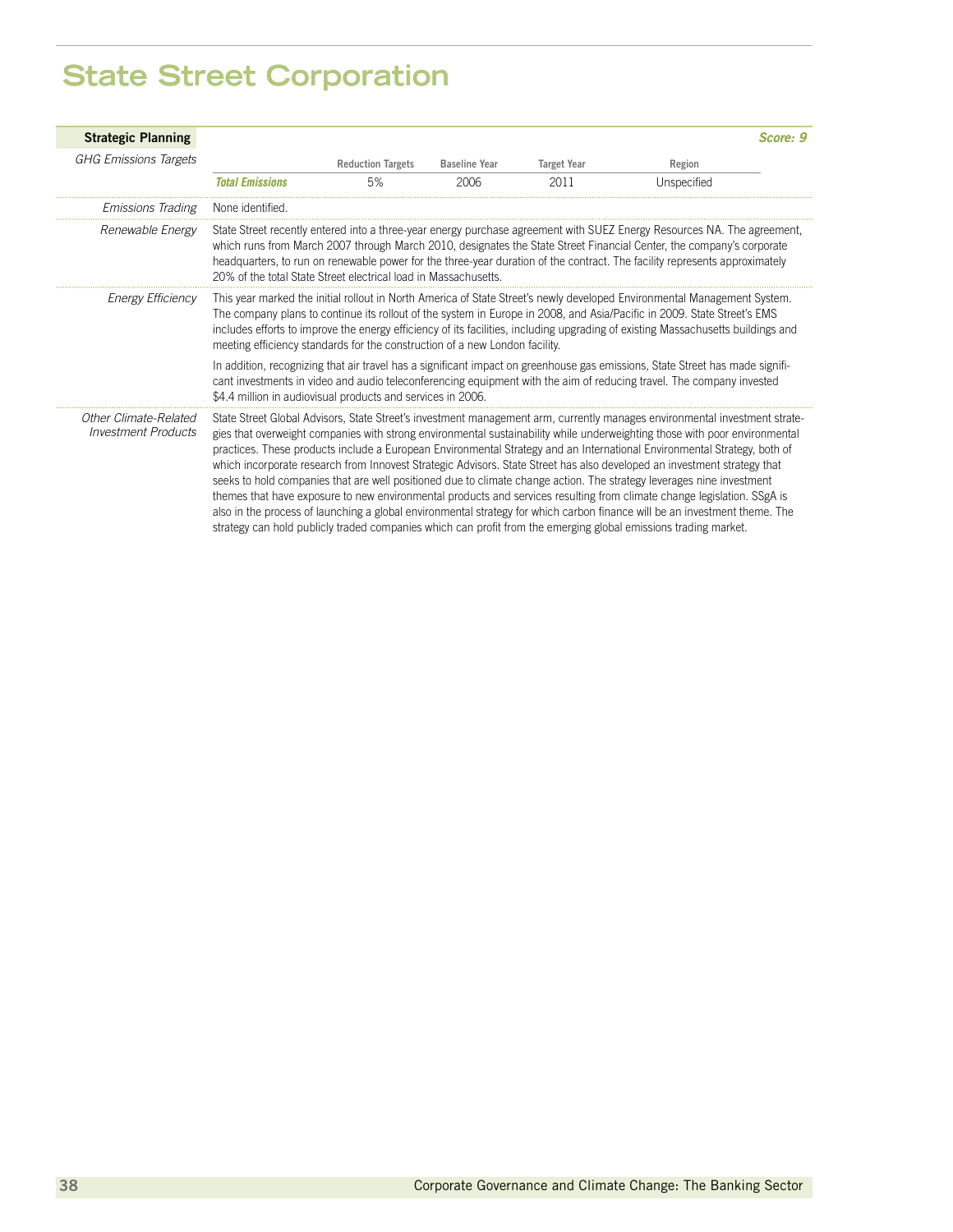### <span id="page-40-0"></span>**T. Rowe Price Group, Inc.** NASDAQ: TROW

T. Rowe Price Group has not addressed climate change as a governance issue and has stated that it views the climate-related regulatory risks facing the company to be insignificant. The company recently created an internal working group to address company policy on climate change and to develop and implement environmental best practices and strategies. T. Rowe Price is pursuing Silver Leadership in Energy and Environmental Design (LEED) certification in two new office buildings, scheduled to open in 2009.

*Summary Score: 4 (weighted)*

| <b>Company Information</b>                             |                                                                                                                                                                                                                                                                                                                                                                                                  |
|--------------------------------------------------------|--------------------------------------------------------------------------------------------------------------------------------------------------------------------------------------------------------------------------------------------------------------------------------------------------------------------------------------------------------------------------------------------------|
|                                                        | T. Rowe Price offers a wide variety of investment vehicles, asset management advisory services, and discount brokerage.<br>T. Rowe Price's investment management services span the full range of U.S. and non-U.S. equity, fixed-income, and<br>multi-asset class investment styles. Other services include corporate retirement plan management and transfer agent and<br>shareholder services. |
| <b>Contact Information</b>                             |                                                                                                                                                                                                                                                                                                                                                                                                  |
| Chairman                                               | James A. C. Kennedy                                                                                                                                                                                                                                                                                                                                                                              |
| CEO                                                    | Brian C. Rogers                                                                                                                                                                                                                                                                                                                                                                                  |
| Contact                                                | Tel: 410-345-2000 · Web: www.troweprice.com                                                                                                                                                                                                                                                                                                                                                      |
| Address                                                | 100 East Pratt Street<br>Baltimore, MD 21202<br><b>USA</b>                                                                                                                                                                                                                                                                                                                                       |
| <b>Board Oversight</b>                                 | Score: 0                                                                                                                                                                                                                                                                                                                                                                                         |
| <b>Board Committee:</b><br>Environmental Oversight     | None identified.                                                                                                                                                                                                                                                                                                                                                                                 |
| <b>Board Committee:</b><br>Climate Change              | None identified.                                                                                                                                                                                                                                                                                                                                                                                 |
| <b>Board Member:</b><br>Climate Change                 | None identified.                                                                                                                                                                                                                                                                                                                                                                                 |
| <b>Board Role</b>                                      | None identified.                                                                                                                                                                                                                                                                                                                                                                                 |
| <b>Board Training</b>                                  | None identified.                                                                                                                                                                                                                                                                                                                                                                                 |
| <b>Management Execution</b>                            | Score: 1                                                                                                                                                                                                                                                                                                                                                                                         |
| CEO Leadership/<br><b>Statements</b>                   | None identified.                                                                                                                                                                                                                                                                                                                                                                                 |
| Company Policy                                         | None identified.                                                                                                                                                                                                                                                                                                                                                                                 |
| <b>Chief Environmental</b><br><b>Officer</b>           | None identified.                                                                                                                                                                                                                                                                                                                                                                                 |
| Climate Change Executive                               | None identified.                                                                                                                                                                                                                                                                                                                                                                                 |
| Executive Committee                                    | T. Rowe Price has recently formed an advisory committee to evaluate company policy on climate change and formally<br>integrate environmental policies and practices into its business operations.                                                                                                                                                                                                |
| <b>ESG Factors in</b><br>Risk Management/<br>Financing | None identified.                                                                                                                                                                                                                                                                                                                                                                                 |
| Staff Training/Education                               | None identified.                                                                                                                                                                                                                                                                                                                                                                                 |
| <b>External Initiatives</b>                            | None identified.                                                                                                                                                                                                                                                                                                                                                                                 |
| <b>Investment Research</b>                             | None identified.                                                                                                                                                                                                                                                                                                                                                                                 |
| Compensation Link                                      | None identified.                                                                                                                                                                                                                                                                                                                                                                                 |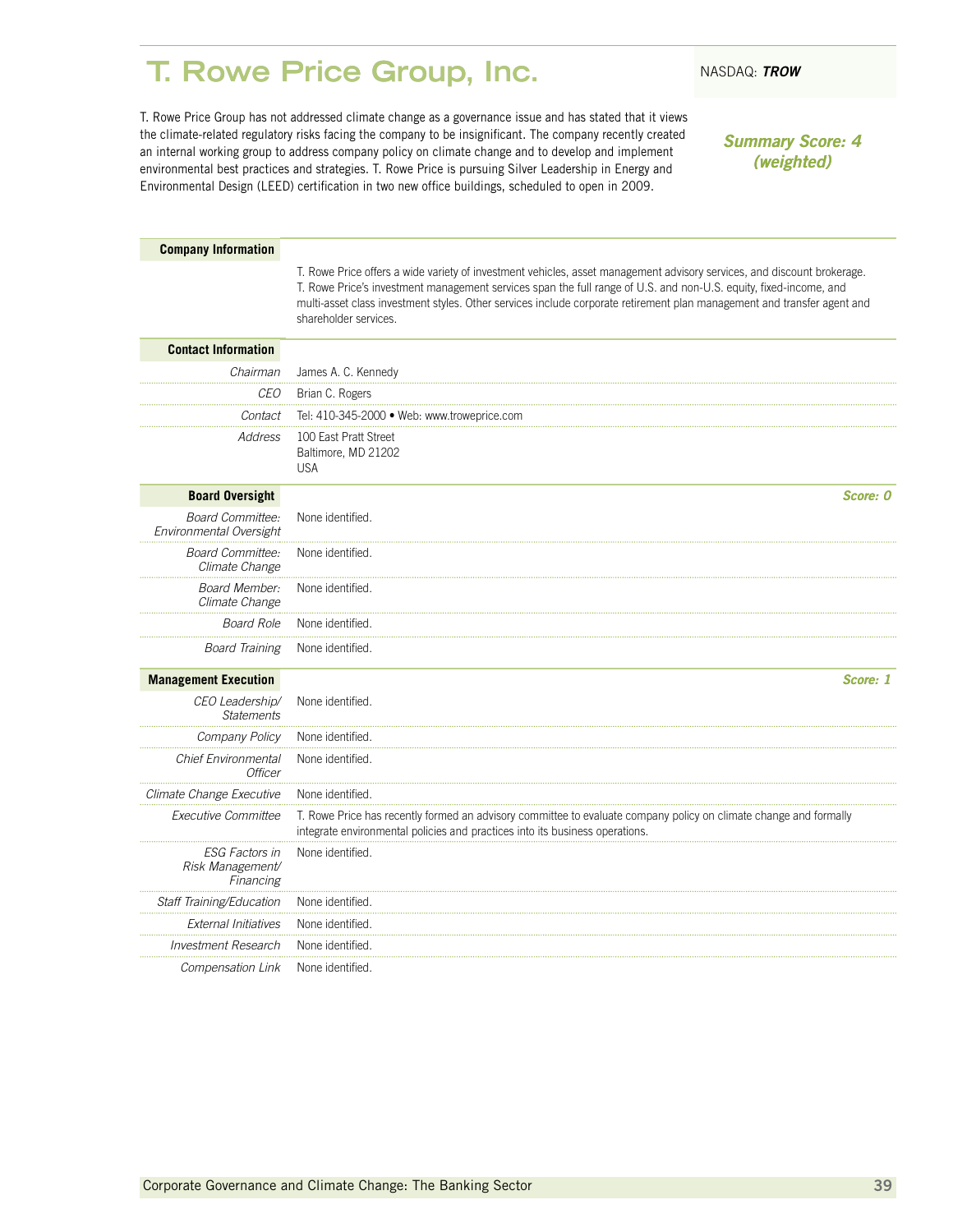### **T. Rowe Price Group, Inc.**

| <b>Public Disclosure</b>                            | Score: 1                                                                                                                                                                                                                                                                                                |
|-----------------------------------------------------|---------------------------------------------------------------------------------------------------------------------------------------------------------------------------------------------------------------------------------------------------------------------------------------------------------|
| Annual Report                                       | None identified.                                                                                                                                                                                                                                                                                        |
| <b>Securities Filings</b><br>Statement              | None identified.                                                                                                                                                                                                                                                                                        |
| Sustainability Report                               | None identified                                                                                                                                                                                                                                                                                         |
| Carbon Disclosure Project                           | 2007 Signatory: No<br><b>CDP5 (2007):</b> Answered Questionnaire (Public)<br>Member: No                                                                                                                                                                                                                 |
|                                                     | <b>CDP5 Risk Disclosure:</b> According to T. Rowe Price, the regulatory and commercial climate-related risks facing the company<br>are not significant. The company does acknowledge potential physical risks, such as extreme weather events, that may cause<br>a business interruption at a facility. |
| <b>Public Policy Statements</b>                     | None identified.                                                                                                                                                                                                                                                                                        |
| <b>Emissions Accounting</b>                         | Score: 0                                                                                                                                                                                                                                                                                                |
| <b>GHG Emissions Inventory</b>                      | T. Rowe Price Group has not conducted an emissions inventory. In the company's response to CDP5, T. Rowe stated: "As an<br>investment management firm, our operations do not produce meaningful emissions and currently we do not track emissions<br>data." However, T. Rowe does track its energy use. |
| Certification Year                                  | 2006                                                                                                                                                                                                                                                                                                    |
| <b>Emissions Savings</b><br>& Offsets               | 2006 % Renewable Energy: 3.5%<br><b>Energy Efficiency Savings: None calculated.</b>                                                                                                                                                                                                                     |
|                                                     | <b>Certified CO<sub>2</sub> Offsets:</b> None identified.                                                                                                                                                                                                                                               |
| <b>Strategic Planning</b>                           | Score: 1                                                                                                                                                                                                                                                                                                |
| <b>GHG Emissions Targets</b>                        | None identified.                                                                                                                                                                                                                                                                                        |
| <b>Emissions Trading</b>                            | None identified                                                                                                                                                                                                                                                                                         |
| Renewable Energy                                    | As discussed, 3.5% of T. Rowe Price's purchased and consumed electricity (including only facilities owned by the company)<br>comes from renewables.                                                                                                                                                     |
| <b>Energy Efficiency</b>                            | T. Rowe Price is pursuing Silver LEED certification for two new office buildings, scheduled to open in 2009. The company<br>says that it plans to continue to seek LEED certification for new building construction in the future.                                                                      |
| Other Climate-Related<br><b>Investment Products</b> | T. Rowe Price subscribes to research from Innovest Strategic Advisors and KLD Research & Analytics for use in screening<br>companies for select client mandates with SRI restrictions.                                                                                                                  |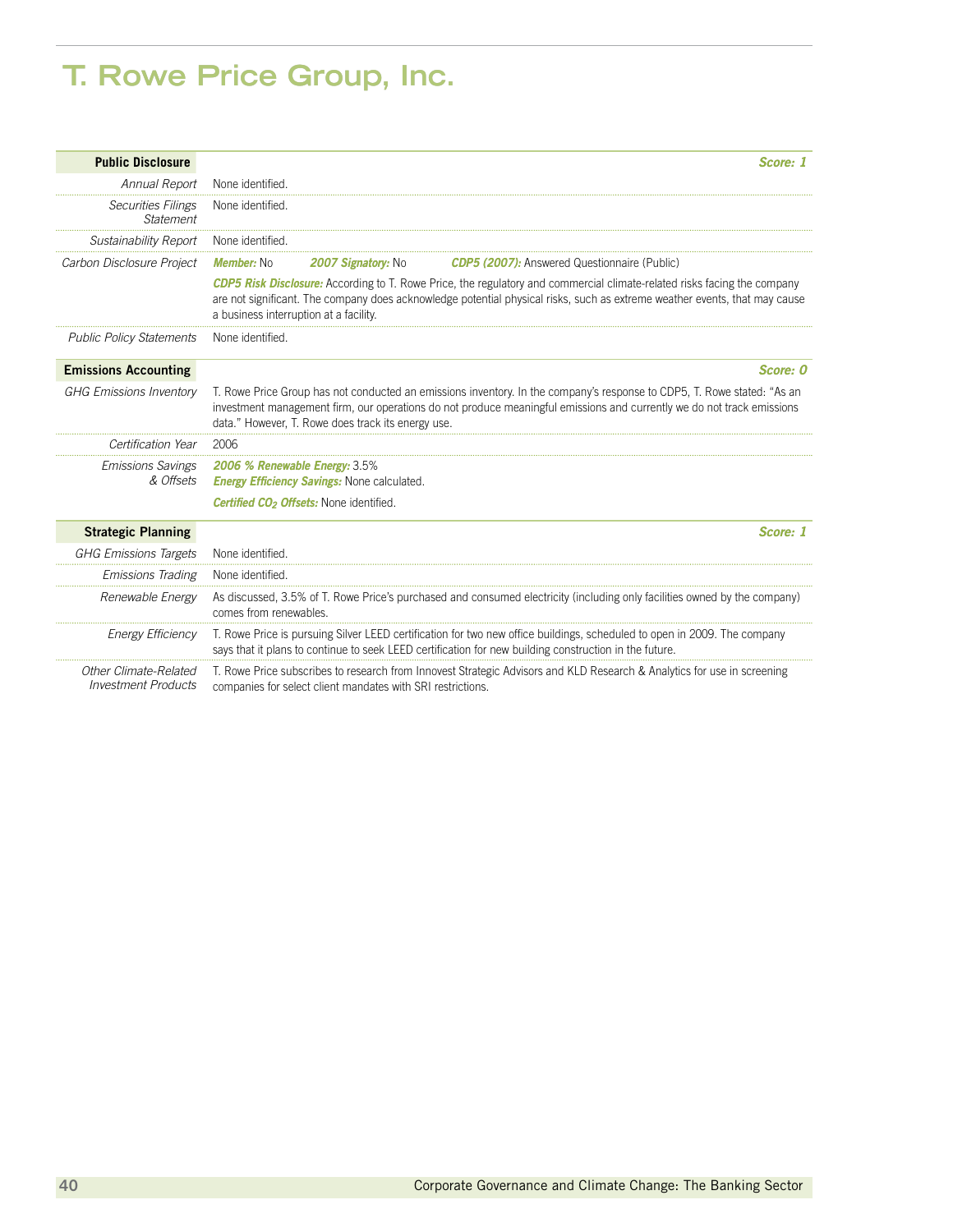### <span id="page-42-0"></span>**Wachovia Corporation** NYSE: WB

Wachovia announced a Commitment on Climate Change in October 2006, and is working to complete its first annual greenhouse gas (GHG) emissions inventory by the end of 2007. The firm has been expanding renewable energy contracts for its own operations and will open its first green financial centers in California at the end of 2007, followed by the implementation of a green financial center national strategy. These financial centers will be built in accordance with Leadership in Energy and Environmental Design (LEED) certification standards.

*Summary Score: 27*

| <b>Company Information</b>                         |                                                                                                                                                                                                                                                                                                                                                                                                                                                                                                                                                                                                                                                                          |
|----------------------------------------------------|--------------------------------------------------------------------------------------------------------------------------------------------------------------------------------------------------------------------------------------------------------------------------------------------------------------------------------------------------------------------------------------------------------------------------------------------------------------------------------------------------------------------------------------------------------------------------------------------------------------------------------------------------------------------------|
|                                                    | Wachovia is a diversified financial services company that provides a broad range of retail banking and brokerage, asset and<br>wealth management and corporate and investment banking products and services. The firm has retail and commercial bank-<br>ing operations across the United States and nationwide retail brokerage, mortgage lending and auto finance businesses.                                                                                                                                                                                                                                                                                          |
| <b>Contact Information</b>                         |                                                                                                                                                                                                                                                                                                                                                                                                                                                                                                                                                                                                                                                                          |
| Chairman/CEO                                       | G. Kennedy Thompson                                                                                                                                                                                                                                                                                                                                                                                                                                                                                                                                                                                                                                                      |
| Contact                                            | Tel: 704-374-6565 · Web: www.wachovia.com                                                                                                                                                                                                                                                                                                                                                                                                                                                                                                                                                                                                                                |
| Address                                            | One Wachovia Center<br>Charlotte, NC 28288<br><b>USA</b>                                                                                                                                                                                                                                                                                                                                                                                                                                                                                                                                                                                                                 |
| <b>Board Oversight</b>                             | Score: 0                                                                                                                                                                                                                                                                                                                                                                                                                                                                                                                                                                                                                                                                 |
| <b>Board Committee:</b><br>Environmental Oversight | None identified.                                                                                                                                                                                                                                                                                                                                                                                                                                                                                                                                                                                                                                                         |
| Board Committee:<br>Climate Change                 | None identified.                                                                                                                                                                                                                                                                                                                                                                                                                                                                                                                                                                                                                                                         |
| Board Member:<br>Climate Change                    | None identified.                                                                                                                                                                                                                                                                                                                                                                                                                                                                                                                                                                                                                                                         |
| <b>Board Role</b>                                  | In 2006, Wachovia received a shareholder proposal filed by the Service Employees International Union requesting that the<br>company report on climate change challenges to business. After Wachovia agreed to develop an environmental policy, the<br>proponent withdrew the proposal. However, the company had also challenged the proposal and received a no-action letter<br>from the U.S. Securities and Exchange Commission to omit the resolution on the basis that it related to the company's<br>ordinary business operations.                                                                                                                                   |
| <b>Board Training</b>                              | None identified.                                                                                                                                                                                                                                                                                                                                                                                                                                                                                                                                                                                                                                                         |
| <b>Management Execution</b>                        | Score: 9                                                                                                                                                                                                                                                                                                                                                                                                                                                                                                                                                                                                                                                                 |
| CEO Leadership/<br><b>Statements</b>               | In an October 2006 press release, Wachovia Chairman and CEO Ken Thompson stated, "A healthy environment and the<br>availability of natural resources are important to the long-term success of our economy, our business and our communities<br>Wachovia has a long history of working to better our communities, and protecting the environment is a natural extension of<br>that commitment."                                                                                                                                                                                                                                                                          |
| Company Policy                                     | Wachovia announced a Commitment on Climate Change in October 2006, along with a new set of Environmental Principles<br>to guide overall policy. The Commitment states, "At Wachovia, we believe we have a responsibility to our shareholders,<br>customers, employees and our communities to proactively do our part to reduce greenhouse gas emissions." The Commit-<br>ment outlines policies and initiatives in five specific areas: Internal Operations and Real Estate, Product Portfolio, Mainstream<br>Financial Services, Employees and Public Policy.                                                                                                           |
|                                                    | The Commitment also states that Wachovia "will research opportunities and develop products and services that increase our<br>lending, investments and other financial commitments in activities that have a positive impact on climate change." Details<br>on products and services are not given. However, Wachovia does state that the firm will encourage its most significant GHG<br>emitting clients to annually report on GHG emissions and develop mitigation plans.                                                                                                                                                                                              |
|                                                    | More generally, the firm's Environmental Principles include protection of local and global ecosystems, sustained access to<br>natural resources, waste reduction/disposal and energy conservation. Wachovia also has a Policy on Forest Protection that<br>applies to transactions with clients in the forest products, energy and power, metals and mining and building materials/home-<br>building sectors.                                                                                                                                                                                                                                                            |
| <b>Chief Environmental</b><br>Officer              | Ken Thompson, Chair, Operating Committee, Chairman & CEO                                                                                                                                                                                                                                                                                                                                                                                                                                                                                                                                                                                                                 |
| Climate Change Executive                           | Jeff Austin, Vice President, Corporate Real Estate, Innovation & Research                                                                                                                                                                                                                                                                                                                                                                                                                                                                                                                                                                                                |
| Executive Committee                                | Wachovia's corporate Operating Committee has executive oversight of Wachovia's environmental strategy. In addition, an<br>Environmental Stewardship Working Group, comprised of senior leaders from across Wachovia, meets regularly to lead<br>development and implementation of environmental initiatives. Day-to-day management of environmental strategy is handled<br>by the Environmental Affairs group. The Environmental Affairs group is headed by Senior Vice President Patrick Mumford<br>and Vice President Daria Milburn. Additionally, Wachovia's Corporate Real Estate division is responsible for implementing the<br>firm's emission reduction targets. |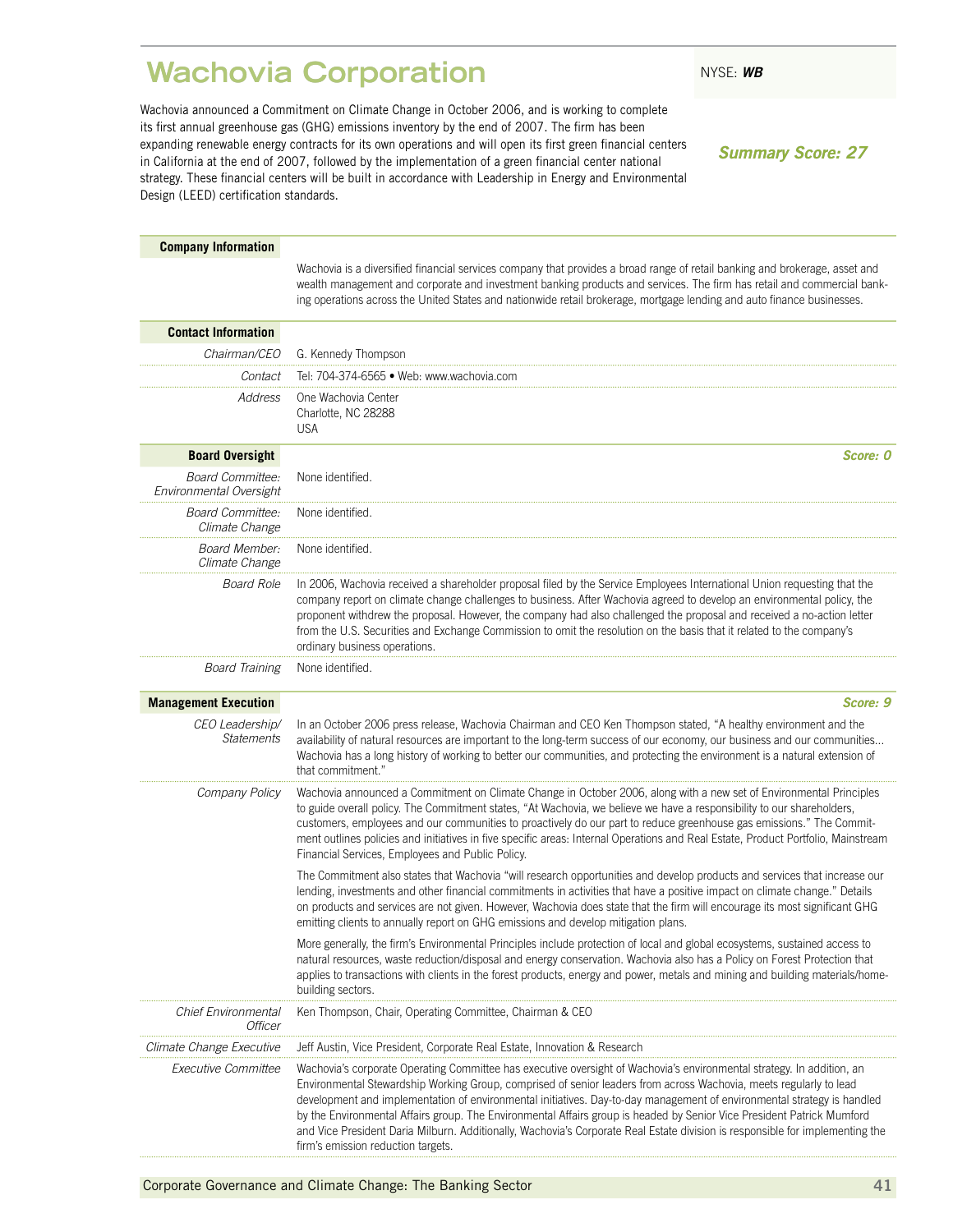# **Wachovia Corporation**

| <b>ESG Factors in</b><br>Risk Management/<br>Financing | Wachovia applies the Equator Principles to its global project financing, and also has a detailed Policy on Forest Protection<br>that is applied to its lending and financing decisions. |                                                                                                         |                      |                                                     |                                                                                                                                                                                                                                                                                                                                                                                                                                                                                                                                                                                                                                                                  |          |
|--------------------------------------------------------|-----------------------------------------------------------------------------------------------------------------------------------------------------------------------------------------|---------------------------------------------------------------------------------------------------------|----------------------|-----------------------------------------------------|------------------------------------------------------------------------------------------------------------------------------------------------------------------------------------------------------------------------------------------------------------------------------------------------------------------------------------------------------------------------------------------------------------------------------------------------------------------------------------------------------------------------------------------------------------------------------------------------------------------------------------------------------------------|----------|
| Staff Training/Education                               |                                                                                                                                                                                         | enable employees to reduce their individual carbon impacts at work and home.                            |                      |                                                     | Wachovia has committed to an employee awareness program on climate change and the development of initiatives that will                                                                                                                                                                                                                                                                                                                                                                                                                                                                                                                                           |          |
| External Initiatives                                   | • Ceres                                                                                                                                                                                 |                                                                                                         |                      | • Equator Principles                                |                                                                                                                                                                                                                                                                                                                                                                                                                                                                                                                                                                                                                                                                  |          |
|                                                        | • Environmental Bankers Association                                                                                                                                                     |                                                                                                         |                      | • U.S. Green Building Council                       |                                                                                                                                                                                                                                                                                                                                                                                                                                                                                                                                                                                                                                                                  |          |
|                                                        | • EPA Energy Star Partners                                                                                                                                                              |                                                                                                         |                      |                                                     |                                                                                                                                                                                                                                                                                                                                                                                                                                                                                                                                                                                                                                                                  |          |
| Investment Research                                    | None identified.                                                                                                                                                                        |                                                                                                         |                      |                                                     |                                                                                                                                                                                                                                                                                                                                                                                                                                                                                                                                                                                                                                                                  |          |
| Compensation Link                                      | None identified.                                                                                                                                                                        |                                                                                                         |                      |                                                     |                                                                                                                                                                                                                                                                                                                                                                                                                                                                                                                                                                                                                                                                  |          |
| <b>Public Disclosure</b>                               |                                                                                                                                                                                         |                                                                                                         |                      |                                                     |                                                                                                                                                                                                                                                                                                                                                                                                                                                                                                                                                                                                                                                                  | Score: 6 |
| Annual Report                                          |                                                                                                                                                                                         | efforts in LEED certified building and renewable energy purchases are mentioned.                        |                      |                                                     | Wachovia's 2006 Annual Report highlights the firm's climate change-related efforts. The firm's emissions reduction target,                                                                                                                                                                                                                                                                                                                                                                                                                                                                                                                                       |          |
| <b>Securities Filings</b><br><b>Statement</b>          | None identified.                                                                                                                                                                        |                                                                                                         |                      |                                                     |                                                                                                                                                                                                                                                                                                                                                                                                                                                                                                                                                                                                                                                                  |          |
| Sustainability Report                                  |                                                                                                                                                                                         |                                                                                                         |                      |                                                     | Wachovia will issue a preliminary report on its Forest Protection Policy and environmental initiatives in 2008.                                                                                                                                                                                                                                                                                                                                                                                                                                                                                                                                                  |          |
| Carbon Disclosure Project                              | <b>Member: No</b>                                                                                                                                                                       | 2007 Signatory: No                                                                                      |                      | <b>CDP5 (2007):</b> Answered Questionnaire (Public) |                                                                                                                                                                                                                                                                                                                                                                                                                                                                                                                                                                                                                                                                  |          |
|                                                        | tions of these physical risks.                                                                                                                                                          |                                                                                                         |                      |                                                     | <b>CDP5 Risk Disclosure:</b> Wachovia recognizes the potential for future climate legislation to affect key client sectors, such as<br>energy and utilities. The firm sees this presenting both an opportunity to offer increased financing and a risk as some clients<br>will not be "well-positioned for the change." Wachovia also mentions hurricane and flood damage risks for its U.S.-based<br>facilities, which it prepares for through business continuity plans. The CDP5 response does not address the financial implica-                                                                                                                             |          |
| <b>Public Policy Statements</b>                        |                                                                                                                                                                                         |                                                                                                         |                      |                                                     | Wachovia's Commitment on Climate Change states, "Wachovia recognizes that a coordinated regulatory approach to address-<br>ing climate change at the federal level would provide greater certainty to business, facilitate long-term planning and incite<br>innovation. We will engage in dialogue with customers, industry peers, government, non-governmental organizations, and<br>other stakeholders to help identify effective solutions to the challenge of developing climate change regulations."                                                                                                                                                        |          |
| <b>Emissions Accounting</b>                            |                                                                                                                                                                                         |                                                                                                         |                      |                                                     |                                                                                                                                                                                                                                                                                                                                                                                                                                                                                                                                                                                                                                                                  | Score: 3 |
| <b>GHG Emissions Inventory</b>                         |                                                                                                                                                                                         | leased facilities and business-related employee travel.                                                 |                      |                                                     | Wachovia has yet to complete the firm's first annual reporting on GHG emissions, which will be done at the end of 2007.<br>Wachovia plans to measure energy consumption and related CO2 emissions from its own operations, including owned and                                                                                                                                                                                                                                                                                                                                                                                                                   |          |
| <i><b>Emissions Savings</b></i><br>& Offsets           | 2006 % Renewable Energy: 3%<br>Certified CO <sub>2</sub> Offsets: None identified.                                                                                                      | <b>Energy Efficiency Savings: None calculated.</b>                                                      |                      |                                                     |                                                                                                                                                                                                                                                                                                                                                                                                                                                                                                                                                                                                                                                                  |          |
| <b>Strategic Planning</b>                              |                                                                                                                                                                                         |                                                                                                         |                      |                                                     |                                                                                                                                                                                                                                                                                                                                                                                                                                                                                                                                                                                                                                                                  | Score: 9 |
| <b>GHG Emissions Targets</b>                           |                                                                                                                                                                                         | <b>Reduction Targets</b>                                                                                | <b>Baseline Year</b> | <b>Target Year</b>                                  | Region                                                                                                                                                                                                                                                                                                                                                                                                                                                                                                                                                                                                                                                           |          |
|                                                        | Total Emissions                                                                                                                                                                         | 10%                                                                                                     | 2005                 | 2010                                                | All internal operations                                                                                                                                                                                                                                                                                                                                                                                                                                                                                                                                                                                                                                          |          |
| Target Details                                         |                                                                                                                                                                                         | estate supply chain could render incremental opportunities to raise future emissions reduction targets. |                      |                                                     | Wachovia states in its Commitment to Climate Change document that assessing the carbon life cycle impacts of the firm's real                                                                                                                                                                                                                                                                                                                                                                                                                                                                                                                                     |          |
| <i><b>Emissions Trading</b></i>                        | None identified.                                                                                                                                                                        |                                                                                                         |                      |                                                     |                                                                                                                                                                                                                                                                                                                                                                                                                                                                                                                                                                                                                                                                  |          |
| Renewable Energy                                       |                                                                                                                                                                                         | 100% contract for a two-year term in California.                                                        |                      |                                                     | In Texas, Wachovia is upgrading its 10% renewable energy facilities contract with a 100% contract; the firm has also signed a                                                                                                                                                                                                                                                                                                                                                                                                                                                                                                                                    |          |
| <b>Energy Efficiency</b>                               | Review Board for funding.                                                                                                                                                               |                                                                                                         |                      |                                                     | Wachovia is currently conducting energy audits across the firm's Corporate Real Estate portfolio to identify energy efficiency<br>opportunities. Recommendations that can be paid back within 60 months will be vetted through Wachovia's Investment                                                                                                                                                                                                                                                                                                                                                                                                             |          |
|                                                        | infrastructure.                                                                                                                                                                         |                                                                                                         |                      |                                                     | Wachovia is also building a Charlotte, North Carolina facility to LEED Gold certification standards. Additionally, the firm will<br>open its first green financial centers in California at the end of 2007, followed by the implementation of a green financial cen-<br>ter national strategy. These financial centers will be built in accordance with LEED certification standards and are expected<br>to reduce energy use by at least 20%, decreasing GHG emissions by 6,000 tons per year. Wachovia is also installing efficient<br>lighting and HVAC systems in existing buildings and working to reduce the energy consumption of desktop and datacenter |          |
| Other Climate-Related<br><b>Investment Products</b>    | None identified.                                                                                                                                                                        |                                                                                                         |                      |                                                     |                                                                                                                                                                                                                                                                                                                                                                                                                                                                                                                                                                                                                                                                  |          |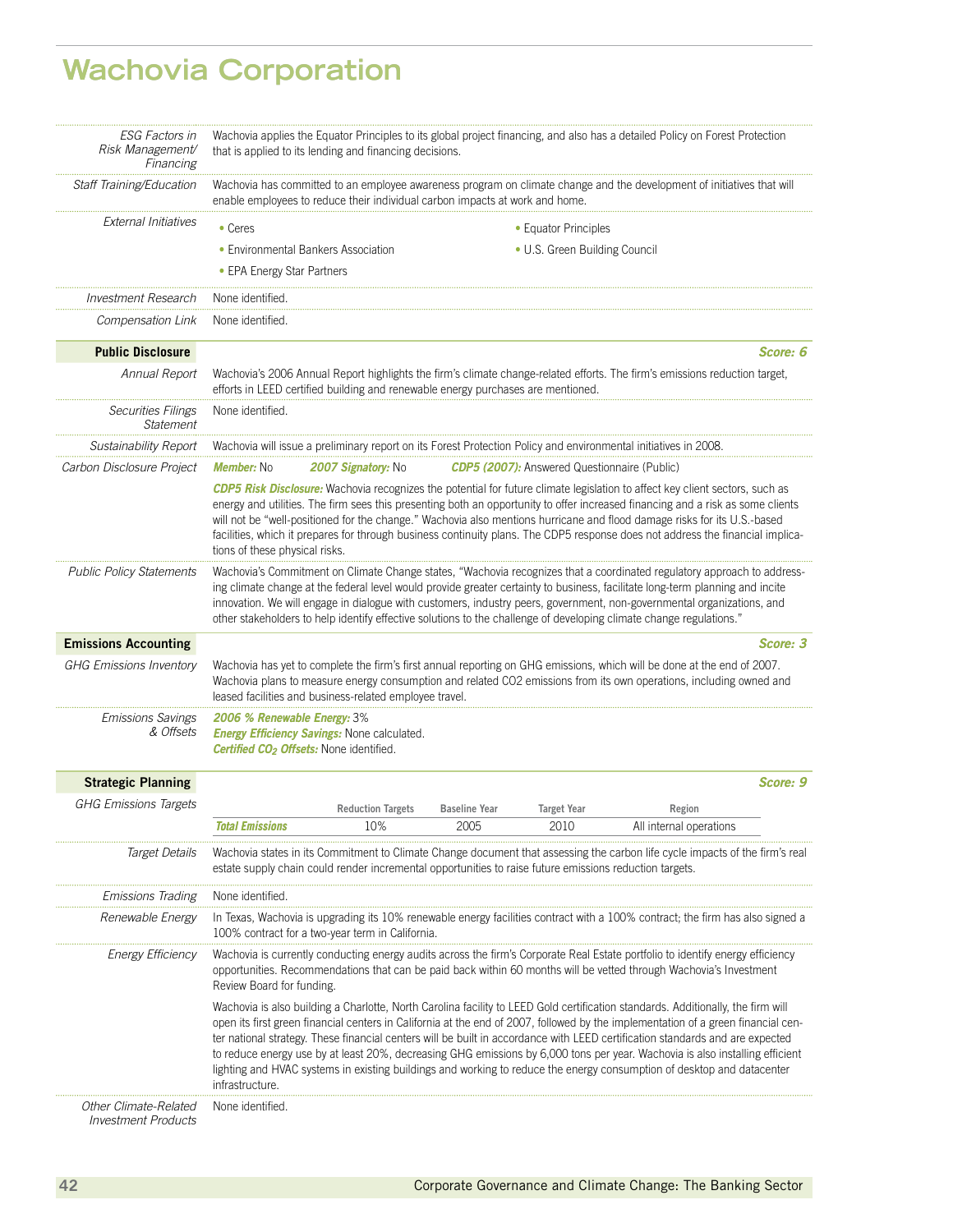### <span id="page-44-0"></span>**Wells Fargo & Company** NYSE: WFC

Wells Fargo published a comprehensive "10-Point Environmental Commitment" in 2005. Since then, Wells Fargo has expanded the company's climate governance, establishing an internal executive-level Environmental Affairs Council and an external Environmental Advisory Board. The company has also developed an Environmental Finance unit to increase its renewable energy financing. In 2006, the EPA identified Wells Fargo as the largest corporate purchaser of renewable energy in the United States, following the company's three-year commitment to purchase 550 million KWh of Renewable Energy Certificates (RECs) annually. Wells Fargo also offers a variety of energy-efficiency loans. The company has provided over \$1 billion since 2004 in financing of Leadership in Energy and Environmental Design (LEED) certified buildings.

*Summary Score: 41*

| <b>Company Information</b>                         |                                                                                                                                                                                                                                                                                                                                                                                                                                                                                                                                                                                                                    |
|----------------------------------------------------|--------------------------------------------------------------------------------------------------------------------------------------------------------------------------------------------------------------------------------------------------------------------------------------------------------------------------------------------------------------------------------------------------------------------------------------------------------------------------------------------------------------------------------------------------------------------------------------------------------------------|
|                                                    | Wells Fargo & Company is a diversified financial services company, offering retail and business banking, insurance, invest-<br>ment management, and venture capital investment services in the western and mid-western states. Wells Fargo is also one<br>of the largest mortgage lenders and servicers. Wells Fargo offers insurance brokerage through its Wells Fargo Insurance<br>Services subsidiary (formerly Acordia), and offers mutual funds, online banking, and online brokerage services.                                                                                                               |
| <b>Contact Information</b>                         |                                                                                                                                                                                                                                                                                                                                                                                                                                                                                                                                                                                                                    |
| Chairman/CEO                                       | John Stumpf (Group Chairman)                                                                                                                                                                                                                                                                                                                                                                                                                                                                                                                                                                                       |
| Contact                                            | Tel: 866-878-5865 • Web: www.wellsfargo.com                                                                                                                                                                                                                                                                                                                                                                                                                                                                                                                                                                        |
| Address                                            | 420 Montgomery St.<br>San Francisco, CA 94163<br><b>USA</b>                                                                                                                                                                                                                                                                                                                                                                                                                                                                                                                                                        |
| <b>Board Oversight</b>                             | Score: 4                                                                                                                                                                                                                                                                                                                                                                                                                                                                                                                                                                                                           |
| <b>Board Committee:</b><br>Environmental Oversight | None identified.                                                                                                                                                                                                                                                                                                                                                                                                                                                                                                                                                                                                   |
| Board Committee:<br>Climate Change                 | None identified.                                                                                                                                                                                                                                                                                                                                                                                                                                                                                                                                                                                                   |
| Board Member:<br>Climate Change                    | None identified.                                                                                                                                                                                                                                                                                                                                                                                                                                                                                                                                                                                                   |
| <b>Board Role</b>                                  | In April 2007, Wells Fargo's board of directors committed the company to completing greenhouse gas assessments of<br>key lending portfolios, including agriculture, primary energy production, and power generation. The commitment came in<br>response to withdrawal of a shareholder proposal requesting that "the Board of Directors formulate comprehensive emissions<br>reduction goals relating to (a) the Company's own operations and (b) the activities of its corporate borrowers, advisory and<br>project finance clients, and the companies whose securities Wells Fargo underwrites."                 |
| <b>Board Training</b>                              | Wells Fargo says that its Management Committee and Board are "well informed" about the company's environmental<br>initiatives.                                                                                                                                                                                                                                                                                                                                                                                                                                                                                     |
| <b>Management Execution</b>                        | Score: 13                                                                                                                                                                                                                                                                                                                                                                                                                                                                                                                                                                                                          |
| CEO Leadership/<br><b>Statements</b>               | Following the company's unprecedented corporate purchase of renewable energy, CEO John Stumpf (then COO) remarked:<br>"This purchase further demonstrates our company's commitment to both environmental stewardship and environmental<br>leadership and it reflects the desire of our team members to do what's right for our customers, our communities, and our<br>company." Mr. Stumpf has also appeared on CNBC's Mad Money to discuss Wells Fargo's "green" initiatives.                                                                                                                                     |
| Company Policy                                     | Wells Fargo established a "10-Point Environmental Commitment" in 2005. This policy includes a commitment to \$1 billion<br>in lending, investments, and other financial commitments over the next five years to environmentally beneficial business<br>opportunities. The company also committed to expand opportunities for customers to qualify for energy-efficient mortgage<br>products and to look for partnerships and other opportunities to encourage the construction of green homes. In addition, the<br>policy includes goals to reduce greenhouse gas emissions generated by company-owned facilities. |
|                                                    | In October 2007, Mary Wenzel, director of Environmental Affairs, commented, "As part of our broader environmental strategy,<br>we will continue to support the development of renewable energy sources and help our customers address rising energy<br>prices through investments, products and education."                                                                                                                                                                                                                                                                                                        |
| Chief Environmental/<br>Climate Officer            | Mary Wenzel, VP, Environmental Affairs                                                                                                                                                                                                                                                                                                                                                                                                                                                                                                                                                                             |
| <i>Levels to CEO</i>                               |                                                                                                                                                                                                                                                                                                                                                                                                                                                                                                                                                                                                                    |
| Executive Committee                                | Wells Fargo's Environmental Affairs Advisory Council is made up of executive-level and senior-level managers from various<br>lines of business, including Wells Fargo's EVP and chief credit officer. In 2005, Wells Fargo also formed an external Envi-<br>ronmental Affairs Advisory Board, comprised of eight environmental experts, to help the company anticipate environmental<br>opportunities and integrate environmental decisions into business operations.                                                                                                                                              |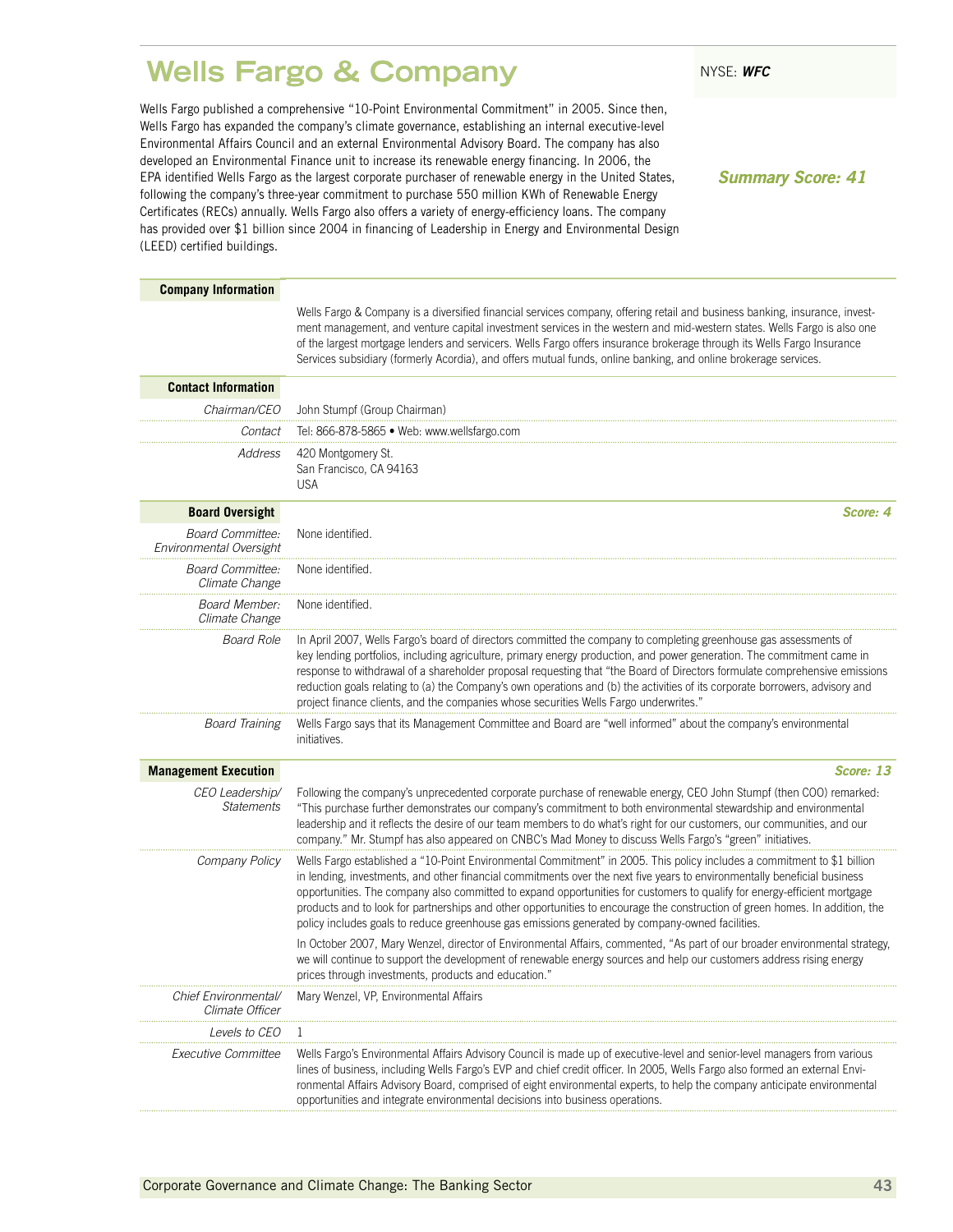# **Wells Fargo & Company**

| <b>ESG Factors in</b><br>Risk Management/<br>Financing | As discussed above, Wells Fargo committed to completing greenhouse gas assessments of key lending portfolios, including<br>agriculture, primary energy production, and power generation. In addition, as part of Wells Fargo's environmental commit-<br>ment, the company committed to enhancing due diligence in its lending practices in environmentally sensitive industries.<br>This has been implemented through credit policies and trainings. Wells Fargo says that efforts to educate senior managers<br>about the company's environmental commitment have led to the establishment of internal lending goals for "eco-friendly<br>commercial businesses and green buildings." |                                                 |                                                                                                                                                                                                                                                                                                                                                                                                                                                                                                                                                                                                                                        |  |  |
|--------------------------------------------------------|----------------------------------------------------------------------------------------------------------------------------------------------------------------------------------------------------------------------------------------------------------------------------------------------------------------------------------------------------------------------------------------------------------------------------------------------------------------------------------------------------------------------------------------------------------------------------------------------------------------------------------------------------------------------------------------|-------------------------------------------------|----------------------------------------------------------------------------------------------------------------------------------------------------------------------------------------------------------------------------------------------------------------------------------------------------------------------------------------------------------------------------------------------------------------------------------------------------------------------------------------------------------------------------------------------------------------------------------------------------------------------------------------|--|--|
| Staff Training/Education                               |                                                                                                                                                                                                                                                                                                                                                                                                                                                                                                                                                                                                                                                                                        |                                                 | Wells Fargo's Environmental Affairs team participates in the company's Credit Management Trainee Program to ensure that<br>team members who make credit decisions factor emerging environmental issues and regulation into their decision making.                                                                                                                                                                                                                                                                                                                                                                                      |  |  |
| External Initiatives                                   | • EPA Energy Star Partners                                                                                                                                                                                                                                                                                                                                                                                                                                                                                                                                                                                                                                                             |                                                 |                                                                                                                                                                                                                                                                                                                                                                                                                                                                                                                                                                                                                                        |  |  |
|                                                        | • EPA Green Power Partners                                                                                                                                                                                                                                                                                                                                                                                                                                                                                                                                                                                                                                                             |                                                 |                                                                                                                                                                                                                                                                                                                                                                                                                                                                                                                                                                                                                                        |  |  |
|                                                        | • Equator Principles                                                                                                                                                                                                                                                                                                                                                                                                                                                                                                                                                                                                                                                                   |                                                 |                                                                                                                                                                                                                                                                                                                                                                                                                                                                                                                                                                                                                                        |  |  |
| <b>Investment Research</b>                             | Because the company does not provide sell-side research, Wells Fargo does not have a climate change-related research line.<br>However, the company has issued a special report for individuals interested in investing in alternative energy. In addition,<br>several retail banking branches have launched pilot "solar seminars" to educate customers on alternative energy technology.                                                                                                                                                                                                                                                                                              |                                                 |                                                                                                                                                                                                                                                                                                                                                                                                                                                                                                                                                                                                                                        |  |  |
| Climate-related<br>Research Reports                    | • Identifying the Opportunities in Alternative Energy (2005)                                                                                                                                                                                                                                                                                                                                                                                                                                                                                                                                                                                                                           |                                                 |                                                                                                                                                                                                                                                                                                                                                                                                                                                                                                                                                                                                                                        |  |  |
| Compensation Link                                      | None identified.                                                                                                                                                                                                                                                                                                                                                                                                                                                                                                                                                                                                                                                                       |                                                 |                                                                                                                                                                                                                                                                                                                                                                                                                                                                                                                                                                                                                                        |  |  |
| <b>Public Disclosure</b>                               |                                                                                                                                                                                                                                                                                                                                                                                                                                                                                                                                                                                                                                                                                        |                                                 | Score: 6                                                                                                                                                                                                                                                                                                                                                                                                                                                                                                                                                                                                                               |  |  |
| Annual Report                                          | Wells Fargo's 2006 annual report includes a brief mention of the company's wind power purchases, and the 2005 report<br>highlights the company's 10-Point Environmental Commitment. The CSR report also includes Wells Fargo's greenhouse gas<br>(GHG) inventory and measurement of its environmental lending.                                                                                                                                                                                                                                                                                                                                                                         |                                                 |                                                                                                                                                                                                                                                                                                                                                                                                                                                                                                                                                                                                                                        |  |  |
| <b>Securities Filings</b><br><b>Statement</b>          | None identified.                                                                                                                                                                                                                                                                                                                                                                                                                                                                                                                                                                                                                                                                       |                                                 |                                                                                                                                                                                                                                                                                                                                                                                                                                                                                                                                                                                                                                        |  |  |
| Sustainability Report                                  | One Team. Pulling togetherfor communities: Corporate Citizenship Report, 2006<br>https://www.wellsfargo.com/downloads/pdf/invest_relations/wf2006corporate_citizenship.pdf                                                                                                                                                                                                                                                                                                                                                                                                                                                                                                             |                                                 |                                                                                                                                                                                                                                                                                                                                                                                                                                                                                                                                                                                                                                        |  |  |
|                                                        | <b>GRI Accordance:</b> 2002: Ref only                                                                                                                                                                                                                                                                                                                                                                                                                                                                                                                                                                                                                                                  |                                                 |                                                                                                                                                                                                                                                                                                                                                                                                                                                                                                                                                                                                                                        |  |  |
|                                                        | purchases of renewable energy.                                                                                                                                                                                                                                                                                                                                                                                                                                                                                                                                                                                                                                                         |                                                 | Wells Fargo's 2006 Corporate Citizenship Report devotes a six-page section to a discussion of "Environmental Stewardship."<br>This section includes the company's report on its GHG emissions, energy efficiency measures, and investments, finances and                                                                                                                                                                                                                                                                                                                                                                               |  |  |
| Carbon Disclosure Project                              | <b>Member: No</b><br>2007 Signatory: No                                                                                                                                                                                                                                                                                                                                                                                                                                                                                                                                                                                                                                                |                                                 | <b>CDP5 (2007):</b> Answered Questionnaire (Public)                                                                                                                                                                                                                                                                                                                                                                                                                                                                                                                                                                                    |  |  |
|                                                        | mitigating these risks.                                                                                                                                                                                                                                                                                                                                                                                                                                                                                                                                                                                                                                                                |                                                 | <b>CDP5 Risk Disclosure:</b> While Wells Fargo views direct regulation under future greenhouse gas regulatory schemes as<br>unlikely, the company does acknowledge that it faces potential indirect risks from future regulation. These risks include<br>rising energy prices and more stringent building codes and standards. In addition, Wells Fargo notes the reputational risk<br>associated with lending to carbon intensive industries, and the company sees its efforts to respect its environmental com-<br>mitment-which includes aggressive energy conservation efforts and renewable energy finance/purchase-as a means of |  |  |
| <b>Public Policy Statements</b>                        | None identified.                                                                                                                                                                                                                                                                                                                                                                                                                                                                                                                                                                                                                                                                       |                                                 |                                                                                                                                                                                                                                                                                                                                                                                                                                                                                                                                                                                                                                        |  |  |
| <b>Emissions Accounting</b>                            |                                                                                                                                                                                                                                                                                                                                                                                                                                                                                                                                                                                                                                                                                        |                                                 | Score: 5                                                                                                                                                                                                                                                                                                                                                                                                                                                                                                                                                                                                                               |  |  |
| <b>GHG Emissions Inventory</b>                         | Year: 2005                                                                                                                                                                                                                                                                                                                                                                                                                                                                                                                                                                                                                                                                             | <b>Facility/Region:</b> All internal operations | <b>Protocol:</b> GHG Protocol                                                                                                                                                                                                                                                                                                                                                                                                                                                                                                                                                                                                          |  |  |
|                                                        | <b>Emissions</b>                                                                                                                                                                                                                                                                                                                                                                                                                                                                                                                                                                                                                                                                       | CO <sub>2</sub> e (Metric Tonnes)               |                                                                                                                                                                                                                                                                                                                                                                                                                                                                                                                                                                                                                                        |  |  |
|                                                        | <b>Total Emissions</b>                                                                                                                                                                                                                                                                                                                                                                                                                                                                                                                                                                                                                                                                 | 607,960                                         |                                                                                                                                                                                                                                                                                                                                                                                                                                                                                                                                                                                                                                        |  |  |
|                                                        | Scope 1 (Direct)                                                                                                                                                                                                                                                                                                                                                                                                                                                                                                                                                                                                                                                                       | 44,452                                          |                                                                                                                                                                                                                                                                                                                                                                                                                                                                                                                                                                                                                                        |  |  |
|                                                        | Scope 2 (Indirect-Electricity)                                                                                                                                                                                                                                                                                                                                                                                                                                                                                                                                                                                                                                                         | 563,508                                         |                                                                                                                                                                                                                                                                                                                                                                                                                                                                                                                                                                                                                                        |  |  |
|                                                        | Scope 3                                                                                                                                                                                                                                                                                                                                                                                                                                                                                                                                                                                                                                                                                | $^\star$                                        | * Wells Fargo began tracking GHG emissions from business<br>travel in 2006. Data is not yet available.                                                                                                                                                                                                                                                                                                                                                                                                                                                                                                                                 |  |  |
|                                                        | Travel                                                                                                                                                                                                                                                                                                                                                                                                                                                                                                                                                                                                                                                                                 |                                                 |                                                                                                                                                                                                                                                                                                                                                                                                                                                                                                                                                                                                                                        |  |  |
|                                                        | Products                                                                                                                                                                                                                                                                                                                                                                                                                                                                                                                                                                                                                                                                               |                                                 |                                                                                                                                                                                                                                                                                                                                                                                                                                                                                                                                                                                                                                        |  |  |
|                                                        | Supply Chain                                                                                                                                                                                                                                                                                                                                                                                                                                                                                                                                                                                                                                                                           |                                                 |                                                                                                                                                                                                                                                                                                                                                                                                                                                                                                                                                                                                                                        |  |  |